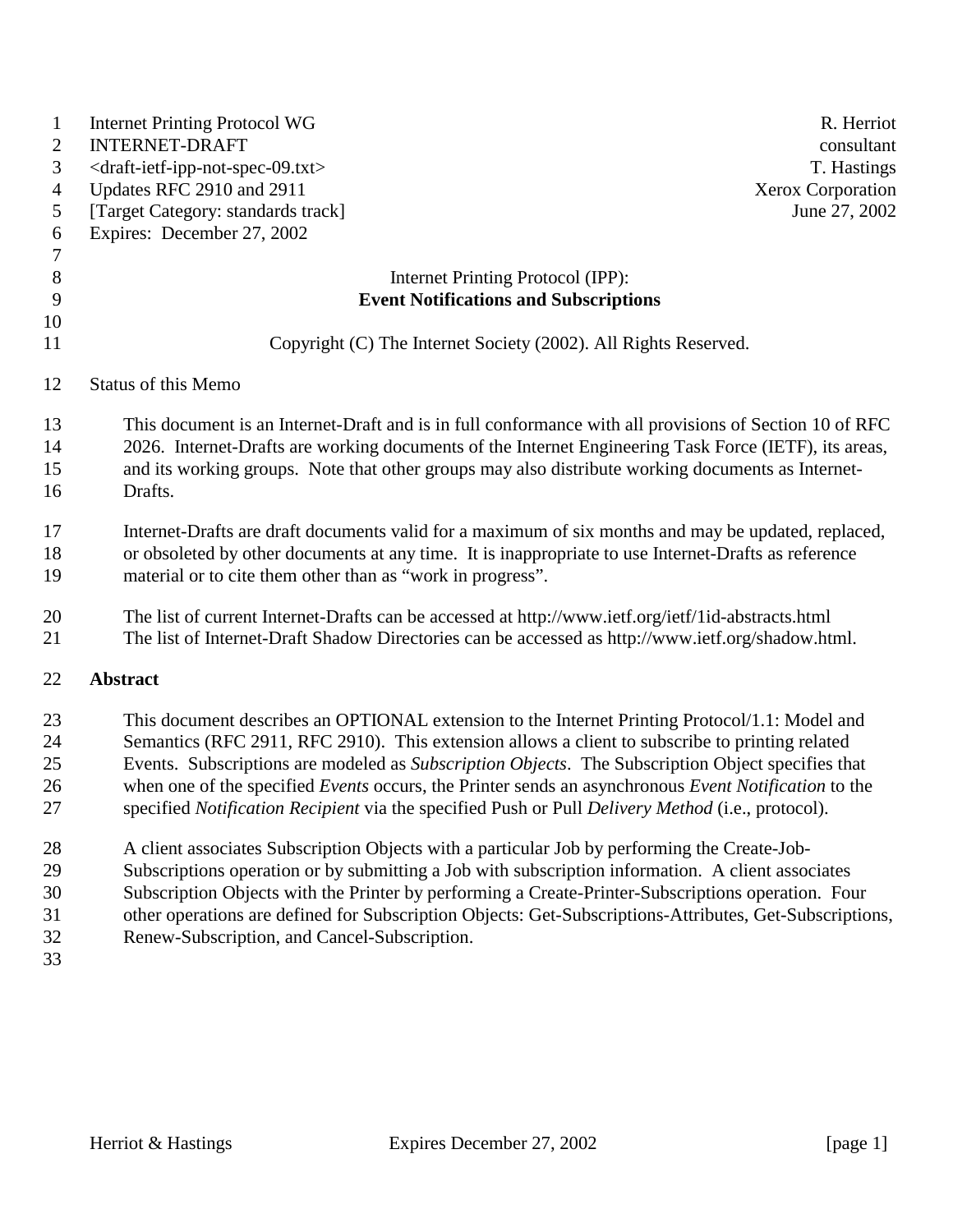#### 33 **Table of Contents**

| 34 |  |
|----|--|
| 35 |  |
| 36 |  |
| 37 |  |
| 38 |  |
| 39 |  |
| 40 |  |
| 41 |  |
| 42 |  |
| 43 |  |
| 44 |  |
| 45 |  |
| 46 |  |
| 47 |  |
| 48 |  |
| 49 |  |
| 50 |  |
| 51 |  |
| 52 |  |
| 53 |  |
| 54 |  |
| 55 |  |
| 56 |  |
| 57 |  |
| 58 |  |
| 59 |  |
| 60 |  |
| 61 |  |
| 62 |  |
| 63 |  |
| 64 |  |
| 65 |  |
| 66 |  |
| 67 |  |
| 68 |  |
| 69 |  |
| 70 |  |
| 71 |  |
| 72 |  |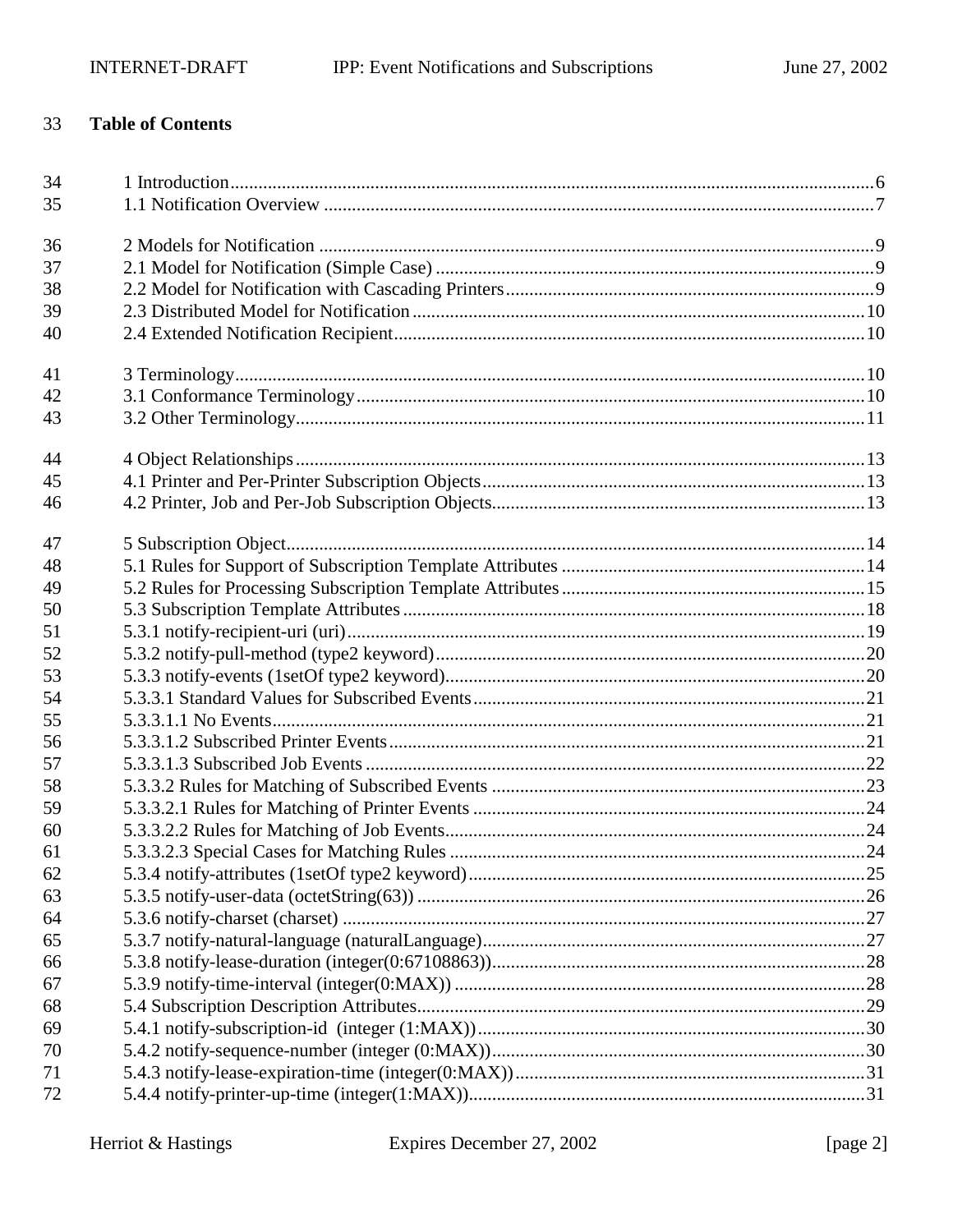| 73  |  |
|-----|--|
| 74  |  |
| 75  |  |
| 76  |  |
| 77  |  |
| 78  |  |
| 79  |  |
| 80  |  |
| 81  |  |
| 82  |  |
| 83  |  |
| 84  |  |
| 85  |  |
| 86  |  |
| 87  |  |
| 88  |  |
| 89  |  |
| 90  |  |
| 91  |  |
| 92  |  |
| 93  |  |
| 94  |  |
| 95  |  |
| 96  |  |
| 97  |  |
| 98  |  |
| 99  |  |
| 100 |  |
| 101 |  |
| 102 |  |
| 103 |  |
| 104 |  |
| 105 |  |
| 106 |  |
| 107 |  |
| 108 |  |
| 109 |  |
| 110 |  |
| 111 |  |
| 112 |  |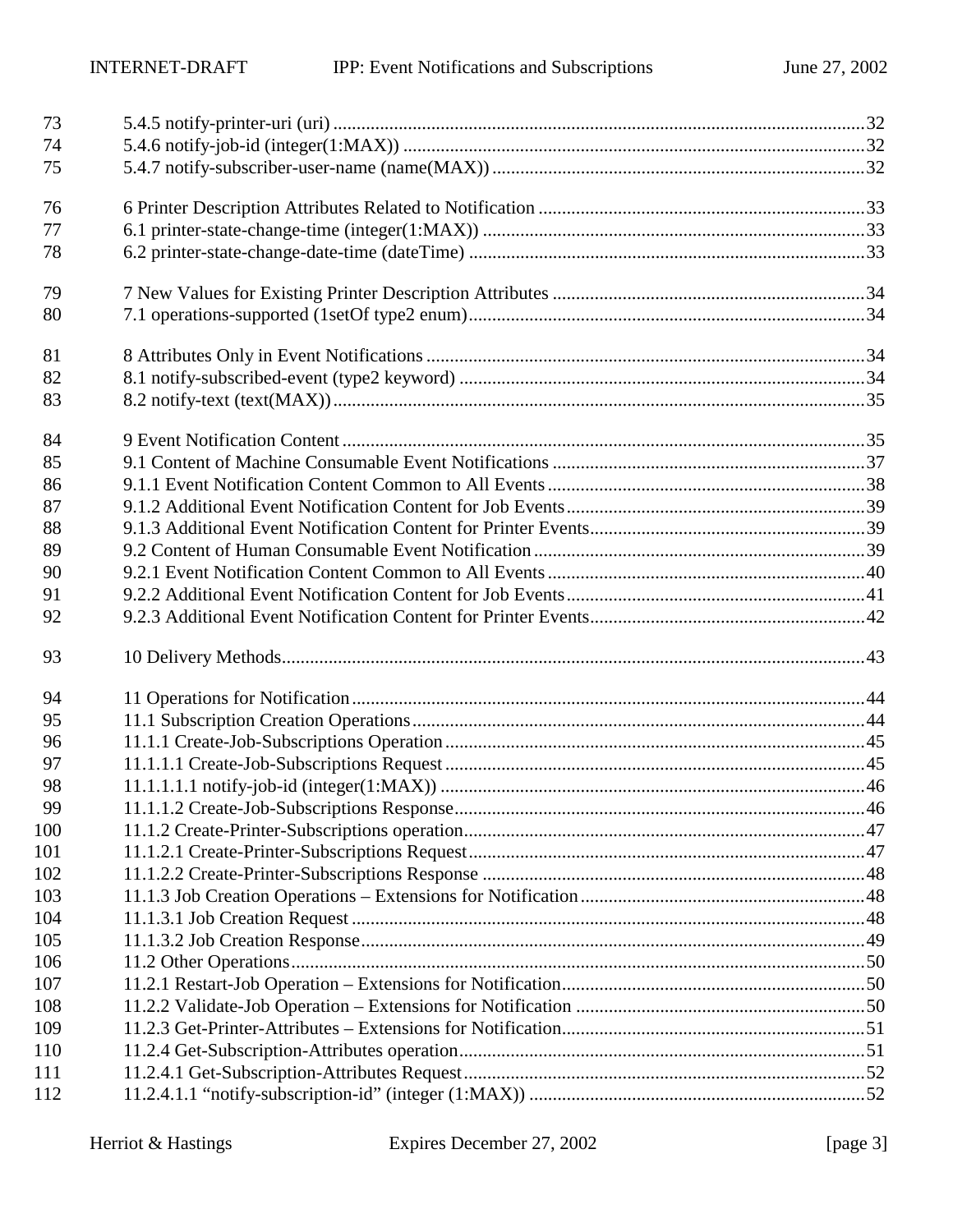| 113 |  |
|-----|--|
| 114 |  |
| 115 |  |
| 116 |  |
| 117 |  |
| 118 |  |
| 119 |  |
| 120 |  |
| 121 |  |
| 122 |  |
| 123 |  |
| 124 |  |
| 125 |  |
| 126 |  |
| 127 |  |
| 128 |  |
| 129 |  |
| 130 |  |
| 131 |  |
| 132 |  |
| 133 |  |
| 134 |  |
| 135 |  |
| 136 |  |
| 137 |  |
| 138 |  |
| 139 |  |
| 140 |  |
| 141 |  |
| 142 |  |
| 143 |  |
| 144 |  |
| 145 |  |
| 146 |  |
| 147 |  |
| 148 |  |
| 149 |  |
| 150 |  |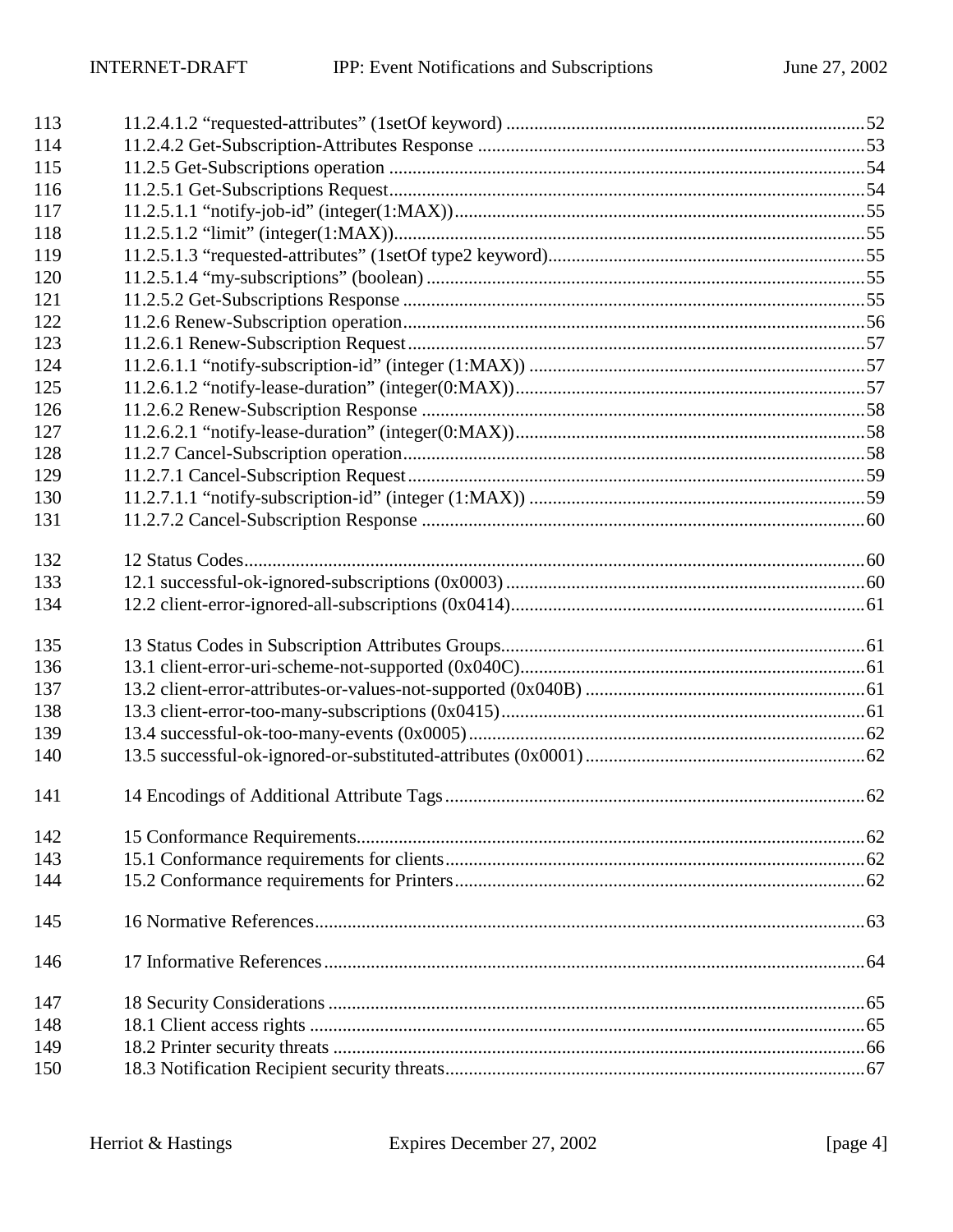| 151        |               |                                                                                                       |  |
|------------|---------------|-------------------------------------------------------------------------------------------------------|--|
| 152        |               |                                                                                                       |  |
| 153        |               | 19.2 Additional Enum Attribute Value Registrations for the "operations-supported" Printer Attribute68 |  |
| 154        |               |                                                                                                       |  |
| 155        |               |                                                                                                       |  |
| 156        |               |                                                                                                       |  |
| 157        |               |                                                                                                       |  |
| 158        |               |                                                                                                       |  |
| 159        |               | 19.7.1 Requirements for Registration of Event Notification Delivery Methods 70                        |  |
| 160        |               |                                                                                                       |  |
| 161        |               |                                                                                                       |  |
| 162        |               |                                                                                                       |  |
| 163        |               |                                                                                                       |  |
| 164        |               |                                                                                                       |  |
| 165        |               |                                                                                                       |  |
| 166        |               |                                                                                                       |  |
| 167        |               |                                                                                                       |  |
| 168        |               |                                                                                                       |  |
| 169        |               |                                                                                                       |  |
| 170        |               |                                                                                                       |  |
| 171        |               |                                                                                                       |  |
| 172        |               |                                                                                                       |  |
| 173        |               |                                                                                                       |  |
| 174        |               |                                                                                                       |  |
| 175        | В.            |                                                                                                       |  |
| 176        |               |                                                                                                       |  |
| 177        |               |                                                                                                       |  |
| 178        | Е.            |                                                                                                       |  |
| 179        | E.1           |                                                                                                       |  |
| 180        | E.2           |                                                                                                       |  |
| 181        | E.3           |                                                                                                       |  |
| 182        | F.            |                                                                                                       |  |
| 183        | G.            |                                                                                                       |  |
| 184        |               |                                                                                                       |  |
| 185<br>186 | <b>Tables</b> |                                                                                                       |  |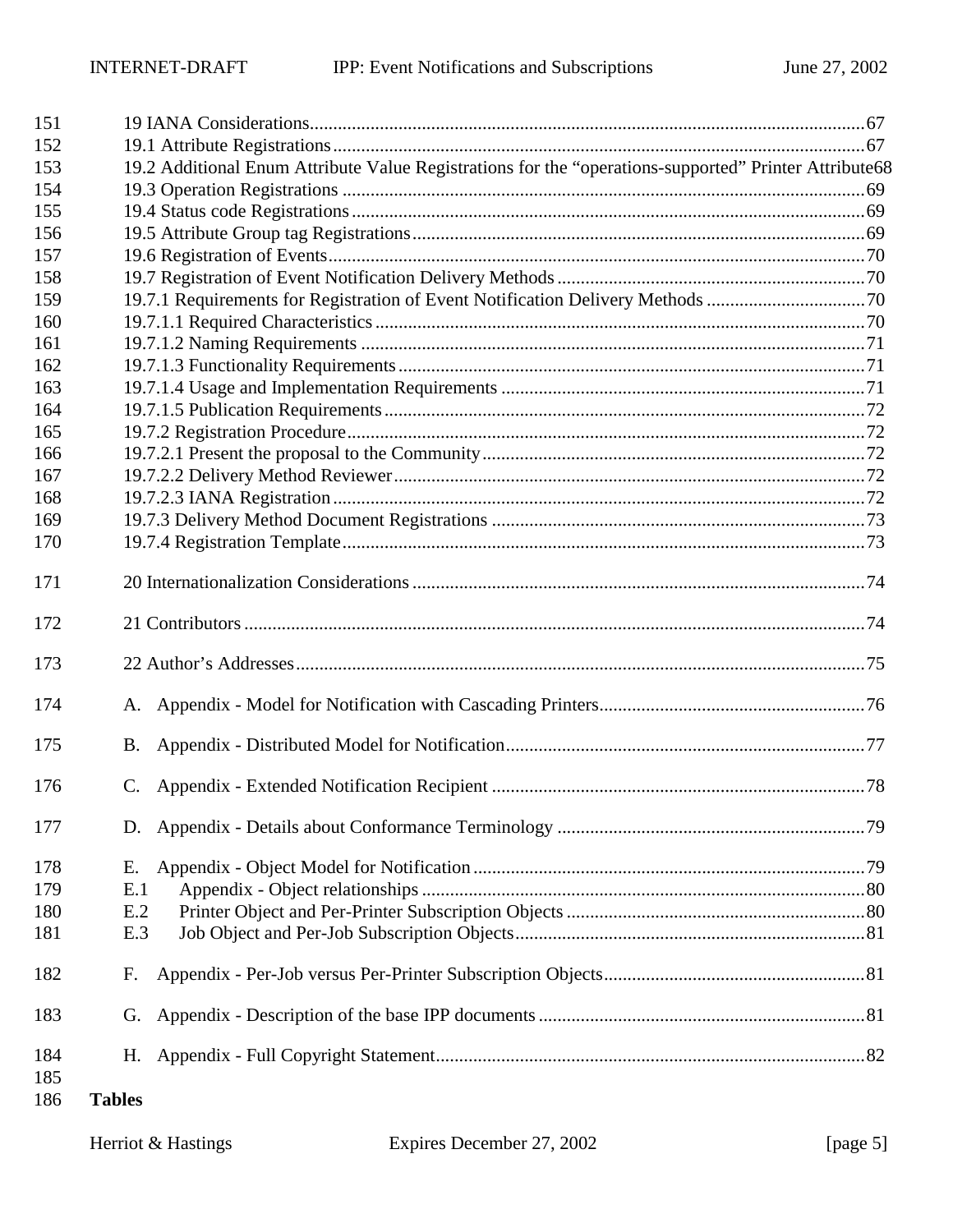<span id="page-5-0"></span>

| 187 |                                                                                          |  |
|-----|------------------------------------------------------------------------------------------|--|
| 188 |                                                                                          |  |
| 189 |                                                                                          |  |
| 190 |                                                                                          |  |
| 191 |                                                                                          |  |
| 192 |                                                                                          |  |
| 193 | Table 7 – Combinations of Events and Subscribed Events for "job-impressions-completed"39 |  |
| 194 |                                                                                          |  |
| 195 |                                                                                          |  |
| 196 |                                                                                          |  |
| 197 |                                                                                          |  |
| 198 |                                                                                          |  |
| 199 |                                                                                          |  |
| 200 |                                                                                          |  |
| 201 |                                                                                          |  |
| 202 |                                                                                          |  |
| 203 |                                                                                          |  |
| 204 | <b>Figures</b>                                                                           |  |
| 205 |                                                                                          |  |
| 206 |                                                                                          |  |
| 207 |                                                                                          |  |
| 208 |                                                                                          |  |

[Figure 5 – Object Model for Notification .............................................................................................80](#page-79-0)  

## **1 Introduction**

212 This IPP notification specification is an OPTIONAL extension to Internet Printing Protocol/1.1: Model 213 and Semantics [RFC2911, RFC2910]. See Appendix [G](#page-80-0) for a description of the base IPP documents. 214 This document in combination with the following documents is intended to meet the most important 215 notification requirements described in [ipp-not-req]:

- 216 Internet Printing Protocol (IPP): "Job Progress Attributes" [ipp-prog] 217 Internet Printing Protocol (IPP): "The 'ippget' Delivery Method for Event Notifications" [ipp-218 get-method
- 220 This specification REQUIRES that clients and Printers support the 'ippget' Pull Delivery Method [ipp-221 get-method]. Conforming client and Printer implementations MAY support additional Push or Pull 222 Delivery Methods as well. Note: this document does not define any Delivery Methods itself, but it 223 does define the rules for conformance for Delivery Method Documents and their registration with 224 IANA (see section [19.7.3\)](#page-72-0).
- 225 Refer to the Table of Contents for the layout of this document.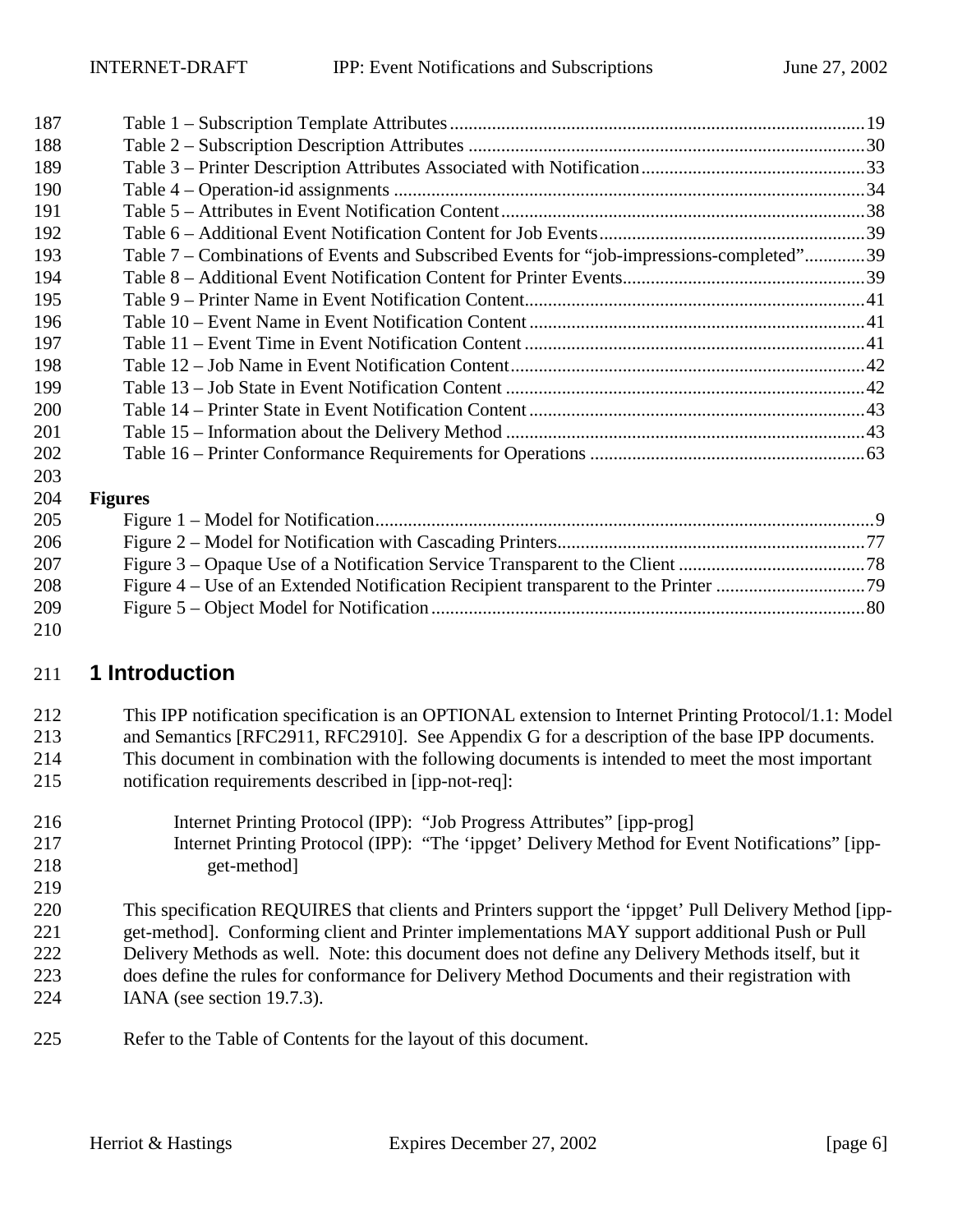#### <span id="page-6-0"></span>226 **1.1 Notification Overview**

227 This document defines operations that a client can perform in order to create *Subscription Objects* in a 228 Printer and carry out other operations on them. A Subscription Object represents a Subscription 229 abstraction. The Subscription Object specifies that when one of the specified *Events* occurs, the Printer 230 sends an asynchronous *Event Notification* to the specified *Notification Recipient* via the specified 231 *Delivery Method* (i.e., protocol).

232 When a client (called a *Subscribing Client*) performs an operation that creates a Subscription Object, 233 the operation contains one or more *Subscription Template Attributes Group*s. Each such group holds 234 information used by the Printer to initialize a newly created Subscription Object. The Printer creates 235 one Subscription Object for each Subscription Template Attributes Group in the operation. This group 236 is like the Job Template Attributes group defined in [RFC2911]. The following is an example of the 237 information included in a Subscription Template Attributes Group (see section [5](#page-13-0) for details on the 238 Subscription Object attributes):

- 239 1. The names of Subscribed Events that are of interest to the Notification Recipient.
- 240 2. The address (URL) of one Notification Recipient for a Push Delivery Method or the method for 241 a Pull Delivery Method.
- 242 3. The Delivery Method (i.e., the protocol) which the Printer uses to send the Event Notification.
- 243 4. Some opaque data that the Printer sends to the Notification Recipient in the Event Notification. 244 The Notification Recipient might use this opaque data as a forwarding address for the Event 245 Notification.
- 246 5. The charset to use in text fields within an Event Notification
- 247 6. The natural language to use in the text fields of the Event Notification
- 248 7. The requested lease time in seconds for the Subscription Object

249 An operation that creates a Subscription Object is called a *Subscription Creation Operation*. These 250 operations include the following operations (see section [11.1 f](#page-43-0)or further details):

251 - **Job Creation operation**: When a client performs such an operation (Print-Job, Print-URI, 252 and Create-Job), a client can include zero or more Subscription Template Attributes Groups in 253 the request. The Printer creates one Subscription Object for each Subscription Template 254 Attributes Group in the request, and the Printer associates each such Subscription Object with 255 the newly created Job. This document extends these operations' definitions in [RFC2911] by 256 adding Subscription Template Attributes Groups in the request and Subscription Attributes 257 Groups in the response.

258 - **Create-Job-Subscriptions operation:** A client can include one or more Subscription 259 Template Attributes Groups in the request. The Printer creates one Subscription Object for 260 each Subscription Template Attributes Group and associates each with the job that is the 261 target of this operation.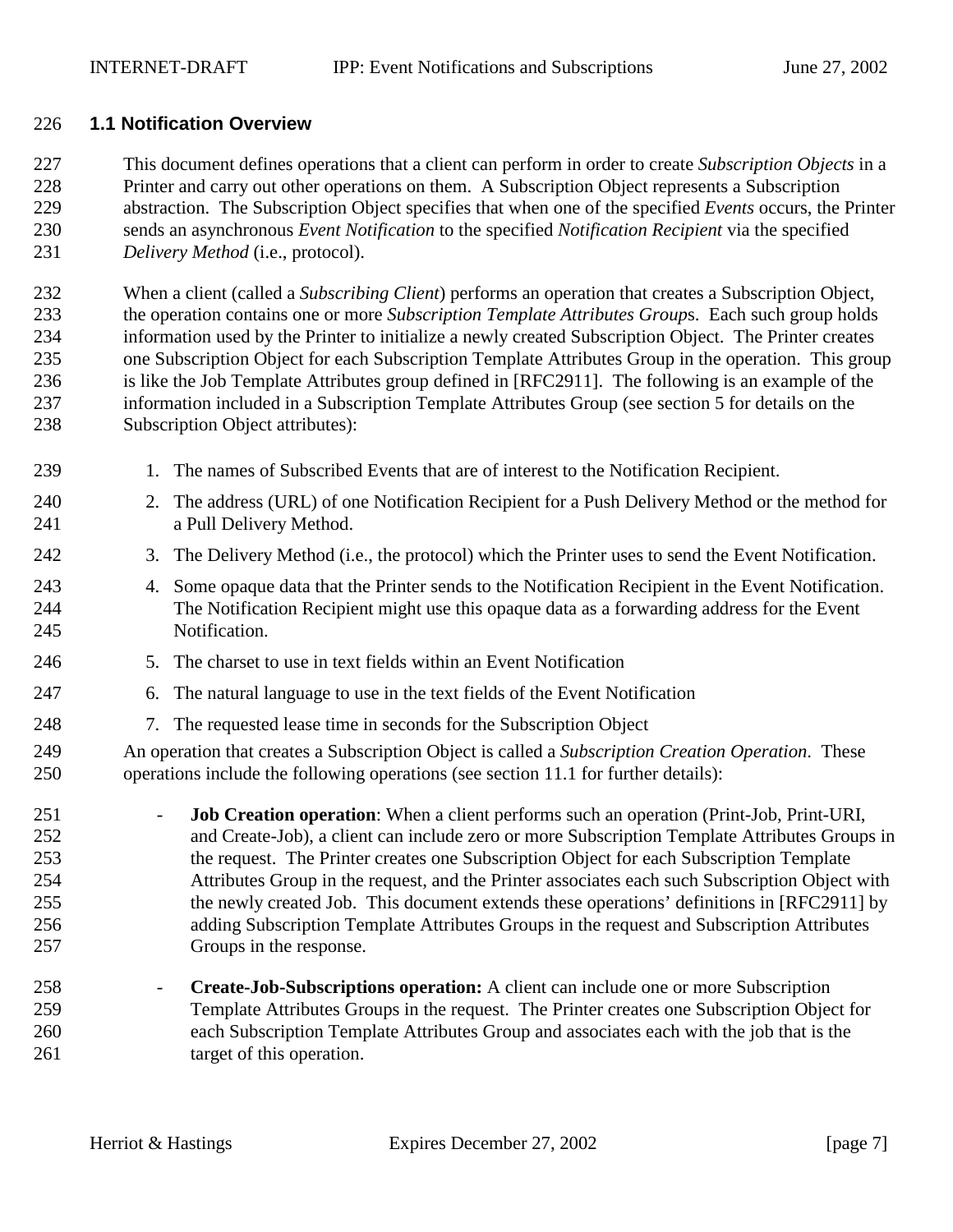| 262                                    | Create-Printer-Subscriptions operation: A client can include one or more Subscription                                                                                                                                                                                                                                                                                                                                                                                                                                     |
|----------------------------------------|---------------------------------------------------------------------------------------------------------------------------------------------------------------------------------------------------------------------------------------------------------------------------------------------------------------------------------------------------------------------------------------------------------------------------------------------------------------------------------------------------------------------------|
| 263                                    | Template Attributes Groups in the request. The Printer creates one Subscription Object for                                                                                                                                                                                                                                                                                                                                                                                                                                |
| 264                                    | each Subscription Template Attributes Group and associates each with the Printer that is the                                                                                                                                                                                                                                                                                                                                                                                                                              |
| 265                                    | target of this operation.                                                                                                                                                                                                                                                                                                                                                                                                                                                                                                 |
| 266                                    | For each of the above operations:                                                                                                                                                                                                                                                                                                                                                                                                                                                                                         |
| 267                                    | the Printer associates a Subscription Object with the Printer or a specific Job. When a                                                                                                                                                                                                                                                                                                                                                                                                                                   |
| 268                                    | Subscription Object is associated with a Job Object, it is called a Per-Job Subscription Object.                                                                                                                                                                                                                                                                                                                                                                                                                          |
| 269                                    | When a Subscription Object is associated with a Printer Object, it is called a Per-Printer                                                                                                                                                                                                                                                                                                                                                                                                                                |
| 270                                    | <b>Subscription Object.</b>                                                                                                                                                                                                                                                                                                                                                                                                                                                                                               |
| 271                                    | the response contains one Subscription Attributes Group for each Subscription Template                                                                                                                                                                                                                                                                                                                                                                                                                                    |
| 272                                    | Attributes Group in the request and in the same order. When the Printer successfully creates a                                                                                                                                                                                                                                                                                                                                                                                                                            |
| 273                                    | Subscription Object, its corresponding Subscription Attributes Group contains the "notify-                                                                                                                                                                                                                                                                                                                                                                                                                                |
| 274                                    | subscription-id" attribute. This attribute uniquely identifies the Subscription Object and is                                                                                                                                                                                                                                                                                                                                                                                                                             |
| 275                                    | analogous to a "job-id" for a Job object. Some operations described below use the "notify-                                                                                                                                                                                                                                                                                                                                                                                                                                |
| 276                                    | subscription-id" to identify the target Subscription Object.                                                                                                                                                                                                                                                                                                                                                                                                                                                              |
| 277                                    | This document defines the following additional operations (see section 11.2 for further details):                                                                                                                                                                                                                                                                                                                                                                                                                         |
| 278                                    | <b>Restart-Job operation:</b> When a client performs the Restart-Job operation [RFC2911], the                                                                                                                                                                                                                                                                                                                                                                                                                             |
| 279                                    | Printer re-uses the same Job and its Subscription Objects.                                                                                                                                                                                                                                                                                                                                                                                                                                                                |
| 280<br>281<br>282<br>283<br>284<br>285 | Validate-Job operation: When a client performs this operation, a client can include zero or<br>$\overline{\phantom{a}}$<br>more Subscription Template Attributes Groups in the request. The Printer determines if it<br>could create one Subscription Object for each Subscription Template Attributes Group in the<br>request. This document extends this operation's definition in [RFC2911] by adding<br>Subscription Template Attributes Groups in the request and Subscription Attributes Groups in<br>the response. |
| 286                                    | Get-Subscription-Attributes operation: This operation allows a client to obtain the                                                                                                                                                                                                                                                                                                                                                                                                                                       |
| 287                                    | specified attributes of a target Subscription Object.                                                                                                                                                                                                                                                                                                                                                                                                                                                                     |
| 288                                    | Get-Subscriptions operation: This operation allows a client to obtain the specified attributes                                                                                                                                                                                                                                                                                                                                                                                                                            |
| 289                                    | of all Subscription Objects associated with the Printer or a specified Job.                                                                                                                                                                                                                                                                                                                                                                                                                                               |
| 290                                    | <b>Renew-Subscription operation:</b> This operation renews the lease on the target Per-Printer                                                                                                                                                                                                                                                                                                                                                                                                                            |
| 291                                    | Subscription Object before it expires. A newly created Per-Printer Subscription Object                                                                                                                                                                                                                                                                                                                                                                                                                                    |
| 292                                    | receives an initial lease. It is the duty of the client to use this operation frequently enough to                                                                                                                                                                                                                                                                                                                                                                                                                        |
| 293                                    | preserve a Per-Printer Subscription Object. The Printer deletes a Per-Printer Subscription                                                                                                                                                                                                                                                                                                                                                                                                                                |
| 294                                    | Object when its lease expires. A Per-Job Subscription Object last exactly as long as its                                                                                                                                                                                                                                                                                                                                                                                                                                  |
| 295                                    | associated Job Object and thus doesn't have a lease.                                                                                                                                                                                                                                                                                                                                                                                                                                                                      |
| 296                                    | <b>Cancel-Subscription operation:</b> This operation (1) cancels the lease on the specified Per-                                                                                                                                                                                                                                                                                                                                                                                                                          |
| 297                                    | Printer Subscription Object and thereby deletes the Per-Printer Subscription Object or (2)                                                                                                                                                                                                                                                                                                                                                                                                                                |
| 298                                    | deletes the Per-Job Subscription Object.                                                                                                                                                                                                                                                                                                                                                                                                                                                                                  |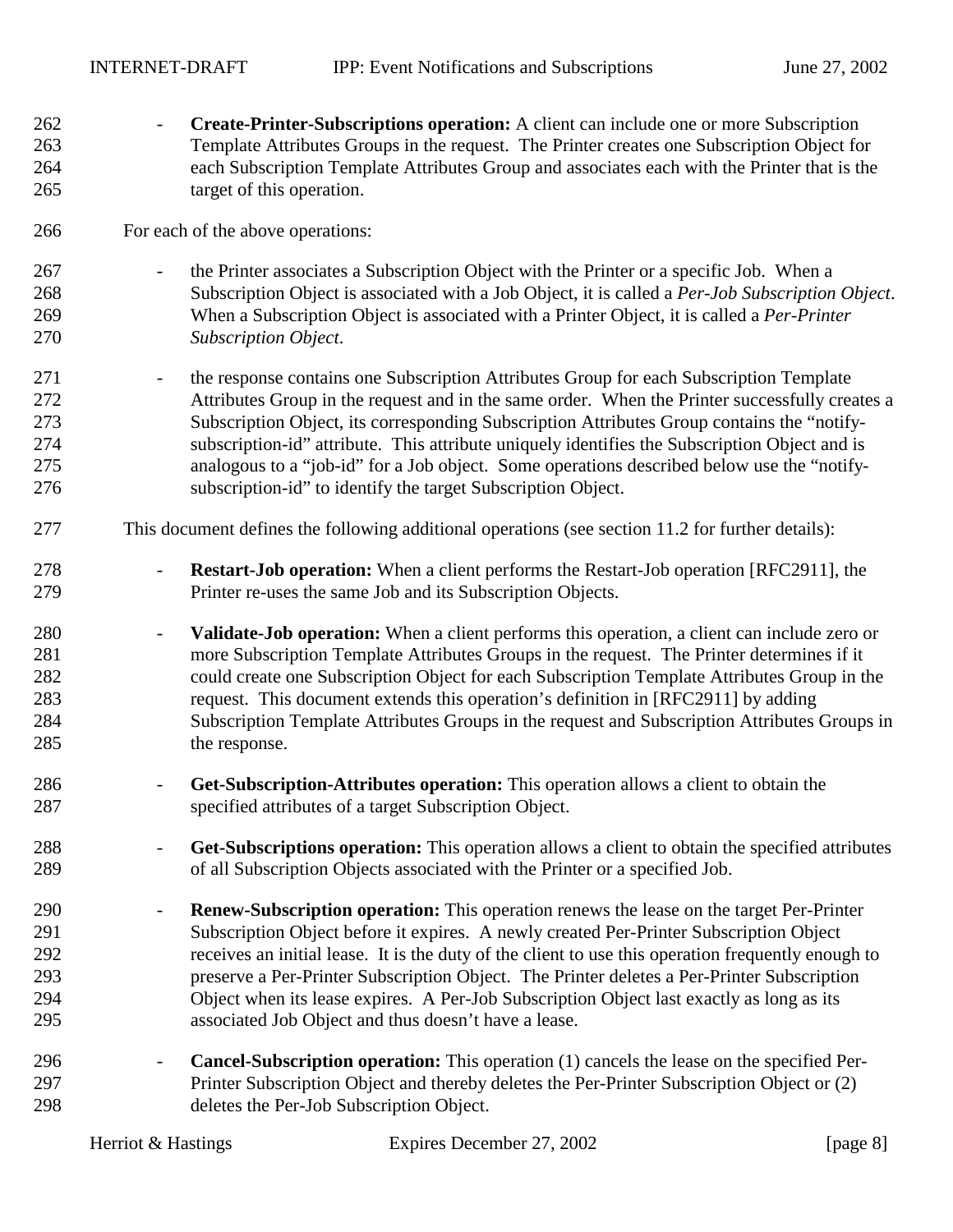<span id="page-8-0"></span>299 When an Event occurs, the Printer finds all Subscription Objects listening for the Event (see section [9](#page-34-0)  300 for details on finding such Subscription Objects). For each such Subscription Object, the Printer:

- 301 a) generates an Event Notification with information specified in section [9,](#page-34-0) AND
- 302 b) either:
- 303 i) If the Delivery Method is a Push Delivery Method as indicated by the presence of the 304 Subscription Object's "notify-recipient-uri" attribute, delivers the Event Notification 305 using the Delivery Method and target address identified in the Subscription Object's 306 "notify-recipient-uri" attribute, OR
- 307 ii) If the Delivery Method is a Pull Delivery Method as indicated by the presence of the 308 Subscription Object's "notify-pull-method" attribute, saves Event Notification for a time 309 period called the Event Life defined by the Delivery Method, i.e., the Notification 310 Recipient is expected to fetch the Event Notifications.

## 311 **2 Models for Notification**

## 312 **2.1 Model for Notification (Simple Case)**

313 As part of a Subscription Creation Operation, an IPP Printer (i.e., located in an output device or a 314 server) creates one or more Subscription Objects. In a Subscription Creation Operation, the client 315 specifies the Notification Recipient to which the Printer is to deliver Event Notifications. A 316 Notification Recipient can be the Subscribing Client or a third party.

317 Figure 1 shows the Notification model for a simple Client-Printer relationship.

| 319 | embedded printer:                               |                         |
|-----|-------------------------------------------------|-------------------------|
| 320 |                                                 | output device or server |
| 321 | PDA, desktop, or server                         |                         |
| 322 |                                                 | ###########             |
| 323 | client  -----Subscription ---------># Printer # |                         |
| 324 | +--------+ Creation Operation                   | # Object #              |
| 325 | -----------+                                    | #####   #####           |
| 326 | Notification                                    |                         |
| 327 | Recipient  <----IPP Event Notifications----+    |                         |
| 328 | (Job and/or Printer Events)                     |                         |

318

#### 329 **Figure 1 – Model for Notification**

## 330 **2.2 Model for Notification with Cascading Printers**

331 With this model, there is an intervening Print server between the human user and the Printer in the 332 output device. If the Printer in the output device generates an Event, the system can be configured to 333 send Event Notification either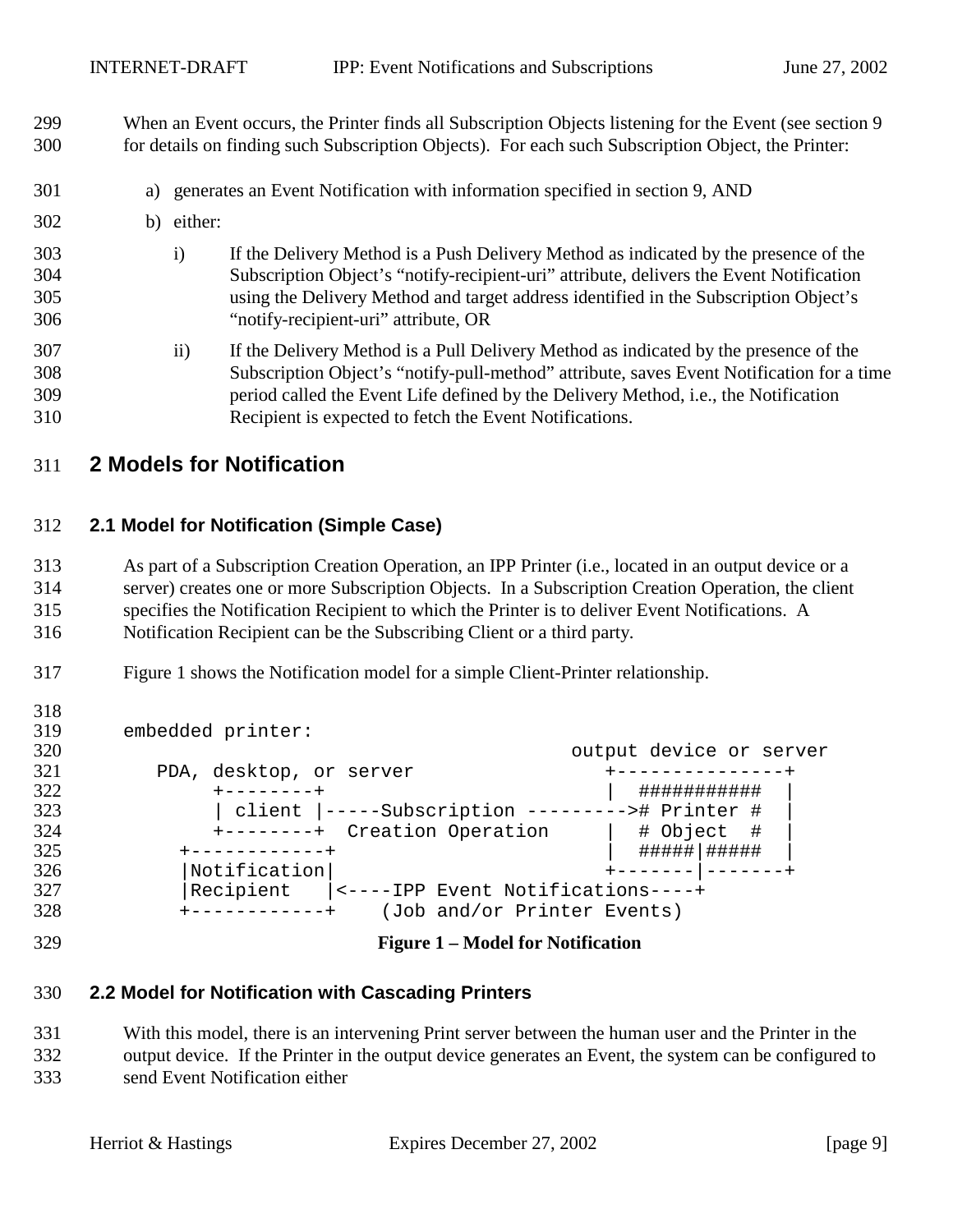- <span id="page-9-0"></span>334 - directly to the Notification Recipient specified by the Subscribing Client or
- 335 via the Print Server to the Notification Recipient specified by the Subscribing Client.
- 336 See Appendix [A](#page-75-0) for more details.

## 337 **2.3 Distributed Model for Notification**

338 The preceding sections ([2.1](#page-8-0) and [2.2\)](#page-8-0) assume that the Notification software resides in the same device 339 or Server box as the rest of the Printer software. In many implementations, the assumption is correct. 340 However, the Notification model also permits a distributed implementation.

- 341 For example, the software that supports both Subscription Creation Operations and sending of Event 342 Notifications could be on hardware that is separate from the output device. To make this work, there 343 must be a symbiotic relationship between the output device software and the remote Notification 344 software. Without the remote Notification software, the output device software is not a complete 345 Printer.
- 346 The term "Printer" in this document includes the software on the output device or server box as well as 347 Notification software that is local to or remote from the output device.
- 348 Appendix [B](#page-76-0) describes this example in detail.

## 349 **2.4 Extended Notification Recipient**

- 350 The model allows for an extended Notification Recipient that is itself a Notification service that
- 351 forwards each Event Notification to another recipient. The client contacts this Notification Recipient
- 352 to arrange for forwarding by means outside the scope of this document. The Printer need not be aware
- 353 that the Notification Recipient forwards Event Notifications.
- 354 Appendix [C](#page-77-0) describes this example in detail.

## 355 **3 Terminology**

356 This section defines terminology used throughout this document. Other terminology is defined in 357 [RFC2911].

## 358 **3.1 Conformance Terminology**

- 359 Capitalized terms, such as **MUST, MUST NOT, REQUIRED, SHOULD, SHOULD NOT, MAY,**  360 **NEED NOT,** and **OPTIONAL**, have special meaning relating to conformance as defined in RFC 2119 361 [RFC2119] and [RFC2911] section 12.1. If an implementation supports the extension defined in this
- 362 document, then these terms apply; otherwise, they do not. These terms define conformance to *this*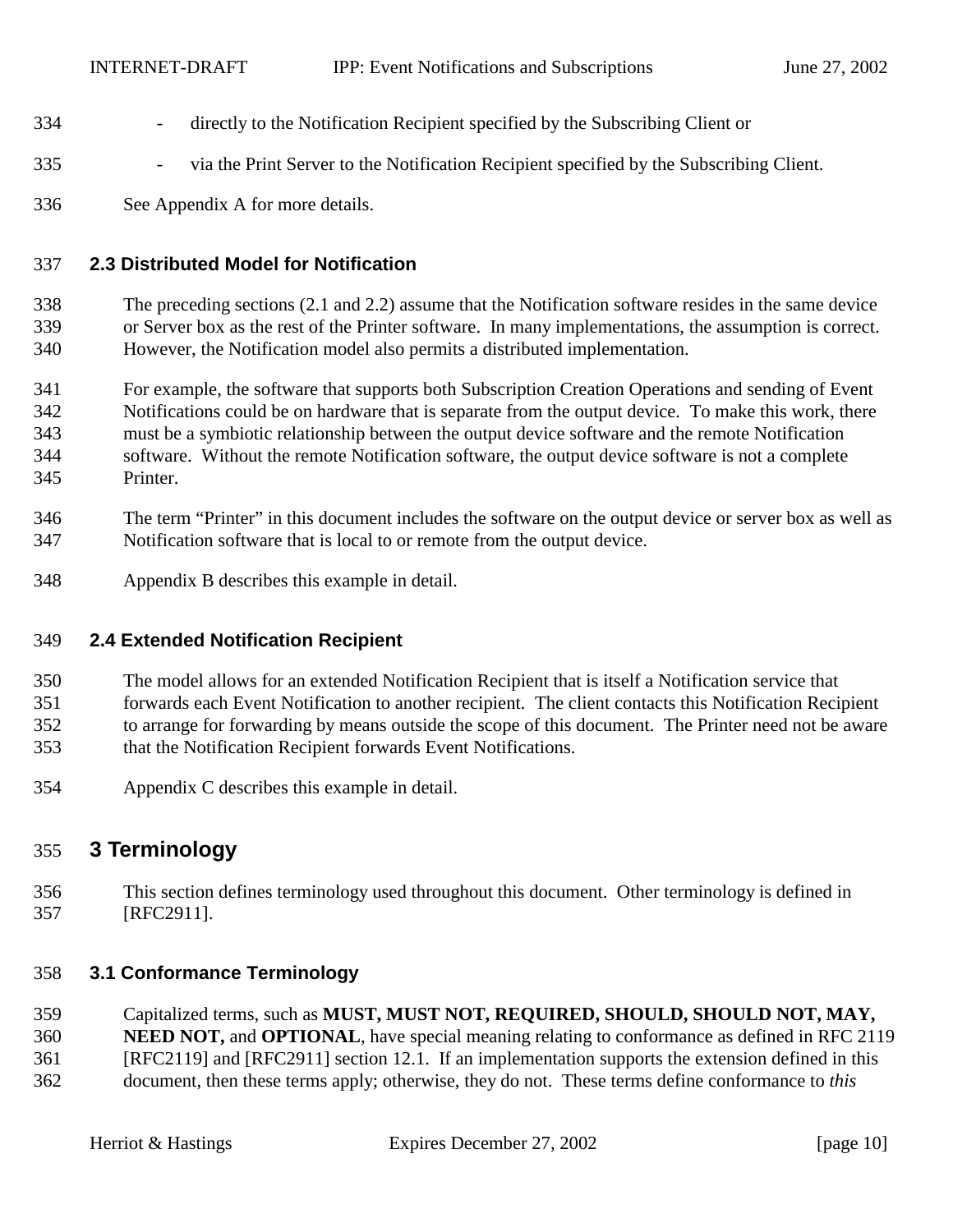- <span id="page-10-0"></span>363 *document only*; they do not affect conformance to other documents, unless explicitly stated otherwise. 364 See Appendix [D](#page-78-0) for complete details.
- 365 Note: a feature that is OPTIONAL in this document becomes REQUIRED if the Printer implements a 366 Delivery Method that REQUIRES the feature.
- 367 **READ-ONLY** an adjective used in an attribute definition to indicate that an IPP Printer MUST NOT 368 allow the attribute's value to be modified.

#### 369 **3.2 Other Terminology**

- 370 This document uses the same terminology as [RFC2911], such as "client", "Printer", "attribute", 371 "attribute value", "keyword", "operation", "request", "response", and "support". In addition, the 372 following terms are defined for use in this document and the Delivery Method Documents:
- 373 **Administrator** A human user who establishes policy for and configures the print system.
- 374 **Operator** A human user who carries out the policy established by the Administrator and controls the 375 day to day running of the print system.
- 376 **IPP Client (or client)** The software component (PDA, desktop, or server) that performs an IPP 377 operation directed at an IPP Printer (located in a server or output device).
- 378 **Job Creation operation** One of the operations that creates a Job object: Print-Job, Print-URI and 379 Create-Job. The Restart-Job operation [RFC2911] is not considered a Job Creation operation, 380 since the Printer re-uses the existing Job object. The Validate-Job operation is not considered a 381 Job Creation operation because no Job object is created. Therefore, when a statement also applies 382 to either the Restart-Job and/or the Validate-Job operation, they are mentioned explicitly.
- 383 **Event** some occurrence (either expected or unexpected) within the printing system of a change of 384 state, condition, or configuration of a Job or Printer object. An Event occurs only at one instant in 385 time and does not span the time the physical Event takes place. For example, jam-occurred and 386 jam-cleared are two distinct, instantaneous Events, even though the jam may last for a while.
- 387 **Event Notification** the information about an Event that the Printer sends when an Event occurs.
- 388 **Compound Event Notification** two or more Event Notifications that a Printer sends together as a 389 single entity. The Delivery Method Document specifies whether the Delivery Method supports 390 Compound Event Notifications.
- 391 **Job Event** an Event caused by some change in a particular job on the Printer, e.g., 'job-completed'.
- 392 **Printer Event** an Event caused by some change in the Printer that is not specific to a job, e.g., 393 'printer-state-changed'.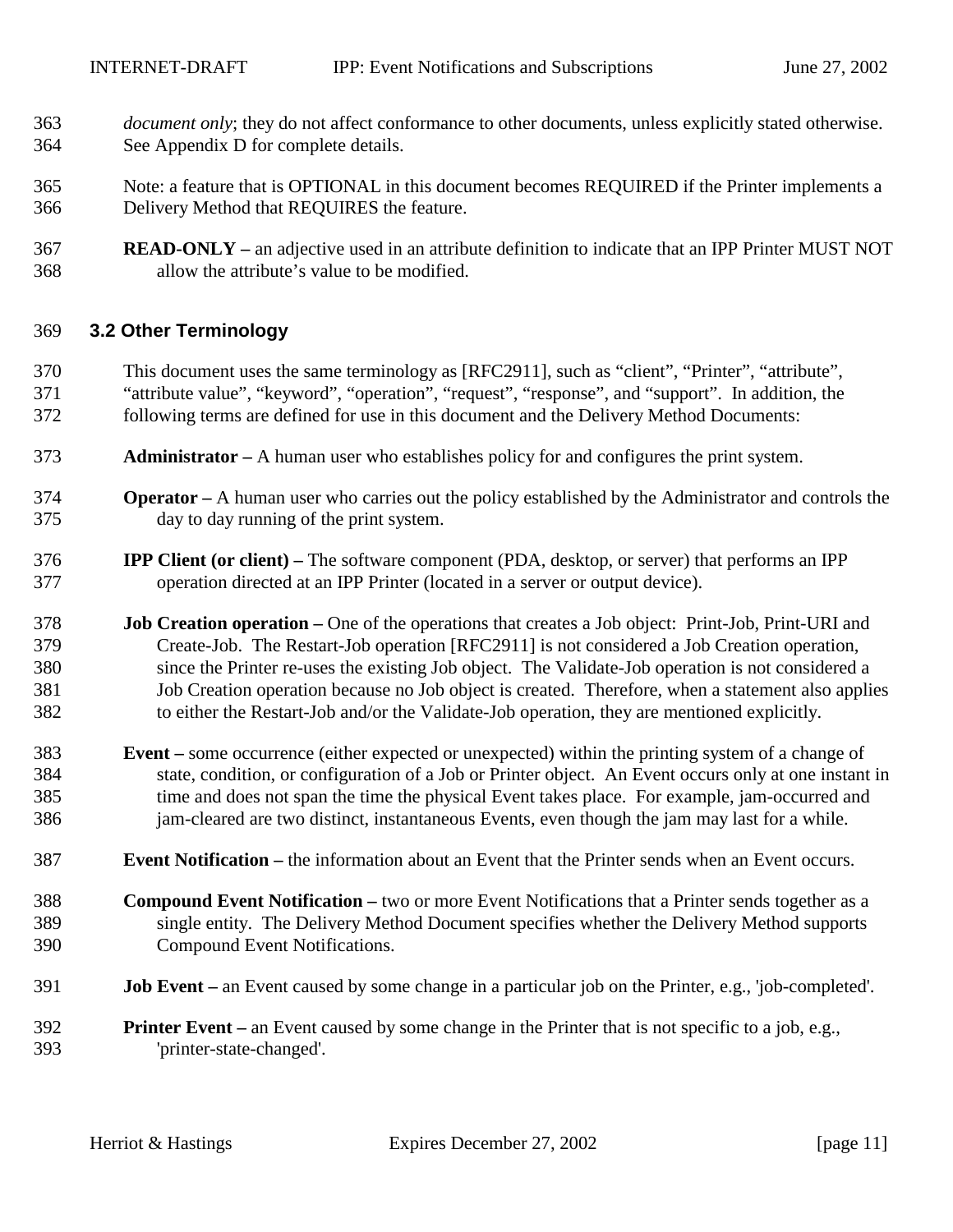| 394 | <b>Subscribed Event</b> – an Event that the Subscribing Client expresses interest in by making it a value of |
|-----|--------------------------------------------------------------------------------------------------------------|
| 395 | the "notify-events" attribute on a Subscription Object.                                                      |
| 396 | <b>Subscribed Job Event</b> – a Subscribed Event that is a Job Event.                                        |
| 397 | <b>Subscribed Printer Event</b> $-$ a Subscribed Event that is a Printer Event.                              |
| 398 | <b>Notification Recipient</b> – the entity to which the Printer sends an Event Notification.                 |
| 399 | <b>Delivery Method</b> – the mechanism by which the Printer delivers the Event Notification, e.g., via email |
| 400 | or via an Event Notification Delivery Method protocol defined for delivering IPP Event                       |
| 401 | Notifications.                                                                                               |
| 402 | <b>Delivery Method Document</b> – a document, separate from this document, that defines a Delivery           |
| 403 | Method.                                                                                                      |
| 404 | <b>Push Delivery Method</b> – The Printer sends the Event Notification shortly after an Event occurs. For    |
| 405 | some Push Delivery Methods, the Notification Recipient MUST send a response; for others it                   |
| 406 | MUST NOT send a response.                                                                                    |
| 407 | <b>Pull Delivery Method – The Printer saves Event Notifications for some event life time and expects the</b> |
| 408 | Notification Recipient to request Event Notifications. The Printer returns the Event Notifications           |
| 409 | in a response to such a request.                                                                             |
| 410 | <b>Event Life</b> – For a Pull Delivery Method, the length of time in seconds after an Event occurs during   |
| 411 | which the Printer will return that Event in response to a request for Event Notifications. After             |
| 412 | the Event Life expires, the Printer will no longer return an Event Notification for that Event in            |
| 413 | such a response.                                                                                             |
| 414 | Subscription Object - An object containing a set of attributes that indicate: the Notification Recipient,    |
| 415 | the Delivery Method, the Subscribed Events that cause the Printer to send an Event Notification,             |
| 416 | and the information to send in an Event Notification.                                                        |
| 417 | <b>Per-Job Subscription Object</b> – A Subscription Object that is associated with a single Job. The         |
| 418 | Create-Job-Subscriptions operation and Job Creation operations create such an object.                        |
| 419 | <b>Per-Printer Subscription Object</b> – A Subscription Object that is associated with the Printer as a      |
| 420 | whole. The Create-Printer-Subscriptions operation creates such an object.                                    |
| 421 | <b>Subscribing Client</b> – The client that creates the Subscription Object.                                 |
| 422 | <b>Subscription Creation Operation – An operation that creates a Subscription Object: Job Creation</b>       |
| 423 | operations, Create-Job-Subscriptions operation, Create-Printer-Subscriptions operation. In the               |
| 424 | context of a Job Creation operation, a Subscription Creation Operation is the part of the Job                |
| 425 | Creation operation that creates a Subscription object. The Restart-Job operation [RFC2911] is not            |
| 426 | considered a Subscription Creation Operation, since the Printer re-uses the Job's existing                   |
| 427 | Subscription Objects, rather than creating any new Subscription Objects.                                     |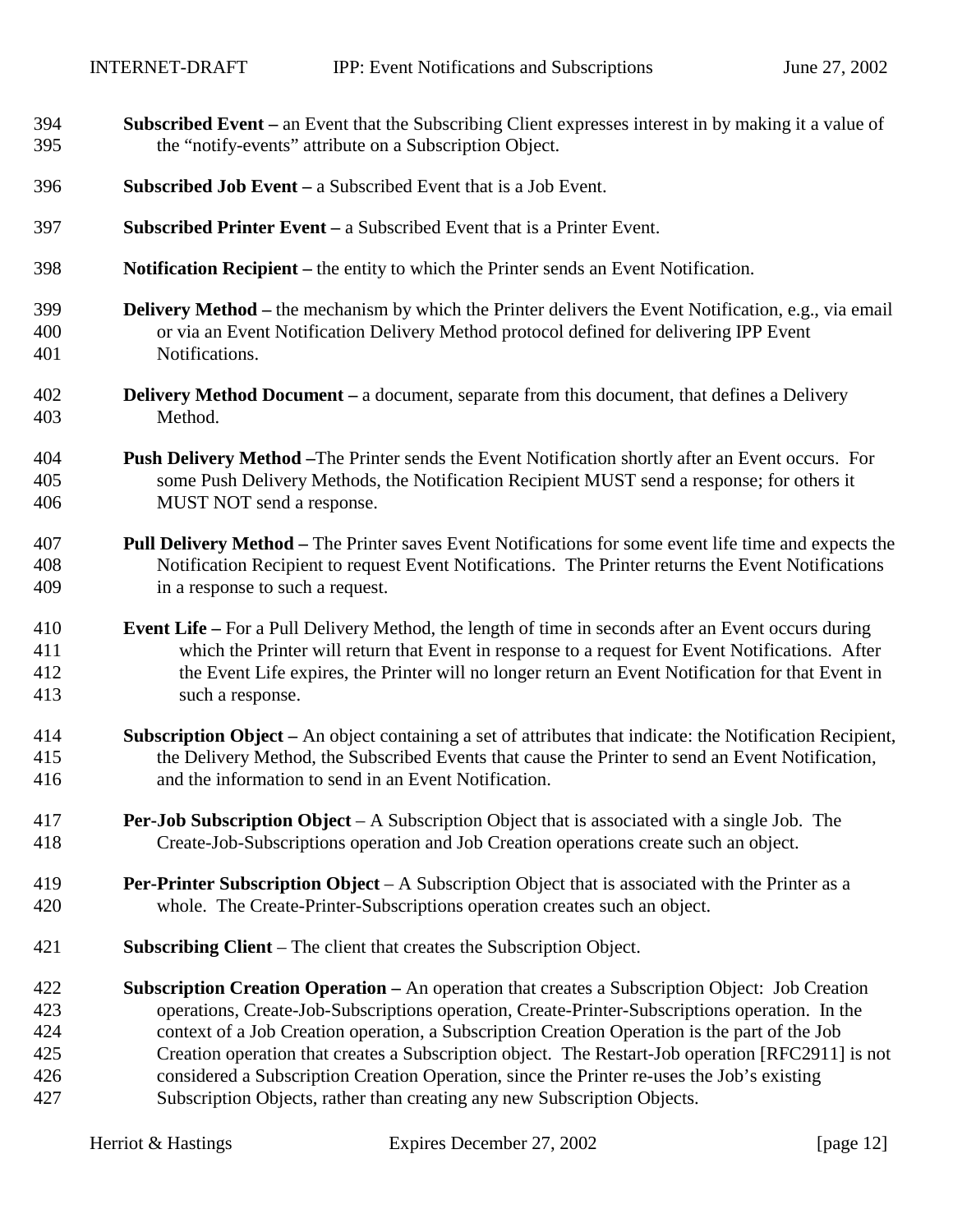<span id="page-12-0"></span>

| 428 | <b>Subscription Creation Request</b> – The request portion of a Subscription Creation Operation. |  |  |  |
|-----|--------------------------------------------------------------------------------------------------|--|--|--|
|-----|--------------------------------------------------------------------------------------------------|--|--|--|

- 429 **Subscription Template Attributes** Subscription Object attributes that a client can supply in a 430 Subscription Creation Operation and associated Printer Object attributes that specify supported 431 and default values for the Subscription Object attributes.
- 432 **Subscription Description Attributes** Subscription Object attributes that a Printer supplies during a 433 Subscription Creation Operation.
- 434 **Subscription Template Attributes Group**  The attributes group in a request that contains 435 Subscription Object attributes that are Subscription Template Attributes.
- 436 **Subscription Attributes Group** The attributes group in a response that contains Subscription Object 437 attributes.
- 438 **Human Consumable Event Notification** localized text for human consumption only. There is no 439 standardized format and thus programs should not try to parse this text.
- 440 **Machine Consumable Event Notification** bytes for program consumption. The bytes are formatted 441 according to the Delivery Method document.
- 442 **Printer** the software that supports an output device or print server (see IPP/1.1 [RFC2911] which 443 uses the terms Printer and Printer object interchangeably). This document extends the IPP/1.1 444 Printer definition to include the software that implements Subscription Creation Operations and 445 the sending of Event Notifications, even if the software for such a Printer would be distributed 446 across a network (see section [2.3\)](#page-9-0).
- 447 **Notification –** when not in the phrases 'Event Notification' and 'Notification Recipient' the 448 concepts of this specification, i.e., Events, Subscription Objects, and Event Notifications.

## 449 **4 Object Relationships**

450 This section defines the object relationships between the Printer, Job, and Subscription Objects. It does 451 not define the implementation. For an illustration of these relationships, see Appendix [E.](#page-78-0)

## 452 **4.1 Printer and Per-Printer Subscription Objects**

- 453 1. A Printer object can be associated with zero or more Per-Printer Subscription Objects.
- 454 2. Each Per-Printer Subscription Object is associated with exactly one Printer object.

## 455 **4.2 Printer, Job and Per-Job Subscription Objects**

456 1. A Printer object is associated with zero or more Job objects.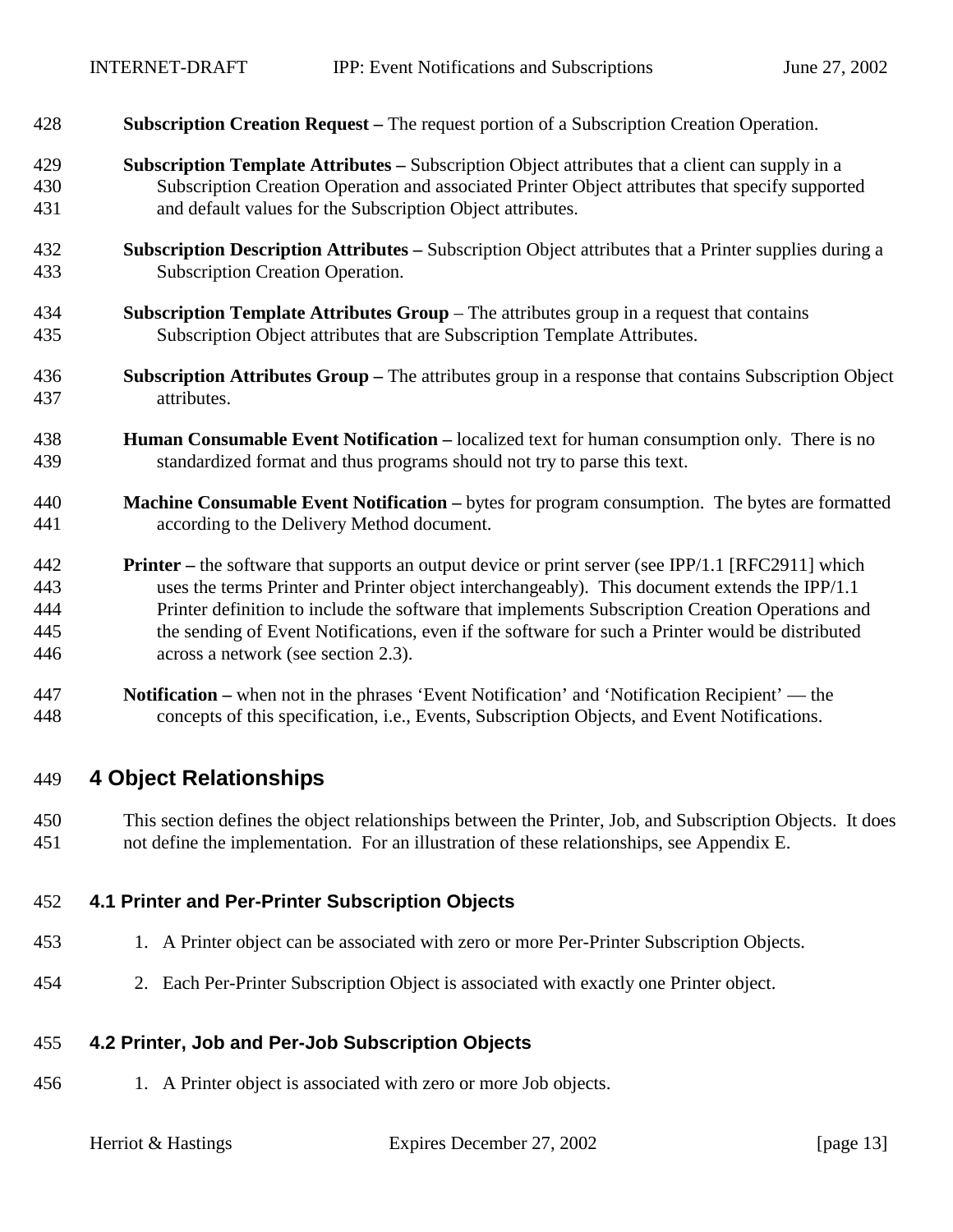- <span id="page-13-0"></span>457 2. Each Job object is associated with exactly one Printer object.
- 458 3. A Job object is associated with zero or more Per-Job Subscription Objects.
- 459 4. Each Per-Job Subscription Object is associated with exactly one Job object.

## 460 **5 Subscription Object**

461 A Subscribing Client creates a Subscription Object with a Subscription Creation Operation in order to 462 indicate its interest in certain Events. See section [11](#page-43-0) for a description of these operations. When an 463 Event occurs, the Subscription Object specifies to the Printer where to send Event Notifications, how 464 to send them and what to put in them. See section [9](#page-34-0) for details on the contents of an Event 465 Notification.

- 466 Using the IPP Job Template attributes as a model (see [RFC2911] section 4.2), the attributes of a 467 Subscription Object are divided into two categories: Subscription Template Attributes and Subscription 468 Description Attributes.
- 469 Subscription Template attributes are, in turn, like the Job Template attributes, divided into
- 470 1. Subscription Object attributes that a client can supply in a Subscription Creation Request and
- 471 2. their associated Printer Object attributes that specify supported and default values for the 472 Subscription Object attributes
- 473 The remainder of this section specifies general rules for Subscription Template Attributes and 474 describes each attribute in a Subscription Object.

## 475 **5.1 Rules for Support of Subscription Template Attributes**

- 476 Subscription Template Attributes are fundamental to the Notification model described in this 477 specification. The client supplies these attributes in Subscription Creation Operations and the Printer 478 uses these attributes to populate a newly created Subscription Object.
- 479 Subscription Objects attributes that are Subscription Template Attributes conform to the following 480 rules:
- 481 1. Each attribute's name starts with the prefix string "notify-" and this document calls such 482 attributes "notify-xxx".
- 483 2. For each "notify-xxx" Subscription Object attribute defined in column 1 of [Table 1](#page-18-0) in section 484 [5.3,](#page-17-0) [Table 1](#page-18-0) specifies corresponding Printer attributes: "notify-xxx-default", "notify-xxx-485 supported", "yyy-supported" and "notify-max-xxx-supported" defined in column 2 of [Table 1.](#page-18-0)  486 Note "xxx" stands for the same string in each case and "yyy" stands for some other string.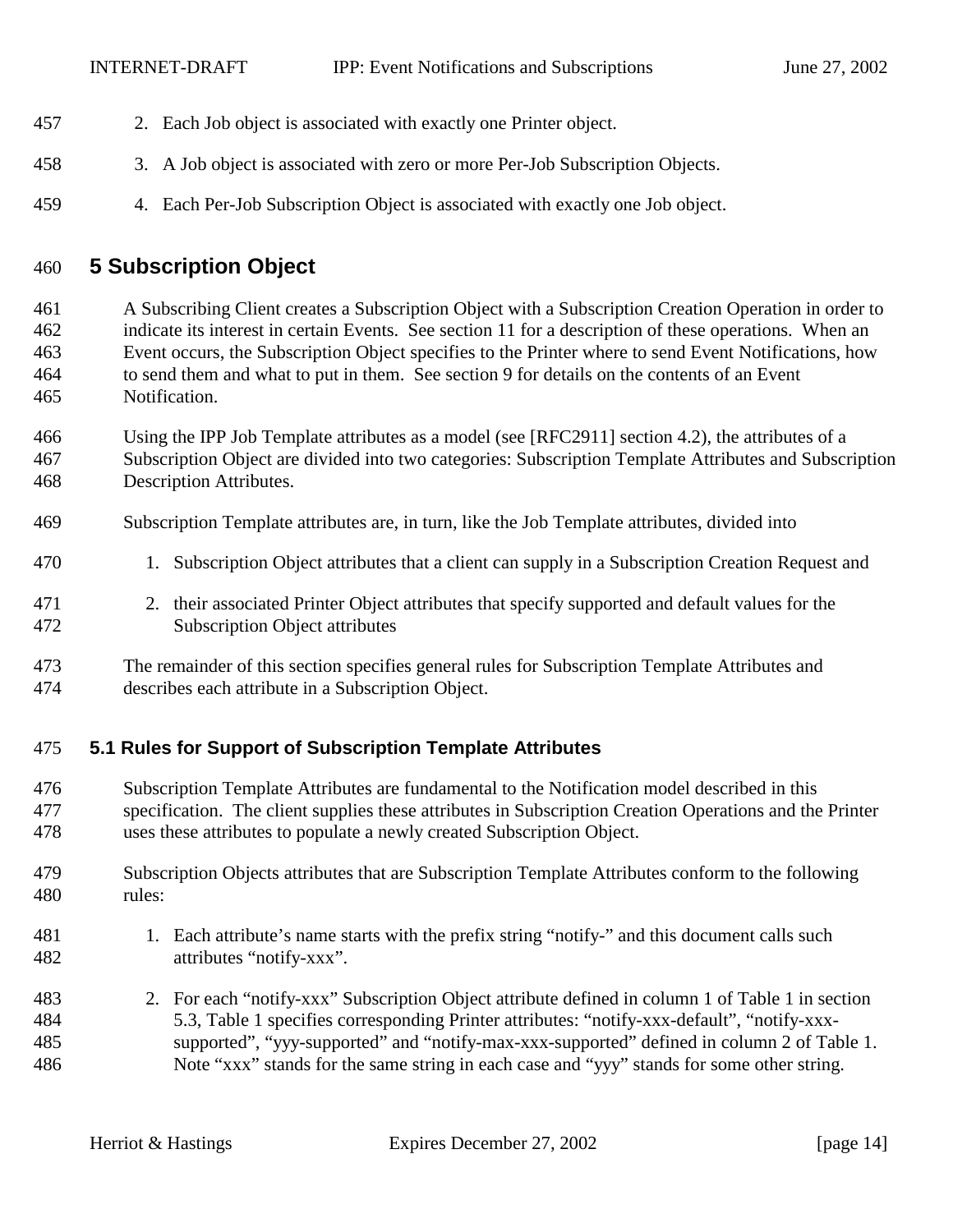- <span id="page-14-0"></span>487 3. If a Printer supports "notify-xxx" in column 1 of [Table 1,](#page-18-0) then the Printer MUST support all 488 associated attributes specified in column 2 of [Table 1.](#page-18-0) For example, [Table 1 s](#page-18-0)hows that if the 489 Printer supports "notify-events", it MUST support "notify-events-default", "notify-events-490 supported" and "notify-max-events-supported".
- 491 4. If a Printer does not support "notify-xxx" in column 1 of [Table 1,](#page-18-0) then the Printer MUST NOT 492 support any associated "notify-yyy" attributes specified in column 2 of [Table 1.](#page-18-0) For example, 493 [Table 1 s](#page-18-0)hows that if the Printer doesn't support "notify-events", it MUST NOT support "notify-494 events-default", "notify-events-supported" and "notify-max-events-supported". Note this rule 495 does not apply to attributes whose names do not start with the string "notify-" and are thus 496 defined in another object and used by other attributes.
- 497 5. Most "notify-xxx" attributes have a corresponding "yyy-supported" attribute that specifies the 498 supported values for "notify-xxx". Column 2 of [Table 1](#page-18-0) specifies the name of each "yyy-499 supported" attribute. The naming rules of IPP/1.1 (see [RFC2911]) are used when "yyy-500 supported" is "notify-xxx-supported".
- 501 6. Some "notify-xxx" attributes have a corresponding "notify-xxx-default" attribute that specifies 502 the value for "notify-xxx" if the client does not supply it. Column 2 of [Table 1](#page-18-0) specifies the 503 name of each "notify-xxx-default" attribute. The naming rules of IPP/1.1 (see [RFC2911]) are 504 used.

505 If a client wishes to present an end user with a list of supported values from which to choose, the client 506 SHOULD query the Printer for its supported value attributes. The client SHOULD also query the 507 default value attributes. If the client then limits selectable values to only those values that are 508 supported, the client can guarantee that the values supplied by the client in the create request all fall 509 within the set of supported values at the Printer. When querying the Printer, the client MAY enumerate 510 each attribute by name in the Get-Printer-Attributes Request, or the client MAY just supply the 511 'subscription-template' group name in order to get the complete set of supported attributes (both 512 supported and default attributes – see section [11.2.3\)](#page-50-0).

## 513 **5.2 Rules for Processing Subscription Template Attributes**

- 514 This section defines a detailed set of rules that a Printer follows when it processes Subscription 515 Template Attributes in a Subscription Creation Request. These rules are similar to the rules for 516 processing Operation attributes in [RFC2911]. That is, the Printer may or may not support an attribute 517 and a client may or may not supply the attribute. Some combinations of these cases are OK. Others 518 return warnings or errors, and perhaps a list of unsupported attributes.
- 519 A Printer MUST implement the following behavior for processing Subscription Template Attributes in 520 a Subscription Creation Request:
- 521 1. If a client supplies a "notify-xxx" attribute from column 1 of [Table 1](#page-18-0) and the Printer supports it and 522 its value, the Printer MUST populate the attribute on the created Subscription Object.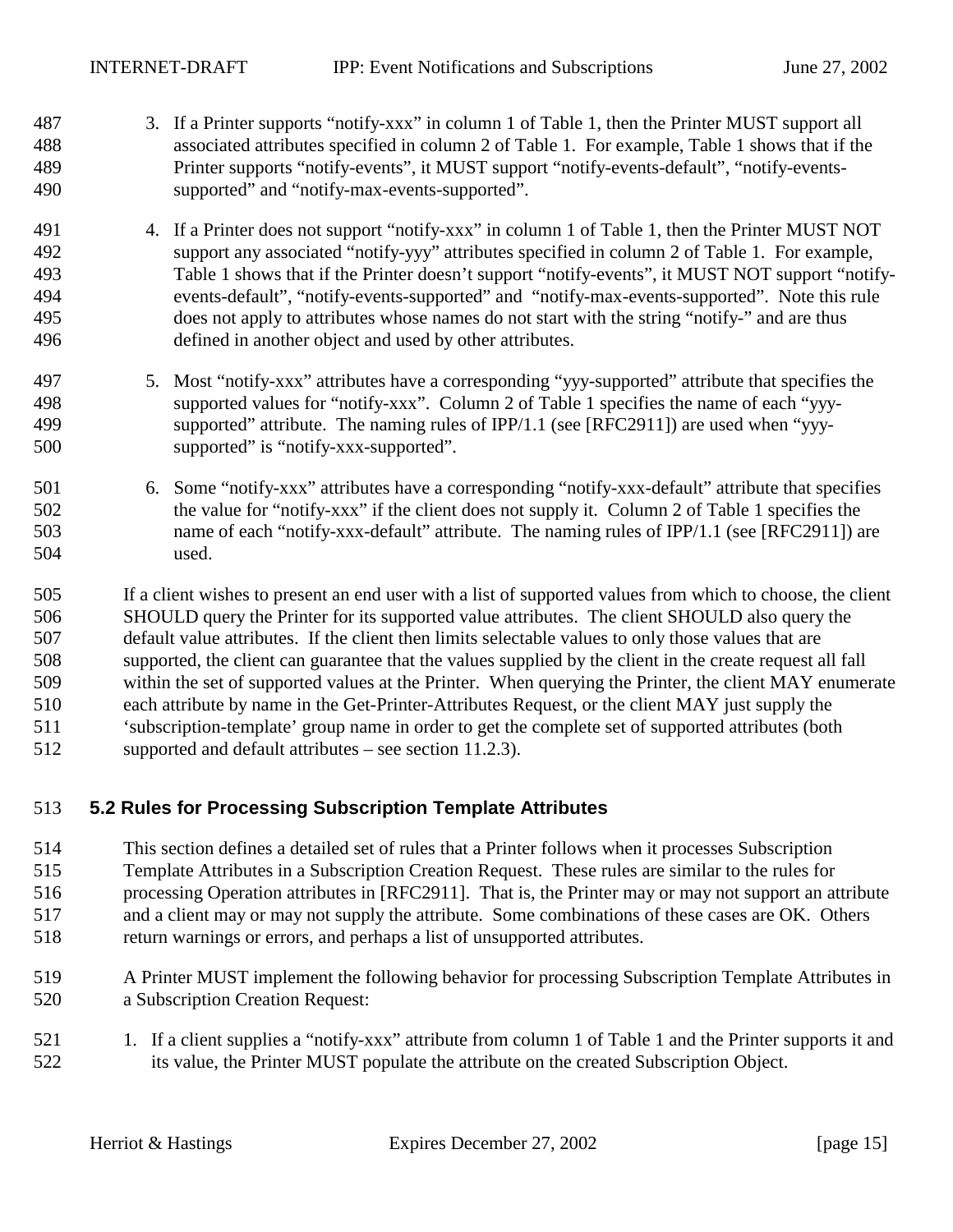<span id="page-15-0"></span>

| 523<br>524<br>525               | 2. If a client supplies a "notify-xxx" attribute from column 1 of Table 1 and the Printer doesn't<br>support it or its value, the Printer MUST NOT populate the attribute on the created Subscription<br>Object with it. The Printer MUST do one of the following:                                                                                                                                                                 |
|---------------------------------|------------------------------------------------------------------------------------------------------------------------------------------------------------------------------------------------------------------------------------------------------------------------------------------------------------------------------------------------------------------------------------------------------------------------------------|
| 526<br>527                      | a) If the value of the "notify-xxx" attribute is unsupported, the Printer MUST return the attribute<br>with its value in the Subscription Attributes Group of the response.                                                                                                                                                                                                                                                        |
| 528<br>529                      | b) If "notify-xxx" is an unsupported attribute, the Printer MUST return the attribute in the<br>Subscription Attributes Group of the response with the 'unsupported' out-of-band value.                                                                                                                                                                                                                                            |
| 530<br>531<br>532<br>533        | Note: The rules of this step are the same as for Unsupported Attributes [RFC2911] section 3.1.7.<br>except that the unsupported attributes are returned in the Subscription Attributes Group rather than<br>the Unsupported Attributes Group because Subscription Creation Operations can create more than<br>one Subscription Object).                                                                                            |
| 534<br>535<br>536               | 3. If a client is REQUIRED to supply a "notify-xxx" attribute from column 1 of Table 1 and the<br>Printer doesn't support the supplied value, the Printer MUST NOT create a Subscription Object.<br>The rules for Unsupported Attributes in step #2 still apply.                                                                                                                                                                   |
| 537<br>538<br>539<br>540        | 4. If a client does not supply a "notify-xxx" attribute from column 1 of Table 1 and the attribute is<br>REQUIRED for the client to supply, the Printer MUST reject the Subscription Creation Operation<br>(including Job Creation operations) without creating a Subscription Object, and MUST return in<br>the response:                                                                                                         |
| 541                             | c) the status code 'client-error-bad-request' AND                                                                                                                                                                                                                                                                                                                                                                                  |
| 542                             | d) no Subscription Attribute Groups.                                                                                                                                                                                                                                                                                                                                                                                               |
| 543<br>544                      | 5. If a client does not supply a "notify-xxx" attribute from column 1 of Table 1 that is OPTIONAL for<br>the client to supply, and column 2 of Table 1 either:                                                                                                                                                                                                                                                                     |
| 545<br>546<br>547<br>548<br>549 | specifies a "notify-xxx-default" attribute, the Printer MUST behave as if the client had supplied<br>a)<br>the "notify-xxx-default" attribute (see step #1) and populate the Subscription object with the<br>value of the "notify-xxx-default" attribute as part of the Subscription Creation operation (unlike<br>Job Template attributes where the Printer does not populate the Job object with defaults – see<br>[RFC2911]) OR |
| 550<br>551<br>552<br>553        | b) does not specify a "notify-xxx-default" attribute, the Printer MUST populate the "notify-xxx"<br>attribute on the Subscription Object according to the definition of the "notify-xxx" attribute in a<br>section 5.3. For some attributes, the "notify-xxx" is populated with the value of some other<br>attribute, and for others, the "notify-xxx" is NOT populated on the Subscription object at all.                         |
| 554<br>555                      | 6. A Printer MUST create a Subscription Object for each Subscription Template Attributes group in a<br>request unless the Printer:                                                                                                                                                                                                                                                                                                 |
| 556<br>557                      | encounters some attributes in a Subscription Template Attributes Group that require the Printer<br>a)<br>not to create the Subscription Object OR                                                                                                                                                                                                                                                                                  |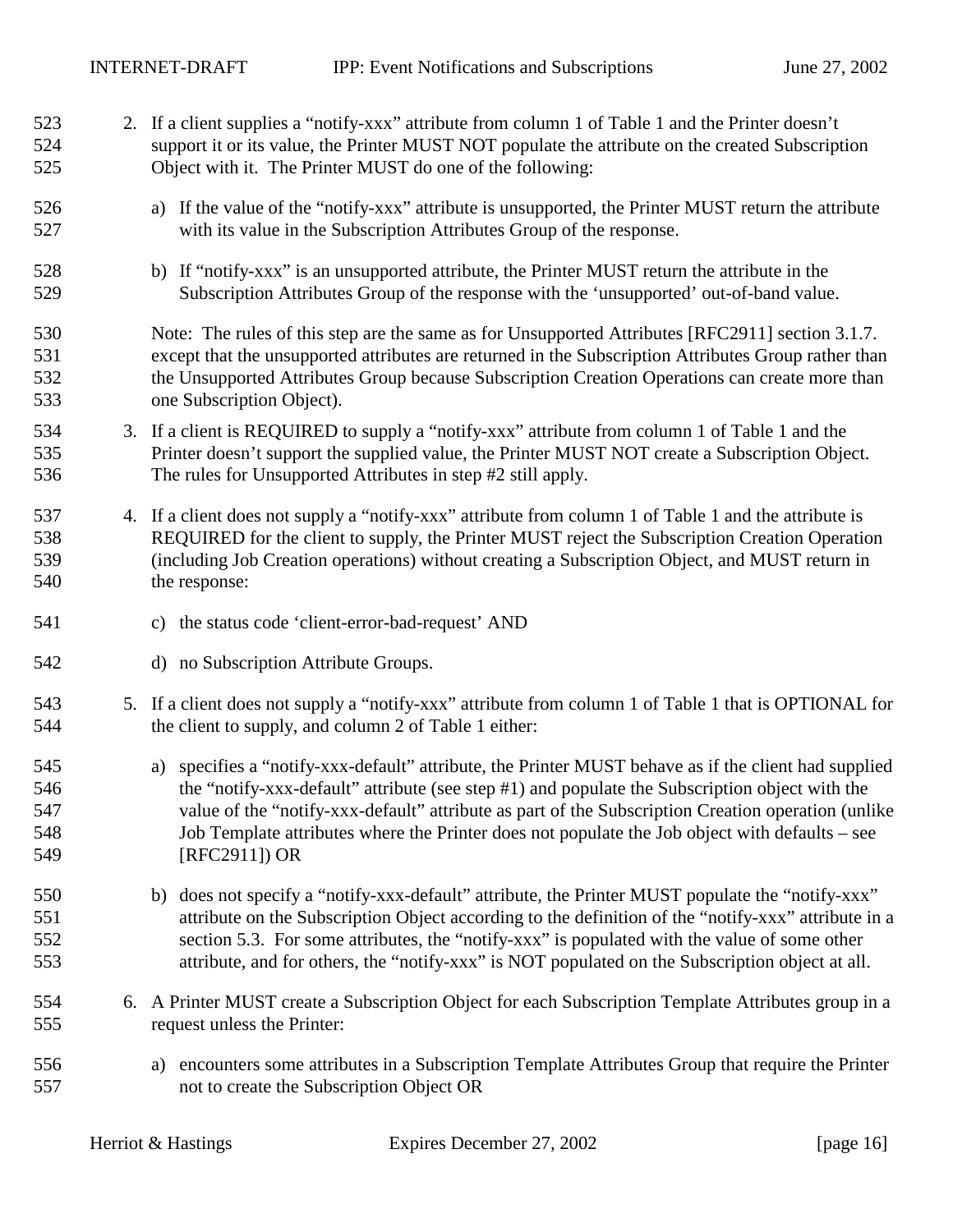<span id="page-16-0"></span>

| 558<br>559                             | b) would create a Per-Job Subscription Object when it doesn't have space for another Per-Job<br><b>Subscription Object OR</b>                                                                                                                                                                                                                                                                                                                                                                                                                                             |
|----------------------------------------|---------------------------------------------------------------------------------------------------------------------------------------------------------------------------------------------------------------------------------------------------------------------------------------------------------------------------------------------------------------------------------------------------------------------------------------------------------------------------------------------------------------------------------------------------------------------------|
| 560<br>561                             | c) would create a Per-Printer Subscription Object when it doesn't have space for another Per-<br>Printer Subscription Object.                                                                                                                                                                                                                                                                                                                                                                                                                                             |
| 562<br>563<br>564<br>565               | 7. A response MUST contain one Subscription Attributes Group for each Subscription Template<br>Attributes Group in the request (and in the same order) whether the Printer creates a Subscription<br>Object from the Subscription Template Attributes Group or not. However, the attributes in each<br>Subscription Attributes Group can be in any order.                                                                                                                                                                                                                 |
| 566<br>567                             | 8. The Printer MUST populate each Subscription Attributes Group of the response such that each<br>contains:                                                                                                                                                                                                                                                                                                                                                                                                                                                               |
| 568<br>569                             | the "notify-subscription-id" attribute (see section 5.4.1), if and only if the Printer creates a<br>a)<br>Subscription Object.                                                                                                                                                                                                                                                                                                                                                                                                                                            |
| 570<br>571<br>572<br>573<br>574<br>575 | b) the "notify-lease-duration" attribute (see section 5.3.8), if and only if the Printer creates a Per-<br>Printer Subscription Object. The value of this attribute is the value of the Subscription Object's<br>"notify-lease-duration" attribute. This value MAY be different from the client-supplied value<br>(see section 5.3.8). If a client supplies this attribute in the creation of a Per-Job Subscription<br>Object, it MUST appear in this group with the out-of-band value 'unsupported' to indicate that<br>the Printer doesn't support it in this context. |
| 576<br>577<br>578                      | all of the unsupported Subscription Template Attributes from step #2. Note, they are not<br>C)<br>returned in the Unsupported Attributes Group in order to separate the unsupported attributes for<br>each Subscription Object.                                                                                                                                                                                                                                                                                                                                           |
| 579<br>580<br>581<br>582               | d) the "notify-status-code" attribute if the Printer does not create the Subscription Object or if<br>there are unsupported attributes from step #2. The possible values of the "notify-status-code"<br>attribute are shown below (see section 13 for more details). The Printer returns the first value<br>in the list below that describes the status.                                                                                                                                                                                                                  |
| 583<br>584<br>585<br>586<br>587        | 'client-error-uri-scheme-not-supported': the Subscription Object was not created because<br>the scheme of the "notify-recipient-uri" attribute is not supported. See section 13.1 for<br>more details about this status code. See step #3 in this section for the case that causes<br>this error, and the resulting step #6a) that causes the Printer not to create the<br>Subscription Object.                                                                                                                                                                           |
| 588<br>589<br>590<br>591<br>592        | 'client-error-attributes-or-values-not-supported': the Subscription Object was not created<br>because the method of the "notify-pull-method" attribute is not supported. See section<br>13.1 for more details about this status code. See step #3 in this section for the case that<br>causes this error, and the resulting step #6a) that causes the Printer not to create the<br>Subscription Object.                                                                                                                                                                   |
| 593<br>594                             | 'client-error-too-many-subscriptions': the Subscription Object was not created because the<br>Printer has no space for additional Subscription Objects. The client SHOULD try again                                                                                                                                                                                                                                                                                                                                                                                       |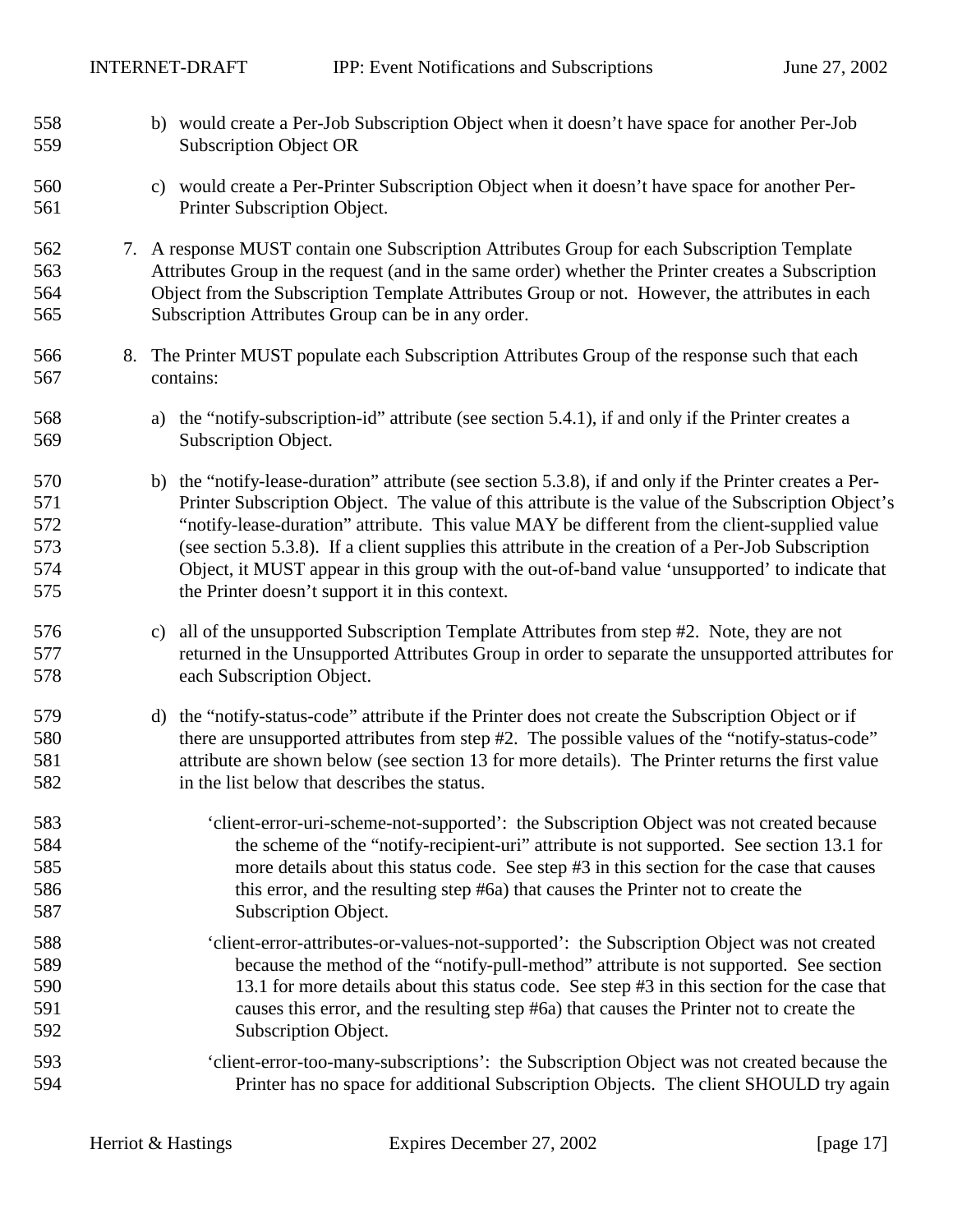<span id="page-17-0"></span>

| 595 | later. See section 13.3 for more details about this status code. See steps #6b) and #6c) |  |
|-----|------------------------------------------------------------------------------------------|--|
| 596 | in this section for the cases that causes this error.                                    |  |

- 597 'successful-ok-too-many-events': the Subscription Object was created without the "notify-598 events" values included in this Subscription Attributes Group because the "notify-599 events" attribute contains too many values. See section [13.4](#page-61-0) for more details about this 600 status code. See step #[2](#page-15-0) in this section and section [5.3.3 f](#page-19-0)or the cases that cause this 601 status code.
- 602 'successful-ok-ignored-or-substituted-attributes' : the Subscription Object was created but 603 some supplied Subscription Template Attributes are unsupported. These unsupported 604 attributes are also in the Subscription Attributes Group. See section [13.5](#page-61-0) for more 605 details about this status code. See step #[2](#page-15-0) in this section for the cases that cause this 606 status code.
- 607 9. The Printer MUST validate all Subscription Template Attributes and MUST return all unsupported 608 attributes and values in the corresponding Subscription Attributes Group of the response (see step 609 [#2\)](#page-15-0) unless it determines that it could not create additional Subscription Objects because of 610 condition [#6](#page-15-0)[b\)](#page-16-0) or condition #[6](#page-15-0)[c\).](#page-16-0) Then, the Printer NEED NOT validate these additional 611 Subscription Template Attributes and the client MUST NOT expect to find unsupported attributes
- 612 from step #[2](#page-15-0) in such additional Subscription Attribute Groups.

## 613 **5.3 Subscription Template Attributes**

- 614 This section contains the Subscription Template Attributes defined for the Subscription and Printer 615 objects.
- 616 [Table 1](#page-18-0) below shows the Subscription Template Attributes and has two columns:
- 617 **Attribute in Subscription Object:** the name and attribute syntax of each Subscription Object 618 Attribute that is a Subscription Template Attribute
- 619 **Default and Supported Printer Attributes:** the default attribute and supported Printer 620 attributes that are associated with the attribute in column 1.
- 621 The "notify-recipient-uri" attribute is for use with Push Delivery Methods. The "notify-pull-method" 622 attribute is for use with Pull Delivery Methods.
- 623 For Push Delivery Methods, a Printer MUST support all attributes in [Table 1 b](#page-18-0)elow except for "notify-624 pull-method" and "notify-attributes" (and "notify-pull-method-supported" and "notify-attributes-625 supported"). For Pull Delivery Methods, a Printer MUST support all attributes in [Table 1](#page-18-0) below 626 except for "notify-recipient-uri" and "notify-attributes" (and "notify-schemes-supported" and "notify-627 attributes-supported"). If a Printer supports both Push and Pull Delivery Methods, then it MUST 628 support both "notify-recipient-uri" and "notify-pull-method" attributes.
- 629 For Pull Delivery Methods, a client MUST supply "notify-recipient-uri" and MAY omit any of the rest 630 of the attributes in column 1 of [Table 1](#page-18-0) in a Subscription Creation Request. For Push Delivery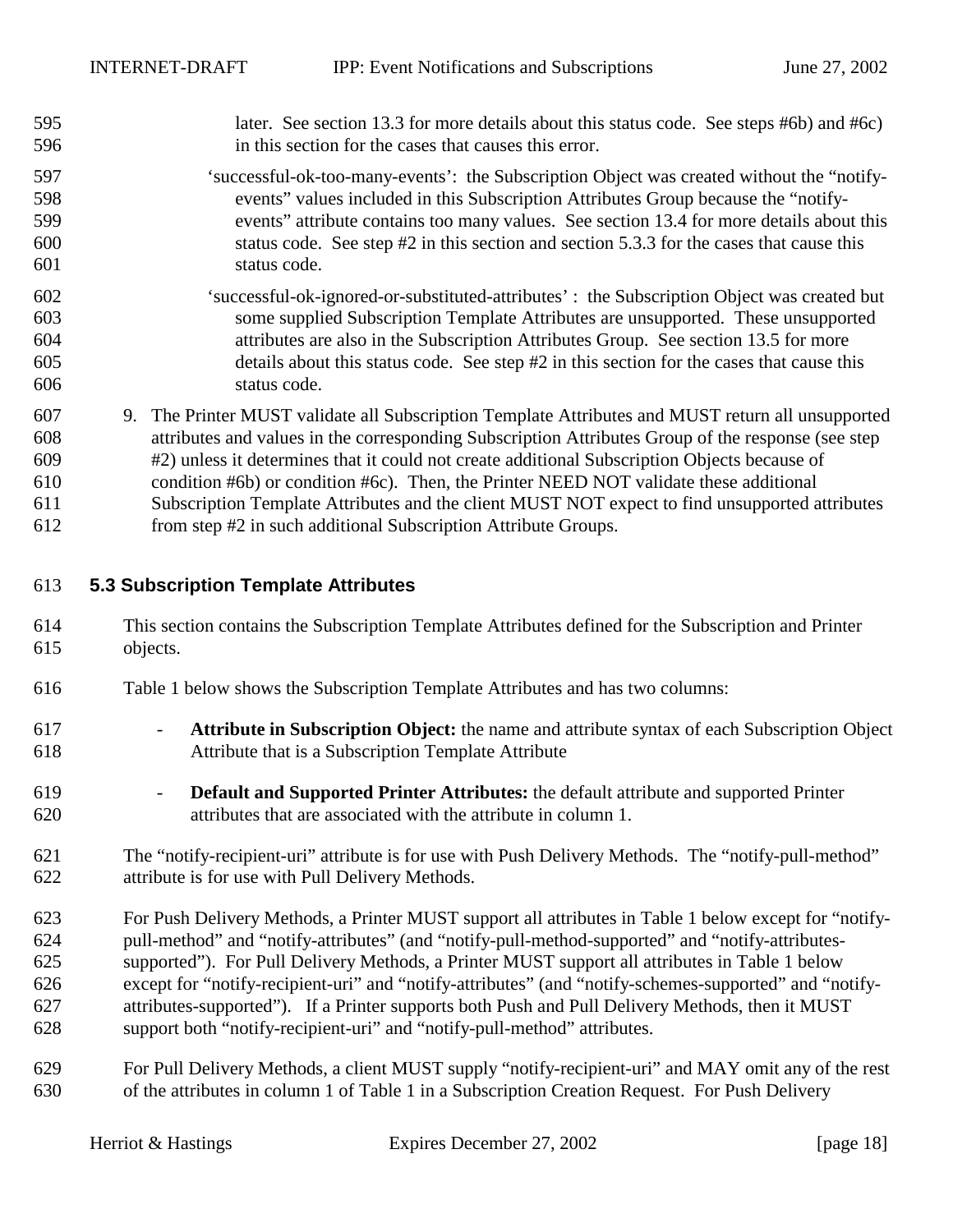<span id="page-18-0"></span>631 Methods, a client MUST supply "notify-pull-method" and MAY omit any of the rest of the attributes in 632 column 1 of Table 1 in a Subscription Creation Request. A client MUST NOT supply both "notify-633 recipient-uri" and "notify-pull-method" attributes in the same Subscription Creation Request.

634 Note: The Default and Supported Printer attributes listed in column 2 of Table 1 do not have separate 635 sections in this specification defining their semantics. Instead, the section for the corresponding 636 Subscription Object attribute (column 1 of Table 1) contains the semantics of these Printer attributes. 637 This approach follows the precedence of the Job Template attributes in section 4.2 of [RFC2911] 638 where the corresponding "xxx-default" and "xxx-supported" Printer attributes are defined in the same 639 section as the "xxx" Job attribute.

#### 640 **Table 1 – Subscription Template Attributes**

| Attribute in Subscription Object           | Default and Supported Printer Attributes            |  |
|--------------------------------------------|-----------------------------------------------------|--|
| notify-recipient-uri (uri) *               | notify-schemes-supported (1setOf uriScheme)         |  |
| notify-pull-method (type2 keyword) **      | notify-pull-method-supported (1setOf type2 keyword) |  |
| notify-events (1setOf type2 keyword)       | notify-events-default (1setOf type2 keyword)        |  |
|                                            | notify-events-supported (1setOf type2 keyword)      |  |
|                                            | notify-max-events-supported (integer(2:MAX))        |  |
| notify-attributes (1setOf type2 keyword)   | notify-attributes-supported (1setOf type2 keyword)  |  |
| notify-user-data (octetString(63))         |                                                     |  |
| notify-charset (charset)                   | charset-supported (1setOf charset)                  |  |
| notify-natural-language (naturalLanguage)  | generated-natural-language-supported                |  |
|                                            | (1setOf naturalLanguage)                            |  |
| notify-lease-duration (integer $(0:MAX)$ ) | notify-lease-duration-default (integer(0:67108863)) |  |
|                                            | notify-lease-duration-supported (1setOf (integer(0: |  |
|                                            | 67108863)   rangeOfInteger(0:67108863)))            |  |
| notify-time-interval (integer(0:MAX))      |                                                     |  |

641 \* "notify-recipient-uri" is for Push Delivery Methods only.

642 \*\* "notify-pull-method" is for Pull Delivery Methods only.

## 643 **5.3.1 notify-recipient-uri (uri)**

644 This attribute's value is a URL, which is a special case of a URI. Its value consists of a scheme and an 645 address. The address specifies the Notification Recipient and the scheme specifies the Push Delivery 646 Method for each Event Notification associated with this Subscription Object.

647 If a Printer supports any Push Delivery Methods, a Printer MUST support this attribute and return the 648 value as supplied by the client (no case conversion or other canonicalization) in any operation response 649 that includes this attribute.

650 For a Push Delivery Method, a client MUST supply this attribute in a Subscription Creation Operation. 651 Thus there is no need for a default Printer attribute.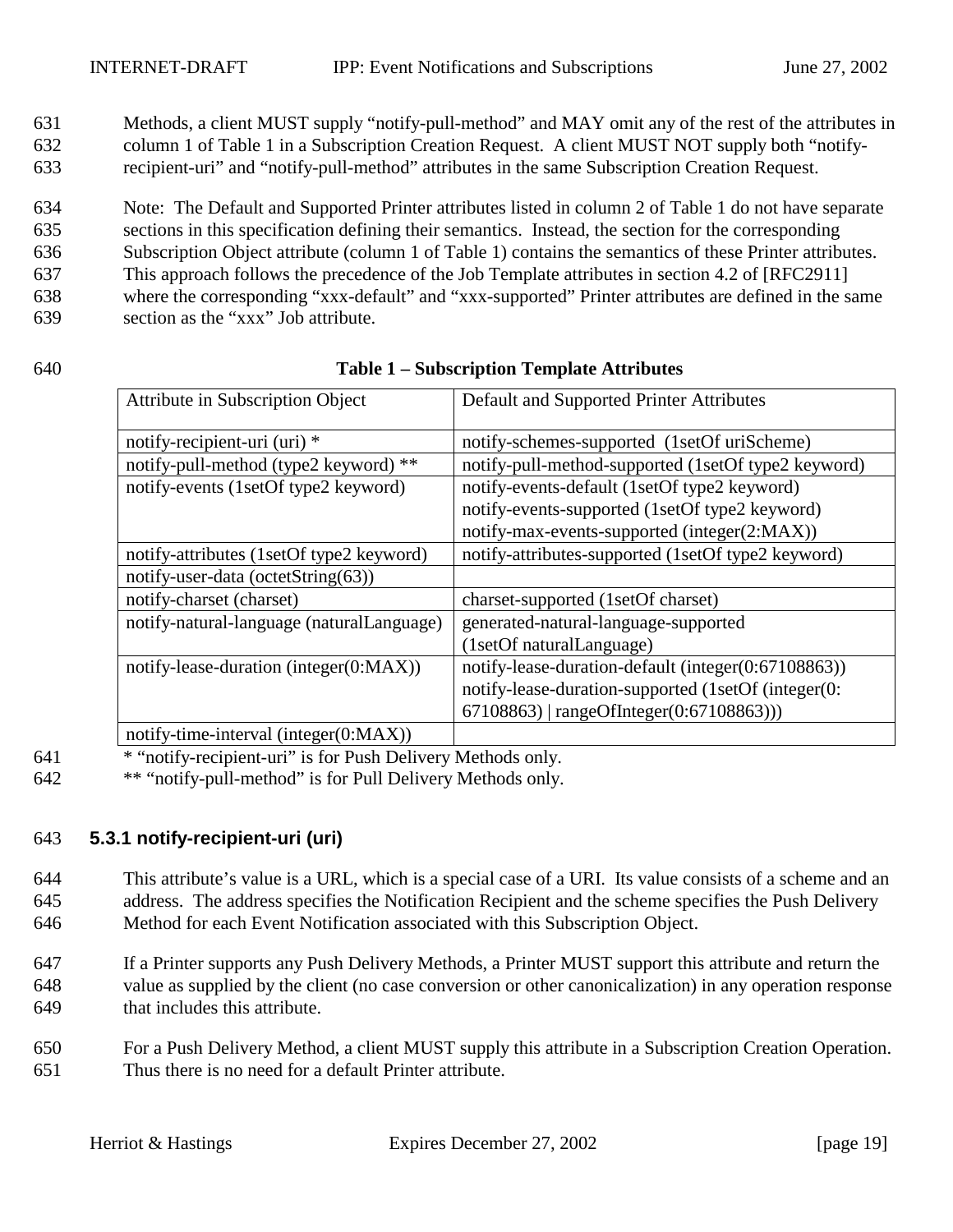- <span id="page-19-0"></span>652 The URI scheme of the value of this attribute on a Subscription object MUST be a value of the "notify-653 schemes-supported (1setOf uriScheme)" Printer attribute. Note: According to [RFC2396] the ":" 654 terminates the scheme and so is not part of the scheme. Therefore, values of the "notify-schemes-655 supported" Printer attribute do not include the ":" character.
- 656 If the client supplies an unsupported scheme in the value of this attribute, then the Printer MUST NOT 657 create the Subscription Object and MUST return the "notify-status-code" attribute with the 'client-658 error-uri-scheme-not-supported' value in the Subscription Attributes Group in the response.
- 659 The Printer MUST treat the address part of this attribute as opaque.

## 660 **5.3.2 notify-pull-method (type2 keyword)**

- 661 This attribute's value is a type2 keyword indicating which Pull Delivery Method is to be used.
- 662 Since a Printer MUST support the 'ippget' Pull Delivery Method [ipp-get-method] (see section [15\)](#page-61-0), a 663 Printer MUST support this attribute and return the value as supplied by the client in any operation 664 response that includes this attribute.
- 665 For a Pull Delivery Method, a client MUST supply this attribute in a Subscription Creation Operation. 666 Thus there is no need for a default Printer attribute.
- 667 The keyword value of this attribute on a Subscription object MUST be a value of the "notify-pull-668 method-supported (1setOf type2 keyword)" Printer attribute.
- 669 If the client supplies an unsupported method in the value of this attribute, then the Printer MUST NOT 670 create the Subscription Object and MUST return the "notify-status-code" attribute with the 'client-
- 671 error-attributes-or-values-not-supported' value in the Subscription Attributes Group in the response.

## 672 **5.3.3 notify-events (1setOf type2 keyword)**

- 673 This attribute contains a set of Subscribed Events. When an Event occurs and it "matches" a value of 674 this attribute, the Printer sends an Event Notification using information in the Subscription Object. 675 The details of "matching" are described subsection [5.3.3.2.](#page-22-0)
- 676 A Printer MUST support this attribute.
- 677 A client MAY supply this attribute in a Subscription Creation Operation. If the client does not supply 678 this attribute in Subscription Creation Operation, the Printer MUST populate this attribute on the 679 Subscription Object with its "notify-events-default" attribute value.
- 680 Each keyword value of this attribute on a Subscription Object MUST be a value of the "notify-events-681 supported (1setOf type2 keyword)" Printer attribute.
- 682 The number of values of this attribute MUST NOT exceed the value of the "notify-max-events-683 supported" attribute. A Printer MUST support at least 2 values per Subscription Object. If the number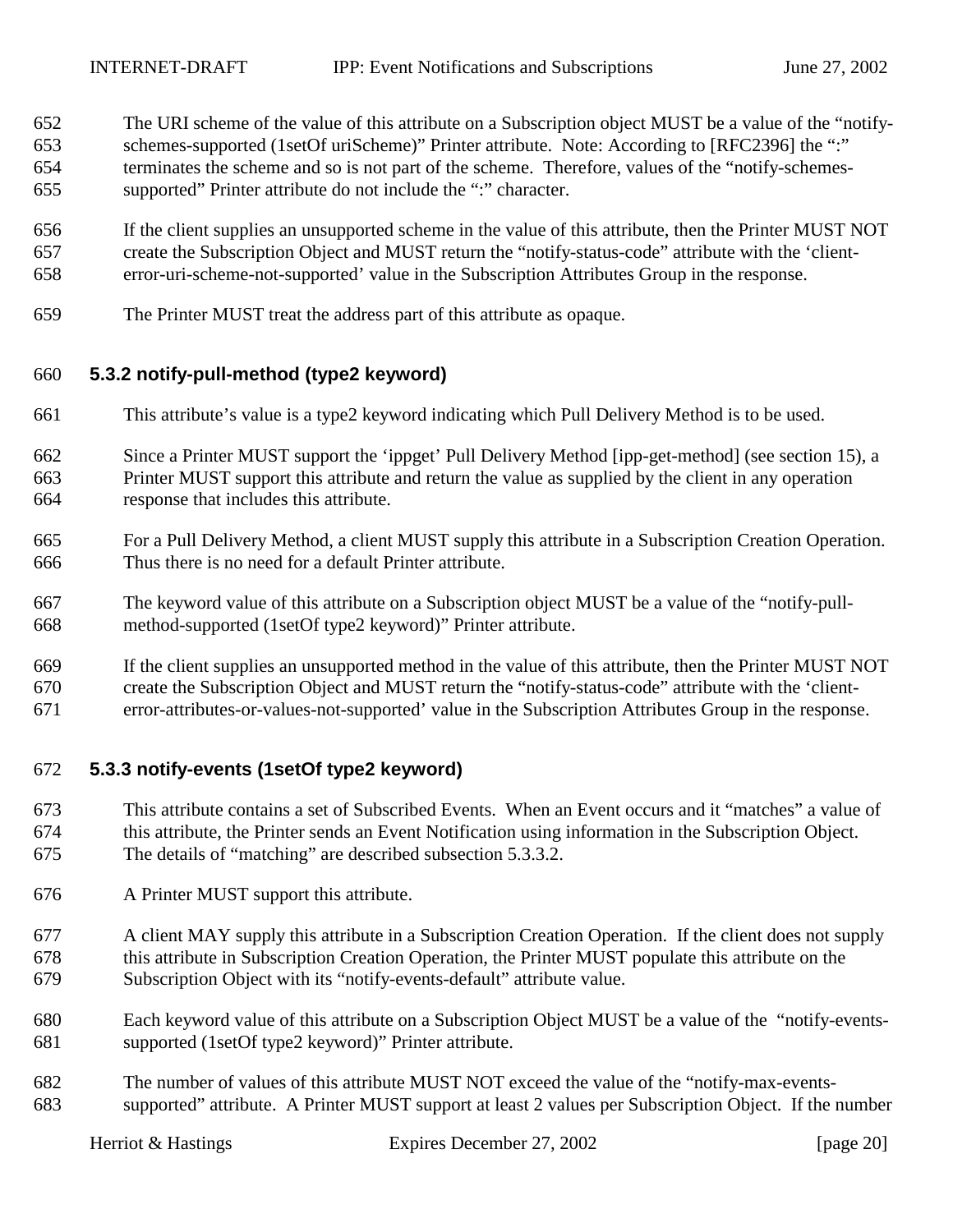<span id="page-20-0"></span>684 of values supplied by a client in a Subscription Creation Operation exceeds the value of this attribute,

685 the Printer MUST treat extra values as unsupported values and MUST use the value of 'successful-ok-686 too-many-events' for the "notify-status-code" attribute in the Subscription Attributes Group of the 687 response.

## 688 **5.3.3.1 Standard Values for Subscribed Events**

689 Each value of this attribute is a keyword and it specifies a Subscribed Event that represents certain 690 changes. Some keywords represent a subset of changes of another keyword, e.g., 'job-completed' is an 691 Event value which is a sub-value of 'job-state-change'. See section [5.3.3.2](#page-22-0) for the case where this 692 attribute contains both a value and a sub-value.

- 693 The values in this section are divided into three categories: No Events, Job Events and Printer Events.
- 694 A Printer MUST support the Events indicated as "REQUIRED" and MAY support the Events 695 indicated as "OPTIONAL".

#### 696 **5.3.3.1.1 No Events**

697 The standard and only keyword value for No Events is:

698 **'none':** REQUIRED – no Event Notifications for any Events. As the sole value of "notify-events-699 supported", this value means that the Printer does not support the sending of Event Notifications. 700 As the sole value of "notify-events-default", this value means that a client MUST specify the 701 "notify-events" attribute in order for a Subscription Creation Operation to succeed. If the Printer 702 receives this value as the sole value of a Subscription Creation Operation, it does not create a 703 Subscription Object. If a Printer receives this value with other values of a Subscription Creation 704 Operation, the Printer MUST treat this value as an unsupported value.

#### 705 **5.3.3.1.2 Subscribed Printer Events**

- 706 The standard keyword values for Subscribed Printer Events are:
- 707 **'printer-state-changed'**: REQUIRED the Printer changed state from any state to any other state. 708 Specifically, the value of the Printer's "printer-state", "printer-state-reasons" or "printer-is-709 accepting-jobs" attributes changed.
- 711 This Subscribed Event value has the following sub-values: 'printer-restarted' and 'printer-712 shutdown'. A client can listen for any of these sub-values if it doesn't want to listen to all printer-713 state changes:

| 714 | <b>Subset of Section 4</b> printer-restarted': OPTIONAL – when the printer is powered up. |  |
|-----|-------------------------------------------------------------------------------------------|--|
|     |                                                                                           |  |

715 **'printer-shutdown'**: OPTIONAL **–** when the device is being powered down .

710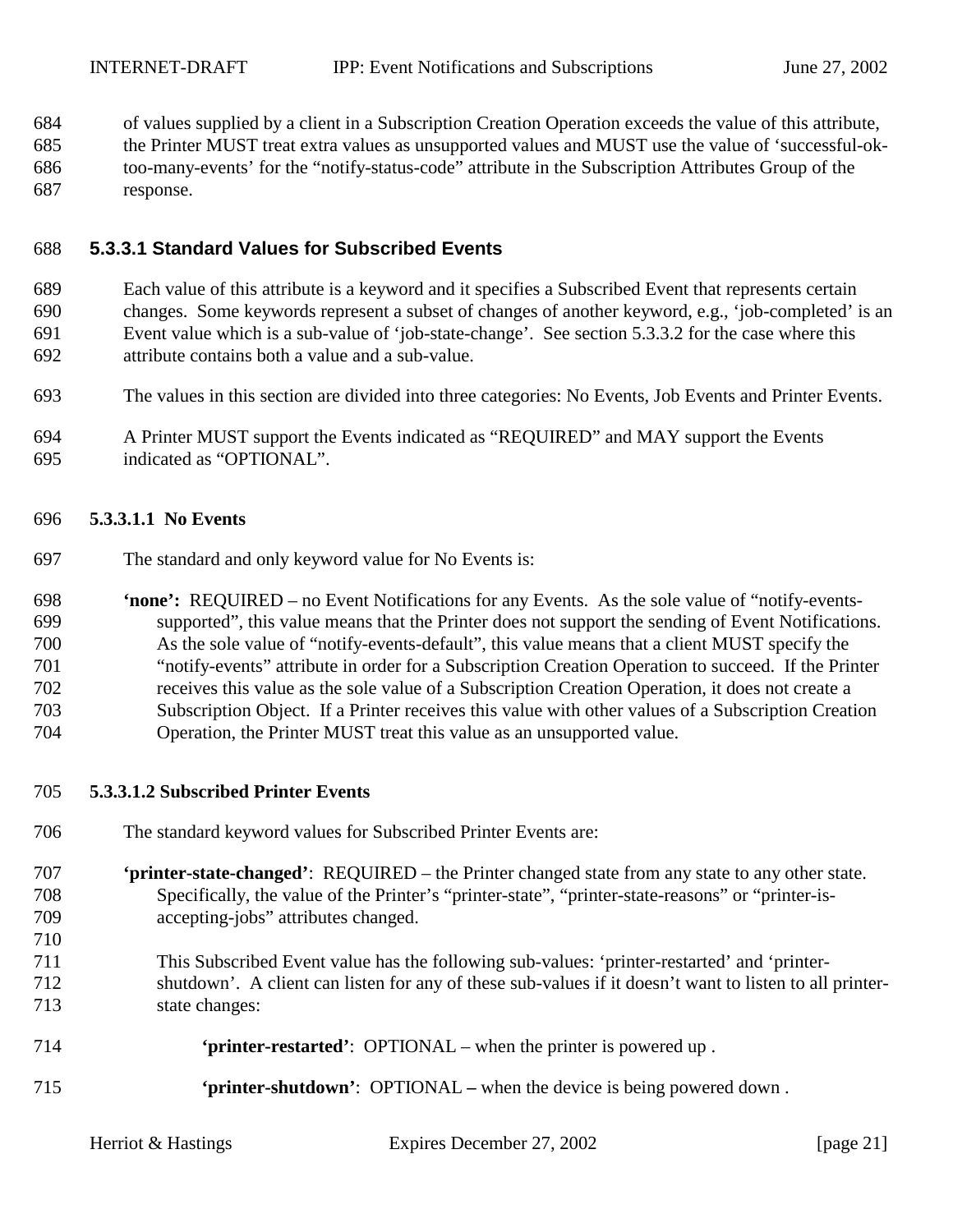726

<span id="page-21-0"></span>716 **'printer-stopped**: REQUIRED – when the printer stops printing, i.e. the value of the 717 "printer-state" Printer attribute becomes 'stopped'.

718 **'printer-config-changed'**:OPTIONAL – when the configuration of a Printer has changed, i.e., the 719 value of the "printer-message-from-operator" or any "configuration" Printer attribute has changed. 720 A "configuration" Printer attribute is an attribute which can change value because of some human 721 interaction either direct or indirect, and which is not covered by one of the other Events in this 722 section. Examples of "configuration" Printer attributes are any of the Job Template attributes, 723 such as "xxx-supported", "xxx-ready" and "xxx-default". The client has to perform a Get-Printer-724 Attributes to find out the new values of these changed attributes. This Event is useful for GUI 725 clients and drivers to update the available printer capabilities to the user.

727 This Event value has the following sub-values: 'printer-media-changed' and 'printer-finishings-728 changed'. A client can listen for any of these sub-values if it doesn't want to listen to all printer-729 configuration changes:

- 730 **'printer-media-changed'**:OPTIONAL when the media loaded on a printer has been 731 changed, i.e., the "media-ready" attribute has changed. This Event includes two cases: 732 an input tray that goes empty and an input tray that receives additional media of the 733 same type or of a different type. The client must check the "media-ready" Printer 734 attribute (see [RFC2911] section 4.2.11) separately to find out what changed.
- 735 **'printer-finishings-changed'**:OPTIONAL when the finisher on a printer has been 736 changed, i.e., the "finishings-ready" attribute has changed. This Event includes two 737 cases: a finisher that goes empty and a finisher that is refilled (even if it is not full). The 738 client must check the "finishings-ready" Printer attribute separately to find out what 739 changed.
- 740 **'printer-queue-order-changed'**: OPTIONAL the order of jobs in the Printer's queue has changed, 741 so that an application that is monitoring the queue can perform a Get-Jobs operation to determine 742 the new order. This Event does not include when a job enters the queue (the 'job-created' Event 743 covers that) and does not include when a job leaves the queue (the 'job-completed' Event covers 744 that).

#### 745 **5.3.3.1.3 Subscribed Job Events**

- 746 The standard keyword values for Subscribed Job Events are:
- 747 **'job-state-changed'**: REQUIRED the job has changed from any state to any other state. 748 Specifically, the Printer sends this Event whenever the value of the "job-state" attribute or "job-749 state-reasons" attribute changes. When a Job is removed from the Job Retention or Job History 750 phases (see [RFC2911] section 4.3.7.1), no Event is generated. 751 752 This Event value has the following sub-values: 'job-created', 'job-completed' and 'job-stopped'.
- 753 A client can listen for any of these sub-values if it doesn't want to listen to all 'job-state changes'.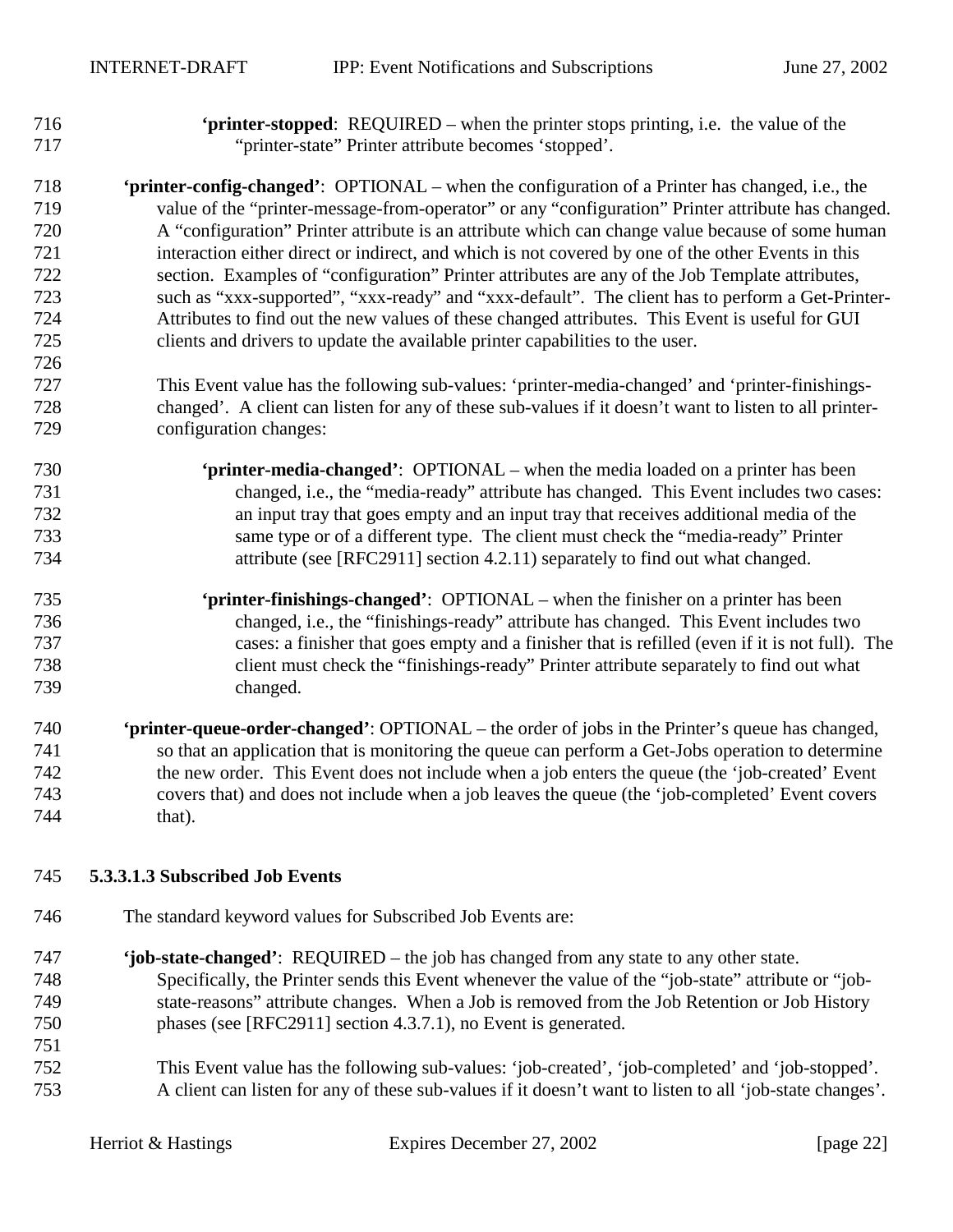## <span id="page-22-0"></span>754 **'job-created'**: REQUIRED – the Printer has accepted a Job Creation operation, a Restart-755 Job operation [RFC2911], or any job operation that creates a Job object from an existing 756 Job object. The Printer populates the job's "time-at-creation" attribute value (see 757 [RFC2911] section 4.3.14.1). The Printer puts the job in the 'pending', 'pending-held' 758 or 'processing' states.

- 759 **'job-completed'**: REQUIRED the job has reached one of the completed states, i.e., the 760 value of the job's "job-state" attribute has changed to: 'completed', 'aborted', or 761 'canceled'. The Job's "time-at-completed" and "date-time-at-completed" (if supported) 762 attributes are set (see [RFC2911] section 4.3.14). When a Job completes, a Notification 763 Recipient MAY query the Job using the Get-Job-Attributes operation. To allow such a 764 query, the Printer retains the Job in the Job Retention and/or the Job History phases (see 765 [RFC2911] section 4.3.7.1) for a suitable amount of time that depends on 766 implementation and the Delivery Methods supported. The Printer also sends this Event 767 when a Job is removed with the Purge-Job operation (see [RFC2911] section 3.2.9). In 768 this case, the Event Notification MUST report the 'job-state' as 'canceled' and the Job 769 object is no longer present for query.
- 770 **'job-stopped**: OPTIONAL when the job stops printing, i.e. the value of the "job-state" 771 Job attribute becomes 'processing-stopped'.
- 772 **'job-config-changed':** OPTIONAL when the configuration of a job has changed, i.e., the value of 773 the "job-message-from-operator" or any of the "configuration" Job attributes have changed. A 774 "configuration" Job attribute is an attribute that can change value because of some human 775 interaction either direct or indirect. Examples of "configuration" Job attributes are any of the job 776 template attributes and the "job-name" attribute. The client performs a Get-Job-Attributes to find 777 out the new values of the changed attributes. This Event is useful for GUI clients and drivers to 778 update the job information to the user.
- 779 '**job-progress**'**:** OPTIONAL when the Printer has completed Printing a sheet. See the separate [ipp-780 prog] specification for additional attributes that a Printer MAY send in an Event Notification 781 caused by this Event. The "notify-time-interval" attribute affects this Event by causing the Printer 782 NOT to send an Event Notification every time a 'job-progress' Events occurs. See section [5.3.9](#page-27-0)  783 for full details.

## 784 **5.3.3.2 Rules for Matching of Subscribed Events**

785 When an Event occurs, the Printer MUST find each Subscription object whose "notify-events" 786 attribute "matches" the Event. The rules for "matching" of Subscribed Events are described separately 787 for Printer Events and for Job Events. This section also describes some special cases.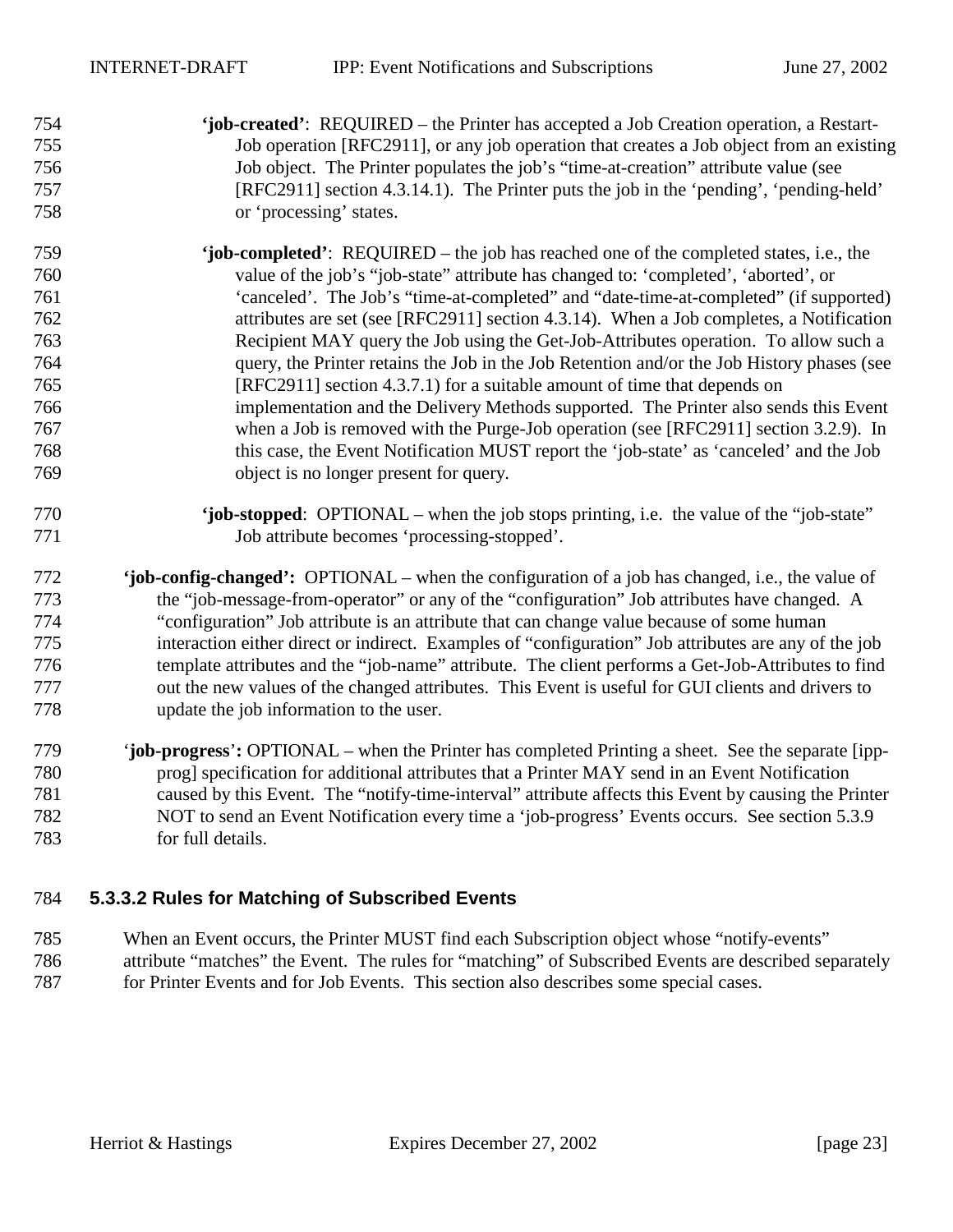#### <span id="page-23-0"></span>788 **5.3.3.2.1 Rules for Matching of Printer Events**

789 Suppose that the Printer causes Printer Event E to occur. For each Per-Job or Per-Printer Subscription 790 S in the Printer, if E equals a value of this attribute in S or E is a sub-value of a value of this attribute in 791 S, the Printer MUST generate an Event Notification.

792 Consider the example. There are three Subscription Objects each with the Subscribed Printer Event 793 'printer-state-changed'. Subscription Object A is a Per-Printer Subscription Object. Subscription 794 Object B is a Per-Job Subscription Object for Job 1, and Subscription Object C is a Per-Job 795 Subscription Object for Job 2. When the Printer enters the 'stopped' state, the Printer sends an Event 796 Notification to the Notification Recipients of Subscription Objects A, B, and C because this is a Printer 797 Event. Note if Job 1 has already completed, the Printer would not send an Event Notification for its 798 Subscription Object, even if Job 1 is retained in the Job Retention and/or the Job History phases (see 799 [RFC2911] section 4.3.7.1).

#### 800 **5.3.3.2.2 Rules for Matching of Job Events**

- 801 Suppose that Job J causes Job Event E to occur.
- 802 1. For each Per-Printer Subscription S in the Printer, if E equals a value of this attribute in S or E is 803 a sub-value of a value of this attribute in S, the Printer MUST generate an Event Notification.
- 804 2. For each Per-Job Subscription S associated with Job J, if E equals a value of this attribute in S 805 or E is a sub-value of a value of this attribute in S, the Printer MUST generate an Event 806 Notification.
- 807 3. For each Per-Job Subscription S that is NOT associated Job J, if E equals a value of this 808 attribute in S or E is a sub-value of a value of this attribute in, the Printer MUST NOT generate 809 an Event Notification from S.
- 810 Consider the example: There are three Subscription Objects listening for the Job Event 'job-811 completed'. Subscription Object A is a Per-Printer Subscription Object. Subscription Object B is a 812 Per-Job Subscription Object for Job 1, and Subscription Object C is a Per-Job Subscription Object for 813 Job 2. In addition, Per-Printer Subscription Object D is listening for the Job Event 'job-state-changed'. 814 When Job 1 completes, the Printer sends an Event Notification to the Notification Recipient of 815 Subscription Object A (because it is Per-Printer) and Subscription Object B because it is a Per-Job 816 Subscription Object associated with the Job generating the Event. The Printer also sends an Event 817 Notification to the Notification Recipient of Subscription Object D because 'job-completed' is a sub-818 value of 'job-state-changed' – the value that Subscription Object D is listening for. The Printer does 819 not send an Event Notification to the Notification Recipients of Subscription Object C because it is a 820 Per-Job Subscription Object associated with some Job other than the Job generating the Event.
- 821 **5.3.3.2.3 Special Cases for Matching Rules**
- 822 This section contains rule for special cases.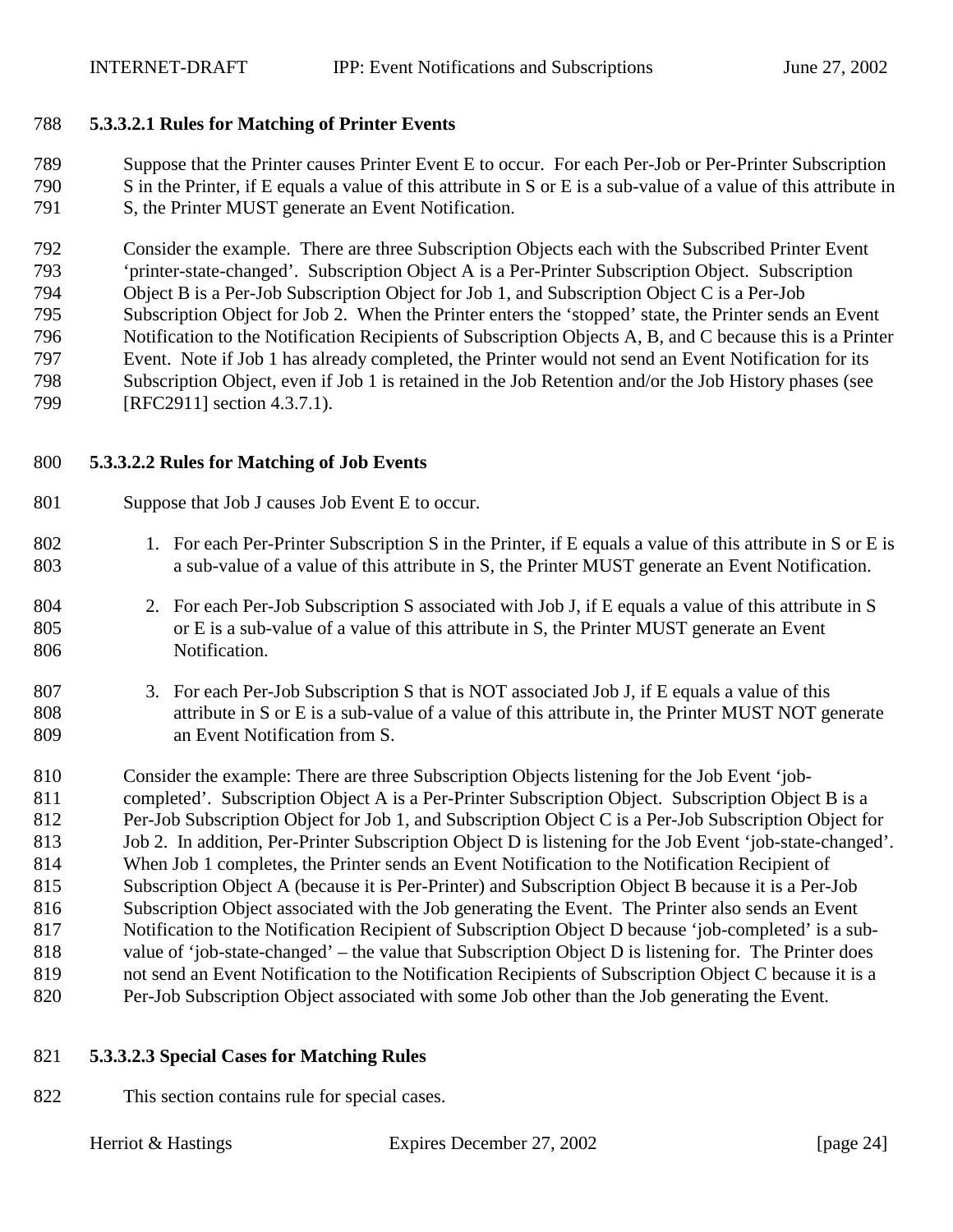- <span id="page-24-0"></span>823 If an Event matches Subscribed Events in two different Subscription Objects and the Printer would 824 send two identical Event Notifications (except for the "notify-subscription-id" attribute) to the same 825 Notification Recipient using the same Delivery Method, the Printer MUST send both Event 826 Notifications. That is, the Printer MUST NOT try to consolidate seemingly identical Event 827 Notifications that occur in separate Subscription objects. Incidentally, the Printer MUST NOT reject 828 Subscription Creation Operations that would create this scenario.
- 829 If an Event matches two values of this "notify-events" attribute in a single Subscription object (e.g., a 830 value and its sub-value), a Printer MAY send one Event Notification for each matched value in the 831 Subscription Object or it MAY send only one Event Notification per Subscription Object. The rules in 832 sections [5.3.3.2.1 a](#page-23-0)nd [5.3.3.2.2](#page-23-0) are purposefully ambiguous about the number of Event Notification 833 sent when Event E matches two or more values in a Subscription Object.
- 834 Consider the example: There are two Per-Printer Subscription Objects when a Job completes. 835 Subscription Object A has the Subscribed Job Event 'job-state-changed'. Subscription Object B has 836 the Subscribed Job Events 'job-state-changed' and 'job-completed'. The Printer sends an Event 837 Notification to the Notification Recipient of Subscription Object A with the value of 'job-state-838 changed' for the "notify-subscribing-event" attribute. The Printer sends either one or two Event 839 Notifications to the Notification Recipient of Subscription Object B, depending on implementation. If 840 it sends two Event Notifications, one has the value of 'job-state-changed' for the "notify-subscribing-841 event" attribute, and the other has the value of 'job-completed' for the "notify-subscribing-event" 842 attribute. If it sends one Event Notification, it has the value of either 'job-state-changed' or 'job-843 completed' for the "notify-subscribing-event" attribute, depending on implementation. The algorithm 844 for choosing such a value is implementation dependent.

## 845 **5.3.4 notify-attributes (1setOf type2 keyword)**

846 This attribute contains a set of attribute names. When a Printer sends a Machine Consumable Event 847 Notification, it includes a fixed set of attributes (see section [9.1\)](#page-36-0). If this attribute is present and the 848 Event Notification is Machine Consumable, the Printer also includes the attributes specified by this 849 attribute.

850 A Printer MAY support this attribute.

851 A client MAY supply this attribute in a Subscription Creation Operation. If the client does not supply 852 this attribute in Subscription Creation Operation or the Printer does not support this attribute, the 853 Subscription Object either (1) MAY contain the "notify-attributes" attribute with a 'none' value or (2) 854 NEED NOT contain the attribute at all. There is no "notify-attributes-default" Printer attribute.

855 Each keyword value of this attribute on a Subscription Object MUST be a value of the "notify-856 attributes-supported (1setOf type2 keyword)" Printer attribute. The "notify-attributes-supported" MAY 857 contain any Printer attribute, Job attribute or Subscription Object attribute that the Printer supports in 858 an Event Notification. It MUST NOT contain any of the attributes in Section [9.1](#page-36-0) that a Printer 859 automatically puts in an Event Notification; it would be redundant. If a client supplies an attribute in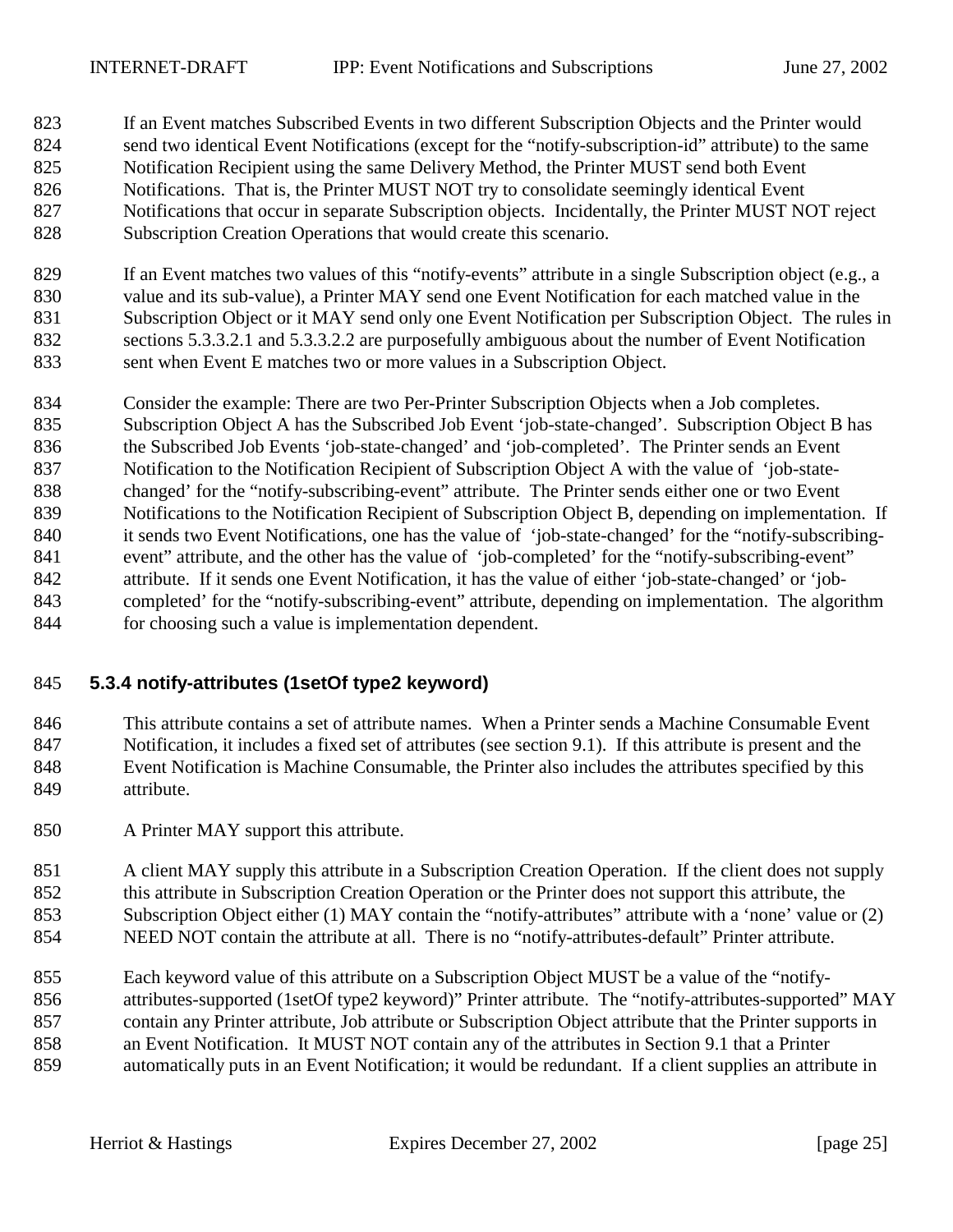<span id="page-25-0"></span>

| 860<br>861        | Section 9.1, the Printer MUST treat it as an unsupported attribute value of the "notify-attributes"<br>attribute.                                                                                                            |
|-------------------|------------------------------------------------------------------------------------------------------------------------------------------------------------------------------------------------------------------------------|
| 862<br>863        | The following rules apply to each keyword value N of the "notify-attributes" attribute: If the value N<br>names:                                                                                                             |
| 864<br>865        | a Subscription attribute, the Printer MUST use the attribute N in the Subscription Object that is<br>a)<br>being used to generate the Event Notification.                                                                    |
| 866<br>867        | b) a Job attribute and the Printer is generating an Event Notification from a Per-Job Subscription<br>Object S, the Printer MUST use the attribute N in the Job object associated with S.                                    |
| 868<br>869        | c) a Job attribute and the Printer is generating an Event Notification from a Per-Printer Subscription<br>Object and the Event is:                                                                                           |
| 870               | a Job Event, the Printer MUST use the attribute N in the Job object that caused the Event.                                                                                                                                   |
| 871               | a Printer Event, the Printer MUST use the attribute N in the active Job.                                                                                                                                                     |
| 872<br>873<br>874 | If a Printer supports this attribute and a Subscription Object contains this attribute and the Delivery<br>Method generates a Machine Consumable Event Notification, the Printer MUST include in each Event<br>Notification: |
| 875               | the attributes specified in section 9.1 and<br>a)                                                                                                                                                                            |
| 876               | b) each attribute named by this attribute.                                                                                                                                                                                   |
| 877               | The Printer MUST NOT use this attribute to generate a Human Consumable Event Notification.                                                                                                                                   |
| 878               | 5.3.5 notify-user-data (octetString(63))                                                                                                                                                                                     |
| 879<br>880        | This attribute contains opaque data that some Delivery Methods include in each Machine Consumable<br>Event Notification. The opaque data might contain, for example:                                                         |
| 881               | the identity of the Subscriber                                                                                                                                                                                               |
| 882               | a path or index to some Subscriber information<br>-                                                                                                                                                                          |
| 883<br>884        | a key that identifies to the Notification Recipient the ultimate recipient of the Event<br>Notification                                                                                                                      |
| 885<br>886        | the id for a Notification Recipient that had previously registered with an Instant Messaging<br>Service                                                                                                                      |

887 A Printer MUST support this attribute.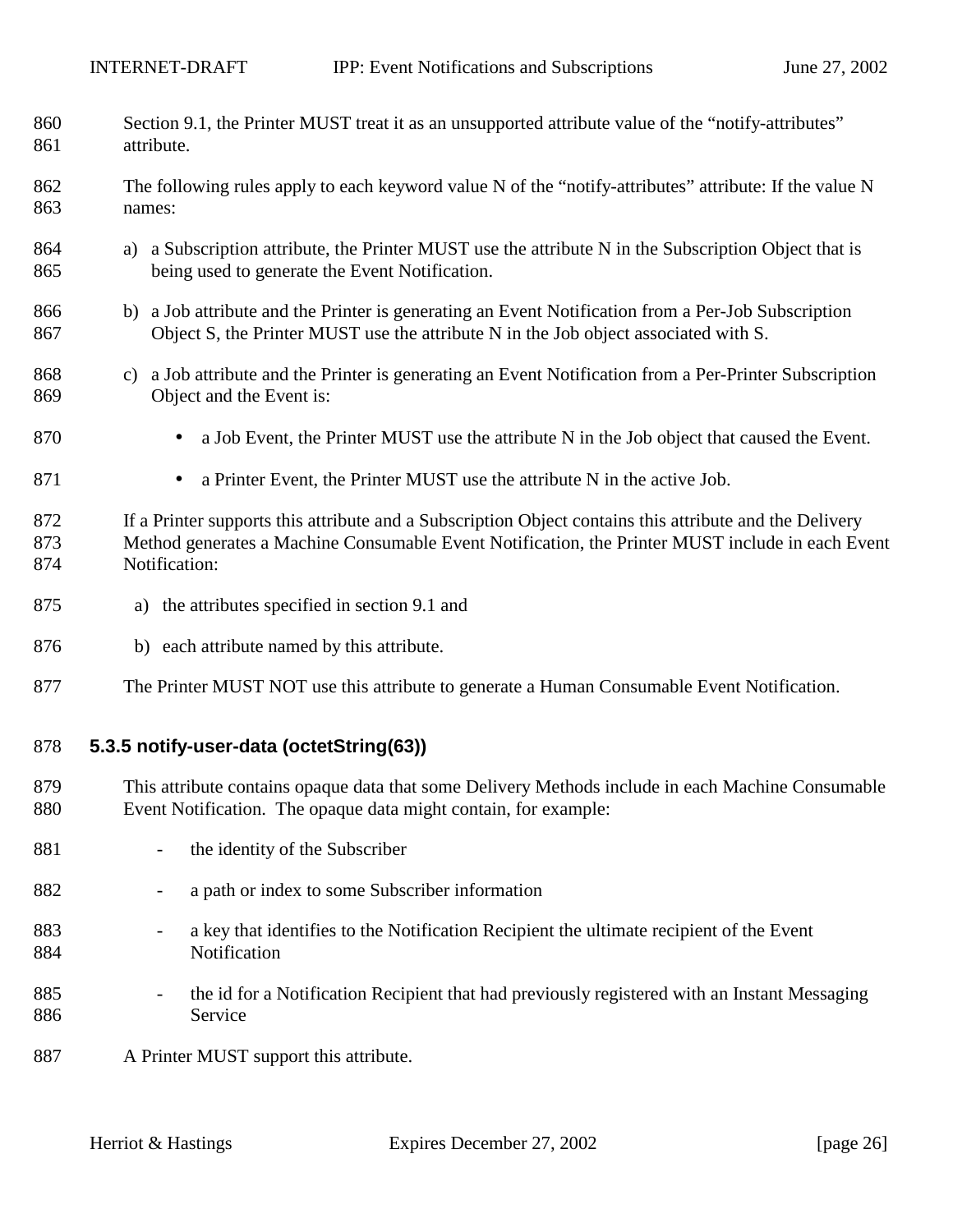- <span id="page-26-0"></span>888 A client MAY supply this attribute in a Subscription Creation Operation. If the client does not supply 889 this attribute in the Subscription Creation Operation, the Subscription Object either (1) MAY contain 890 the "notify-user-data" attribute with a zero length value or (2) NEED NOT contain the attribute at all. 891 There is no "notify-user-data-default" Printer attribute.
- 892 There is no "notify-user-data-supported" Printer attribute. Rather, any octetString whose length does 893 not exceed 63 octets is a supported value. If the length exceeds 63 octets, the Printer MUST treat it as 894 an unsupported value.

## 895 **5.3.6 notify-charset (charset)**

- 896 This attribute specifies the charset to be used in the Event Notification content sent to the Notification 897 Recipient, whether the Event Notification content is Machine Consumable or Human Consumable.
- 898 A Printer MUST support this attribute.
- 899 A client MAY supply this attribute in a Subscription Creation Operation. If the client does not supply 900 this attribute in Subscription Creation Operation or supplies an unsupported value, the Printer MUST 901 populate this attribute in the Subscription Object with the value of the "attributes-charset" operation 902 attribute, which is a REQUIRED attribute in all IPP requests (see [RFC2911]). If the value of the 903 "attributes-charset" attribute is unsupported, the Printer MUST populate this attribute in the 904 Subscription Object with the value of the Printer's "charset-configured" attribute. There is no "notify-905 charset-default" Printer attribute.
- 906 The value of this attribute on a Subscription Object MUST be a value of the "charset-supported (1setOf 907 charset)" Printer attribute.

## 908 **5.3.7 notify-natural-language (naturalLanguage)**

- 909 This attribute specifies the natural language to be used in any human consumable text in the Event 910 Notification content sent to the Notification Recipient, whether the Event Notification content is 911 Machine Consumable or Human Consumable.
- 912 A Printer MUST support this attribute.
- 913 A client MAY supply this attribute in a Subscription Creation Operation. If the client does not supply
- 914 this attribute in Subscription Creation Operation or supplies an unsupported value, the Printer MUST
- 915 populate this attribute in the Subscription Object with the value of the "attributes-natural-language"
- 916 operation attribute, which is a REQUIRED attribute in all IPP requests (see [RFC2911]). If the value
- 917 of the "attributes-natural-language" attribute is unsupported, the Printer MUST populate this attribute
- 918 in the Subscription Object with the value of the Printer's "natural-language-configured" attribute. 919 There is no "notify-natural-language-default" Printer attribute.
- 920 The value of this attribute on a Subscription Object MUST be a value of the "generated-natural-921 language-supported (1setOf type2 naturalLanguage)" Printer attribute.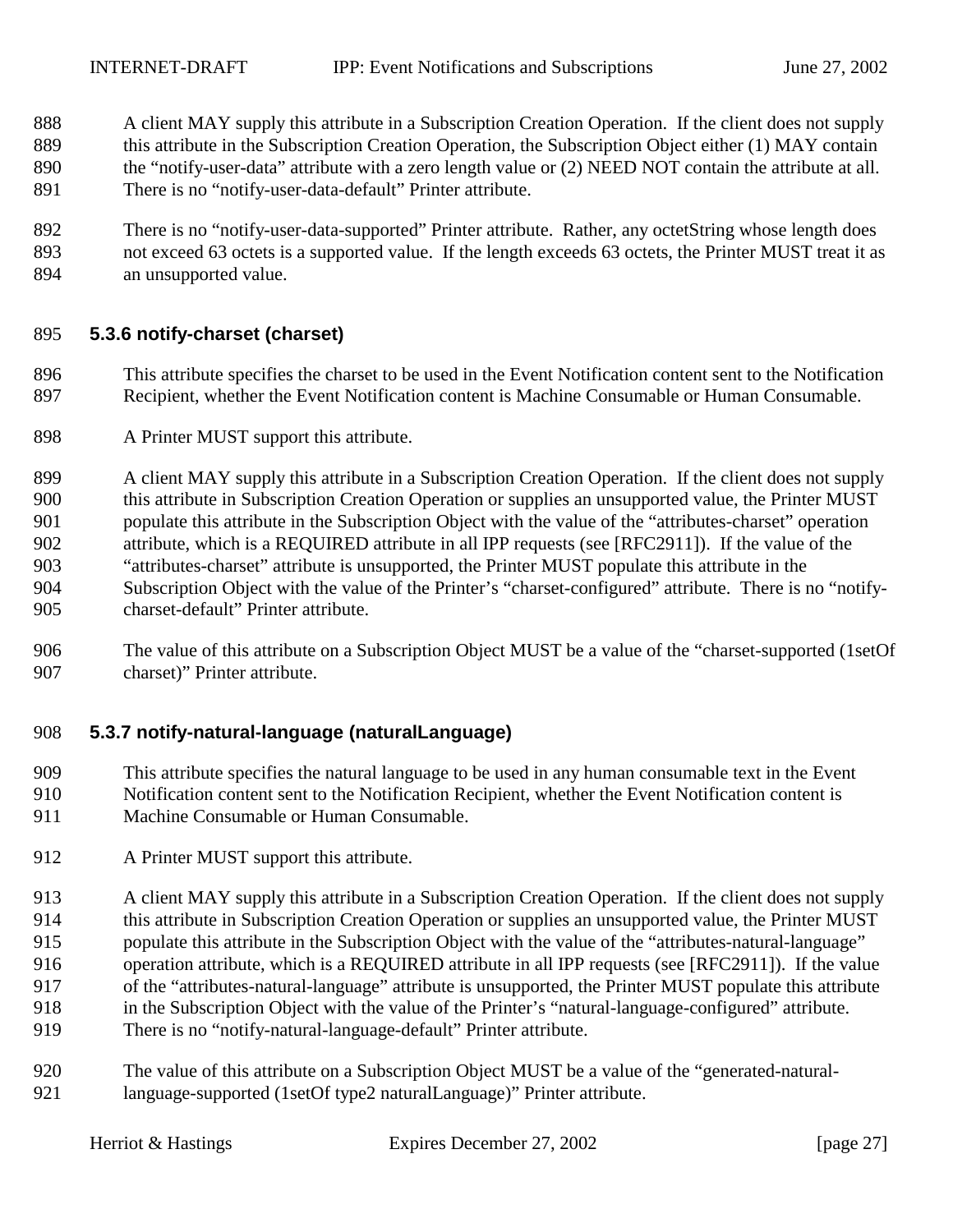## <span id="page-27-0"></span>922 **5.3.8 notify-lease-duration (integer(0:67108863))**

- 923 This attribute specifies the duration of the lease (in seconds) associated with the Per-Printer 924 Subscription Object at the time the Subscription Object was created or the lease was renewed. The 925 duration of the lease is infinite if the value is 0, i.e., the lease never expires. See section [5.4.3](#page-30-0) on 926 "[notify-lease-expiration-time \(integer\(0:MAX\)\)"](#page-30-0) for more details.
- 927 This attribute is not present on a Per-Job Subscription Object because the Subscription Object lasts 928 exactly as long as the associated Job object. See discussion of the 'job-completed' event in section 929 [5.3.3.1.3](#page-21-0) about retention of the Job object after completion.
- 930 A Printer MUST support this attribute.
- 931 For a Subscription Object Creation operation of a Per-Job Subscription Object, the client MUST NOT 932 supply this attribute. If the client does supply this attribute, the Printer MUST treat it as an 933 unsupported attribute.
- 934 For a Subscription Creation Operation of a Per-Printer Subscription Object or a Renew-Subscription 935 operation, a client MAY supply this attribute. If the client does not supply this attribute, the Printer 936 MUST populate this attribute with its "notify-lease-duration-default" (0:67108863) attribute value. If 937 the client supplies this attribute with an unsupported value, the Printer MUST populate this attribute 938 with a supported value, and this value SHOULD be as close as possible to the value requested by the 939 client. Note: this rule implies that a Printer doesn't assign the value of 0 (infinite) unless the client 940 requests it.
- 941 After the Printer has populated this attribute with a supported value, the value represents the "granted 942 duration" of the lease in seconds and the Printer updates the value of the Subscription Object's "notify-943 lease-expiration-time" attribute as specified in section [5.4.3.](#page-30-0)
- 944 The value of this attribute on a Subscription Object MUST be a value of the "notify-lease-duration-945 supported" (1setOf (integer(0:67108863) | rangeOfInteger(0:67108863))) Printer attribute.
- 946 A Printer MAY require authentication in order to return the value of 0 (the lease never expires) as one 947 of the values of "notify-lease-duration-supported", and to allow 0 as a value of the "notify-lease-948 duration" attribute.
- 949 Note: The maximum value 67,108,863 is 2 raised to the 26 power minus 1 and is about 2 years in 950 seconds. The value is considerably less than MAX so that there is virtually no chance of an overflow 951 when it is added to "printer-up-time" to produce "notify-lease-expiration-time".

## 952 **5.3.9 notify-time-interval (integer(0:MAX))**

953 The 'job-progress' Event occurs each time that a Printer completes a sheet. Some Notification 954 Recipients do not want to receive an Event Notification every time this Event occurs. This attribute 955 allows a Subscribing Client to request how often it wants to receive Event Notifications for 'job-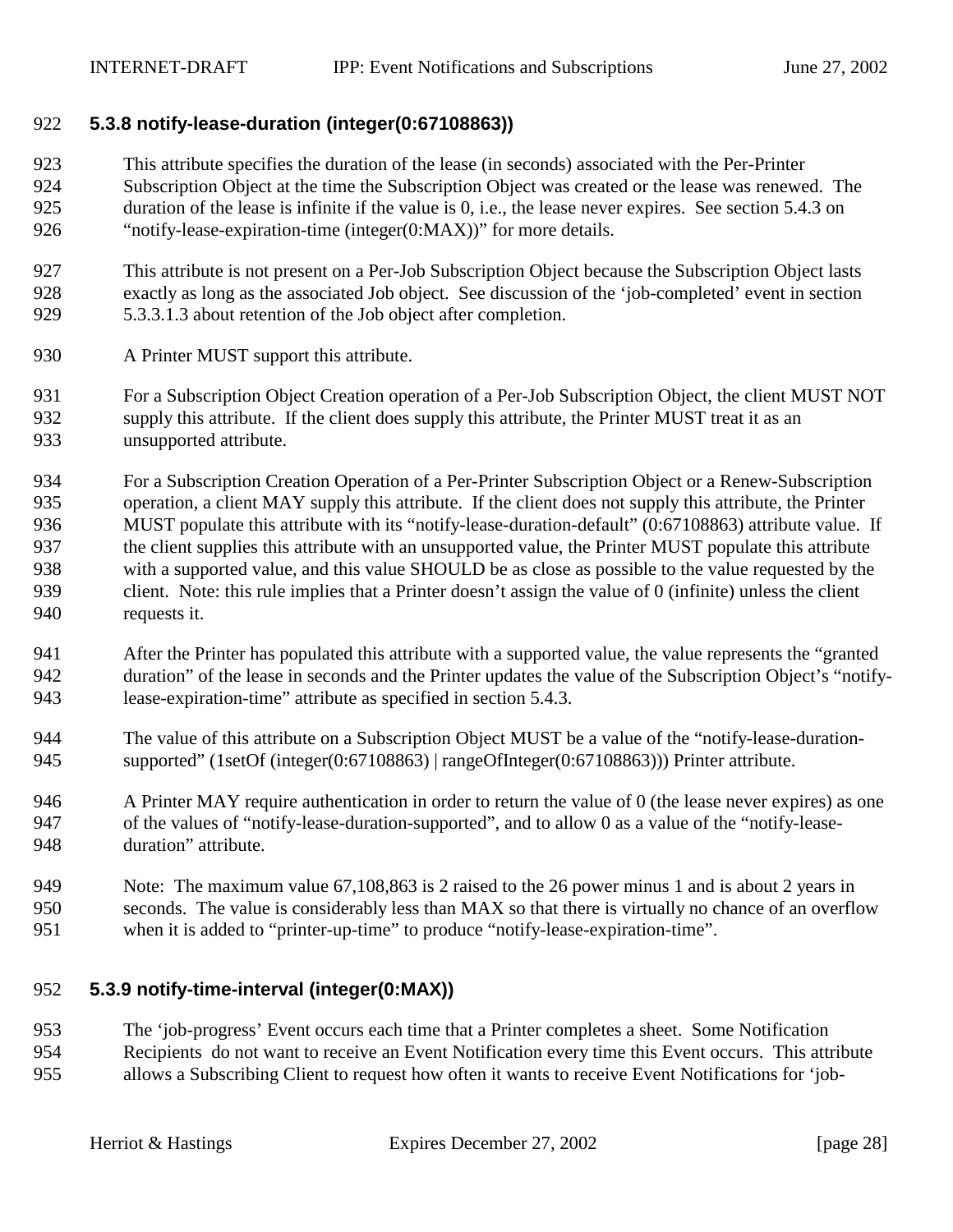- <span id="page-28-0"></span>956 progress' Events. The value of this attribute MAY be any nonnegative integer (0,MAX) indicating the 957 minimum number of seconds between 'job-progress' Event Notifications.
- 958 The Printer MUST support this attribute if and only if the Printer supports the 'job-progress' Event.

959 A client MAY supply this attribute in a Subscription Creation Operation. If the client does not supply 960 this attribute in the Subscription Creation Operation, the Subscription Object either (1) MAY contain 961 the "notify-time-interval" attribute with a '0' value or (2) NEED NOT contain this attribute at all. 962 There is no "notify-time-interval-default" Printer attribute.

- 963 There is no "notify-time-interval-supported" Printer attribute.
- 964 If the 'job-progress' Event occurs and a Subscription Object contains the 'job-progress' Event as a 965 value of the 'notify-events' attribute, there are two cases to consider:
- 966 1. This attribute is not present on the Subscription Object or has the value of 0. The Printer MUST 967 generate and send an Event Notification (as is the case with other Events).
- 968 2. This attribute is present with a nonzero value of N:
- 969 a) If the Printer has not sent an Event Notification for the 'job-progress' Event for the associated 970 Subscription Object within the past N seconds, the Printer MUST send an Event Notification for 971 the Event that just occurred. Note when the Printer completes the first page of a Job, this rule 972 implies that the Printer sends an Event Notification for a Per-Job Subscription Object.
- 973 b) Otherwise, the Printer MUST NOT generate or send an Event Notification for the associated 974 Subscription Object. The Printer MUST NOT increase the value of the "notify-sequence-975 number" Subscription Object attribute (i.e., the sequence of values of the "notify-sequence-976 number" attribute counts the Event Notifications that the Printer sent and not the Events that do 977 not cause an Event Notification to be sent).
- 978 It is RECOMMENDED that a Subscribing Client use this attribute when it subscribes to the 'job-979 progress' Event, and that the value be sufficiently large to limit the frequency with which the Printer 980 sends Event Notifications requests.
- 981 This attribute MUST NOT effect any Events other than 'job-progress'.

#### 982 **5.4 Subscription Description Attributes**

- 983 Subscription Description Attributes are those attributes that a Printer adds to a Subscription Object at 984 the time of its creation.
- 985 A Printer MUST support all attributes in this [Table 2.](#page-29-0)
- 986 A client MUST NOT supply the attributes in [Table 2 i](#page-29-0)n a Subscription Template Attributes Group of a 987 Subscription Creation Operation. There are no corresponding default or supported attributes.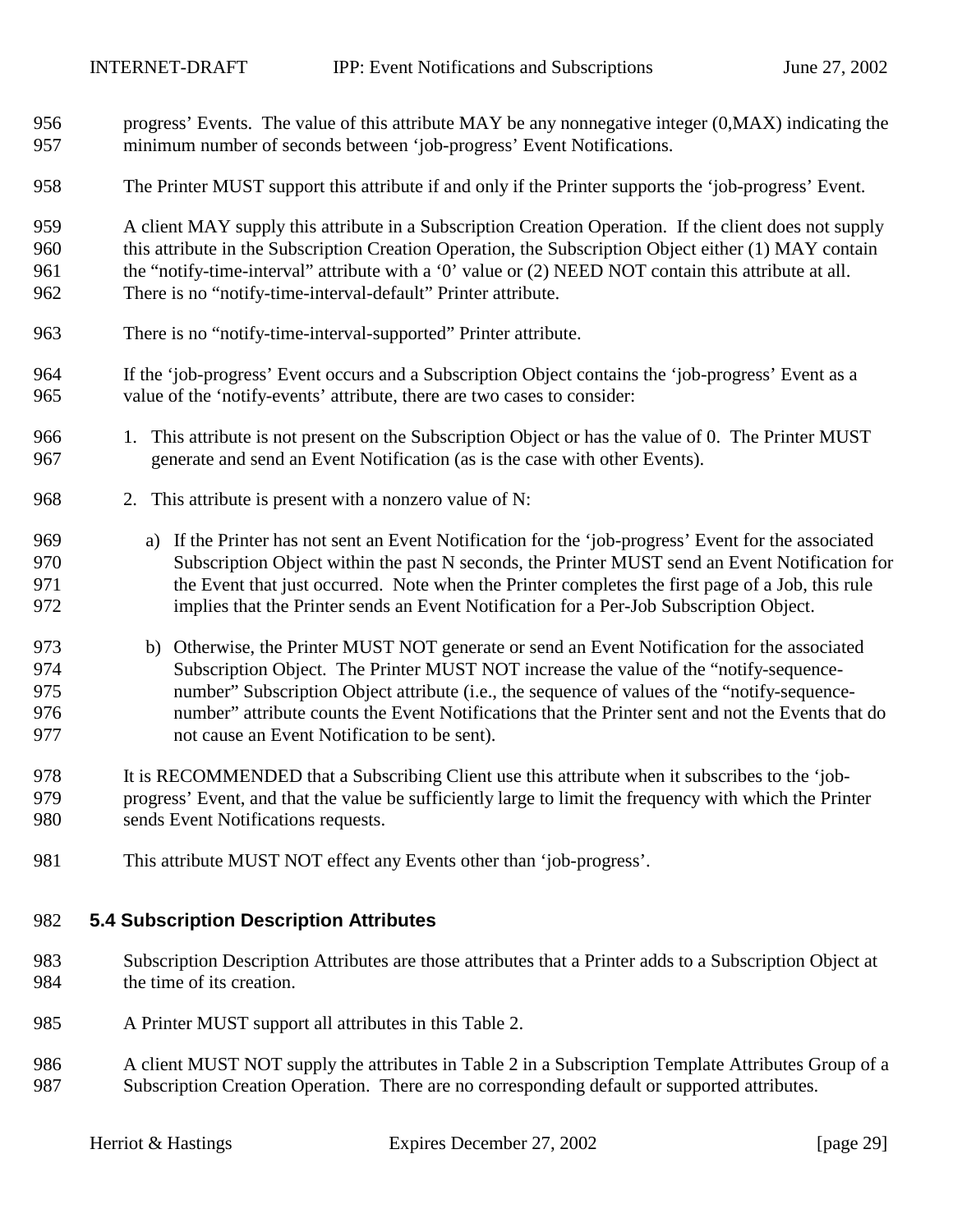#### <span id="page-29-0"></span>988 **Table 2 – Subscription Description Attributes**

| <b>Subscription Object attributes:</b>        |  |
|-----------------------------------------------|--|
|                                               |  |
| notify-subscription-id (integer(1:MAX))       |  |
| notify-sequence-number (integer $(0:MAX)$ )   |  |
| notify-lease-expiration-time (integer(0:MAX)) |  |
| notify-printer-up-time (integer(1:MAX))       |  |
| notify-printer-uri (uri)                      |  |
| $notify-job-id (integer(1:MAX))$              |  |
| notify-subscriber-user-name (name(MAX))       |  |

989

## 990 **5.4.1 notify-subscription-id (integer (1:MAX))**

991 This attribute identifies a Subscription Object instance with a number that is unique within the context 992 of the Printer. The Printer generates this value at the time it creates the Subscription Object.

- 993 A Printer MUST support this attribute.
- 994 The Printer MAY assign the value of this attribute sequentially as it creates Subscription Objects. 995 However, if there is no security on Subscription objects, sequential assignment exposes the system to a 996 passive traffic monitoring threat.
- 997 The Printer SHOULD avoid re-using recent values of this attribute during continuous operation of the 998 Printer as well as across power cycles. Then a Subscribing Client is unlikely to find that a stale 999 reference accesses a new Subscription Object.
- 1000 The 0 value is not permitted in order to allow for compatibility with "job-id" and with SNMP index 1001 values, which also cannot be 0.

## 1002 **5.4.2 notify-sequence-number (integer (0:MAX))**

- 1003 The value of this attribute indicates the number of times that the Printer has generated and attempted to 1004 send an Event Notification for this Subscription object. When an Event Notification contains this 1005 attribute, the Notification Recipient can determine whether it missed some Event Notifications (i.e., 1006 numbers skipped) or received duplicates (i.e., same number twice).
- 1007 A Printer MUST support this attribute.
- 1008 When the Printer creates a Subscription Object, it MUST populate this attribute with a value of 0. This 1009 value indicates that the Printer has not sent any Event Notifications for this Subscription Object.
- 1010 Each time the Printer sends a newly generated Event Notification, it MUST increase the value of this 1011 attribute by 1. For some Delivery Methods, the Printer MUST include this attribute in each Event 1012 Notification, and the value MUST be the value after it is increased by 1. That is, the value of this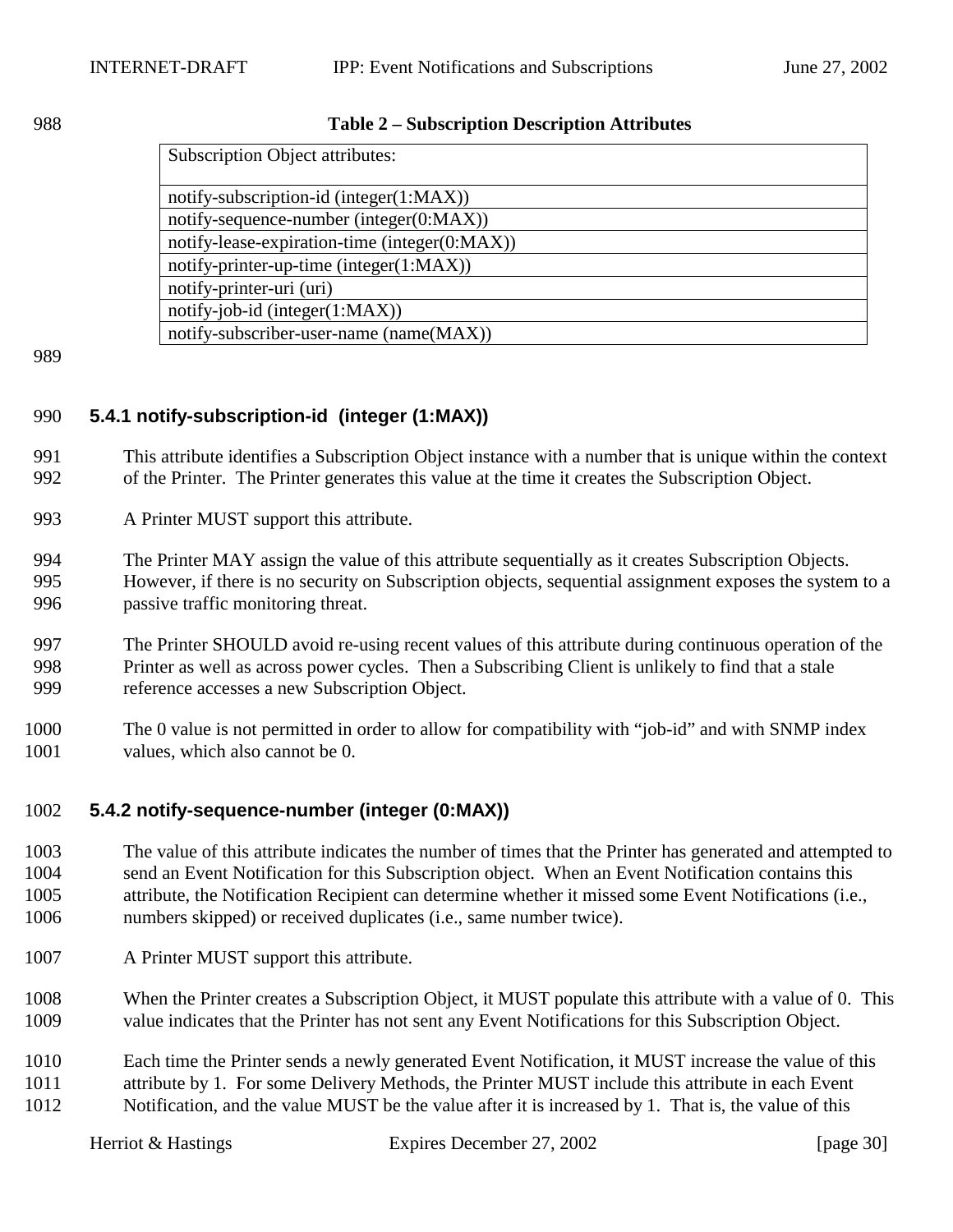- <span id="page-30-0"></span>1013 attribute in the first Event Notification after Subscription object creation MUST be 1, the second
- 1014 MUST be 2, etc. If a Delivery Method is defined such that the Notification Recipient returns a
- 1015 response, the Printer can re-try sending an Event Notification a certain number of times with the same
- 1016 sequence number when the Notification Recipient fails to return a response.
- 1017 If a Subscription Object lasts long enough to reach the value of MAX, its next value MUST be 0, i.e., it 1018 wraps.

## 1019 **5.4.3 notify-lease-expiration-time (integer(0:MAX))**

- 1020 This attribute specifies the time in the future when the lease on the Per-Printer Subscription Object will 1021 expire, i.e. the "printer-up-time" value at which the lease will expire. If the value is 0, the lease never 1022 expires.
- 1023 A Printer MUST support this attribute.
- 1024 When the Printer creates a Per-Job Subscription Object, this attribute MUST NOT be present the 1025 Subscription Object lasts exactly as long as the associated Job object. See also the discussion of the 1026 'job-completed' event in section [5.3.3.1.3](#page-21-0) about retention of the Job object after completion so that a 1027 Notification Recipient can query the Job object after receiving the 'job-completed' Event Notification.
- 1028 When the Printer creates a Per-Printer Subscription Object, it populates this attribute with a value that 1029 is the sum of the values of the Printer's "printer-up-time" attribute and the Subscription Object's 1030 "notify-lease-duration" attribute with the following exception. If the value of the Subscription Object's 1031 "notify-lease-duration" attribute is 0 (i.e., no expiration time), then the value of this attribute MUST be 1032 set to 0 (i.e., no expiration time).
- 1033 When the Printer powers up, it MUST populate this attribute in each persistent Subscription Object 1034 with a value using the algorithm in the previous paragraph.
- 1035 When the "printer-up-time" equals the value of this attribute, the Printer MUST delete the Subscription 1036 Object. A client can extend a lease of a Per-Printer Subscription Object with the Renew-Subscription 1037 operation (see section [11.2.6\)](#page-55-0).
- 1038 Note: In order to compute the number of seconds remaining in a lease for a Per-Printer Subscription 1039 Object, a client can subtract the Subscription's "notify-printer-up-time" attribute (see section 5.4.4) 1040 from the Subscription's "notify-lease-expiration-time" attribute.

## 1041 **5.4.4 notify-printer-up-time (integer(1:MAX))**

1042 This attribute is an alias for the Printer's "printer-up-time" attribute " (see [RFC2911] section 4.4.29). 1043 In other words, when this attribute is queried with the Get-Subscriptions or Get-Subscription-Attributes 1044 operations (see sections [11.2.4](#page-50-0) and [11.2.5\)](#page-53-0), the value returned is the current value of the Printer's 1045 "printer-up-time" attribute, rather than the time at which the Subscription Object was created.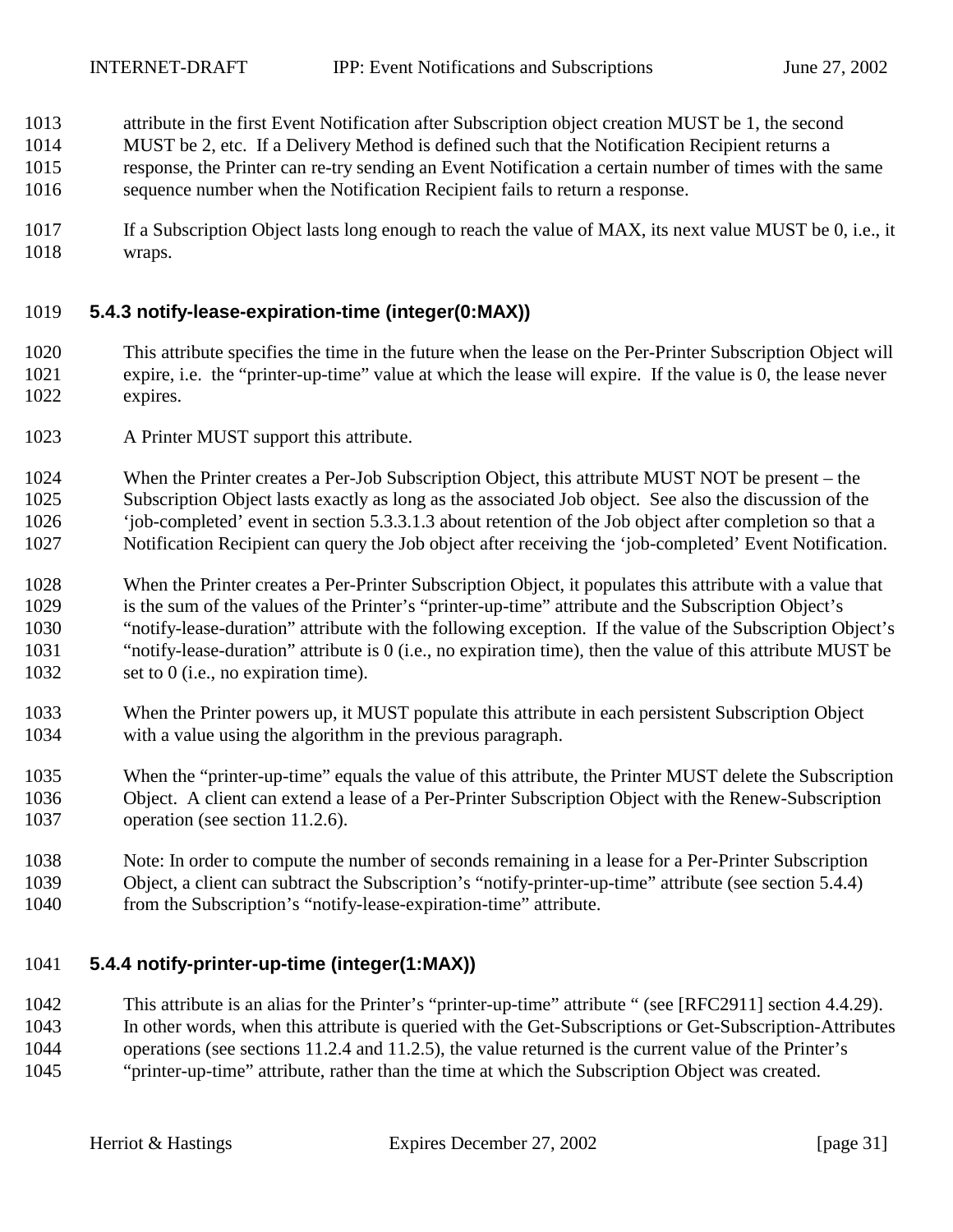- <span id="page-31-0"></span>1046 A Printer MUST support this attribute.
- 1047 When the Printer creates a Per-Job Subscription Object, this attribute MUST NOT be present. When 1048 the Printer creates a Per-Printer Subscription Object, this attribute MUST be present.
- 1049 Note: this attribute exists in a Per-Printer Subscription Object so that a client using the Get-
- 1050 Subscription-Attributes or Get-Subscription operations can convert the Per-Printer Subscription's
- 1051 "notify-lease-expiration-time" attribute to wall clock time with one request. If the value of the "notify-
- 1052 lease-expiration-time" attribute is not 0 (i.e., no expiration time), then the difference between the
- 1053 "notify-lease-expiration-time" attribute and the "notify-printer-up-time" is the remaining number of
- 1054 seconds on the lease from the current time.

## 1055 **5.4.5 notify-printer-uri (uri)**

- 1056 This attribute identifies the Printer object that created this Subscription Object.
- 1057 A Printer MUST support this attribute.

1058 During a Subscription Creation Operation, the Printer MUST populate this attribute with the value of 1059 the "printer-uri" operation attribute in the request. From the Printer URI, the client can, for example, 1060 determine what security scheme was used.

## 1061 **5.4.6 notify-job-id (integer(1:MAX))**

- 1062 This attribute specifies whether the containing Subscription Object is a Per-Job or Per-Printer 1063 Subscription Object, and for Per-Job Subscription Objects, it specifies the associated Job.
- 1064 A Printer MUST support this attribute.
- 1065 If this attribute is not present, the Subscription Object MUST be a Per-Printer Subscription. If this 1066 attribute is present, the Subscription Object MUST be a Per-Job Subscription Object and this attribute 1067 MUST identify the Job with which the Subscription Object is associated.

1068 Note: This attribute could be useful to a Notification Recipient that receives an Event Notification 1069 generated from a Per-Job Subscription Object and caused by a Printer Event. The Event Notification 1070 gives access to the Printer and the Subscription Object. The Event Notification gives access to the 1071 associated Job only via this attribute. See discussion of the 'job-completed' event in section [5.3.3.1.3](#page-21-0)  1072 about retention of the Job object after completion so that a Notification Recipient can query the Job 1073 object after receiving the 'job-completed' Event Notification.

## 1074 **5.4.7 notify-subscriber-user-name (name(MAX))**

- 1075 This attribute contains the name of the user who performed the Subscription Creation Operation.
- 1076 A Printer MUST support this attribute.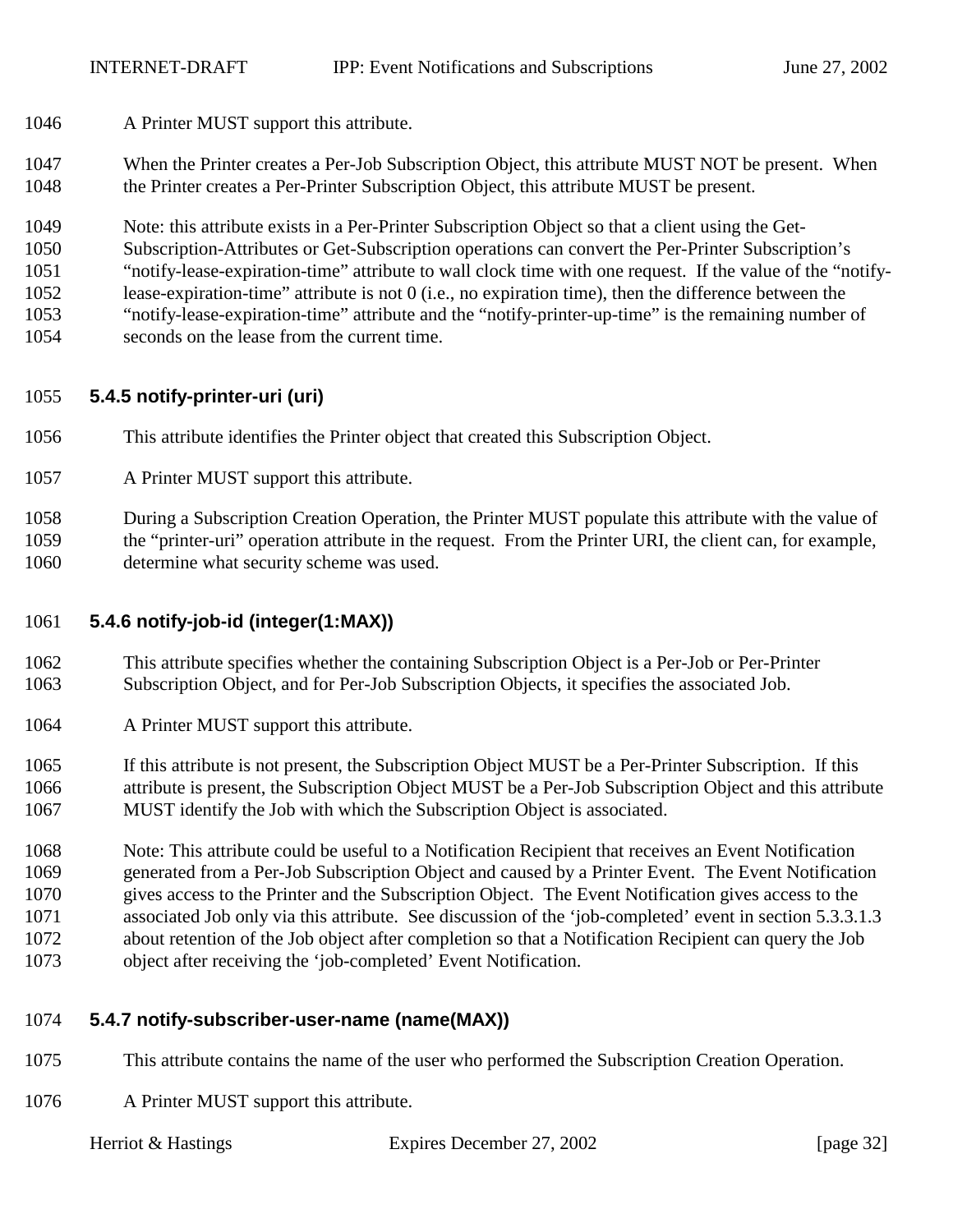- <span id="page-32-0"></span>1077 The Printer MUST populates this attribute with the most authenticated printable name that it can obtain 1078 from the authentication service over which the Subscription Creation Operation was received. The 1079 Printer uses the same mechanism for determining the value of this attribute as it does for a Job's "job-1080 originating-user-name" (see [RFC2911] section 4.3.6).
- 1081 Note: To help with authentication, a Subscription Object may have additional private attributes about 1082 the user, e.g., a credential of a principal. Such private attributes are implementation-dependent and not 1083 defined in this document.

## 1084 **6 Printer Description Attributes Related to Notification**

1085 This section defines the Printer Description attributes that are related to Notification. Table 3 lists the 1086 Printer Description attributes, indicates the Printer support required for conformance, and whether or 1087 not the attribute is READ-ONLY (see section [3.1\)](#page-9-0):

#### 1088 **Table 3 – Printer Description Attributes Associated with Notification**

| Printer object attributes:                 | <b>REQUIRED</b> | READ-<br><b>ONLY</b> |
|--------------------------------------------|-----------------|----------------------|
| printer-state-change-time (integer(1:MAX)) | No              | Yes                  |
| printer-state-change-date-time (dateTime)  | No.             | Yes                  |

1089

## 1090 **6.1 printer-state-change-time (integer(1:MAX))**

- 1091 This OPTIONAL attribute records the most recent time at which the **'**printer-state-changed' Printer 1092 Event occurred whether or not any Subscription objects were listening for this event. This attribute 1093 helps a client or operator to determine how long the Printer has been in its current state.
- 1094 A Printer MAY support this attribute and if so, the attribute MUST be READ-ONLY.
- 1095 On power-up, the Printer MUST populate this attribute with the value of its "printer-up-time" attribute, 1096 so that it always has a value. Whenever the **'**printer-state-changed' Printer Event occurs, the Printer 1097 MUST update this attribute with the value of the Printer's "printer-up-time" attribute.

## 1098 **6.2 printer-state-change-date-time (dateTime)**

- 1099 This OPTIONAL attribute records the most recent time at which the **'**printer-state-changed' Printer
- 1100 Event occurred whether or not there were any Subscription Objects listening for this event. This 1101 attribute helps a client or operator to determine how long the Printer has been in its current state.
- 1102 A Printer MAY support this attribute and if so, the attribute MUST be READ-ONLY.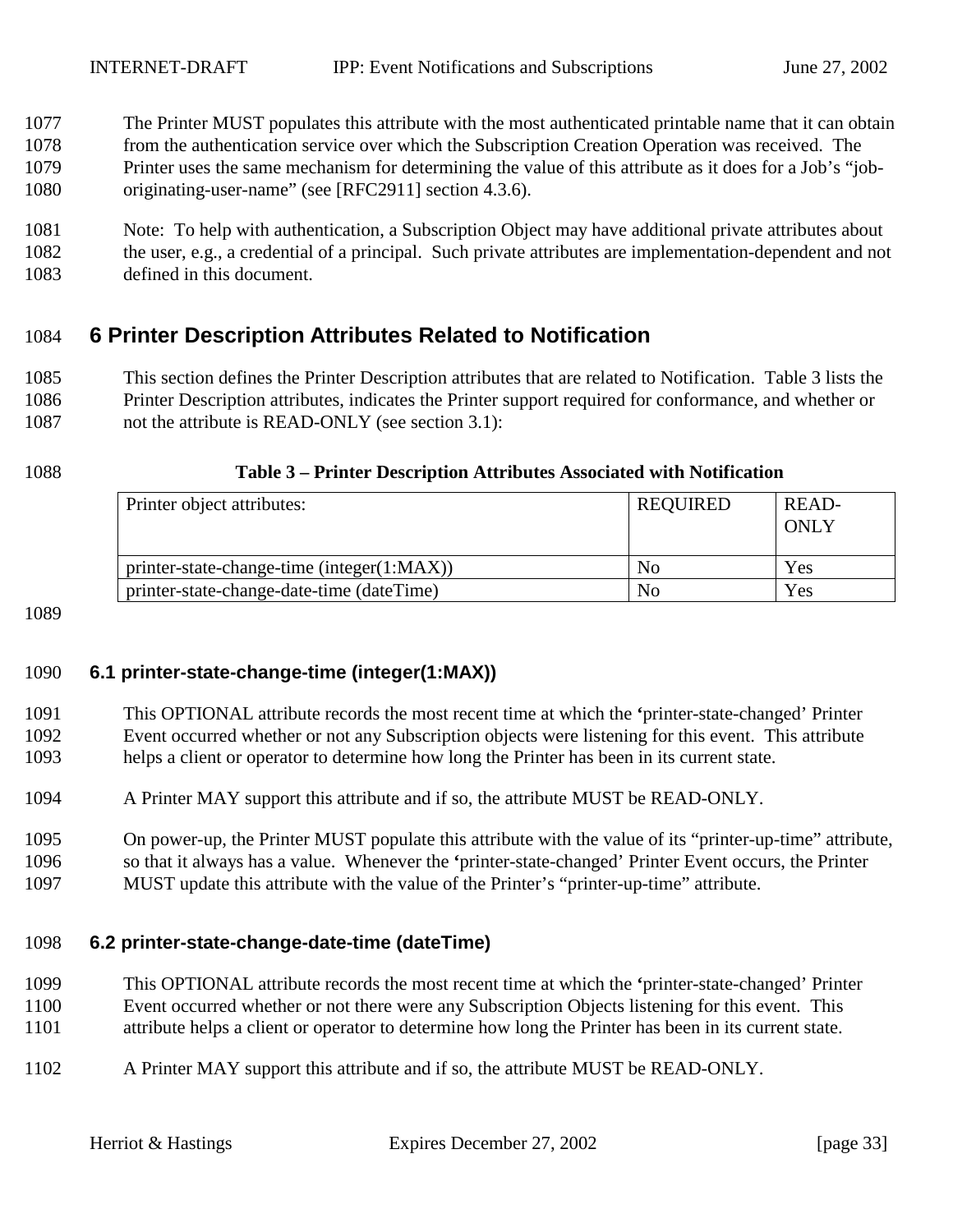- <span id="page-33-0"></span>1103 On power-up, the Printer MUST populate this attribute with the value of its "printer-current-time"
- 1104 attribute, so that it always has a value (see [RFC2911] section 4.4.30 on "printer-current-time").
- 1105 Whenever the **'**printer-state-changed' Printer Event occurs, the Printer MUST update this attribute with
- 1106 the value of the Printer's "printer-current-time" attribute.

# 1107 **7 New Values for Existing Printer Description Attributes**

1108 This section contains those attributes for which additional values are added.

## 1109 **7.1 operations-supported (1setOf type2 enum)**

- 1110 The following "operation-id" values are added in order to support the new operations defined in this 1111 document:
- 

| Value  | <b>Operation Name</b>        |
|--------|------------------------------|
| 0x0016 | Create-Printer-Subscriptions |
| 0x0017 | Create-Job-Subscriptions     |
| 0x0018 | Get-Subscription-Attributes  |
| 0x0019 | Get-Subscriptions            |
| 0x001A | Renew-Subscription           |
| 0x001B | Cancel-Subscription          |

#### 1112 **Table 4 – Operation-id assignments**

## 1113 **8 Attributes Only in Event Notifications**

1114 This section contains those attributes that exist only in Event Notifications and do not exist in any 1115 objects.

## 1116 **8.1 notify-subscribed-event (type2 keyword)**

- 1117 This attribute indicates the Subscribed Event that caused the Printer to send this Event Notification. 1118 This attribute exists only in Event Notifications.
- 1119 This attribute MUST contain one of the values of the "notify-events" attribute in the Subscription
- 1120 Object, i.e., one of the Subscribed Event values. Its value is the Subscribed Event that "matches" the
- 1121 Event that caused the Printer to send this Event Notification. This Subscribed Event value may be
- 1122 identical to the Event or the Event may be a sub-value of the Subscribed Event. For example, the 'job-
- 1123 completed' Event (which is a sub-event of the 'job-state-changed' event) would cause the Printer to
- 1124 send an Event Notification for either the 'job-completed' or 'job-state-changed' Subscribed Events and
- 1125 to send the 'job-completed' or 'job-state-changed' value for this attribute, respectively,. See section
- 1126 [5.3.3.2](#page-22-0) for the "matching" rules of Subscribed Events and for additional examples.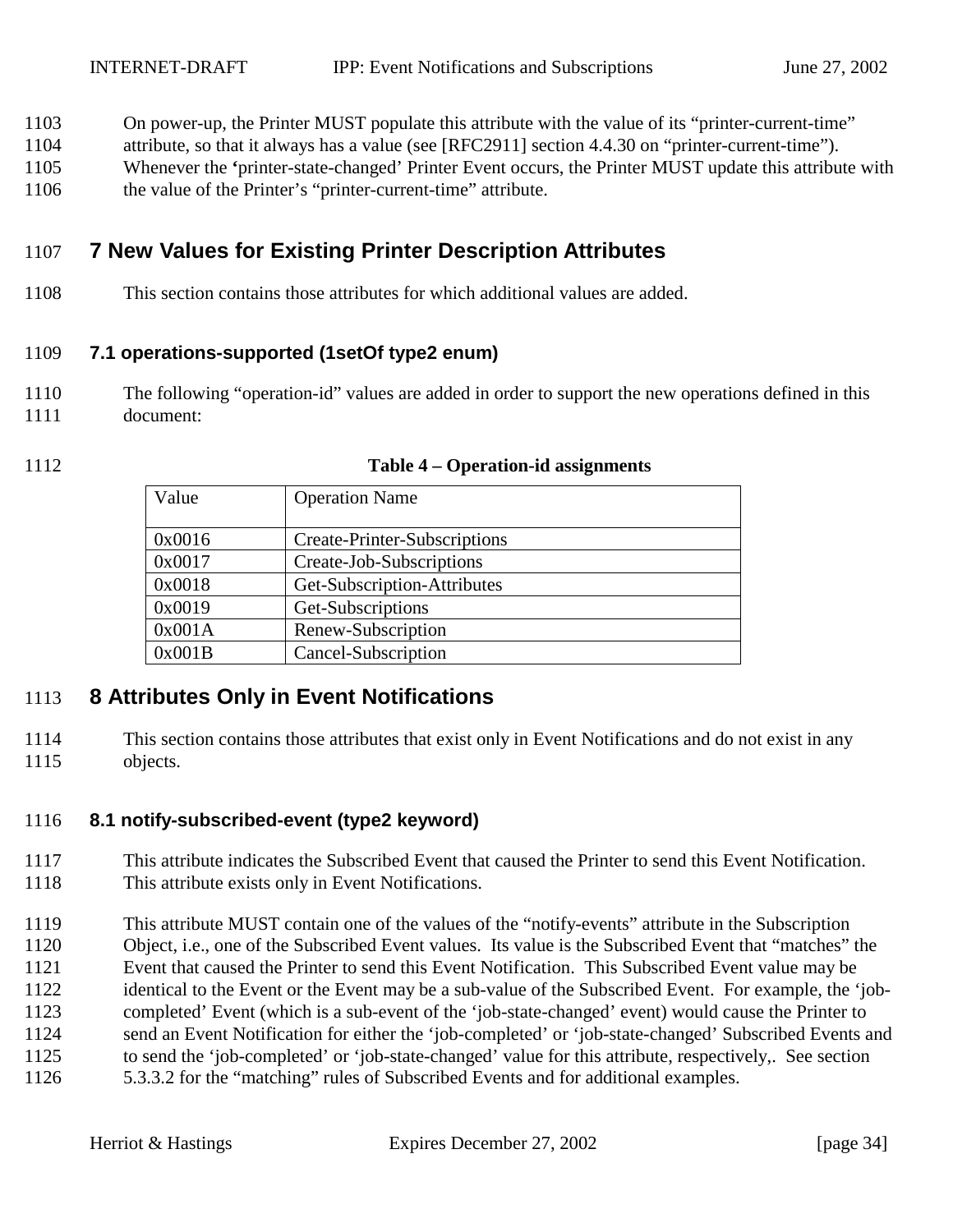<span id="page-34-0"></span>1127 The Delivery Method Document specifies whether the Printer includes the value of this attribute in an 1128 Event Notification.

## 1129 **8.2 notify-text (text(MAX))**

- 1130 This attribute contains a Human Consumable text message (see section [9.2\)](#page-38-0). This message describes 1131 the Event and is encoded as plain text, i.e., 'text/plain' with the charset specified by Subscription 1132 Object's "notify-charset" attribute.
- 1133 The Delivery Method Document specifies whether the Printer includes this attribute in an Event 1134 Notification.

## 1135 **9 Event Notification Content**

- 1136 This section defines the Event Notification content that the Printer sends when an Event occurs.
- 1137 When an Event occurs, the Printer MUST find each Subscription object whose "notify-events" 1138 attribute "matches" the Event. See section [5.3.3.2 f](#page-22-0)or details on "matching". For each matched 1139 Subscription Object, the Printer MUST create an Event Notification with the content and format that 1140 the Delivery Method Document specifies. The content contains the value of attributes specified by the
- 1141 Delivery Method Document. The Printer obtains the values immediately after the Event occurs. For 1142 example, if the "printer-state" attribute changes from 'idle' to 'processing', the Event 'printer-state-1143 changed' occurs and the Printer puts various attributes into the Event Notification, including "printer-1144 up-time" and "printer-state" with the values that they have immediately after the Event occurs, i.e., the
- 1145 value of "printer-state" is 'processing'.

## 1146 **Event Notification Ordering:**

- 1147 When a Printer sends Event Notifications, the Event Notifications from any given Subscription Object 1148 MUST be in time stamp order, i.e., in order of increasing "printer-up-time" attribute value in the Event 1149 Notification (see Table 5). These Event Notifications MAY be interleaved with those from other 1150 Subscription Objects, as long as those others are also in time stamp order. The Printer MUST observe 1151 these ordering requirements whether sending multiple pending Events as multiple separate Event 1152 Notifications or together in a single Compound Event Notification.
- 1153 If a Subscribing Client wants the Printer to send certain Event Notifications in time stamp order, the 1154 Subscribing Client uses a single Subscription Object. Even so, depending on the underlying transport, 1155 the actual order that a Notification Recipient receives separate Event Notifications may differ from the 1156 order sent by the Printer (e.g., email).
- 1157 Example: Consider two Per-Printer Subscription Objects: SO1 and SO2. SO1 requests 'job-state-1158 changed' events and SO2 requests 'printer-state-changed' events. The number in parens is the time 1159 stamp. The following Event Notification sequences are the only ones that conform to the ordering 1160 requirements for the Printer to send the Event Notifications: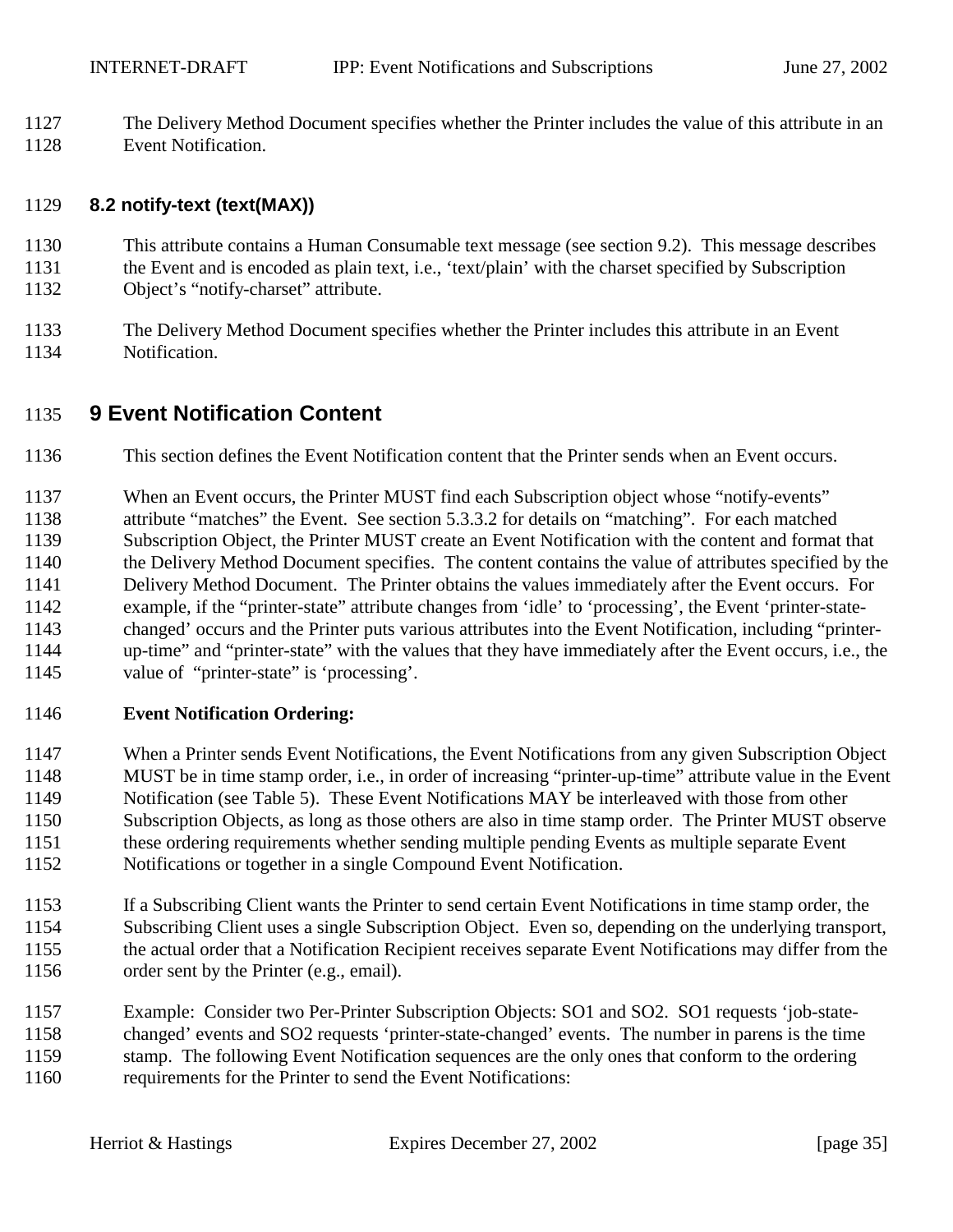- 1161 (a) SO1: 'job-created' (1000), SO1: 'job-stopped' (1005), SO1: 'job-completed' (1009), SO2: 'printer-1162 stopped' (1005)
- 1163 (b) SO1: 'job-created' (1000), SO1: 'job-stopped' (1005), SO2: 'printer-stopped' (1005), SO1: 'job-1164 completed' (1009)
- 1165 (c) SO1: 'job-created' (1000), SO2: 'printer-stopped' (1005), SO1: 'job-stopped' (1005), SO1: 'job-1166 completed' (1009)
- 1167 (d) SO2: 'printer-stopped (1005), SO1: 'job-created' (1000), SO1: 'job-stopped' (1005), SO1: 'job-1168 completed' (1009)
- 1169 Examples (b) and (c) are interleaved; examples (a) and (d) are not interleaved and are not appropriate 1170 for some Delivery Methods.
- 1171 If two different Events occur simultaneously, or nearly so (e.g., "printer-up-time" has the same value 1172 for both), the Printer MUST create a separate Event Notification for each Event, even if the associated 1173 Subscription Object is the same for both Events. However, the Printer MAY combine these distinct 1174 Event Notifications into a single Compound Event Notification if the Delivery Method supports 1175 Compound Event Notifications. For example, suppose that two nearly-simultaneously Events 1176 represent two successive 'printer-state-changed' Events, one from 'idle' to 'processing' and another 1177 from 'processing' to 'stopped'. These two Events have the same name but are different instances of 1178 the Event. Then the Printer MUST create a separate Event Notification for each Event and SHOULD 1179 accurately report the "printer-state" of the first Event as 'processing' and the second Event as 1180 'stopped'.
- 1181 If a Subscription Object contains more than one Subscribed Event, and several Events occur in quick 1182 succession each matching a different Subscribed Event in the Subscription Object, the Printer MUST 1183 NOT generate a single Event Notification from several of these Events, but MAY combine distinct
- 1184 Event Notifications into a single Compound Event Notification if the Delivery Method supports 1185 Compound Event Notifications.
	- 1186 After the Printer has created the Event Notification, the Printer delivers it via either a:
	- 1187 Push Delivery Method: The Printer sends the Event Notification shortly after an Event occurs. 1188 For some Push Delivery Methods, the Notification Recipient MUST send a response; for others 1189 it MUST NOT send a response.
	- 1190 Pull Delivery Method: The Printer saves Event Notifications for some Event Life and expects 1191 the Notification Recipient to request Event Notifications. The Printer returns the Event 1192 Notifications in a response to such a request.
	- 1193 If an error that meets the following conditions occurs, the Printer MUST cancel the Subscription 1194 Object.
	- 1195 a) the error occurs during the sending of an Event Notification generated from Subscription Object S 1196 AND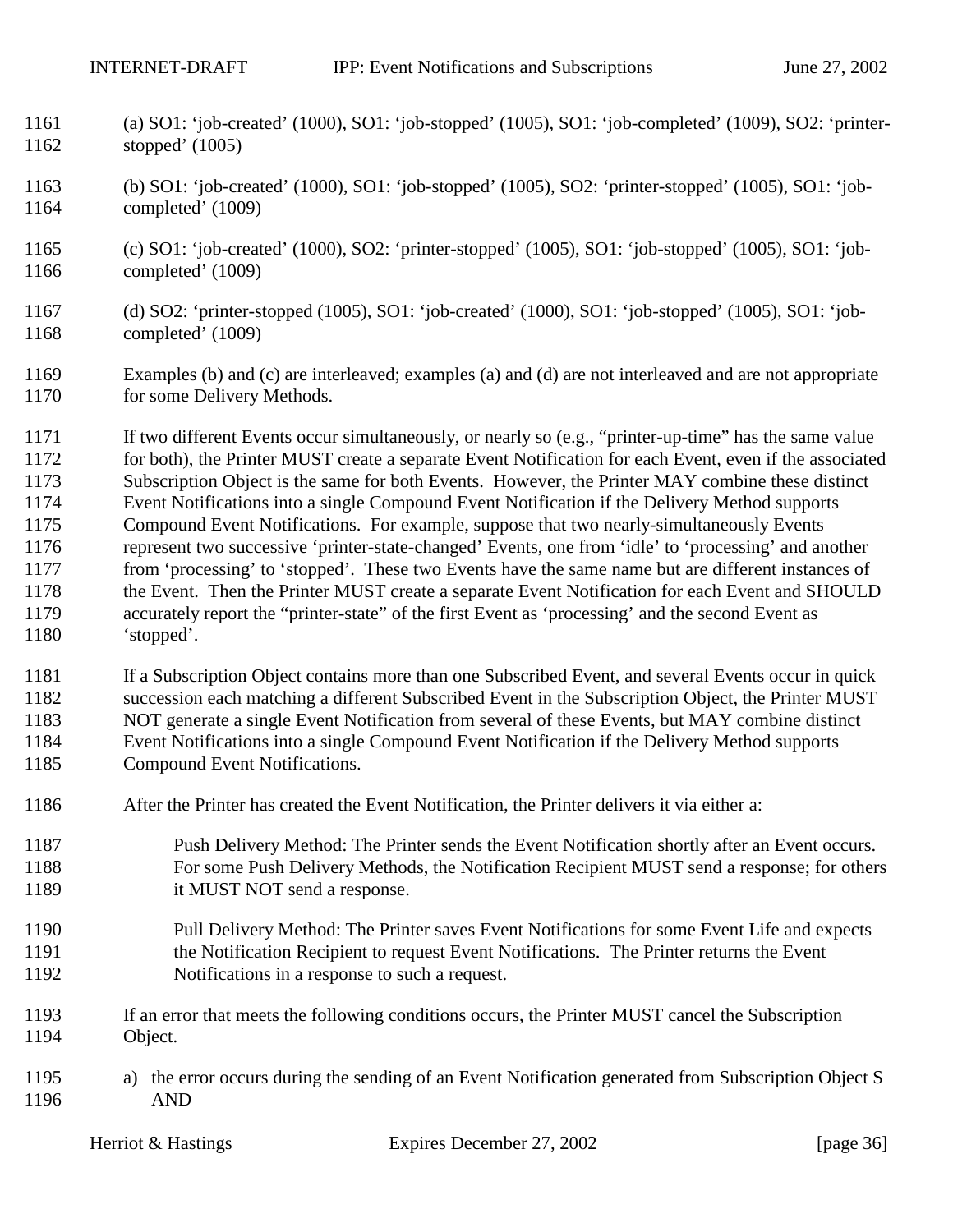<span id="page-36-0"></span>

| 1197                 | b) the error would continue to occur every time the Printer sends an Event Notification generated from                                                                                                        |
|----------------------|---------------------------------------------------------------------------------------------------------------------------------------------------------------------------------------------------------------|
| 1198                 | Subscription Object S in the future.                                                                                                                                                                          |
| 1199                 | For example, if the address of the "notify-recipient-uri" of Subscription Object A references a non-                                                                                                          |
| 1200                 | existent target and the Printer determines this fact, it MUST delete Subscription Object A.                                                                                                                   |
| 1201                 | The next two sections describe the values that a Printer sends in the content of Machine Consumable                                                                                                           |
| 1202                 | and Human Consumable Event Notifications, respectively.                                                                                                                                                       |
| 1203                 | The tables in the sub-sections of this section contain the following columns:                                                                                                                                 |
| 1204<br>1205         | <b>Source Value:</b> the name of the attribute that supplies the value for the Event Notification.<br>a)<br>Asterisks in this field refer to a note below the table.                                          |
| 1206                 | b) Sends: if the Printer supports the value (column 1) on the Source Object (column 3) the                                                                                                                    |
| 1207                 | Delivery Method MUST specify:                                                                                                                                                                                 |
| 1208                 | <b>MUST:</b> that the Printer MUST send the value.                                                                                                                                                            |
| 1209                 | <b>SHOULD:</b> either that the Printer MUST send the value or that the value is incompatible                                                                                                                  |
| 1210                 | with the Delivery Method.                                                                                                                                                                                     |
| 1211                 | MAY: that the Printer MUST, SHOULD, MAY, MUST NOT, SHOULD NOT, or NEED                                                                                                                                        |
| 1212                 | NOT send the value. The Delivery Method specifies the level of conformance for the                                                                                                                            |
| 1213                 | Printer.                                                                                                                                                                                                      |
| 1214<br>1215<br>1216 | <b>Source Object:</b> the object from which the source value comes. If the object is "Event"<br>C)<br>Notification", the Printer fabricates the value when it sends the Event Notification. See section<br>8. |
| 1217                 | 9.1 Content of Machine Consumable Event Notifications                                                                                                                                                         |
| 1218                 | This section defines the attributes that a Delivery Method MUST mention in a Delivery Method                                                                                                                  |
| 1219                 | Document when specifying the Machine Consumable Event Notification's contents.                                                                                                                                |
| 1220                 | This document does not define the order of attributes in Event Notifications. However, Delivery                                                                                                               |
| 1221                 | Method Documents MAY define the order of some or all of the attributes.                                                                                                                                       |
| 1222                 | A Delivery Method Document MUST specify additional attributes (if any) that a Printer                                                                                                                         |

- 1223 implementation sends in a Machine Consumable Event Notification.
- 1224 Notification Recipients MUST be able to accept Event Notifications containing attributes they do not 1225 recognize. What a Notification Recipient does with an unrecognized attribute is implementation-1226 dependent. Notification Recipients MAY attempt to display unrecognized attributes anyway or MAY 1227 ignore them.
- 1228 The next three sections define the attributes in Event Notification Contents that are: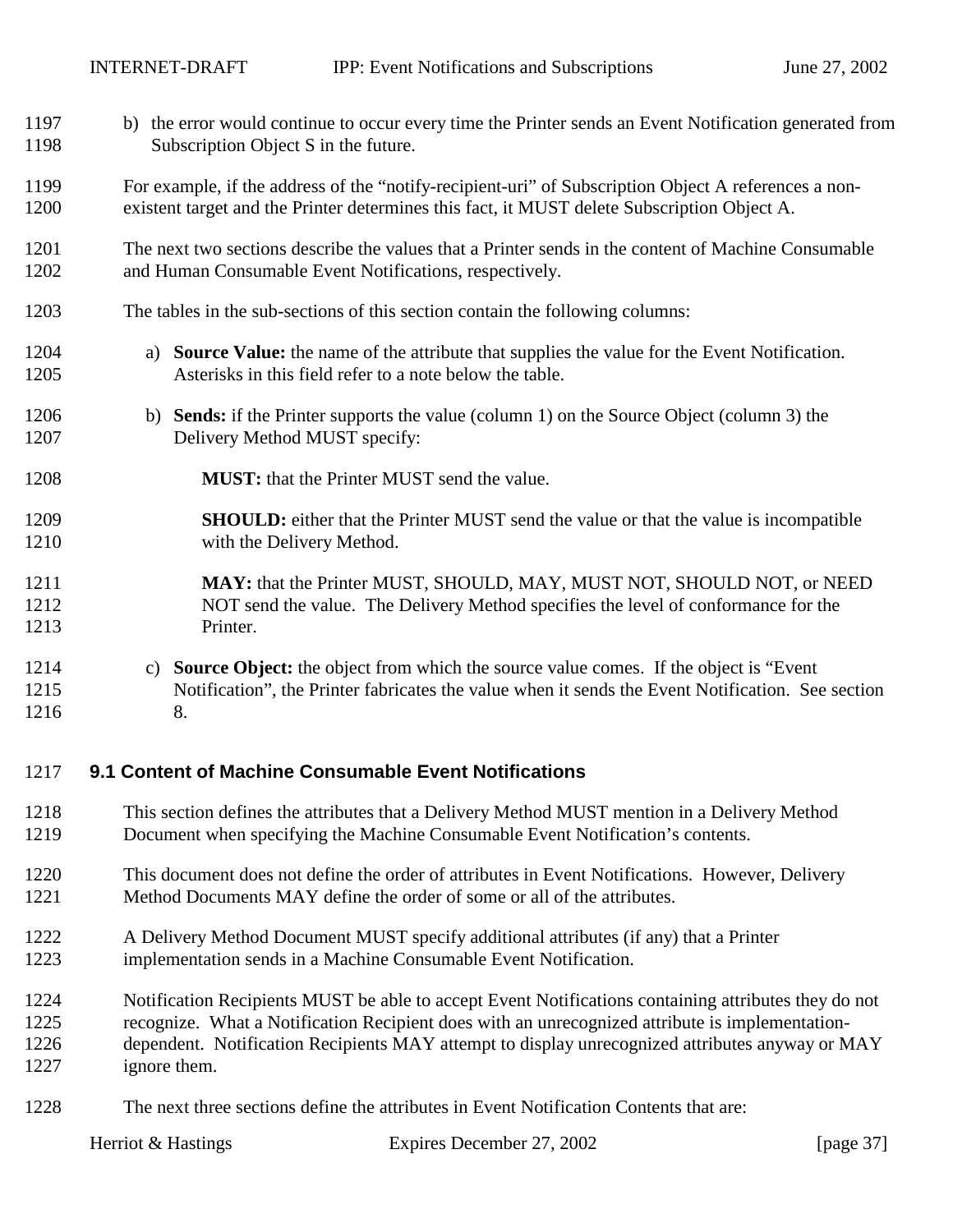- 1229 1. for all Events
- 1230 2. for Job Events only
- 1231 3. for Printer Events only

## 1232 **9.1.1 Event Notification Content Common to All Events**

- 1233 This section lists the attributes that a Delivery Method Document MUST specify for all Events.
- 1234 Table 5 lists potential values in each Event Notification.
- 

## 1235 **Table 5 – Attributes in Event Notification Content**

| Source Value                                          | Sends         | Source Object             |
|-------------------------------------------------------|---------------|---------------------------|
| notify-subscription-id (integer(1:MAX))               | <b>MUST</b>   | Subscription              |
| notify-printer-uri (uri)                              | <b>MUST</b>   | Subscription              |
| notify-subscribed-event (type2 keyword)               | <b>MUST</b>   | <b>Event Notification</b> |
| printer-up-time (integer(MIN:MAX))                    | <b>MUST</b>   | Printer                   |
| printer-current-time (dateTime) *                     | <b>MUST</b>   | Printer                   |
| notify-sequence-number (integer (0:MAX))              | <b>SHOULD</b> | Subscription              |
| notify-charset (charset)                              | <b>SHOULD</b> | Subscription              |
| notify-natural-language (naturalLanguage)             | <b>SHOULD</b> | Subscription              |
| notify-user-data (octetString(63)) **                 | <b>SHOULD</b> | Subscription              |
| notify-text (text)                                    | <b>SHOULD</b> | <b>Event Notification</b> |
| attributes from the "notify-attributes" attribute *** | <b>MAY</b>    | Printer                   |
| attributes from the "notify-attributes" attribute *** | <b>MAY</b>    | Job                       |
| attributes from the "notify-attributes" attribute *** | <b>MAY</b>    | Subscription              |

1236

- 1239 \*\* If the Subscription Object does not contain a "notify-user-data" attribute and the Delivery Method 1240 Document REQUIRES the Printer to send the "notify-user-data" source value in the Event 1241 Notification, the Printer MUST send an octet-string of length 0.
- 1242 \*\*\* The last three rows represent additional attributes that a client MAY request via the "notify-1243 attributes" attribute. A Printer MAY support the "notify-attributes" attribute. The Delivery Method 1244 MUST say that the Printer MUST, SHOULD, MAY, MUST NOT, SHOULD NOT, or NEED NOT 1245 support the "notify-attributes" attribute and specific values of this attribute. The Delivery Method 1246 MAY say that support for the "notify-attributes" is conditioned on support of the attribute by the 1247 Printer or it MAY say that Printer MUST support the "notify-attributes" attribute if the Printer supports 1248 the Delivery Method.

<sup>1237 \*</sup>A Printer MUST send this value only if and only if it supports the Printer's "printer-current-time" 1238 attribute.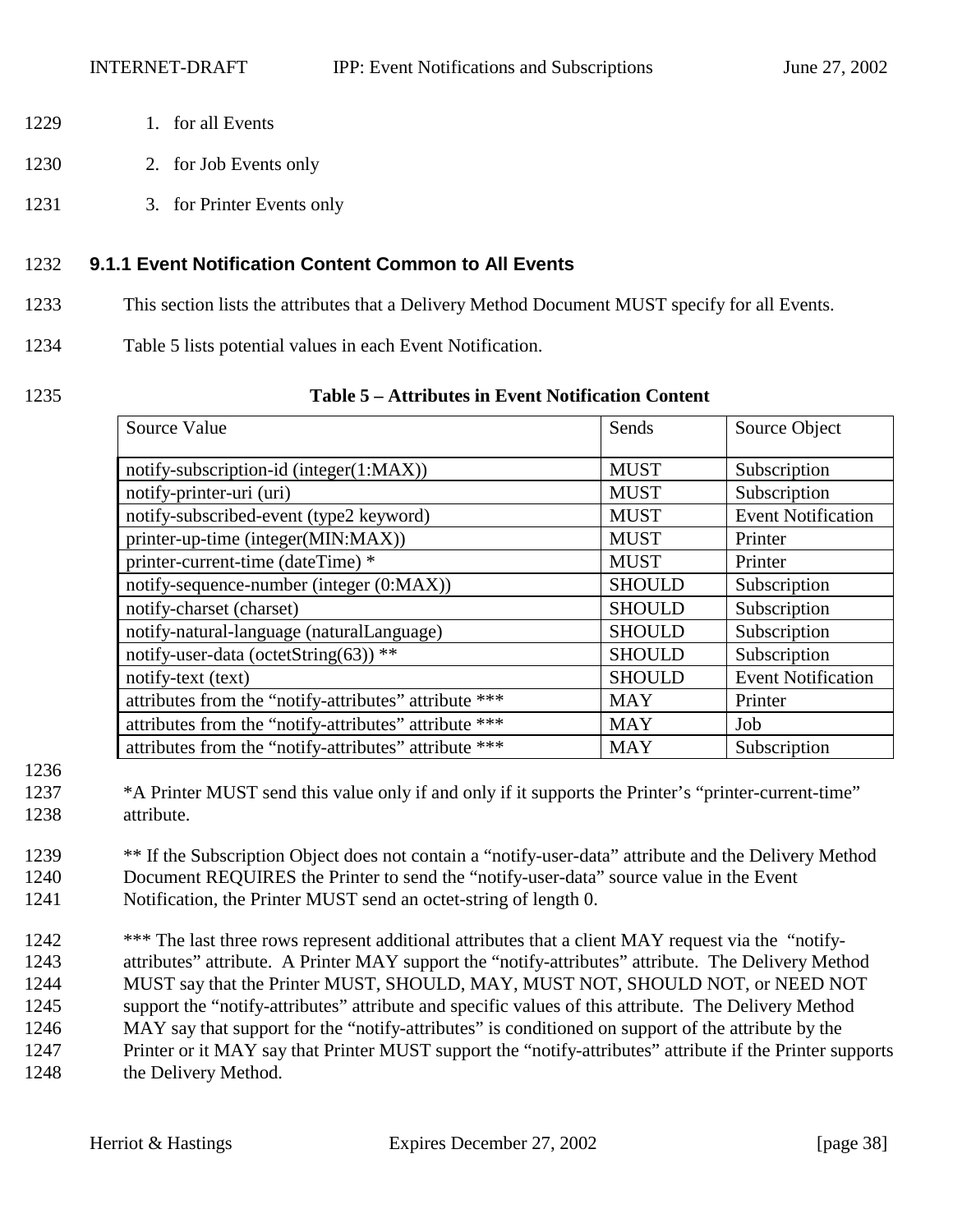# <span id="page-38-0"></span>1249 **9.1.2 Additional Event Notification Content for Job Events**

1250 This section lists the additional attributes that a Delivery Method Document MUST specify for Job 1251 Events. See Table 6.

## 1252 **Table 6 – Additional Event Notification Content for Job Events**

| Source Value                                 | Sends       | Source Object |
|----------------------------------------------|-------------|---------------|
| job-id (integer(1:MAX))                      | <b>MUST</b> | Job           |
| job-state (type1 enum)                       | <b>MUST</b> | Job           |
| job-state-reasons (1setOf type2 keyword)     | <b>MUST</b> | Job           |
| job-impressions-completed (integer(0:MAX)) * | <b>MUST</b> | Job           |

### 1253

1254 \* The Printer MUST send the "job-impressions-completed" attribute in an Event Notification only for 1255 the combinations of Events and Subscribed Events shown in Table 7.

## 1256 **Table 7 – Combinations of Events and Subscribed Events for "job-impressions-completed"**

| <b>Job Event</b> | Subscribed Job Event |
|------------------|----------------------|
| 'job-progress'   | 'job-progress'       |
| 'job-completed'  | 'job-completed'      |
| 'job-completed'  | 'job-state-changed'  |

1257

## 1258 **9.1.3 Additional Event Notification Content for Printer Events**

1259 This section lists the additional attributes that a Delivery Method Document MUST specify for Printer 1260 Events. See Table 8.

## 1261 **Table 8 – Additional Event Notification Content for Printer Events**

| Source Value                                 | Sends       | Source Object |
|----------------------------------------------|-------------|---------------|
| printer-state (type1 enum)                   | <b>MUST</b> | Printer       |
| printer-state-reasons (1setOf type2 keyword) | <b>MUST</b> | Printer       |
| printer-is-accepting-jobs (boolean)          | <b>MUST</b> | Printer       |

#### 1262

## 1263 **9.2 Content of Human Consumable Event Notification**

1264 This section defines the information that a Delivery Method MUST mention in a Delivery Method 1265 Document when specifying the Human Consumable Event Notifications contents or the value of the 1266 "notify-text" attribute.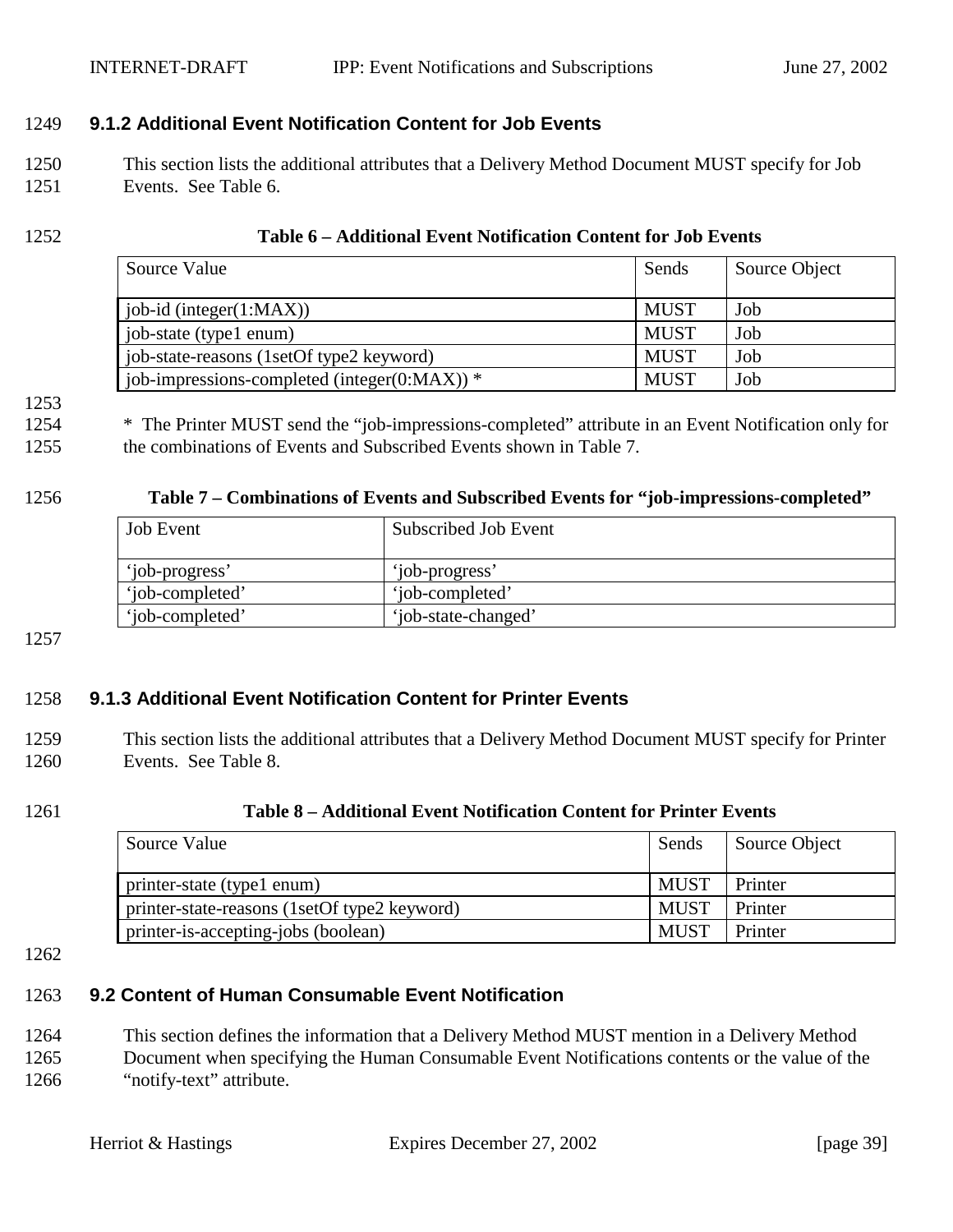| 1267                                                                 | Such a Delivery Method MUST specify the following information and a Printer SHOULD send it:                                                                                                                                                                                                                                                                                                                                                                                                                                                                                                                                                                 |
|----------------------------------------------------------------------|-------------------------------------------------------------------------------------------------------------------------------------------------------------------------------------------------------------------------------------------------------------------------------------------------------------------------------------------------------------------------------------------------------------------------------------------------------------------------------------------------------------------------------------------------------------------------------------------------------------------------------------------------------------|
| 1268                                                                 | a) the Printer name (see Table 9)                                                                                                                                                                                                                                                                                                                                                                                                                                                                                                                                                                                                                           |
| 1269<br>1270<br>1271<br>1272<br>1273<br>1274<br>1275<br>1276<br>1277 | b) the time of the Event (see Table 11)<br>c) for Printer Events only:<br>i) the Event (see Table 10) and/or Printer state information (see Table 14)<br>d) for Job Events only:<br>i) the job identity (see Table 12)<br>ii) the Event (see Table 10) and/or Job state information (see Table 13)<br>The subsections of this section specify the attributes that a Printer MUST use to obtain this<br>information.                                                                                                                                                                                                                                         |
| 1278<br>1279                                                         | A Delivery Method Document MUST specify additional information (if any) that a Printer<br>implementation sends in a Human Consumable Event Notification or in the "notify-text" attribute.                                                                                                                                                                                                                                                                                                                                                                                                                                                                  |
| 1280<br>1281                                                         | A client MUST NOT request additional attributes via the "notify-attributes" attribute because this<br>attribute works only for Machine Consumable Event Notifications.                                                                                                                                                                                                                                                                                                                                                                                                                                                                                      |
| 1282<br>1283                                                         | Notification Recipients MUST NOT expect to be able to parse the Human Consumable Event<br>Notification contents or the value of the "notify-text" attribute.                                                                                                                                                                                                                                                                                                                                                                                                                                                                                                |
| 1284                                                                 | The next three sections define the attributes in Event Notification Contents that are:                                                                                                                                                                                                                                                                                                                                                                                                                                                                                                                                                                      |
| 1285<br>1286<br>1287<br>1288                                         | a) for all Events<br>b) for Job Events only<br>c) for Printer Events only                                                                                                                                                                                                                                                                                                                                                                                                                                                                                                                                                                                   |
| 1289                                                                 | 9.2.1 Event Notification Content Common to All Events                                                                                                                                                                                                                                                                                                                                                                                                                                                                                                                                                                                                       |
| 1290                                                                 | This section lists the source of the information that a Delivery Method MUST specify for all Events.                                                                                                                                                                                                                                                                                                                                                                                                                                                                                                                                                        |
| 1291<br>1292<br>1293<br>1294<br>1295<br>1296<br>1297                 | There is a separate table for each piece of information. Each row in the table represents a source value<br>for the information and the values are listed in order of preference, with the first one being the<br>preferred one. An implementation SHOULD use the source value from the earliest row in each table.<br>It MAY use the source value from another row instead, or it MAY combine the source values from<br>several rows. An implementation is free to determine the best way to present this information.<br>In all tables of this section, all rows contain a "MAY" in order to state that the Delivery Method<br>specifies the conformance. |
| 1298                                                                 | Table 9 lists the source of the information for the Printer Name. The "printer-name" is more user-                                                                                                                                                                                                                                                                                                                                                                                                                                                                                                                                                          |

1299 friendly unless the Notification Recipient is in a place where the Printer name is not meaningful. For 1300 example, an implementation could have the intelligence to send the value of the "printer-name"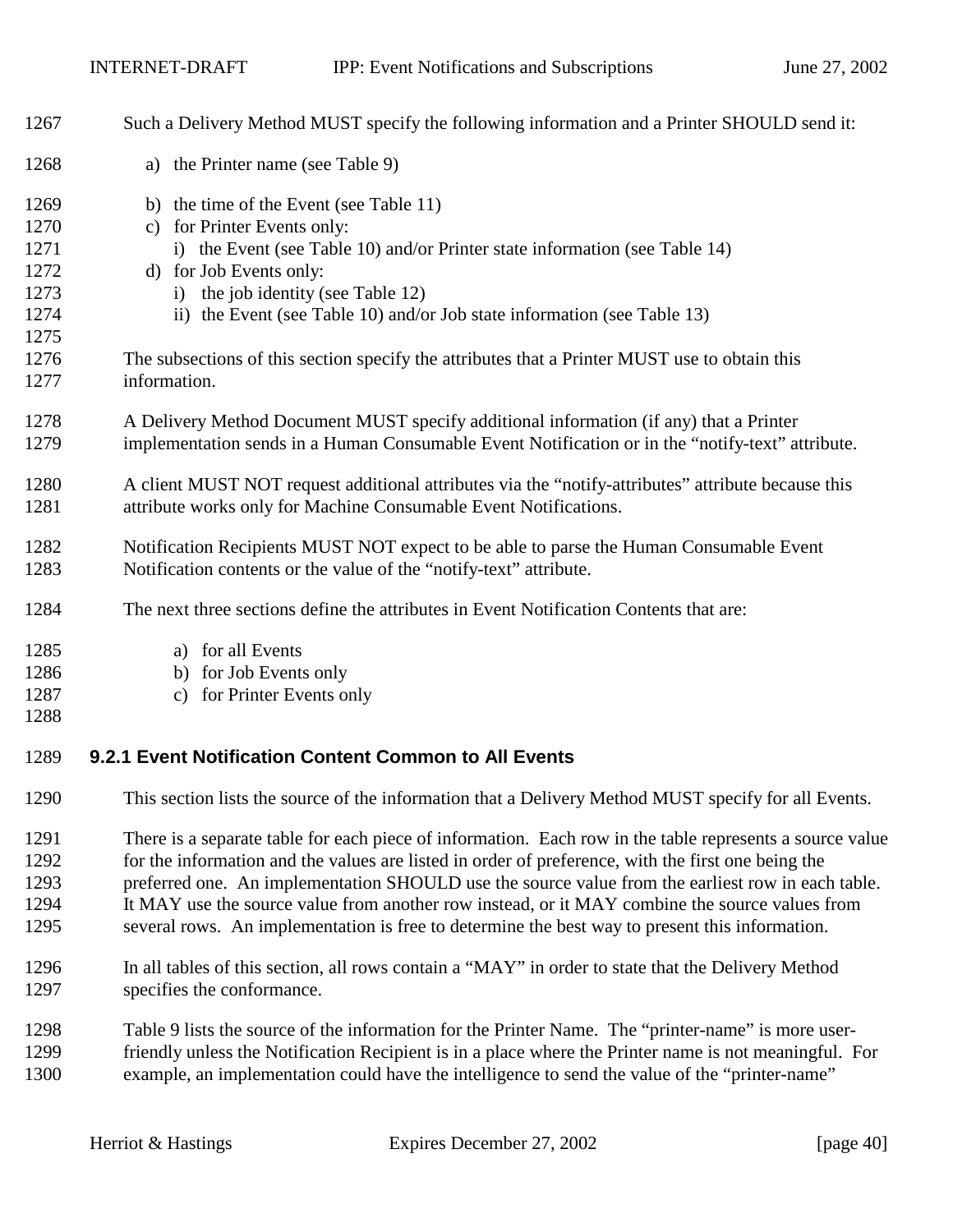<span id="page-40-0"></span>1301 attribute to a Notification Recipient that can access the Printer via value of the "printer-name" attribute 1302 and otherwise send the value of the "notify-printer-uri" attribute.

## 1303 **Table 9 – Printer Name in Event Notification Content**

| Source Value                 | Sends | Source Object |
|------------------------------|-------|---------------|
| printer-name (name( $127$ )) | MAY   | Printer       |
| notify-printer-uri (uri)     | MAY   | Subscription  |

#### 1304

1305 Table 10 lists the source of the information for the Event name. A Printer MAY combine this 1306 information with state information described for Jobs in [Table 13](#page-41-0) or for Printers in [Table 14.](#page-42-0)

## 1307 **Table 10 – Event Name in Event Notification Content**

| Source Value                            | Sends | Source Object |
|-----------------------------------------|-------|---------------|
| notify-subscribed-event (type2 keyword) | MAY   | Subscription  |

#### 1308

1309 Table 11 lists the source of the information for the time that the Event occurred. A Printer can send 1310 this value only if it supports the Printer's "printer-current-time" attribute. If a Printer does not support 1311 the "printer-current-time" attribute, it MUST NOT send the "printer-up-time" value instead, since it is 1312 not an allowed option for human consumable information.

## 1313 **Table 11 – Event Time in Event Notification Content**

| Source Value                    | Sends      | Source Object |
|---------------------------------|------------|---------------|
| printer-current-time (dateTime) | <b>MAY</b> | Printer       |

### 1314

## 1315 **9.2.2 Additional Event Notification Content for Job Events**

1316 This section lists the source of the additional information that a Delivery Method MUST specify for 1317 Job Events.

1318 [Table 12](#page-41-0) lists the source of the information for the job name. The "job-name" is likely more 1319 meaningful to a user than "job-id".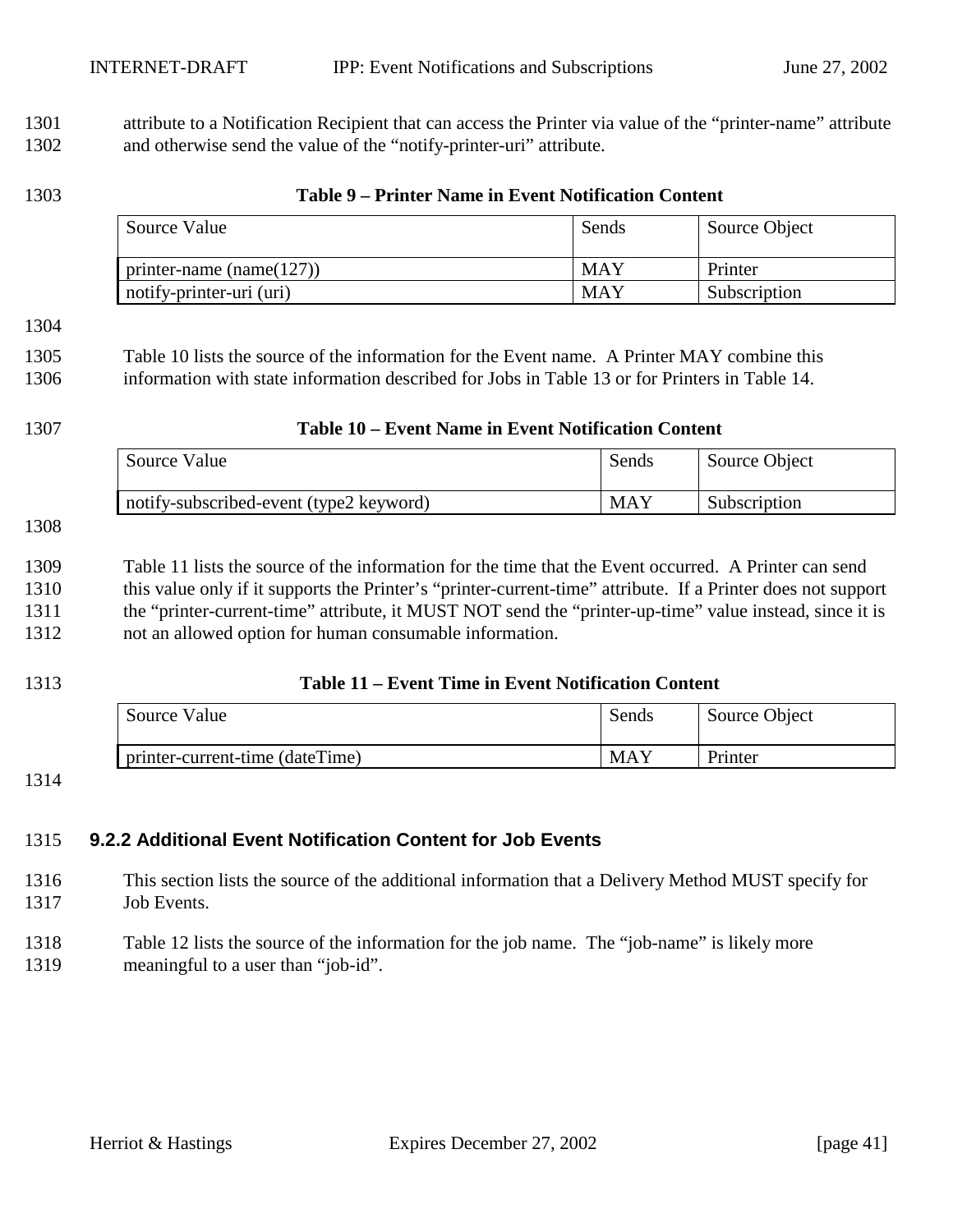<span id="page-41-0"></span>1320 **Table 12 – Job Name in Event Notification Content** 

| Source Value                  | Sends | Source Object |
|-------------------------------|-------|---------------|
| $job$ -name (name $(MAX)$ )   | MAY   | Job           |
| $job-id$ (integer $(1:MAX)$ ) | MAY   | Job           |

#### 1321

1322 Table 13 lists the source of the information for the job state. If a Printer supports the "job-state-1323 message" and "job-detailed-state-message" attributes, it SHOULD use those attributes for the job state 1324 information, otherwise, it should fabricate such information from the "job-state" and "job-state-1325 reasons". For some Events, a Printer MAY combine this information with Event information.

## 1326 **Table 13 – Job State in Event Notification Content**

| Source Value                                    | Sends      | Source<br>Object |
|-------------------------------------------------|------------|------------------|
| job-state-message (text(MAX))                   | <b>MAY</b> | Job              |
| job-detailed-status-messages (1setOf text(MAX)) | <b>MAY</b> | Job              |
| job-state (type1 enum)                          | <b>MAY</b> | Job              |
| job-state-reasons (1setOf type2 keyword)        | <b>MAY</b> | Job              |

#### 1327

## 1328 **9.2.3 Additional Event Notification Content for Printer Events**

1329 This section lists the source of the additional information that a Delivery Method MUST specify for 1330 Printer Events.

1331 [Table 14](#page-42-0) lists the source of the information for the printer state. If a Printer supports the "printer-state-1332 message", it SHOULD use that attribute for the job state information, otherwise it SHOULD fabricate 1333 such information from the "printer-state" and "printer-state-reasons". For some Events, a Printer MAY 1334 combine this information with Event information.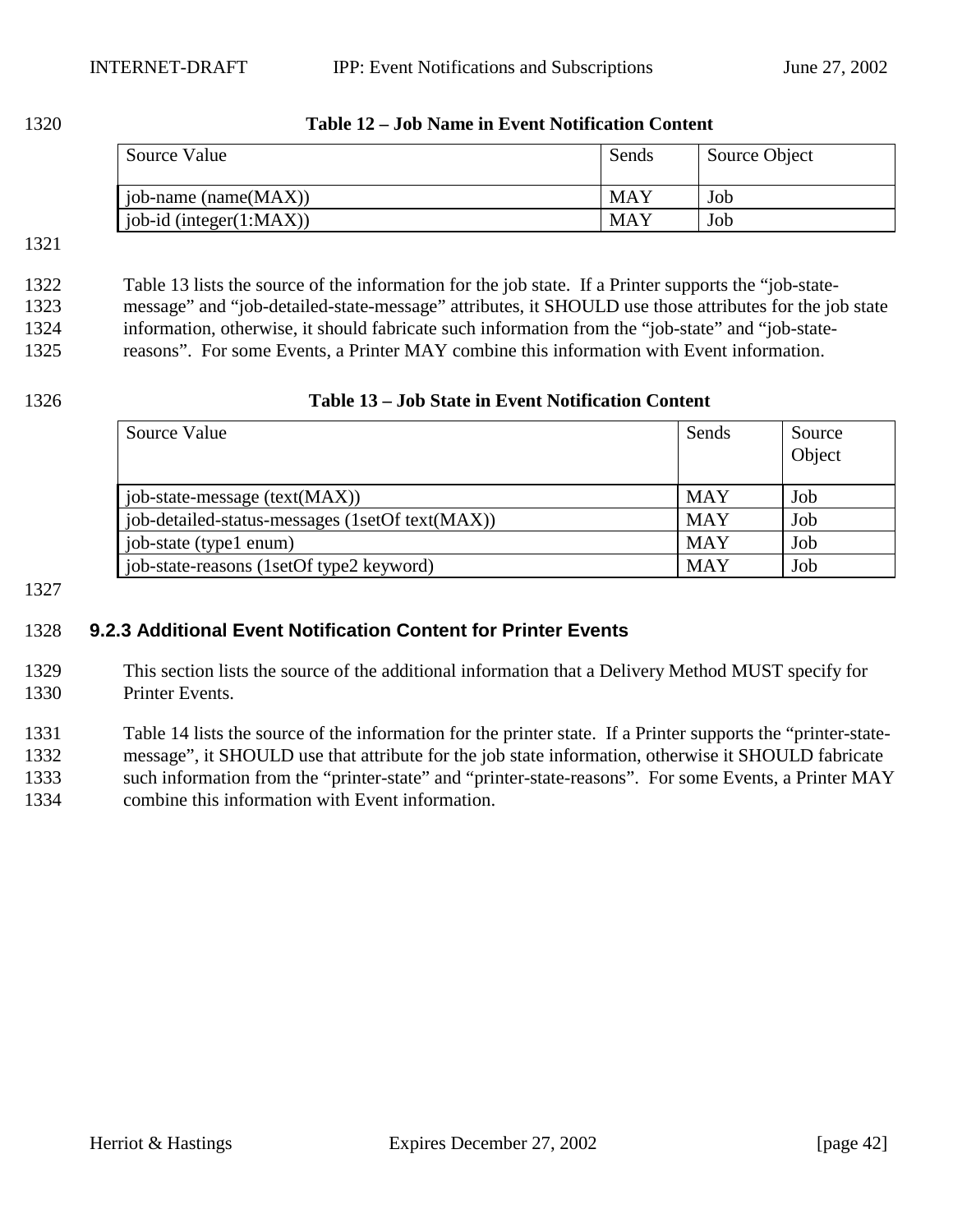<span id="page-42-0"></span>

| 1335 | Table 14 – Printer State in Event Notification Content |
|------|--------------------------------------------------------|
|      |                                                        |

| Source Value                                 | Sends      | Source<br>Object |
|----------------------------------------------|------------|------------------|
| printer-state-message (text(MAX))            | <b>MAY</b> | Printer          |
| printer-state (type1 enum)                   | <b>MAY</b> | Printer          |
| printer-state-reasons (1setOf type2 keyword) | <b>MAY</b> | Printer          |
| printer-is-accepting-jobs (boolean)          | <b>MAY</b> | Printer          |

# 1336 **10 Delivery Methods**

1337 A Delivery Method is the mechanism, i.e., protocol, by which the Printer delivers an Event Notification 1338 to a Notification Recipient. There are several potential Delivery Methods for Event Notifications, 1339 standardized, as well as proprietary. This specification REQUIRES that the 'ippget' Pull Delivery 1340 Method [ipp-get-method] be supported. Conforming implementations MAY support additional Push 1341 or Pull Delivery Methods as well. This document does not define any of these delivery mechanisms. 1342 Each Delivery Method MUST be defined in a Delivery Method Document that is separate from this 1343 document. New Delivery Methods will be created as needed using an extension to the registration 1344 procedures defined in [RFC2911]. Such documents are registered with IANA (see section [19.7.3\)](#page-72-0).

- 1345 The following sorts of Delivery Methods are possible:
- 1346 The Notification Recipient polls for Event Notifications at intervals directed by the Printer
- 1347 The Printer sends Event Notifications to the Notification Recipient using http as the transport.
- 1348 The Printer sends an email message.
- 1349 This section specifies how to define a Delivery Method Document and what to put in such a document.

1350 A Delivery Method Document MUST contain an exact copy of the following paragraph, caption and 1351 table. In addition, column 2 of the table in the Delivery Method Document MUST contain answers to 1352 questions in column 1 for the Delivery Method. Also, the Delivery Method document MUST contain a 1353 reference to this document and call that reference [ipp-ntfy] because the table contains an [ipp-ntfy] 1354 reference.

- 1355 If a Printer supports this Delivery Method, the following are its characteristics.
- 

## 1356 **Table 15 – Information about the Delivery Method**

| Document Method Conformance Requirement                                                                                    | <b>Delivery Method Realization</b> |
|----------------------------------------------------------------------------------------------------------------------------|------------------------------------|
| 1. What is the URL scheme name for the Push Delivery<br>Method or the keyword method name for the Pull Delivery<br>Method? |                                    |
| 2. Is the Delivery Method REQUIRED, RECOMMENDED, or                                                                        |                                    |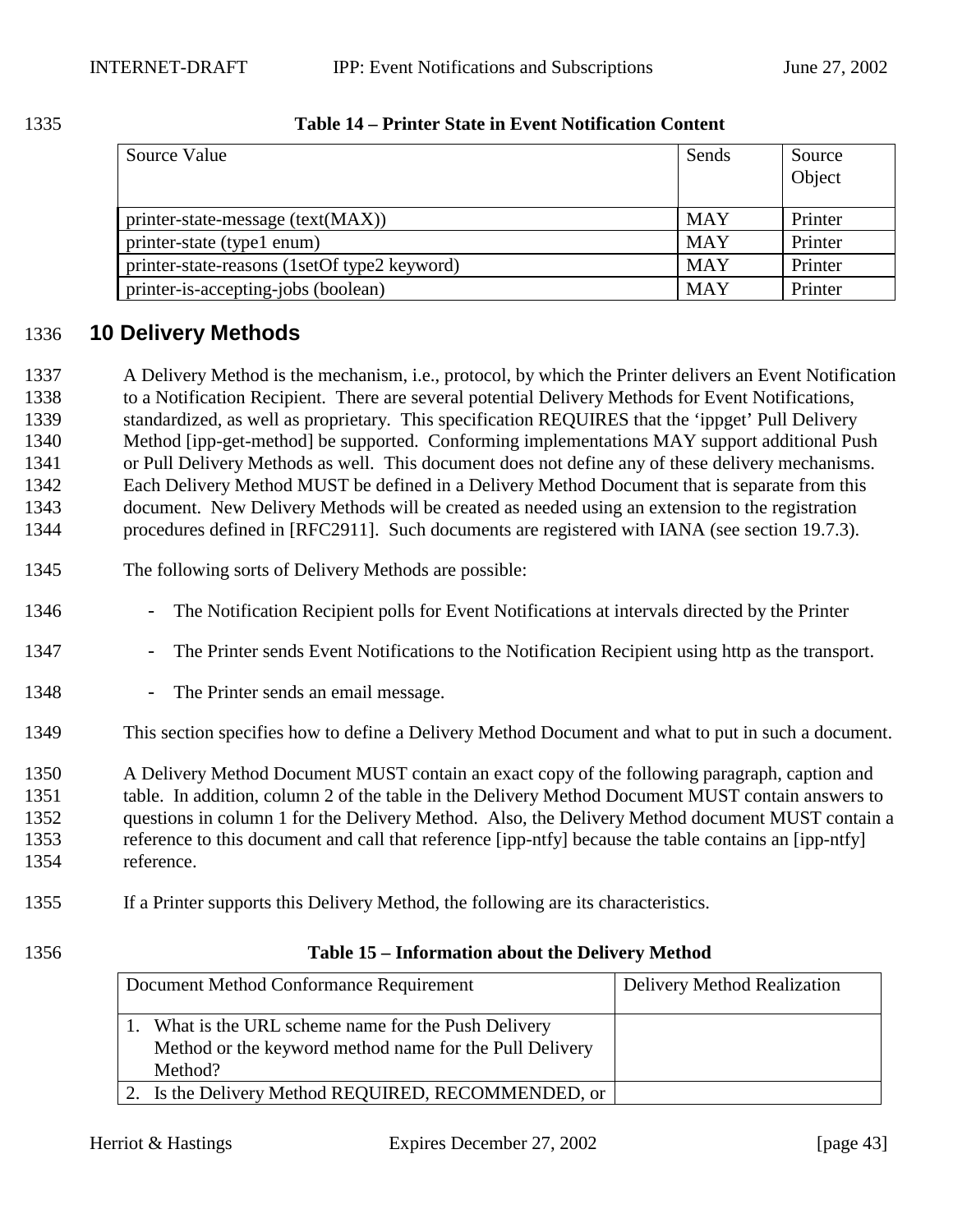<span id="page-43-0"></span>

|    | OPTIONAL for an IPP Printer to support?                          |  |
|----|------------------------------------------------------------------|--|
| 3. | What transport and delivery protocols does the Printer use       |  |
|    | to deliver the Event Notification Content, i.e., what is the     |  |
|    | entire network stack?                                            |  |
| 4. | Can several Event Notifications be combined into a               |  |
|    | <b>Compound Event Notification?</b>                              |  |
| 5. | Is the Delivery Method initiated by the Notification             |  |
|    | Recipient (pull), or by the Printer (push)?                      |  |
|    | 6. Is the Event Notification content Machine Consumable or       |  |
|    | Human Consumable?                                                |  |
|    | 7. What section in this document answers the following           |  |
|    | question? For a Machine Consumable Event Notification,           |  |
|    | what is the representation and encoding of values defined in     |  |
|    | section 9.1 of [ipp-ntfy] and the conformance requirements       |  |
|    | thereof? For a Human Consumable Event Notification, what         |  |
|    | is the representation and encoding of pieces of information      |  |
|    | defined in section 9.2 of [ipp-ntfy] and the conformance         |  |
|    | requirements thereof?                                            |  |
| 8. | What are the latency and reliability of the transport and        |  |
|    | delivery protocol?                                               |  |
|    | 9. What are the security aspects of the transport and delivery   |  |
|    | protocol, e.g., how it is handled in firewalls?                  |  |
|    | 10. What are the content length restrictions?                    |  |
|    | 11. What are the additional values or pieces of information that |  |
|    | a Printer sends in an Event Notification content and the         |  |
|    | conformance requirements thereof?                                |  |
|    | 12. What are the additional Subscription Template and/or         |  |
|    | Subscription Description attributes and the conformance          |  |
|    | requirements thereof?                                            |  |
|    | 13. What are the additional Printer Description attributes and   |  |
|    | the conformance requirements thereof?                            |  |

1357

# 1358 **11 Operations for Notification**

1359 This section defines all of the operations for Notification. Section [7.1](#page-33-0) assigns the "operation-id" for 1360 each operation. The following two sub-sections define Subscription Creation Operations, and other 1361 operations.

## 1362 *11.1* **Subscription Creation Operations**

- 1363 This section defines the Subscription Creation Operations. The first section on Create-Job-
- 1364 Subscriptions gives most of the information. The other Subscription Creation Operations refer to the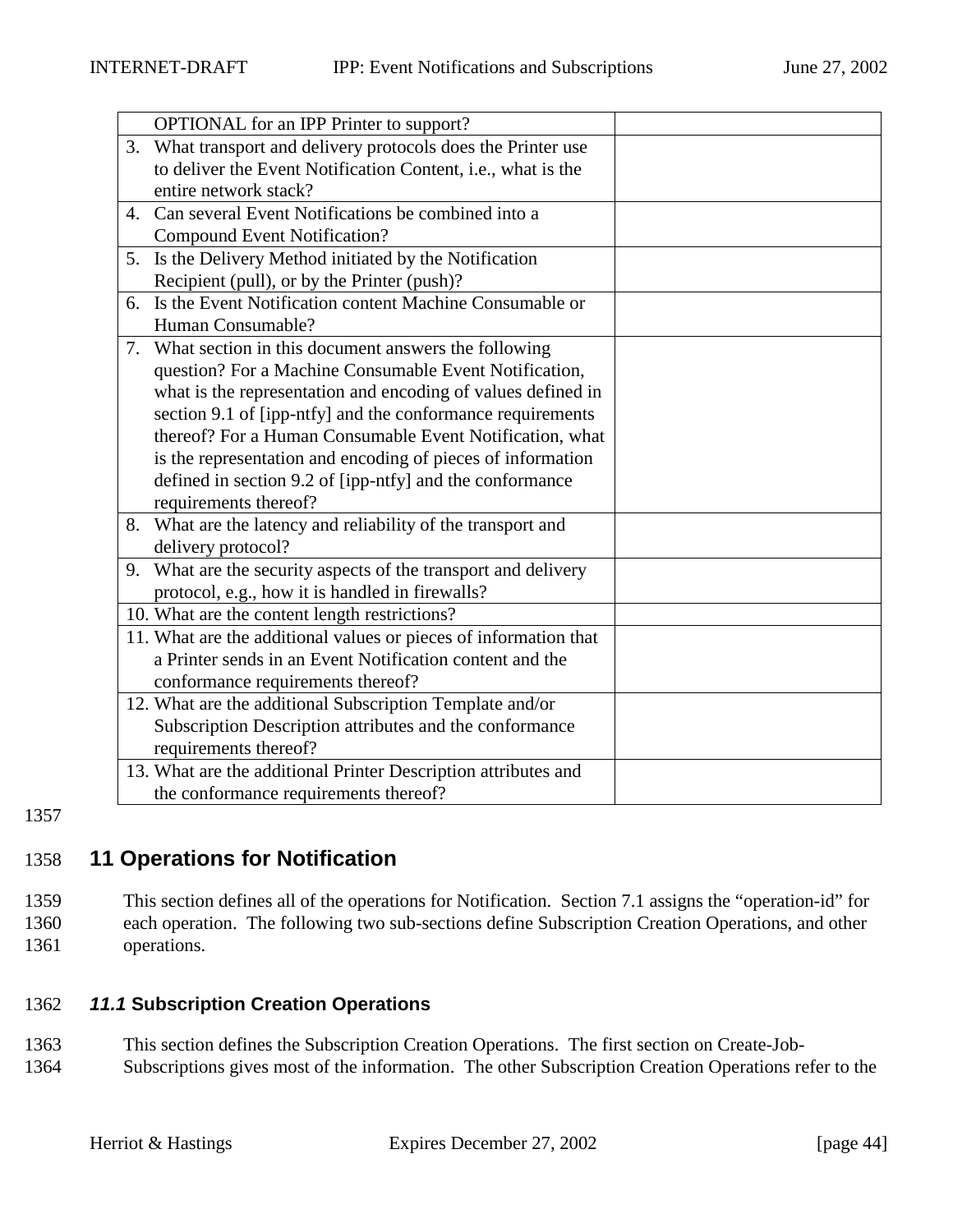- <span id="page-44-0"></span>1365 section on Create-Job-Subscriptions, even though the Create-Job-Subscriptions operation is the only 1366 OPTIONAL operation in this document (see section [12\)](#page-61-0).
- 1367 A Printer MUST support Create-Printer-Subscriptions and the Subscription Template Attributes Group 1368 in Job Creation operations. It MAY support Create-Job-Subscriptions operations.

## 1369 **11.1.1 Create-Job-Subscriptions Operation**

- 1370 The operation creates one or more Per-Job Subscription Objects. The client supplies one or more 1371 Subscription Template Attributes Groups each containing one or more of Subscription Template 1372 Attributes (defined in section [5.3\)](#page-17-0).
- 1373 Except for errors, the Printer MUST create exactly one Per-Job Subscription Object from each 1374 Subscription Template Attributes Group in the request, even if the newly created Subscription Object 1375 would have identical behavior to some existing Subscription Object. The Printer MUST associate each 1376 newly created Per-Job Subscription Object with the target Job, which is specified by the "notify-job-id" 1377 operation attribute.
- 1378 The Printer MUST accept the request in any of the target job's 'not-completed' states, i.e., 'pending', 1379 'pending-held', 'processing', or 'processing-stopped'. The Printer MUST NOT change the job's "job-1380 state" attribute because of this operation. If the target job is in any of the 'completed' states, i.e., 1381 'completed', 'canceled', or 'aborted, then the Printer MUST reject the request and return the 'client-1382 error-not-possible' status code; the response MUST NOT contain any Subscription Attribute Groups.
- 1383 Access Rights: To create Per-Job Subscription Objects, the authenticated user (see [RFC2911] section 1384 8.3) performing this operation MUST (1) be the job owner, (2) have Operator or Administrator access 1385 rights for this Printer (see [RFC2911] sections 1 and 8.5), or (3) be otherwise authorized by the 1386 Printer's administrator-configured security policy to create Per-Job Subscription Objects for the target 1387 job. Otherwise the Printer MUST reject the operation and return: the 'client-error-forbidden', 'client-1388 error-not-authenticated', or 'client-error-not-authorized' status code as appropriate.
- 1389 **11.1.1.1 Create-Job-Subscriptions Request**
- 1391 Group 1: Operation Attributes 1392 Natural Language and Character Set: 1393 The "attributes-charset" and "attributes-natural-language" attributes as described in 1394 [RFC2911] section 3.1.4.1. 1395 1396 Target: 1397 The "printer-uri" attribute which defines the target for this operation as described in 1398 [RFC2911] section 3.1.5. 1399

1390 The following groups of attributes are part of the Create-Job-Subscriptions Request: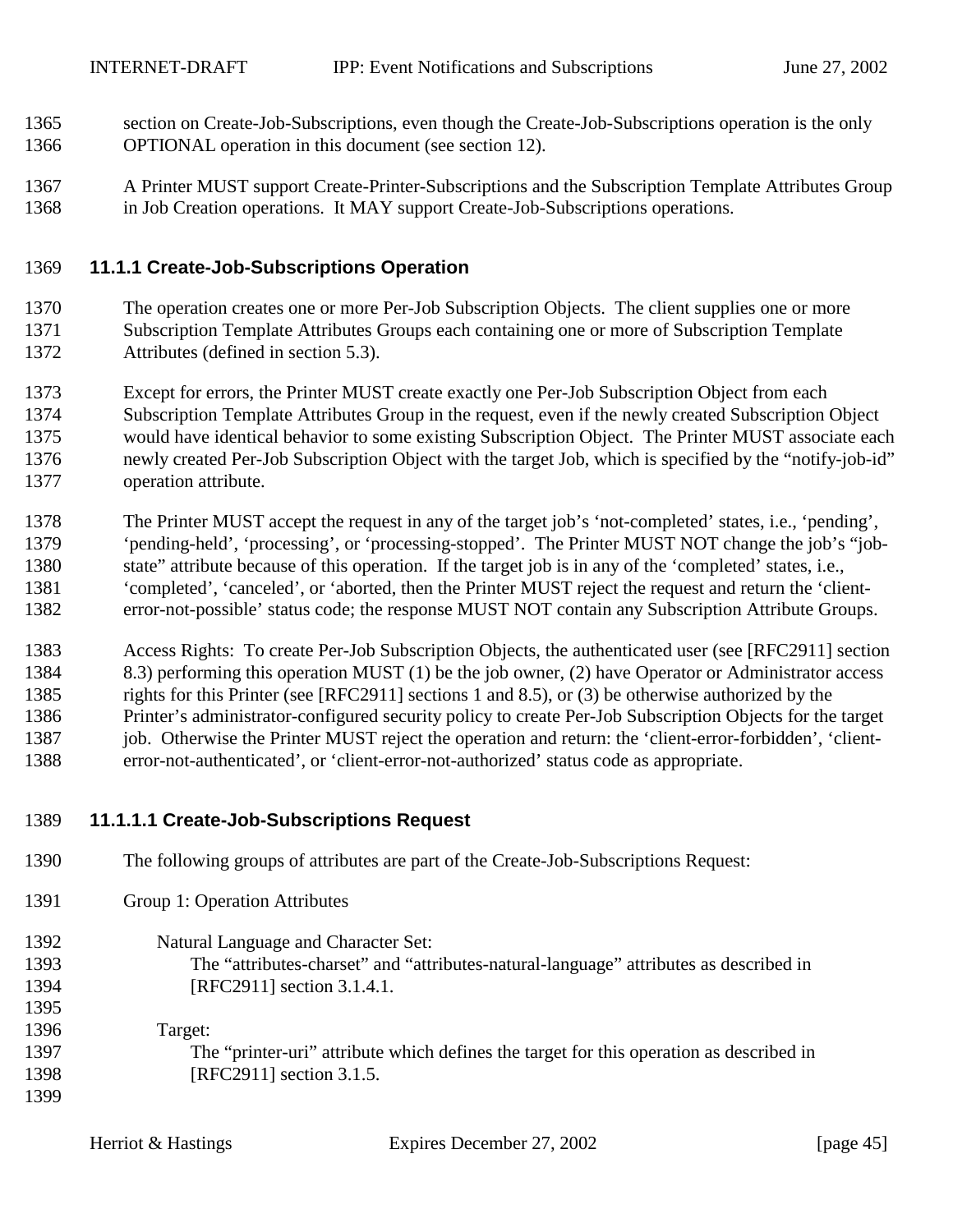<span id="page-45-0"></span>

| 1400 | <b>Requesting User Name:</b>                                                                                                                                               |
|------|----------------------------------------------------------------------------------------------------------------------------------------------------------------------------|
| 1401 | The "requesting-user-name" attribute SHOULD be supplied by the client as described in                                                                                      |
| 1402 | [RFC2911] section 8.3.                                                                                                                                                     |
| 1403 | $11.1.1.1.1$ notify-job-id (integer $(1:MAX)$ )                                                                                                                            |
| 1404 | The client MUST supply this attribute and it MUST specify the Job object to associate the                                                                                  |
| 1405 | Per-Job Subscription with. The value of "notify-job-id" MUST be the value of the "job-id" of                                                                               |
| 1406 | the associated Job object. If the client does not supply this attribute, the Printer MUST reject                                                                           |
| 1407 | this request with a 'client-error-bad-request' status code.                                                                                                                |
| 1408 |                                                                                                                                                                            |
| 1409 | Group 2-N: Subscription Template Attributes                                                                                                                                |
| 1410 | For each occurrence of this group:                                                                                                                                         |
| 1411 |                                                                                                                                                                            |
| 1412 | The client MUST supply one or more Subscription Template Attributes in any order. See                                                                                      |
| 1413 | section 5.3 for a description of each such attribute. See section 5.2 for details on processing                                                                            |
| 1414 | these attributes.                                                                                                                                                          |
|      |                                                                                                                                                                            |
| 1415 | 11.1.1.2 Create-Job-Subscriptions Response                                                                                                                                 |
| 1416 | The Printer MUST return to the client the following sets of attributes as part of a Create-Job-                                                                            |
| 1417 | Subscriptions response:                                                                                                                                                    |
| 1418 | Group 1: Operation Attributes                                                                                                                                              |
| 1419 | <b>Status Message:</b>                                                                                                                                                     |
| 1420 | In addition to the REQUIRED status code returned in every response, the response                                                                                           |
| 1421 | OPTIONALLY includes a "status-message" (text(255)) and/or a "detailed-status-message"                                                                                      |
| 1422 | (text(MAX)) operation attribute as described in [RFC2911] sections 13 and 3.1.6.                                                                                           |
| 1423 |                                                                                                                                                                            |
| 1424 |                                                                                                                                                                            |
| 1425 | In this group, the Printer can return any status codes defined in [RFC2911] and section 12.<br>The following is a description of the important status codes:               |
| 1426 |                                                                                                                                                                            |
| 1427 | successful-ok: the Printer created all Subscription Objects requested (see [RFC2911]).                                                                                     |
| 1428 |                                                                                                                                                                            |
| 1429 | successful-ok-ignored-subscriptions: the Printer created some Subscription Objects<br>requested but some failed. The Subscription Attributes Groups with a "notify-status- |

- 1431 **client-error-ignored-all-subscriptions:** the Printer created no Subscription Objects 1432 requested and all failed. The Subscription Attributes Groups with a "notify-status-1433 code" attribute are the ones that failed (see section [12.2\)](#page-60-0).
- 1434 **client-error-not-possible:** For this operation and other Per-Job Subscription operations, 1435 this error can occur because the specified Job has already completed (see [RFC2911], 1436 whether or not the Job is retained in the Job Retention and/or Job History phases (see 1437 [RFC2911] section 4.3.7.1).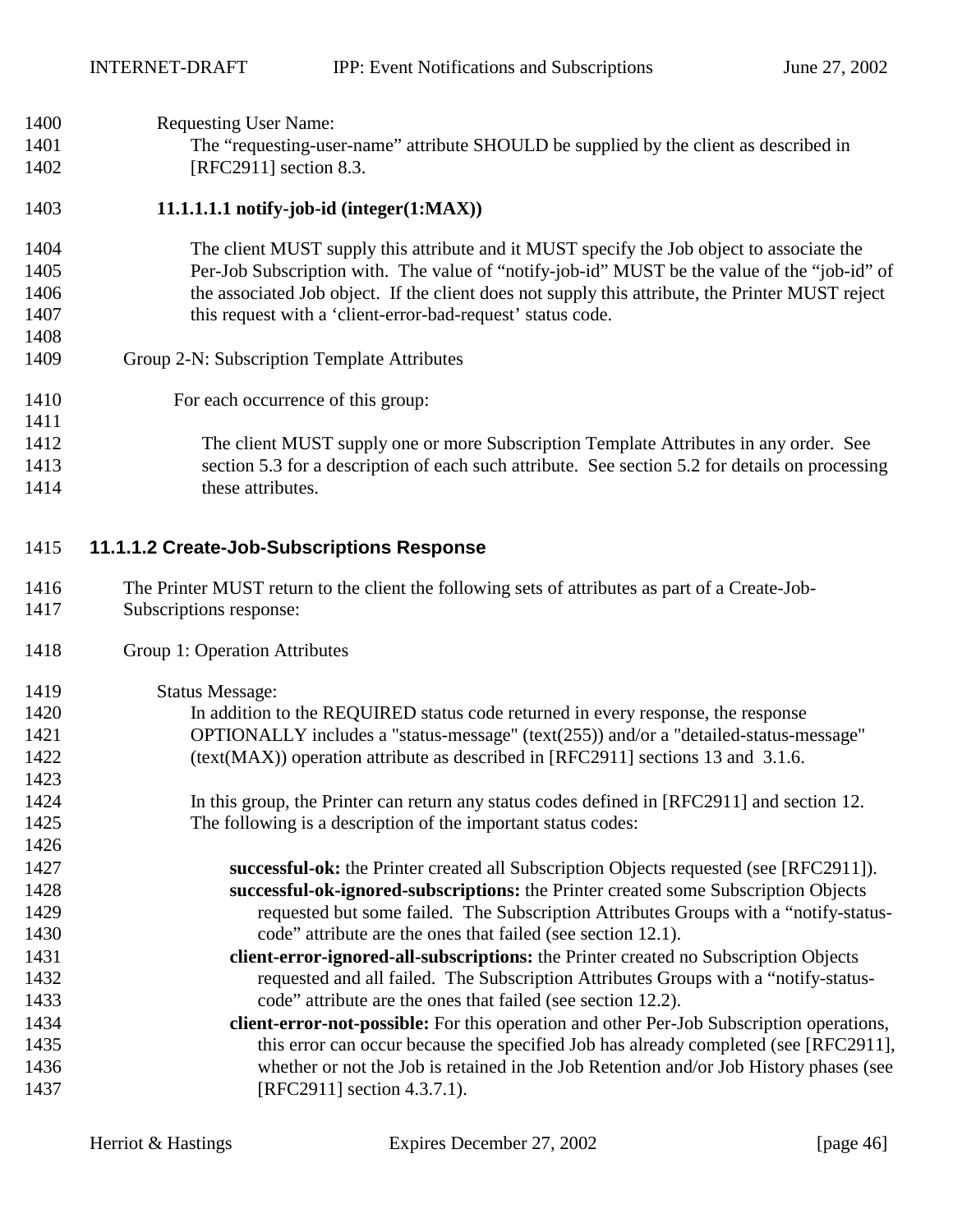<span id="page-46-0"></span>

| 1438 |                                                                                                  |
|------|--------------------------------------------------------------------------------------------------|
| 1439 | Natural Language and Character Set:                                                              |
| 1440 | The "attributes-charset" and "attributes-natural-language" attributes as described in            |
| 1441 | [RFC2911] section 3.1.4.2.                                                                       |
| 1442 |                                                                                                  |
| 1443 | Group 2: Unsupported Attributes                                                                  |
| 1444 | See [RFC2911] section 3.1.7 for details on returning Unsupported Attributes. This group          |
| 1445 | does not contain any unsupported Subscription Template Attributes; they are returned in the      |
| 1446 | Subscription Attributes Group (see below).                                                       |
| 1447 |                                                                                                  |
| 1448 | Group 3-N: Subscription Attributes                                                               |
| 1449 | These groups MUST be returned unless the Printer is unable to interpret the entire request,      |
| 1450 | e.g., the "status-code" parameter returned in Group 1 has the value: 'client-error-bad-request'. |
| 1451 |                                                                                                  |
| 1452 | "notify-status-code" (type2 enum):                                                               |
| 1453 | Indicates the status of this subscription (see section 13 for the status code definitions).      |
| 1454 | Section 5.2 defines when this attribute MUST be present in this group.                           |
| 1455 |                                                                                                  |
| 1456 | See section 5.2 for details on the contents of each occurrence of this group.                    |
| 1457 |                                                                                                  |

## 1458 **11.1.2 Create-Printer-Subscriptions operation**

- 1459 The operation is identical to Create-Job-Subscriptions with exceptions noted in this section.
- 1460 The operation creates Per-Printer Subscription Objects instead of Per-Job Subscription Objects, and 1461 associates each newly created Per-Printer Subscription Object with the Printer specified by the 1462 operation target rather than with a specific Job.
- 1463 The Printer MUST accept the request in any of its states, i.e., 'idle', 'processing', or 'stopped'. The 1464 Printer MUST NOT change its "printer-state" attribute because of this operation.
- 1465 Access Rights: To create Per-Printer Subscription Objects, the authenticated user (see [RFC2911]
- 1466 section 8.3) performing this operation MUST have (1) Operator or Administrator access rights for this
- 1467 Printer (see [RFC2911] sections 1 and 8.5), or (2) be otherwise authorized by the Printer's
- 1468 administrator-configured security policy to create Per-Printer Subscription Objects for this Printer. 1469 Otherwise, the Printer MUST reject the operation and return: the 'client-error-forbidden', 'client-error-
- 1470 not-authenticated', or 'client-error-not-authorized' status code as appropriate.

## 1471 **11.1.2.1 Create-Printer-Subscriptions Request**

1472 The groups are identical to the Create-Job-Subscriptions (see section [11.1.1.1\)](#page-44-0) except that the 1473 Operation Attributes group MUST NOT contain the "notify-job-id" attribute. If the client does supply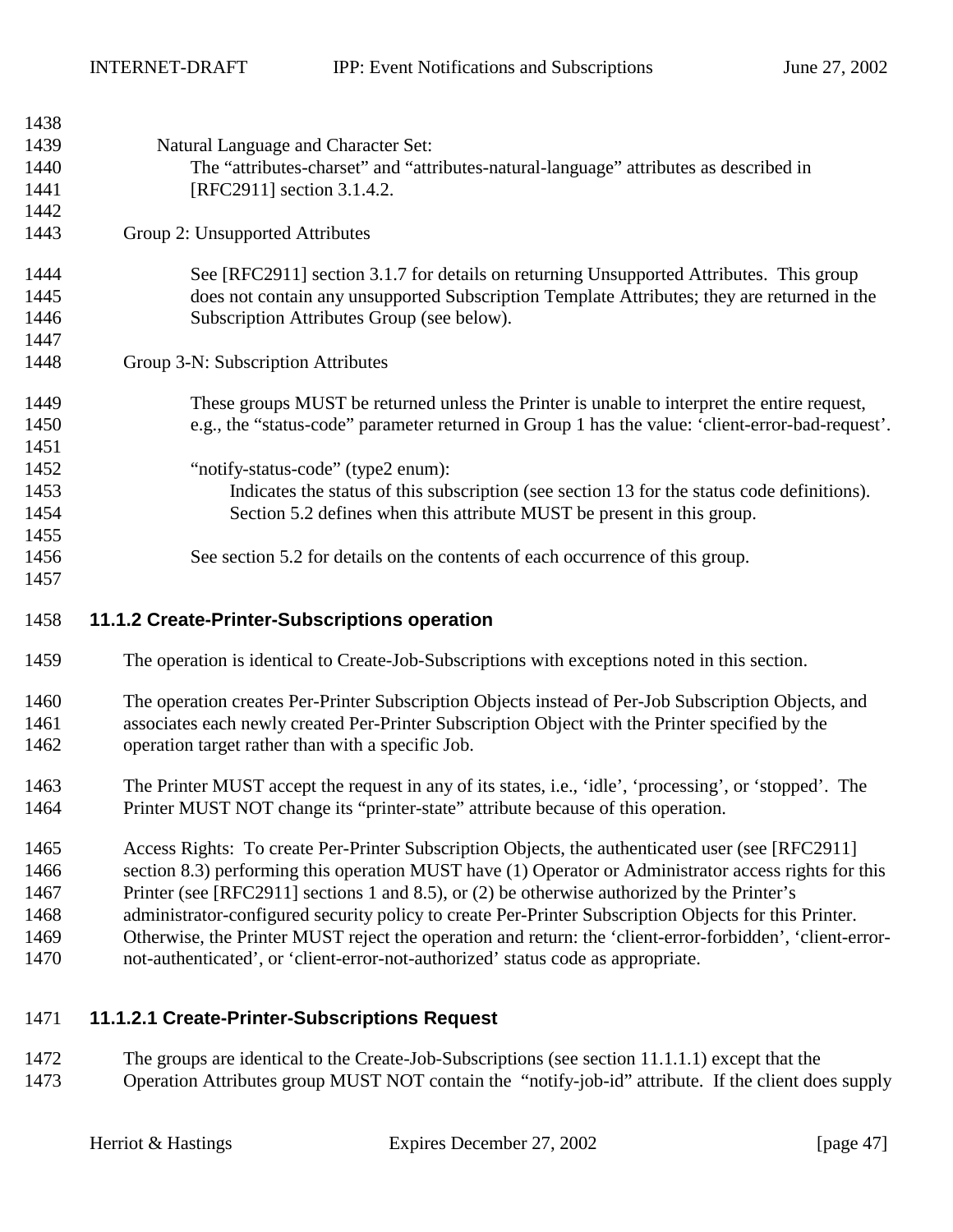- <span id="page-47-0"></span>1474 the "notify-job-id" attribute, then the Printer MUST treat it as any other unsupported Operation
- 1475 attribute and MUST return it in the Unsupported Attributes group.

## 1476 **11.1.2.2 Create-Printer-Subscriptions Response**

1477 The groups are identical to the Create-Job-Subscriptions (see section [11.1.1.2\)](#page-45-0).

## 1478 **11.1.3 Job Creation Operations – Extensions for Notification**

- 1479 This document extends the Job Creation operations (see section [3.2\)](#page-10-0) to create Subscription Objects as a 1480 part of the operation.
- 1481 The Job Creation operations are identical to Create-Job-Subscriptions operation with exceptions noted 1482 in this section.
- 1483 Unlike the Create-Job-Subscriptions operation, a Job Creation operation associates the newly created 1484 Subscription Objects with the Job object created by this operation. The operation succeeds if and only 1485 if the Job creation succeeds. If the Printer does not create some or all of the requested Subscription 1486 Objects, the Printer MUST return a 'successful-ok-ignored-subscriptions' status-code instead of a 1487 'successful-ok' status-code, but the Printer MUST NOT reject the operation because of a failure to 1488 create Subscription Objects.
- 1489 If the Job Creation operation includes a Job Template group, the client MUST supply it after the 1490 Operation Attributes group and before the first Subscription Template Attributes Group.
- 1491 If a Printer does not support this Notification specification, then it MUST treat the Subscription
- 1492 Attributes Group like an unknown group and ignore it (see [RFC2911] section 5.2.2). Because the 1493 Printer ignores the Subscription Attributes Group, it doesn't return them in the response either, thus
- 1494 indicating to the client that the Printer doesn't support Notification.
- 1495 After completion of a successful Job Creation operation, the Printer generates a 'job-created' event (see 1496 section [5.3.3.1.3\)](#page-21-0).
- 1497 Access Rights: To create Per-Job Subscription Objects, the authenticated user (see [RFC2911] section 1498 8.3) performing this operation MUST either have permission to create Jobs on the Printer or have 1499 Operator or Administrator access rights for this Printer (see [RFC2911] sections 1 and 8.5). Otherwise
- 1500 the Printer MUST reject the operation and return: the 'client-error-forbidden', 'client-error-not-
- 1501 authenticated', or 'client-error-not-authorized' status code as appropriate.

## 1502 **11.1.3.1 Job Creation Request**

1503 The groups for this operation are sufficiently different from the Create-Job-Subscriptions operation that 1504 they are all presented here. The following groups of attributes are supplied as part of a Job Creation 1505 Request: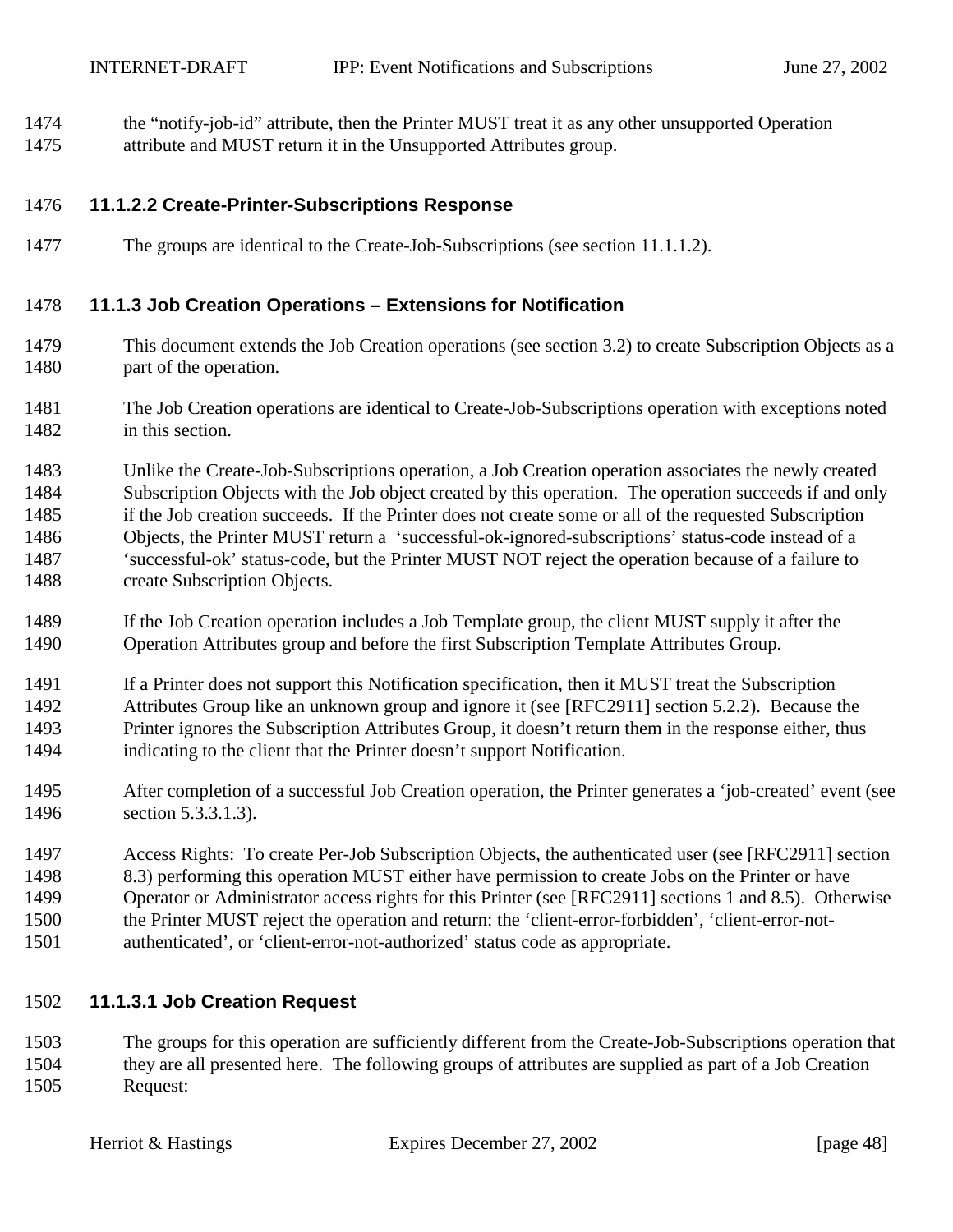| 1506         | Group 1: Operation Attributes                                                                                                         |
|--------------|---------------------------------------------------------------------------------------------------------------------------------------|
| 1507<br>1508 | Same as defined in [RFC2911] for Print-Job, Print-URI, and Create-Job requests.                                                       |
| 1509         | Group 2: Job Template Attributes                                                                                                      |
| 1510<br>1511 | The client OPTIONALLY supplies a set of Job Template attributes as defined in [RFC2911]<br>section 4.2.                               |
| 1512<br>1513 | Group 3 to N: Subscription Template Attributes                                                                                        |
| 1514<br>1515 | The same as Group 2-N in Create-Job-Subscriptions. See section 11.1.1.1.<br>Group N+1: Document Content (Print-Job only)              |
| 1516<br>1517 | The client MUST supply the document data to be processed.                                                                             |
| 1518         | 11.1.3.2 Job Creation Response                                                                                                        |
| 1519<br>1520 | The Printer MUST return to the client the following sets of attributes as part of a Print-Job, Print-URI,<br>and Create-Job Response: |
| 1521         | Group 1: Operation Attributes                                                                                                         |
| 1522         | <b>Status Message:</b>                                                                                                                |
| 1523<br>1524 | As defined in [RFC2911] for Print-Job, Print-URI, and Create-Job requests.                                                            |
| 1525         |                                                                                                                                       |
| 1526         | In this group, the Printer can return any status codes defined in [RFC2911] and section 12.                                           |
| 1527         | The following is a description of the important status codes:                                                                         |
| 1528<br>1529 | successful-ok: the Printer created the Job and all Subscription Objects requested (see                                                |
| 1530         | [RFC2911].                                                                                                                            |
| 1531         | successful-ok-ignored-subscriptions: the Printer created the Job and not all of the                                                   |
| 1532         | Subscription Objects requested (see section 12.1). This status-code hides                                                             |
| 1533         | 'successful-ok-xxx' status-codes that could reveal problems in Job creation. The                                                      |
| 1534         | Printer MUST NOT return the 'client-error-ignored-all-subscriptions' status code for                                                  |
| 1535         | Job Creation operations because the Printer returns an error status-code only when it                                                 |
| 1536         | fails to create a Job.                                                                                                                |
| 1537         |                                                                                                                                       |
| 1538         | Natural Language and Character Set:                                                                                                   |
| 1539         | The "attributes-charset" and "attributes-natural-language" attributes as described in                                                 |
| 1540         | [RFC2911] section 3.1.4.2.                                                                                                            |
| 1541         |                                                                                                                                       |
| 1542         | Group 2: Unsupported Attributes                                                                                                       |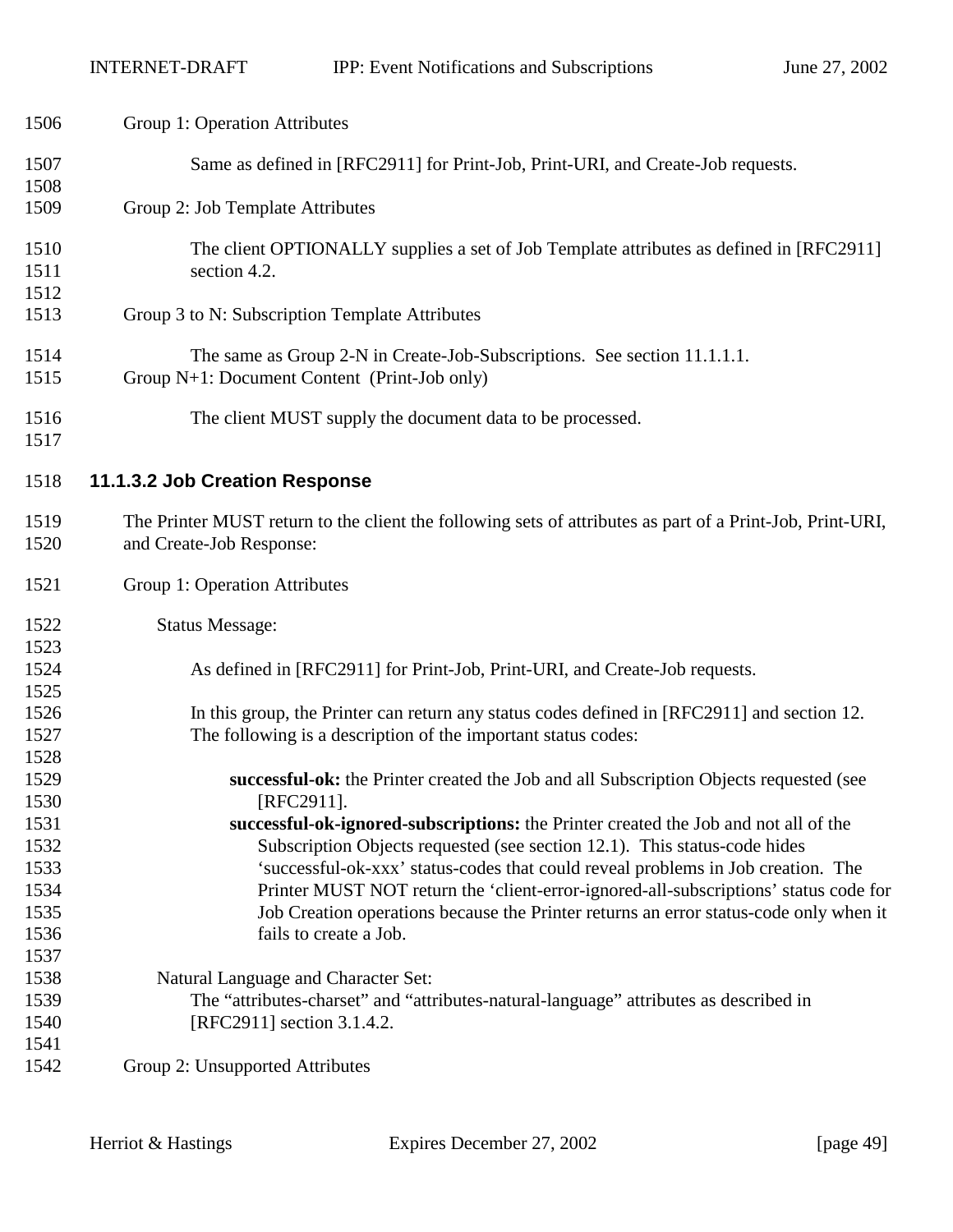<span id="page-49-0"></span>

| 1543 | See [RFC2911] section 3.1.7 for details on returning Unsupported Attributes. This group          |
|------|--------------------------------------------------------------------------------------------------|
| 1544 | does not contain any unsupported Subscription Template Attributes; they are returned in the      |
| 1545 | Subscription Attributes Group (see below).                                                       |
| 1546 |                                                                                                  |
| 1547 | Group 3: Job Object Attributes                                                                   |
| 1548 | The "job-id" of the Job Object just created, etc., as defined in [RFC2911] for Print-Job, Print- |
| 1549 | URI, and Create-Job requests.                                                                    |
| 1550 |                                                                                                  |
| 1551 | Group 4 to N: Subscription Attributes                                                            |
| 1552 | These groups MUST be returned if and only if the client supplied Subscription Template           |
| 1553 | Attributes and the operation was accepted.                                                       |
| 1554 | See section 5.2 for details on the contents of each occurrence of this group.                    |
| 1555 |                                                                                                  |

## 1556 **11.2 Other Operations**

1557 This section defines other operations on Subscription objects.

## 1558 **11.2.1 Restart-Job Operation – Extensions for Notification**

1559 The Restart-Job operation [RFC2911] is neither a Job Creation operation nor a Subscription Creation 1560 operation (see section [3.2\)](#page-10-0). For the Restart-Job operation, the client MUST NOT supply any Job 1561 Subscription Attributes Groups. The Printer MUST treat any supplied Job Subscription Attributes as 1562 unsupported attributes.

1563 For this operation, the Printer does not return a job-id or any Subscription Attributes groups because 1564 the Printer reuses the existing Job object with the same job-id and the existing Per-Job Subscription 1565 Objects with the same subscription-ids. However, after successful completion of this operation, the 1566 Printer generates a 'job-created' event (see section [5.3.3.1.3\)](#page-21-0).

## 1567 **11.2.2 Validate-Job Operation – Extensions for Notification**

- 1568 A client can test whether one or more Subscription Objects could be created using the Validate-Job 1569 operation. The client supplies one or more Subscription Template Attributes Groups (defined in 1570 section [5.3\)](#page-17-0), just as in a Job Creation request.
- 1571 A Printer MUST support this extension to this operation.
- 1572 The Printer MUST accept requests that are identical to the Job Creation request defined in section 1573 [11.1.3.1,](#page-47-0) except that the request MUST NOT contain document data.
- 1574 The Printer MUST return the same groups and attributes as the Print-Job operation (section [11.1.3.1\)](#page-47-0) 1575 with the following exceptions. The Printer MUST NOT return a Job Object Attributes Group because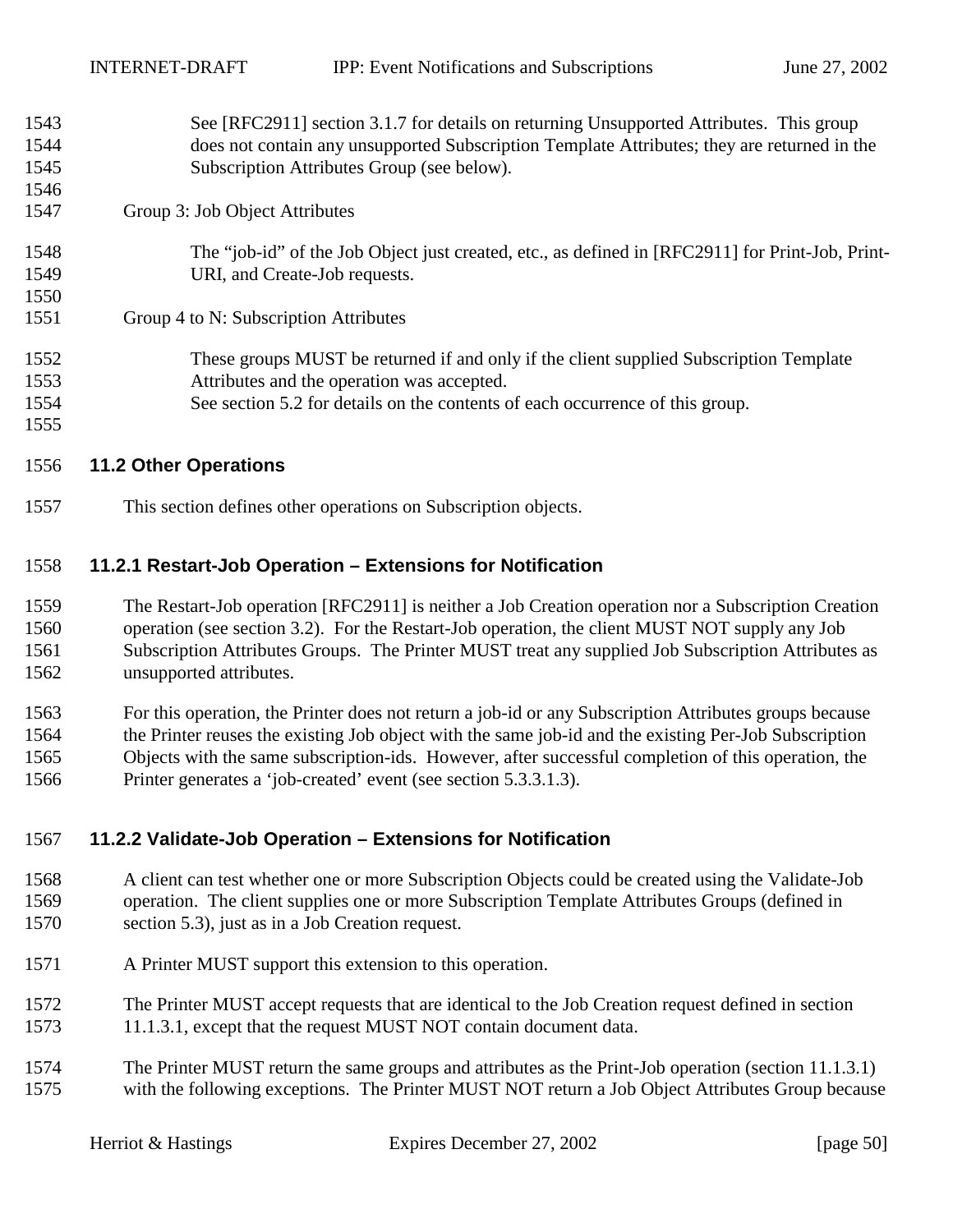- <span id="page-50-0"></span>1576 no Job is created. The Printer MUST NOT return the "notify-subscription-id" attribute in any 1577 Subscription Attribute Group because no Subscription Object is created.
- 1578 If the Printer would succeed in creating a Subscription Object, the corresponding Subscription 1579 Attributes Group either has no 'status-code' attribute or a 'status-code' attribute with a value of 1580 'successful-ok-too-many-events' or 'successful-ok-ignored-or-substituted-attributes' (see sections [5.2](#page-14-0)  1581 and [13\)](#page-60-0). The status-codes have the same meaning as in Job Creation except the results state what 1582 "would happen".
- 1583 The Printer MUST validate Subscription Template Attributes Groups in the same manner as the Job 1584 Creation operations.

## 1585 **11.2.3 Get-Printer-Attributes – Extensions for Notification**

- 1586 This operation is extended so that it returns Printer attributes defined in this document.
- 1587 A Printer MUST support this extension to this operation.
- 1588 In addition to the requirements of [RFC2911] section 3.2.5, a Printer MUST support the following 1589 additional values for the "requested-attributes" Operation attribute in this operation and return such 1590 attributes in the Printer Object Attributes group of its response.
- 1591 1. **Subscription Template Attributes:** Each supported attribute in column 2 of [Table 1.](#page-18-0)
- 1592 2. **New Printer Description Attributes:** Each supported attribute in section [6.](#page-32-0)
- 1593 3. **New Group Name:** The 'subscription-template' group name, which names all supported 1594 Subscription Template Attribute in column 2 of [Table 1.](#page-18-0) This group name is also used in the 1595 Get-Subscription-Attributes and Get-Subscriptions operation with an analogous meaning.
- 1596 4. **Extended Group Name:** The 'all' group name, which names all Printer attributes according to 1597 [RFC2911] section 3.2.5. In this extension 'all' names all attributes specified in [RFC2911] 1598 plus those named in items 1 and 2 of this list.

## 1599 **11.2.4 Get-Subscription-Attributes operation**

- 1600 This operation allows a client to request the values of the attributes of a Subscription Object.
- 1601 A Printer MUST support this operation.
- 1602 This operation is almost identical to the Get-Job-Attributes operation (see [RFC2911] section 3.3.4).
- 1603 The only differences are that the operation is directed at a Subscription Object rather than a Job object,

1604 and the returned attribute group contains Subscription Object attributes rather than Job object 1605 attributes.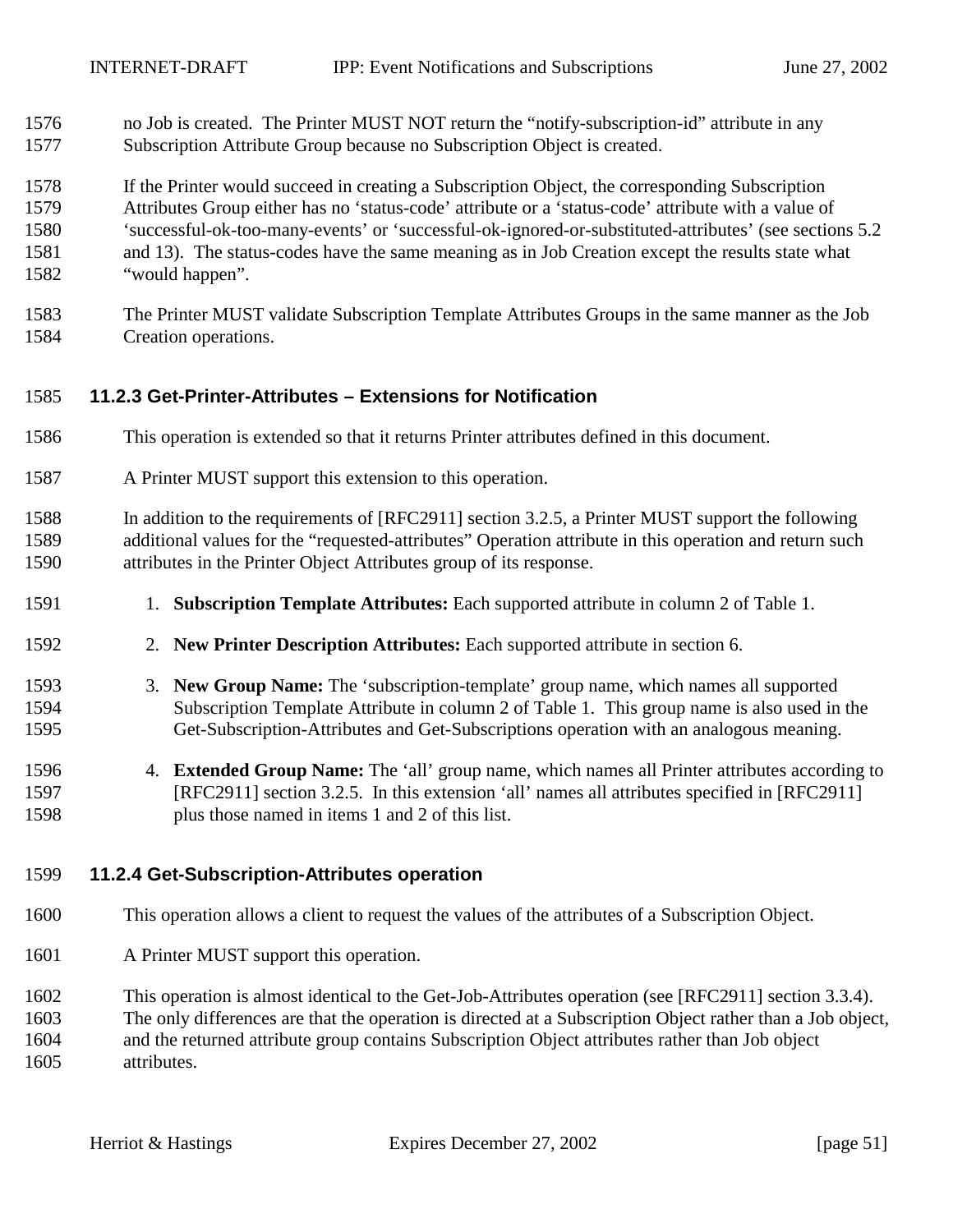<span id="page-51-0"></span>1606 Access Rights: The authenticated user (see [RFC2911] section 8.3) performing this operation MUST 1607 (1) be the Subscription Object owner, (2) have Operator or Administrator access rights for this Printer

| 1608 | (see [RFC2911] sections 1 and 8.5), or (3) be otherwise authorized by the Printer's administrator-       |
|------|----------------------------------------------------------------------------------------------------------|
| 1609 | configured security policy to query the Subscription Object for the target job. Otherwise the Printer    |
| 1610 | MUST reject the operation and return: the 'client-error-forbidden', 'client-error-not-authenticated', or |
| 1611 | 'client-error-not-authorized' status code as appropriate. Furthermore, the Printer's security policy     |
| 1612 | MAY limit which attributes are returned, in a manner similar to the Get-Job-Attributes operation (see    |
| 1613 | [RFC2911] end of section 3.3.4.2).                                                                       |
| 1614 | 11.2.4.1 Get-Subscription-Attributes Request                                                             |
| 1615 | The following groups of attributes are part of the Get-Subscription-Attributes request:                  |
| 1616 | Group 1: Operation Attributes                                                                            |
| 1617 | Natural Language and Character Set:                                                                      |
| 1618 | The "attributes-charset" and "attributes-natural-language" attributes as described in section            |
| 1619 | [RFC2911] 3.1.4.1.                                                                                       |
| 1620 |                                                                                                          |
| 1621 | Target:                                                                                                  |
| 1622 | The "printer-uri" attribute which defines the target for this operation as described in                  |
| 1623 | [RFC2911] section 3.1.5.                                                                                 |
| 1624 |                                                                                                          |
| 1625 | <b>Requesting User Name:</b>                                                                             |
| 1626 | The "requesting-user-name" attribute SHOULD be supplied by the client as described in                    |
| 1627 | [RFC2911] section 8.3.                                                                                   |
| 1628 | 11.2.4.1.1 "notify-subscription-id" (integer (1:MAX))                                                    |
| 1629 | The client MUST supply this attribute. The Printer MUST support this attribute. This                     |
| 1630 | attribute specifies the Subscription Object from which the client is requesting attributes. If the       |
| 1631 | client omits this attribute, the Printer MUST reject this request with the 'client-error-bad-            |
| 1632 | request' status code.                                                                                    |
| 1633 | 11.2.4.1.2 "requested-attributes" (1setOf keyword)                                                       |
| 1634 | The client OPTIONALLY supplies this attribute. The Printer MUST support this attribute.                  |
| 1635 | This attribute specifies the attributes of the specified Subscription Object that the Printer            |
| 1636 | MUST return in the response. Each value of this attribute is either an attribute name (defined           |
| 1637 | in sections 5.3 and 5.4) or an attribute group name. The attribute group names are:                      |
| 1638 |                                                                                                          |
| 1639 | - 'subscription-template': all attributes that are both defined in section 5.3 and present on            |

- 1640 the specified Subscription Object (column 1 of [Table 1\)](#page-18-0). 1641 - 'subscription-description': all attributes that are both defined in section [5.4](#page-28-0) and present
- 1642 on the specified Subscription Object ([Table 2\)](#page-29-0).
- 1643 'all': all attributes that are present on the specified Subscription Object.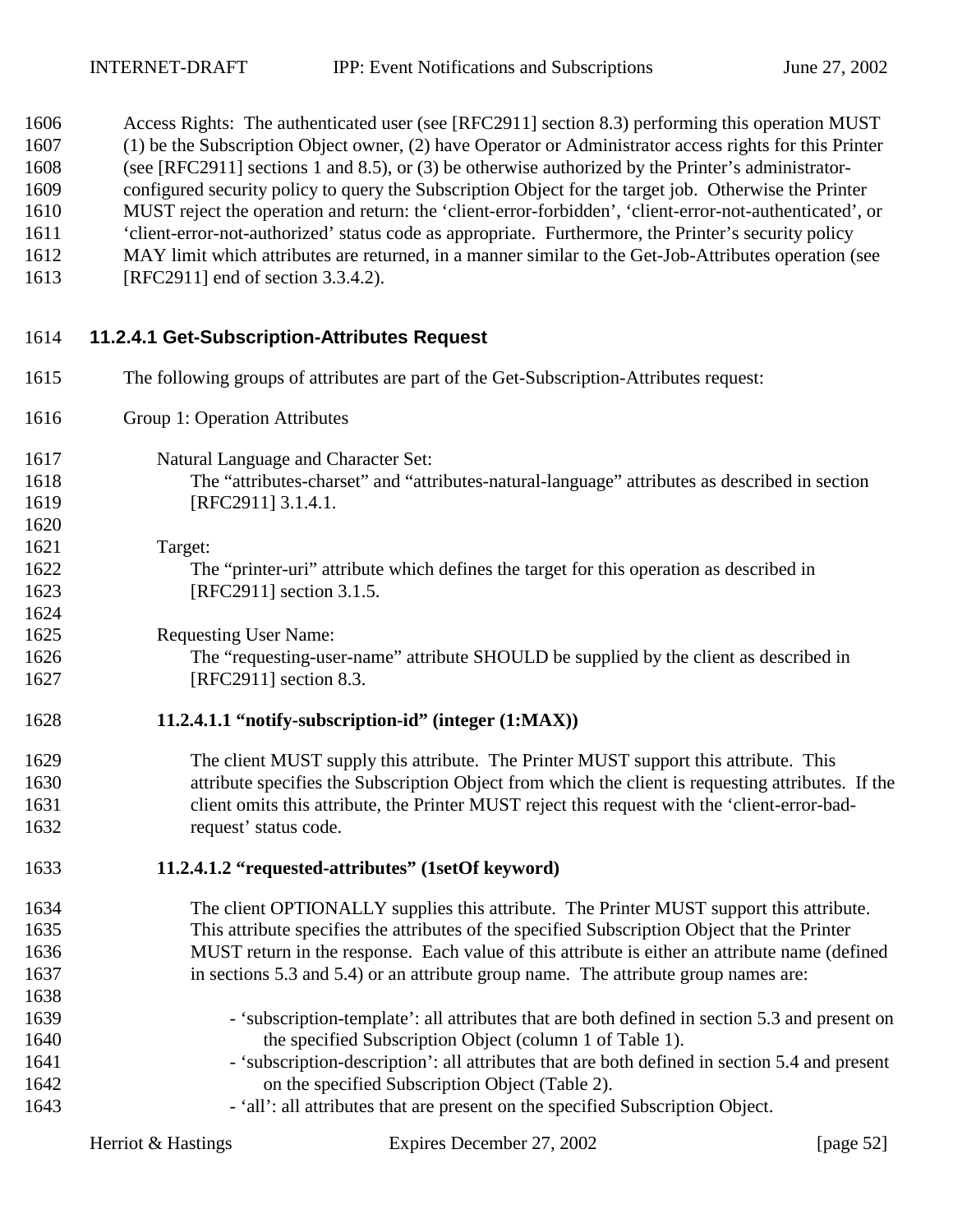<span id="page-52-0"></span>

| 1644 |                                                                                                           |
|------|-----------------------------------------------------------------------------------------------------------|
| 1645 | A Printer MUST support all these group names.                                                             |
| 1646 | If the client omits this attribute, the Printer MUST respond as if this attribute had been                |
| 1647 | supplied with a value of 'all'.                                                                           |
| 1648 |                                                                                                           |
|      |                                                                                                           |
| 1649 | 11.2.4.2 Get-Subscription-Attributes Response                                                             |
| 1650 | The Printer returns the following sets of attributes as part of the Get-Subscription-Attributes Response: |
| 1651 | Group 1: Operation Attributes                                                                             |
| 1652 | <b>Status Message:</b>                                                                                    |
| 1653 | Same as [RFC2911].                                                                                        |
| 1654 |                                                                                                           |
| 1655 | Natural Language and Character Set:                                                                       |
| 1656 | The "attributes-charset" and "attributes-natural-language" attributes as described in                     |
| 1657 | [RFC2911] section 3.1.4.2. The "attributes-natural-language" MAY be the natural language                  |
| 1658 | of the Subscription Object, rather than the one requested.                                                |
| 1659 |                                                                                                           |
| 1660 | Group 2: Unsupported Attributes                                                                           |
| 1661 | See [RFC2911] section 3.1.7 and section 3.2.5.2 for details on returning Unsupported                      |
| 1662 | Attributes.                                                                                               |
| 1663 |                                                                                                           |
| 1664 | The response NEED NOT contain the "requested-attributes" operation attribute with any                     |
| 1665 | supplied keyword values that were requested by the client but are not supported by the IPP                |
| 1666 | object. If the Printer object does return unsupported attributes referenced in the "requested-            |
| 1667 | attributes" operation attribute, the values of the "requested-attributes" attribute returned              |
| 1668 | MUST include only the unsupported keywords that were requested by the client. If the client               |
| 1669 | had requested a group name, such as 'all', the resulting unsupported attributes returned MUST             |
| 1670 | NOT include attribute keyword names described in the standard but not supported by the                    |
| 1671 | implementation.                                                                                           |
| 1672 |                                                                                                           |
| 1673 | Group 3: Subscription Attributes                                                                          |
| 1674 | This group contains a set of attributes with their current values. Each attribute returned in this        |
| 1675 | group:                                                                                                    |
| 1676 |                                                                                                           |
| 1677 | MUST be specified by the "requested-attributes" attribute in the request, AND<br>a)                       |
| 1678 | MUST be present on the specified Subscription Object AND<br>b)                                            |
| 1679 | MUST NOT be restricted by the security policy in force. For example, a Printer MAY<br>C)                  |
| 1680 | prohibit a client who is not the creator of a Subscription Object from seeing some or all                 |
| 1681 | of its attributes. See [RFC2911] end of section 3.3.4.2 and section 8.                                    |
|      |                                                                                                           |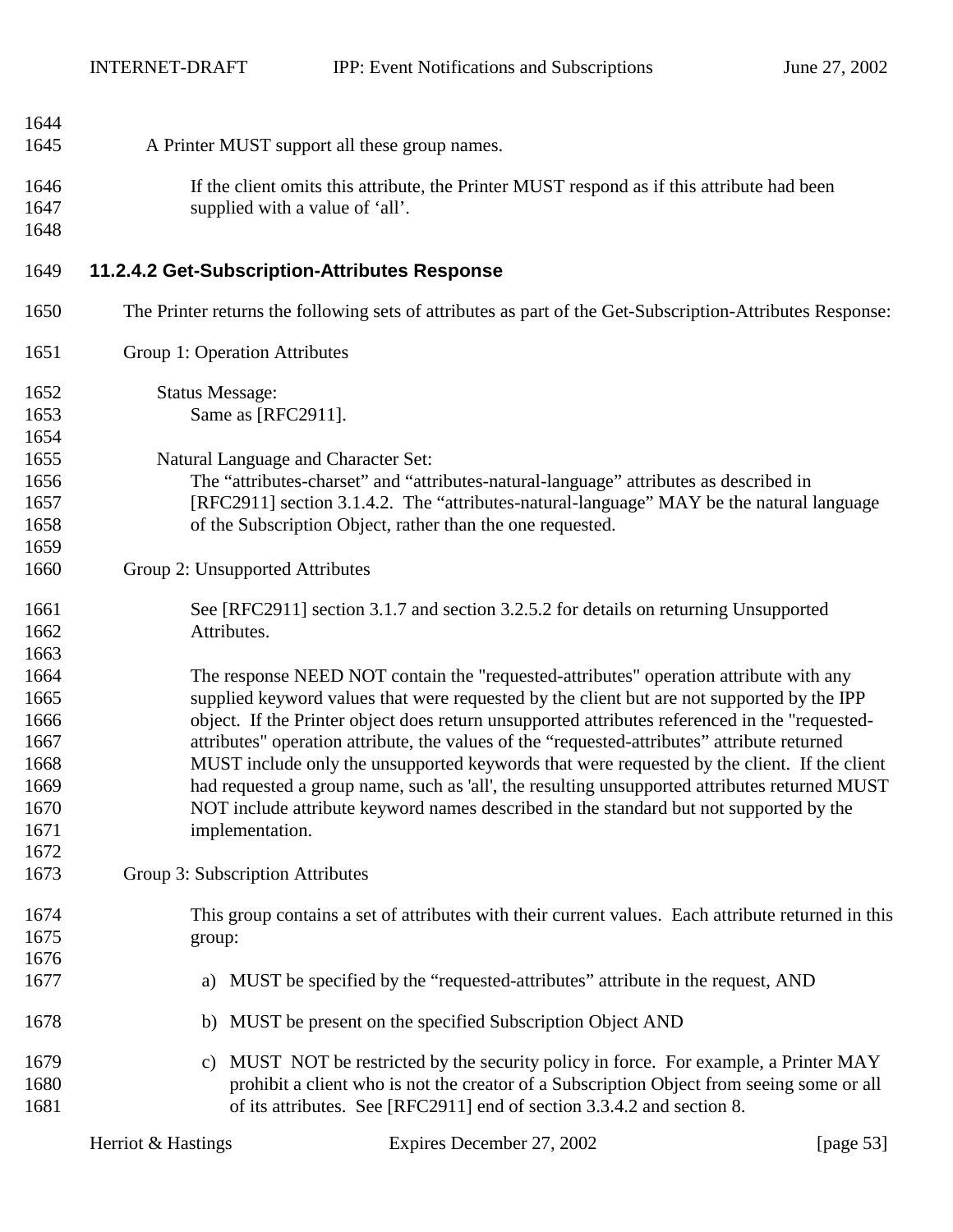- <span id="page-53-0"></span>1682 The Printer can return the attributes of the Subscription Object in any order. The client 1683 MUST accept the attributes in any order.
- 1684

## 1685 **11.2.5 Get-Subscriptions operation**

- 1686 This operation allows a client to retrieve the values of attributes of all Subscription Objects belonging 1687 to a Job or Printer.
- 1688 A Printer MUST supported this operation.
- 1689 This operation is similar to the Get-Subscription-Attributes operation, except that this Get-1690 Subscriptions operation returns attributes from possibly more than one object.
- 1691 This operation is similar to the Get-Jobs operation (see [RFC2911] section 3.2.6), except that the 1692 operation returns Subscription Objects rather than Job objects.
- 1693 Access Rights: To query Per-Job Subscription Objects of the specified job (client supplied the "notify-1694 job-id" operation attribute - see section [11.2.5.1.1\)](#page-54-0), the authenticated user (see [RFC2911] section 8.3) 1695 performing this operation MUST (1) be the Subscription Object owner, (2) have Operator or 1696 Administrator access rights for this Printer (see [RFC2911] sections 1 and 8.5), or (3) be otherwise 1697 authorized by the Printer's administrator-configured security policy to query the Subscription Object 1698 for the target job. To query Per-Printer Subscription Objects of the Printer (client omits the "notify-1699 job-id" operation attribute - see section [11.2.5.1.1\)](#page-54-0), the authenticated user (see [RFC2911] section 8.3) 1700 performing this operation MUST (1) have Operator or Administrator access rights for this Printer (see 1701 [RFC2911] sections 1 and 8.5), or (2) be otherwise authorized by the Printer's administrator-1702 configured security policy to query Per-Printer Subscription Objects for the target Printer. Otherwise 1703 the Printer MUST reject the operation and return: the 'client-error-forbidden', 'client-error-not-1704 authenticated', or 'client-error-not-authorized' status code as appropriate. Furthermore, the Printer's 1705 security policy MAY limit which attributes are returned, in a manner similar to the Get-Jobs and Get-1706 Printer-Attributes operations (see [RFC2911] end of sections 3.2.6.2 and 3.2.5.2).
- 1707 **11.2.5.1 Get-Subscriptions Request**
- 1708 The following groups of attributes are part of the Get-Subscriptions request: 1709 Group 1: Operation Attributes
- 1710 Natural Language and Character Set: 1711 The "attributes-charset" and "attributes-natural-language" attributes as described in 1712 **[RFC2911]** section 3.1.4.1.
- 1713 1714 Target: 1715 The "printer-uri" attribute which defines the target for this operation as described in 1716 [RFC2911] section 3.1.5. 1717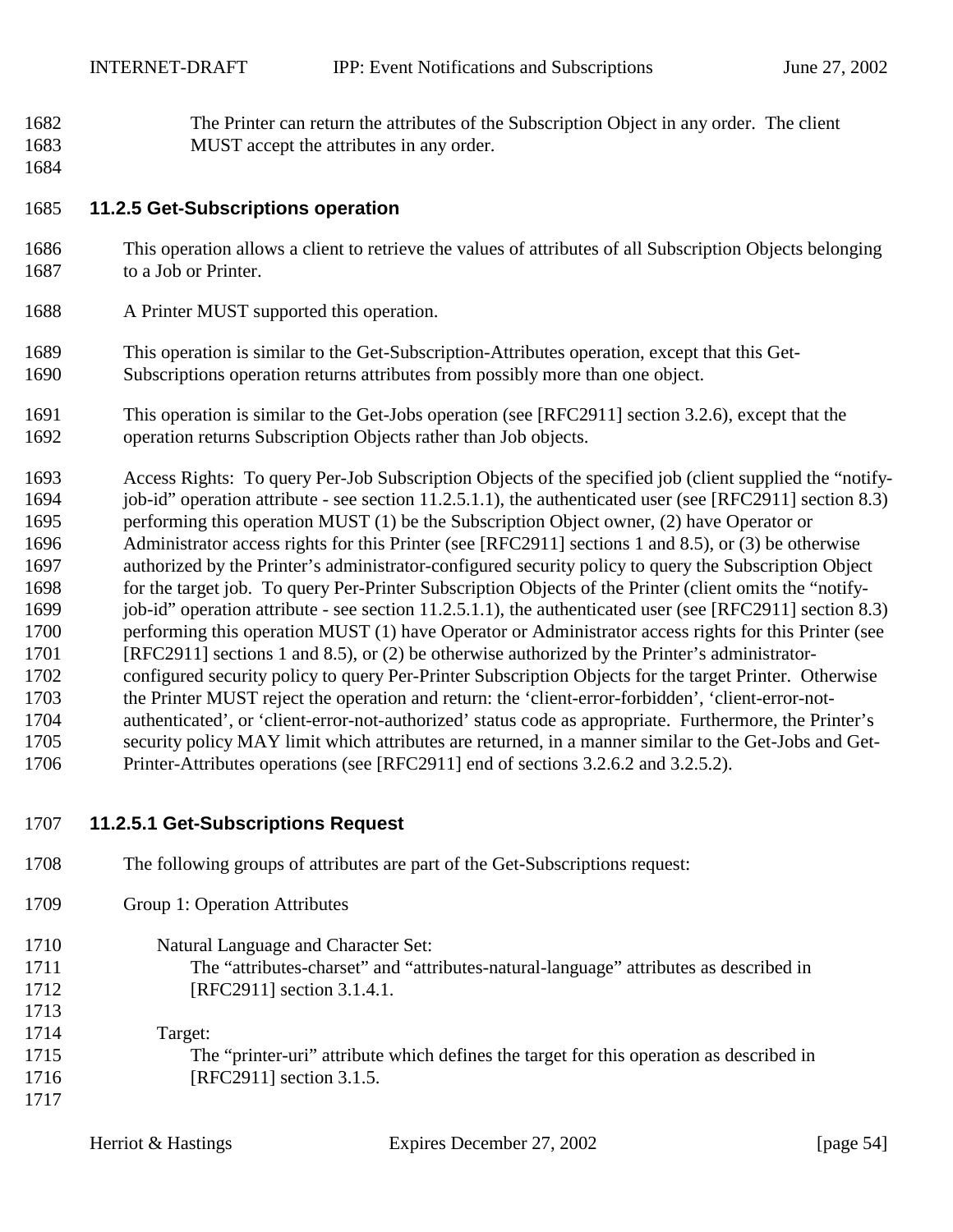## <span id="page-54-0"></span>1718 Requesting User Name:

1719 The "requesting-user-name" attribute SHOULD be supplied by the client as described in 1720 [RFC2911] section 8.3.

## 1721 **11.2.5.1.1 "notify-job-id" (integer(1:MAX))**

1722 If the client specifies this attribute, the Printer returns the specified attributes of all Per-Job 1723 Subscription Objects associated with the Job whose "job-id" attribute value equals the value 1724 of this attribute. If the client does not specify this attribute, the Printer returns the specified 1725 attributes of all Per-Printer Subscription Objects. Note: there is no way to get all Per-Job 1726 Subscriptions known to the Printer in a single operation. A Get-Jobs operation followed by a 1727 Get-Subscriptions operation for each Job will return all Per-Job Subscriptions.

## 1728 **11.2.5.1.2 "limit" (integer(1:MAX))**

1729 The client OPTIONALLY supplies this attribute. The Printer MUST support this attribute. It 1730 is an integer value that determines the maximum number of Subscription Objects that a client 1731 will receive from the Printer even if the "my-subscriptions" attribute constrains which 1732 Subscription Objects are returned. The limit is a "stateless limit" in that if the value supplied 1733 by the client is 'N', then only the first 'N' Subscription Objects are returned in the Get-1734 Subscriptions Response. There is no mechanism to allow for the next 'M' Subscription 1735 Objects after the first 'N' Subscription Objects. If the client does not supply this attribute, the 1736 Printer responds with all applicable Subscription Objects.

## 1737 **11.2.5.1.3 "requested-attributes" (1setOf type2 keyword)**

## 1738 The client OPTIONALLY supplies this attribute. The Printer MUST support this attribute. 1739 This attribute specifies the attributes of the specified Subscription Objects that the Printer 1740 MUST return in the response. Each value of this attribute is either an attribute name (defined 1741 in sections [5.3](#page-17-0) and [5.4\)](#page-28-0) or an attribute group name (defined in section [11.2.4.1\)](#page-51-0). If the client 1742 omits this attribute, the Printer MUST respond as if the client had supplied this attribute with 1743 the one value: 'notify-subscription-id'.

## 1744 **11.2.5.1.4 "my-subscriptions" (boolean)**

- 1745 The client OPTIONALLY supplies this attribute. The Printer MUST support this attribute. If 1746 the value is 'false', the Printer MUST consider the Subscription Objects from all users as 1747 candidates. If the value is 'true', the Printer MUST return the Subscription Objects created by 1748 the requesting user of this request. If the client does not supply this attribute, the Printer 1749 MUST respond as if the client had supplied the attribute with a value of 'false'. The means 1750 for authenticating the requesting user and matching the Subscription Objects is similar to that 1751 for Jobs which is described in [RFC2911] section 8.
- 1752

## 1753 **11.2.5.2 Get-Subscriptions Response**

1754 The Printer returns the following sets of attributes as part of the Get-Subscriptions Response: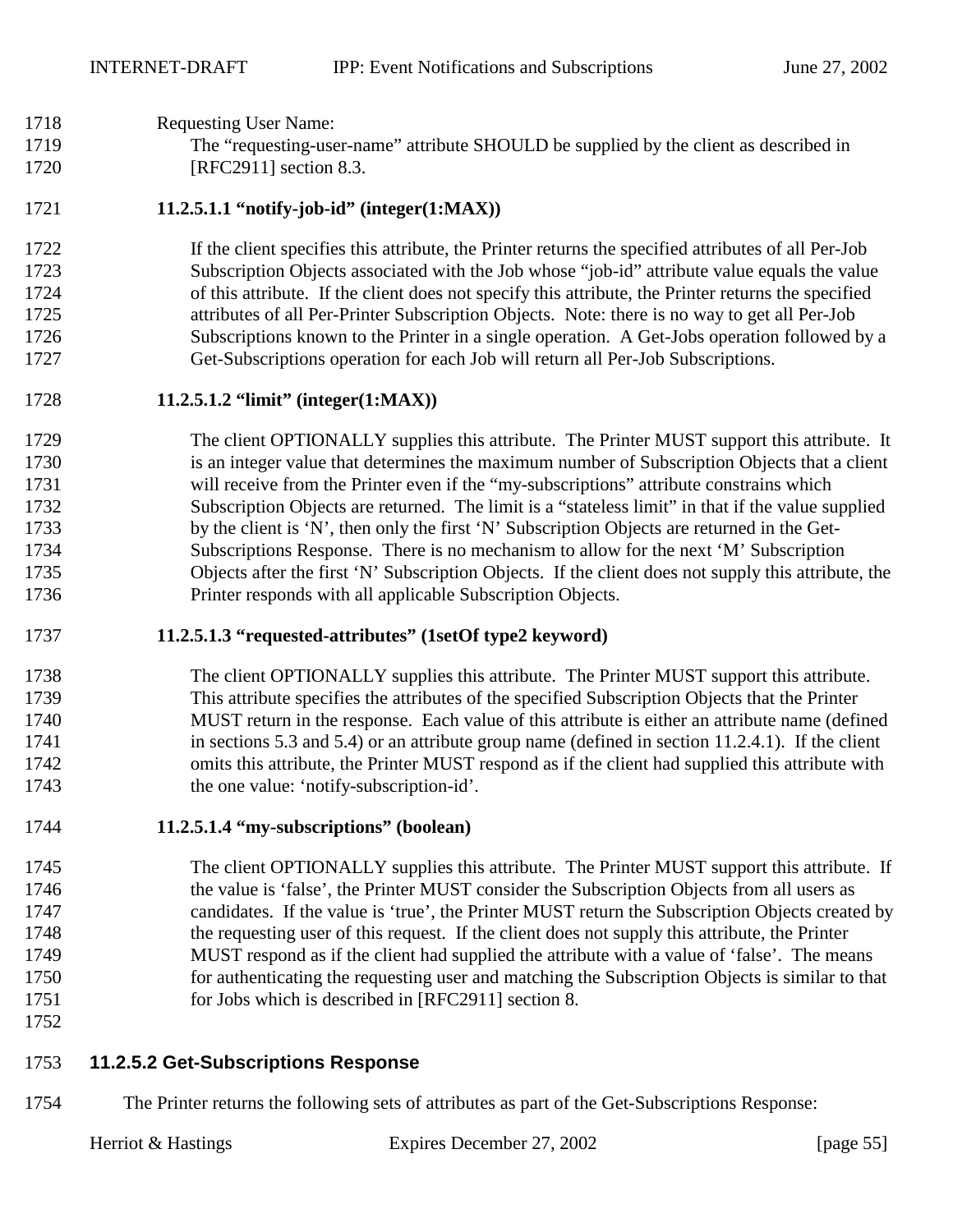<span id="page-55-0"></span>

| 1755                                 | Group 1: Operation Attributes                                                                                                                                                                                                                                                                                             |
|--------------------------------------|---------------------------------------------------------------------------------------------------------------------------------------------------------------------------------------------------------------------------------------------------------------------------------------------------------------------------|
| 1756<br>1757<br>1758                 | <b>Status Message:</b><br>Same as [RFC2911].                                                                                                                                                                                                                                                                              |
| 1759<br>1760<br>1761                 | Natural Language and Character Set:<br>The "attributes-charset" and "attributes-natural-language" attributes as described in<br>[RFC2911] section 3.1.4.2.                                                                                                                                                                |
| 1762<br>1763                         | Group 2: Unsupported Attributes                                                                                                                                                                                                                                                                                           |
| 1764<br>1765                         | Same as for Get-Subscription-Attributes.                                                                                                                                                                                                                                                                                  |
| 1766                                 | Groups 3 to N: Subscription Attributes                                                                                                                                                                                                                                                                                    |
| 1767<br>1768<br>1769                 | The Printer responds with one Subscription Attributes Group for each requested Subscription<br>Object (see the "notify-job-id" attribute in the Operation Attributes Group of this operation).                                                                                                                            |
| 1770<br>1771                         | The Printer returns Subscription Objects in any order.                                                                                                                                                                                                                                                                    |
| 1772<br>1773<br>1774                 | If the "limit" attribute is present in the Operation Attributes group of the request, the number<br>of Subscription Attributes Groups in the response MUST NOT exceed the value of the "limit"<br>attribute.                                                                                                              |
| 1775<br>1776<br>1777<br>1778<br>1779 | It there are no Subscription Objects associated with the specified Job or Printer, the Printer<br>MUST return zero Subscription Attributes Groups and it MUST NOT treat this case as an<br>error, i.e., the status-code MUST be 'successful-ok' unless something else causes the status<br>code to have some other value. |
| 1780<br>1781<br>1782<br>1783         | See the Group 3 response (Subscription Attributes Group) of the Get-Subscription-Attributes<br>operation (section 11.2.4.2) for the attributes that a Printer returns in this group.                                                                                                                                      |
| 1784                                 | 11.2.6 Renew-Subscription operation                                                                                                                                                                                                                                                                                       |
| 1785<br>1786                         | This operation allows a client to request the Printer to extend the lease on a Per-Printer Subscription<br>Object.                                                                                                                                                                                                        |
| 1787                                 | The Printer MUST support this operation.                                                                                                                                                                                                                                                                                  |
| 1788<br>1789<br>1790                 | The Printer MUST accept this request for a Per-Printer Subscription Object in any of the target<br>Printer's states, i.e., 'idle', 'processing', or 'stopped', but MUST NOT change the Printer's "printer-<br>state" attribute.                                                                                           |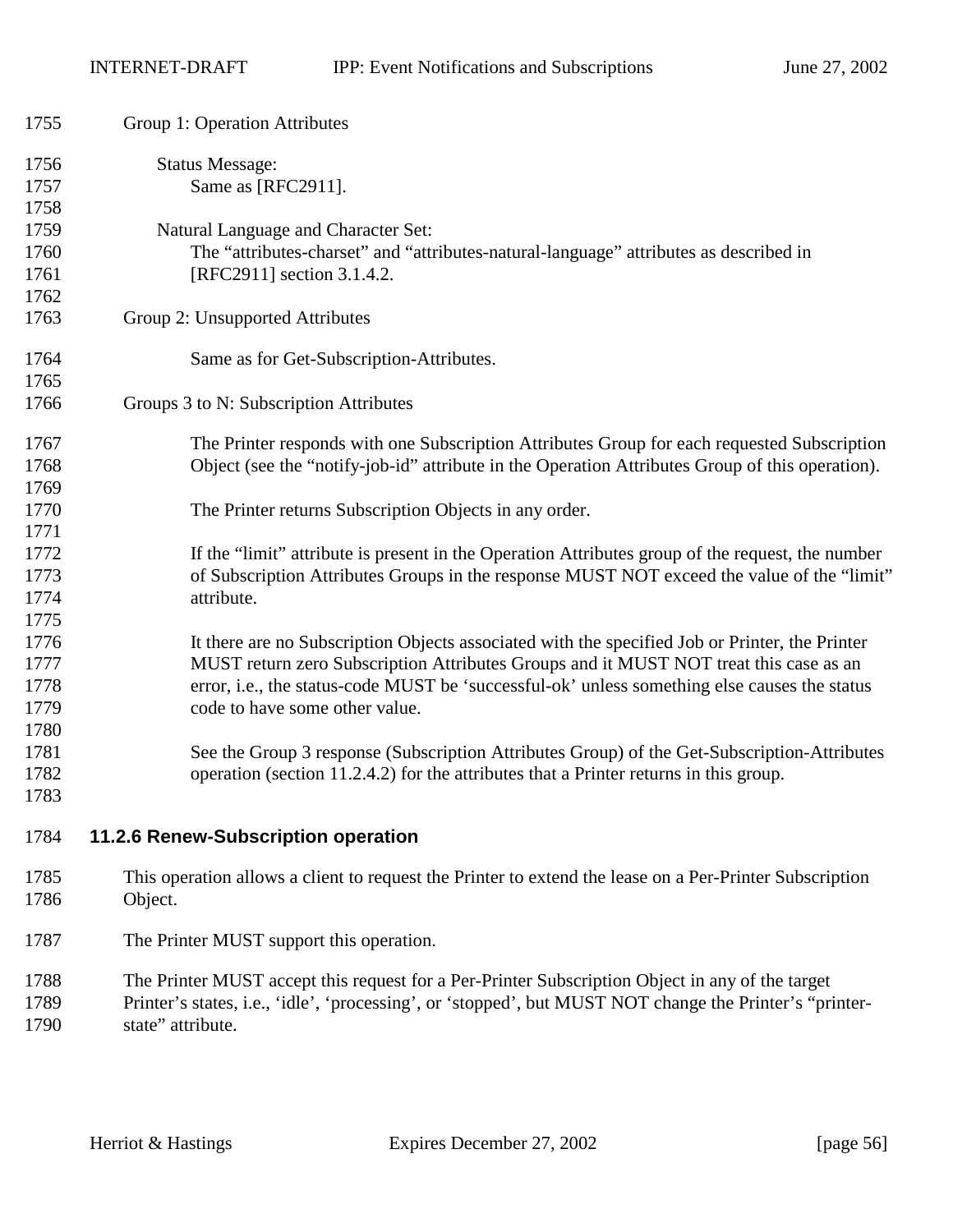1791 The Printer MUST reject this request for a Per-Job Subscription Object because it has no lease (see 1792 section [5.4.3\)](#page-30-0). The status code returned MUST be 'client-error-not-possible'.

1793 *Access Rights*: The authenticated user (see [RFC2911] section 8.3) performing this operation MUST

1794 (1) be the owner of the Per-Printer Subscription Object, (2) have Operator or Administrator access

- 1795 rights for the Printer (see [RFC2911] sections 1 and 8.5), or (3) be otherwise authorized by the
- 1796 Printer's administrator-configured security policy to renew Per-Printer Subscription Objects for the
- 1797 target Printer. Otherwise, the Printer MUST reject the operation and return: the 'client-error-
- 1798 forbidden', 'client-error-not-authenticated', or 'client-error-not-authorized' status code as appropriate.

## 1799 **11.2.6.1 Renew-Subscription Request**

- 1800 The following groups of attributes are part of the Renew-Subscription Request:
- 1801 Group 1: Operation Attributes
- 1802 Natural Language and Character Set: 1803 The "attributes-charset" and "attributes-natural-language" attributes as described in 1804 [RFC2911] section 3.1.4.1.
- 1806 Target: 1807 The "printer-uri" attribute which defines the target for this operation as described in 1808 [RFC2911] section 3.1.5.

1810 Requesting User Name:

1805

1809

1813

1819

1811 The "requesting-user-name" (name(MAX)) attribute SHOULD be supplied by the client as 1812 described in [RFC2911] section 8.3.

## 1814 **11.2.6.1.1 "notify-subscription-id" (integer (1:MAX))**

- 1815 The client MUST supply this attribute. The Printer MUST support this attribute. This 1816 attribute specifies the Per-Printer Subscription Object whose lease the Printer MUST renew. 1817 If the client omits this attribute, the Printer MUST reject this request with the 'client-error-1818 bad-request' status code.
- 1820 Group 2: Subscription Template Attributes

# 1821 **11.2.6.1.2 "notify-lease-duration" (integer(0:MAX))**

1822 The client MAY supply this attribute. It indicates the number of seconds to renew the lease 1823 for the specified Subscription Object. A value of 0 requests an infinite lease (which MAY 1824 require Operator access rights). If the client omits this attribute, the Printer MUST use the 1825 value of the Printer's "notify-lease-duration-default" attribute. See section [5.3.8](#page-27-0) for more 1826 details.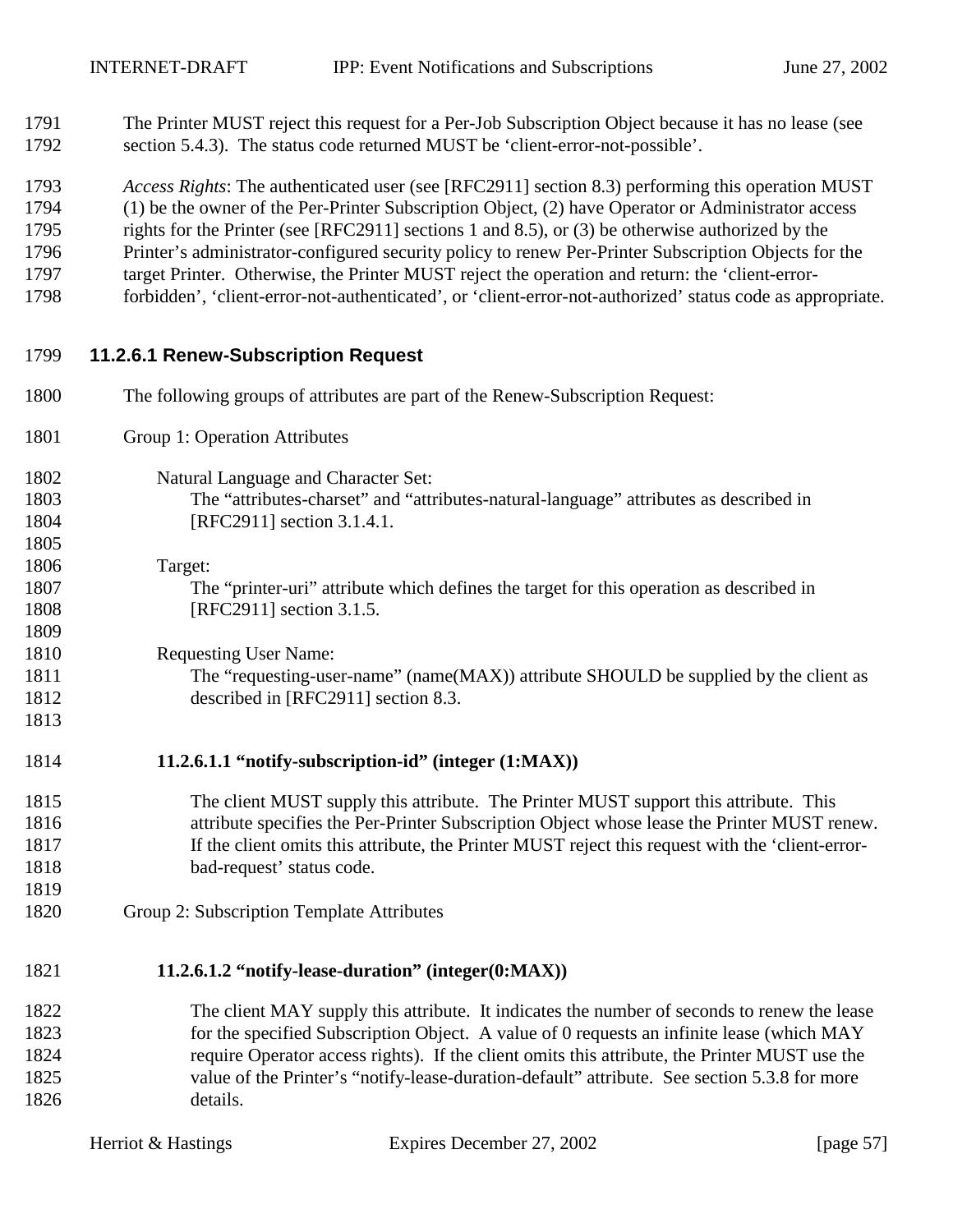<span id="page-57-0"></span>

| 1827         |                                                                                                                                                       |
|--------------|-------------------------------------------------------------------------------------------------------------------------------------------------------|
| 1828         | 11.2.6.2 Renew-Subscription Response                                                                                                                  |
| 1829         | The Printer returns the following sets of attributes as part of the Renew-Subscription Response:                                                      |
| 1830         | Group 1: Operation Attributes                                                                                                                         |
| 1831         | <b>Status Message:</b>                                                                                                                                |
| 1832         | Same as [RFC2911].                                                                                                                                    |
| 1833         |                                                                                                                                                       |
| 1834         | The following are some of the status codes returned (see [RFC2911]:                                                                                   |
| 1835         |                                                                                                                                                       |
| 1836         | successful-ok: The operation successfully renewed the lease on the Subscription Object                                                                |
| 1837         | for the requested duration.                                                                                                                           |
| 1838         | successful-ok-ignored-or-substituted-attributes: The operation successfully renewed                                                                   |
| 1839<br>1840 | the lease on the Subscription Object for some duration other than the amount<br>requested.                                                            |
| 1841         |                                                                                                                                                       |
| 1842         | client-error-not-possible: The operation failed because the "notify-subscription-id"<br>Operation attribute identified a Per-Job Subscription Object. |
| 1843         | client-error-not-found: The operation failed because the "notify-subscription-id"                                                                     |
| 1844         | Operation attribute identified a non-existent Subscription Object.                                                                                    |
| 1845         |                                                                                                                                                       |
| 1846         | Natural Language and Character Set:                                                                                                                   |
| 1847         | The "attributes-charset" and "attributes-natural-language" attributes as described in                                                                 |
| 1848         | [RFC2911] section 3.1.4.2. The "attributes-natural-language" MAY be the natural language                                                              |
| 1849         | of the Subscription Object, rather than the one requested.                                                                                            |
| 1850         |                                                                                                                                                       |
| 1851         | Group 2: Unsupported Attributes                                                                                                                       |
|              |                                                                                                                                                       |
| 1852         | See [RFC2911] section 3.1.7 for details on returning Unsupported Attributes.                                                                          |
| 1853         |                                                                                                                                                       |
| 1854         | Group 3: Subscription Attributes                                                                                                                      |
| 1855         | The Printer MUST return the following Subscription Attribute:                                                                                         |
| 1856         | 11.2.6.2.1 "notify-lease-duration" (integer(0:MAX))                                                                                                   |
| 1857         | The value of this attribute MUST be the number of seconds that the Printer has granted for the                                                        |
| 1858         | lease of the Subscription Object (see section 5.3.8 for details, such as the value of this                                                            |
| 1859         | attribute when the Printer doesn't support the requested value).                                                                                      |
| 1860         | 11.2.7 Cancel-Subscription operation                                                                                                                  |
| 1861         | This operation allows a client to delete a Subscription Object and stop the Printer from sending more                                                 |
| 1862         | Event Notifications. Once performed, there is no way to reference the Subscription Object.                                                            |

|  |  | Herriot & Hastings |
|--|--|--------------------|
|--|--|--------------------|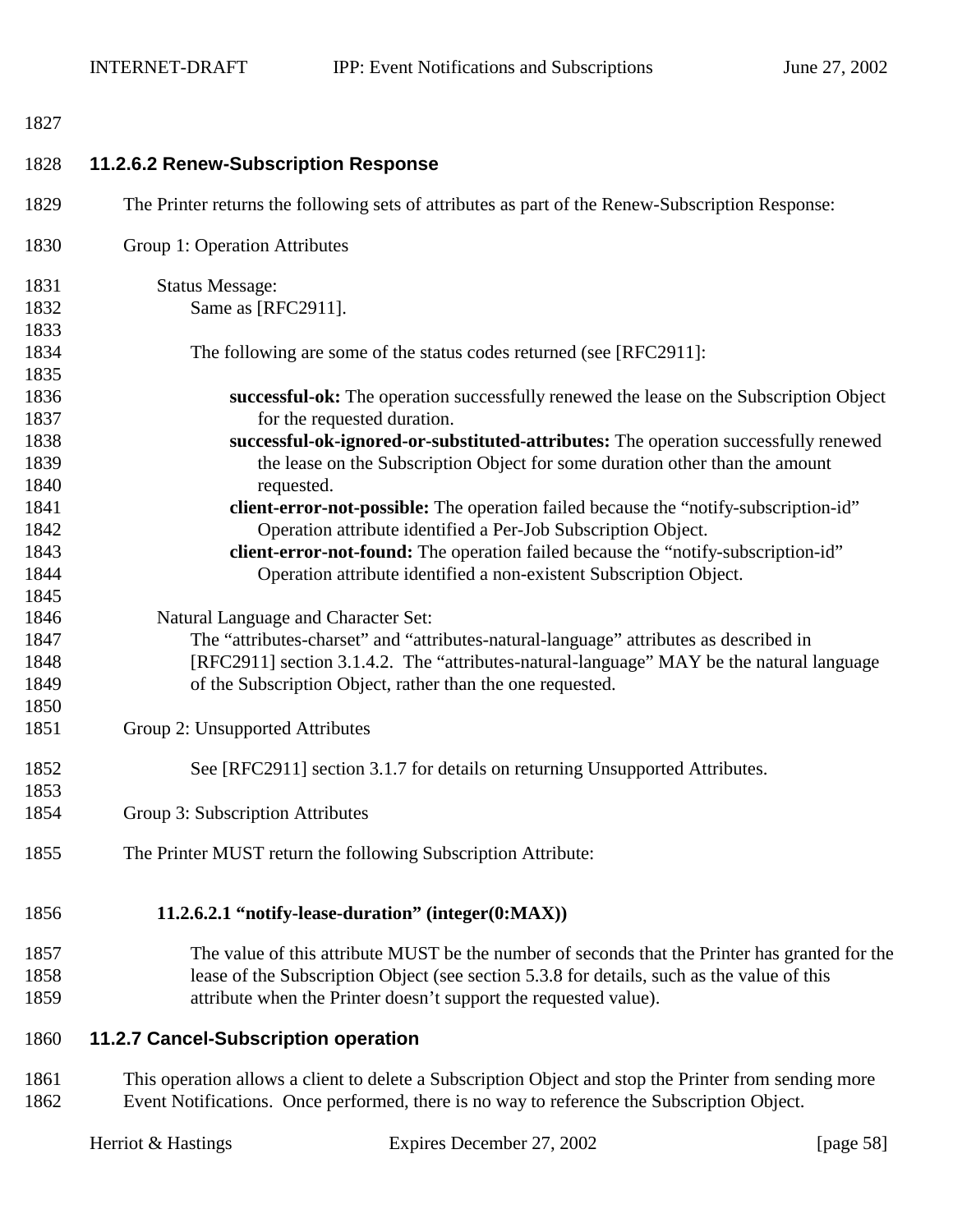- 1863 A Printer MUST supported this operation.
- 1864 The Printer MUST accept this request in any of the target Printer's states, i.e., 'idle', 'processing', or 1865 'stopped', but MUST NOT change the Printer's "printer-state" attribute.
- 1866 If the specified Subscription Object is a Per-Job Subscription Object, the Printer MUST accept this 1867 request in any of the target Job's states, but MUST NOT change the Job's "job-state" attribute or affect 1868 the Job.

1869 Note: There is no way to change any attributes on a Subscription Object, except the "notify-lease-1870 duration" attribute (using the Renew-Subscription operation). In order to change other attributes, a 1871 client performs a Subscription Creation Operation and Cancel-Subscription operation on the old 1872 Subscription Object. If the client wants to avoid missing Event Notifications, it performs the 1873 Subscription Creation Operation first. If this order would create too many Subscription Objects on the 1874 Printer, the client reverses the order.

1875 *Access Rights*: The authenticated user (see [RFC2911] section 8.3) performing this operation MUST 1876 (1) be the owner of the Subscription Object, (2) have Operator or Administrator access rights for the 1877 Printer (see [RFC2911] sections 1 and 8.5), or (3) be otherwise authorized by the Printer's 1878 administrator-configured security policy to cancel the target Subscription Object. Otherwise, the 1879 Printer MUST reject the operation and return: the 'client-error-forbidden', 'client-error-not-1880 authenticated', or 'client-error-not-authorized' status code as appropriate.

## 1881 **11.2.7.1 Cancel-Subscription Request**

- 1882 The following groups of attributes are part of the Cancel-Subscription Request:
- 1883 Group 1: Operation Attributes
- 1884 Natural Language and Character Set: 1885 The "attributes-charset" and "attributes-natural-language" attributes as described in 1886 **IRFC29111** section 3.1.4.1. 1887
- 1888 Target: 1889 The "printer-uri" attribute which defines the target for this operation as described in 1890 [RFC2911] section 3.1.5. 1891
- 1892 Requesting User Name: 1893 The "requesting-user-name" attribute SHOULD be supplied by the client as described in 1894 [RFC2911] section 8.3.

## 1895 **11.2.7.1.1 "notify-subscription-id" (integer (1:MAX))**

1896 The client MUST supply this attribute. The Printer MUST support this attribute. This 1897 attribute specifies the Subscription Object that the Printer MUST cancel. If the client omits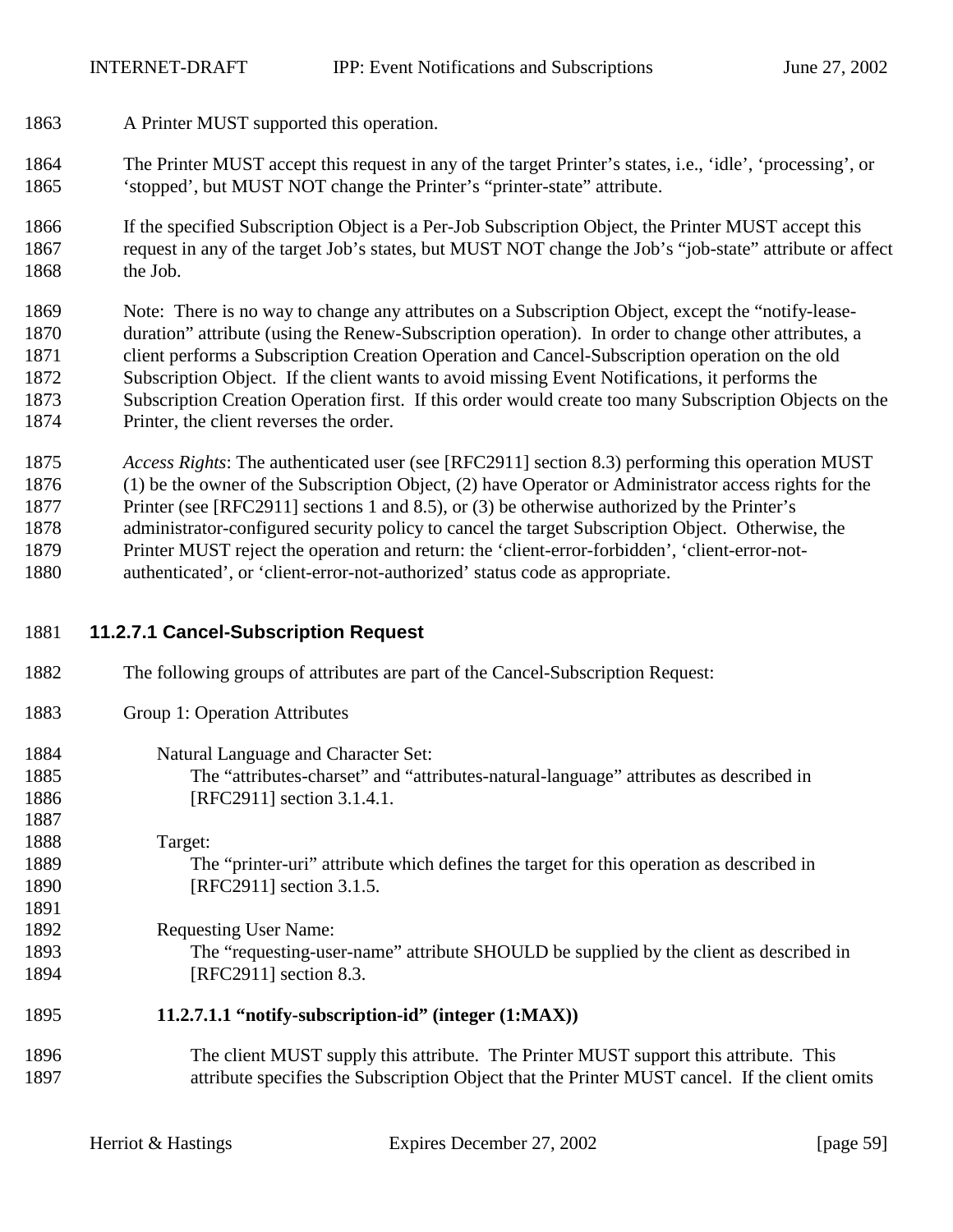<span id="page-59-0"></span>1898 this attribute, the Printer MUST reject this request with the 'client-error-bad-request' status 1899 code. 1900

## 1901 **11.2.7.2 Cancel-Subscription Response**

1902 The Printer returns the following sets of attributes as part of the Cancel-Subscription Response: 1903 Group 1: Operation Attributes 1904 Status Message: 1905 **Same as [RFC2911].** 1906 1907 The following are some of the status codes returned (see [RFC2911]: 1908 1909 **successful-ok:** The operation successfully canceled (deleted) the Subscription Object. 1910 **client-error-not-found:** The operation failed because the "notify-subscription-id" 1911 Operation attribute identified a non-existent Subscription Object. 1912 1913 Natural Language and Character Set: 1914 The "attributes-charset" and "attributes-natural-language" attributes as described in 1915 [RFC2911] section 3.1.4.2. The "attributes-natural-language" MAY be the natural language 1916 of the Subscription Object, rather than the one requested. 1917 1918 Group 2: Unsupported Attributes 1919 See [RFC2911] section 3.1.7 for details on returning Unsupported Attributes. 1920

## 1921 **12 Status Codes**

1922 The following status codes are defined as extensions for Notification and are returned as the value of 1923 the "status-code" parameter in the Operation Attributes Group of a response (see [RFC2911] section 1924 3.1.6.1). Operations in this document can also return the status codes defined in section 13 of 1925 [RFC2911]. The 'successful-ok' status code is an example of such a status code.

## 1926 **12.1 successful-ok-ignored-subscriptions (0x0003)**

- 1927 The Subscription Creation Operation was unable to create all requested Subscription Objects.
- 1928 For a Create-Job-Subscriptions or Create-Printer-Subscriptions operation, this status code means that 1929 the Printer created one or more Subscription Objects, but not all requested Subscription Objects.
- 1930 For a Job Creation operation, this status code means that the Printer created the Job along with zero or 1931 more Subscription Objects. The Printer returns this status code even if other job attributes are 1932 unsupported or in conflict. That is, if an IPP Printer finds a warning that would allow it to return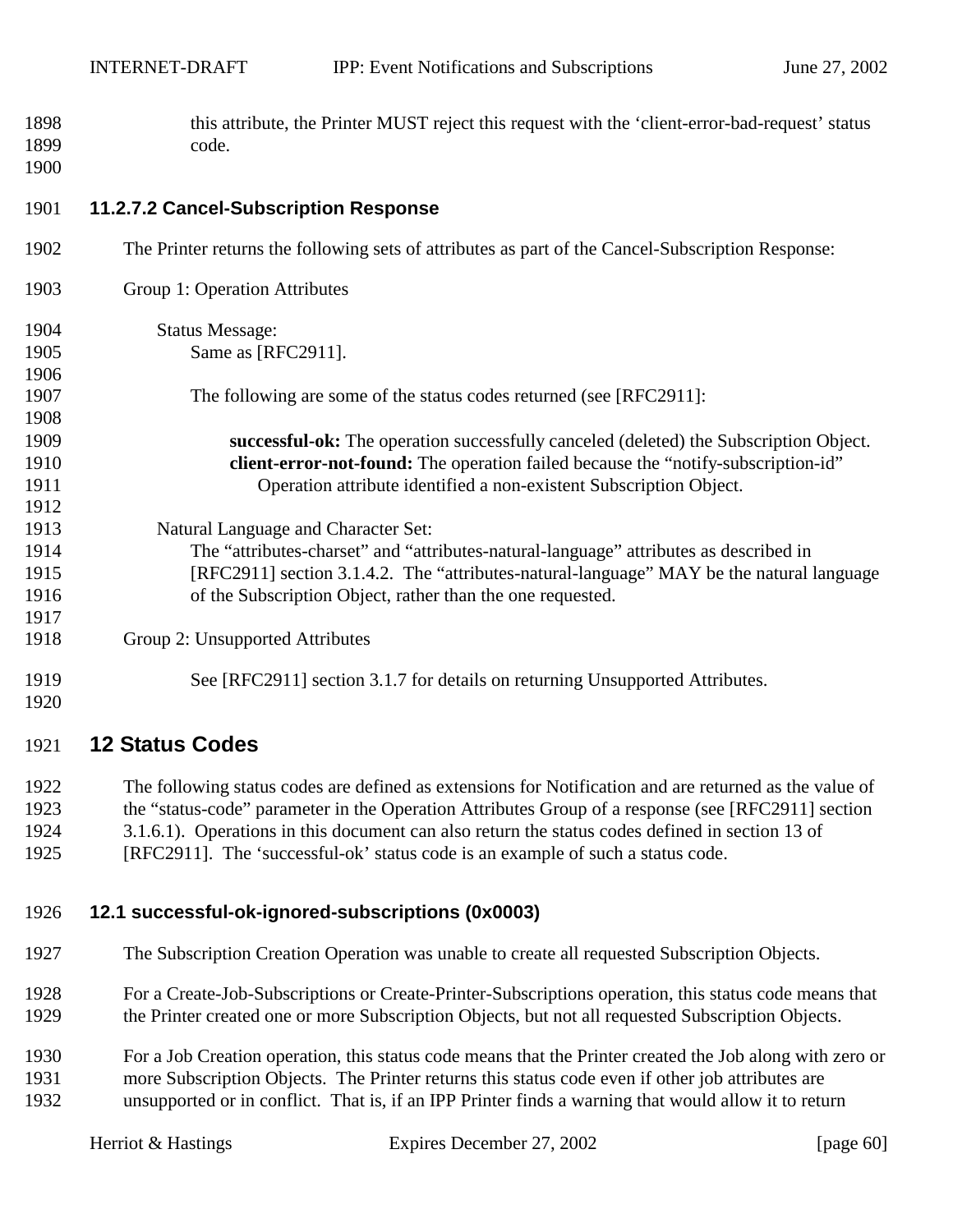- <span id="page-60-0"></span>1933 'successful-ok-ignored-subscriptions' and either 'successful-ok-ignored-or-substituted-attributes'
- 1934 and/or 'successful-ok-conflicting-attributes', it MUST return 'successful-ok-ignored-subscriptions'.

## 1935 **12.2 client-error-ignored-all-subscriptions (0x0414)**

- 1936 This status code is the same as 'successful-ok-ignored-subscriptions' except that only the Create-Job-
- 1937 Subscriptions and Create-Printer-Subscriptions operation return it. They return this status code only
- 1938 when the Printer creates zero Subscription Objects.

# 1939 **13 Status Codes in Subscription Attributes Groups**

- 1940 This section contains values of the "notify-status-code" (type2 enum) attribute that the Printer returns 1941 in a Subscription Attributes Group in a response when the corresponding Subscription Object:
- 1942 1. is not created or
- 1943 2. is created and some of the client-supplied attributes are not supported.
- 1944 The following sections are ordered in decreasing order of importance of the status-codes.

## 1945 **13.1 client-error-uri-scheme-not-supported (0x040C)**

- 1946 This status code is defined in [RFC2911]. This document extends its meaning and allows it to be in a 1947 Subscription Attributes Group of a response.
- 1948 The scheme of the client-supplied URI in a "notify-recipient-uri" Subscription Template Attribute in a 1949 Subscription Creation Operation is not supported. See section [5.3.1.](#page-18-0)

## 1950 **13.2 client-error-attributes-or-values-not-supported (0x040B)**

- 1951 This status code is defined in [RFC2911]. This document extends its meaning and allows it to be in a 1952 Subscription Attributes Group of a response.
- 1953 The method of the client-supplied keyword in a "notify-pull-method" Subscription Template Attribute 1954 in a Subscription Creation Operation is not supported. See section [5.3.2.](#page-19-0)

## 1955 **13.3 client-error-too-many-subscriptions (0x0415)**

1956 The number of Subscription Objects supported by the Printer would be exceeded if this Subscription 1957 Object were created (see section [5.2\)](#page-14-0).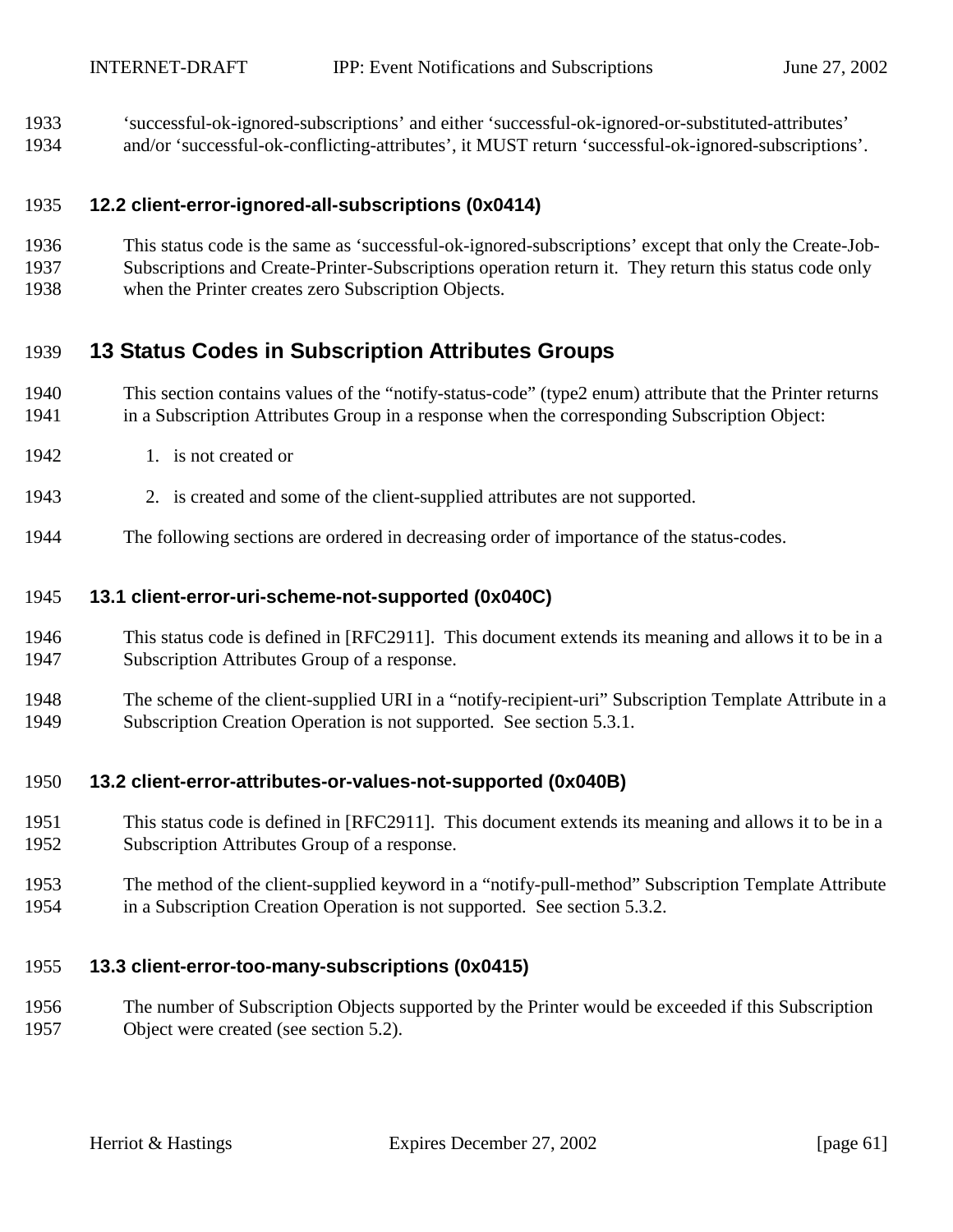## <span id="page-61-0"></span>1958 **13.4 successful-ok-too-many-events (0x0005)**

1959 The client supplied more Events in the "notify-events" operation attribute of a Subscription Creation 1960 Operation than the Printer supports, as indicated in its "notify-max-events-supported" Printer attribute 1961 (see section [5.3.3\)](#page-19-0).

## 1962 **13.5 successful-ok-ignored-or-substituted-attributes (0x0001)**

1963 This status code is defined in [RFC2911]. This document extends its meaning to include unsupported 1964 Subscription Template Attributes and it can appear in a Subscription Attributes Group.

# 1965 **14 Encodings of Additional Attribute Tags**

- 1966 This section assigns values to two attributes tags as extensions to the encoding defined in [RFC2910]).
- 1967 The "subscription-attributes-tag" delimits Subscription Template Attributes Groups in requests and 1968 Subscription Attributes Groups in responses.
- 1969 The "event-notification-attributes-tag" delimits Event Notifications in Delivery Methods that use an 1970 IPP-like encoding.
- 1971 The following table specifies the values for the delimiter tags:

| Tag Value (Hex) | Meaning                             |
|-----------------|-------------------------------------|
| 0x06            | "subscription-attributes-tag"       |
| 0x07            | "event-notification-attributes-tag" |

## 1972 **15 Conformance Requirements**

1973 It is OPTIONAL for IPP clients and Printers to implement this Event Notification specification.

## 1974 **15.1 Conformance requirements for clients**

- 1975 If this Event Notification specification is implemented by a client, the client MUST support the
- 1976 'ippget' Pull Delivery Method and meet the conformance requirements as defined in [ipp-get-method]
- 1977 for clients. A client MAY support additional Delivery Methods.

## 1978 **15.2 Conformance requirements for Printers**

- 1979 If this Event Notification specification is implemented by a Printer, the Printer MUST:
- 1980 meet the Conformance Requirements detailed in section 5 of [RFC2911].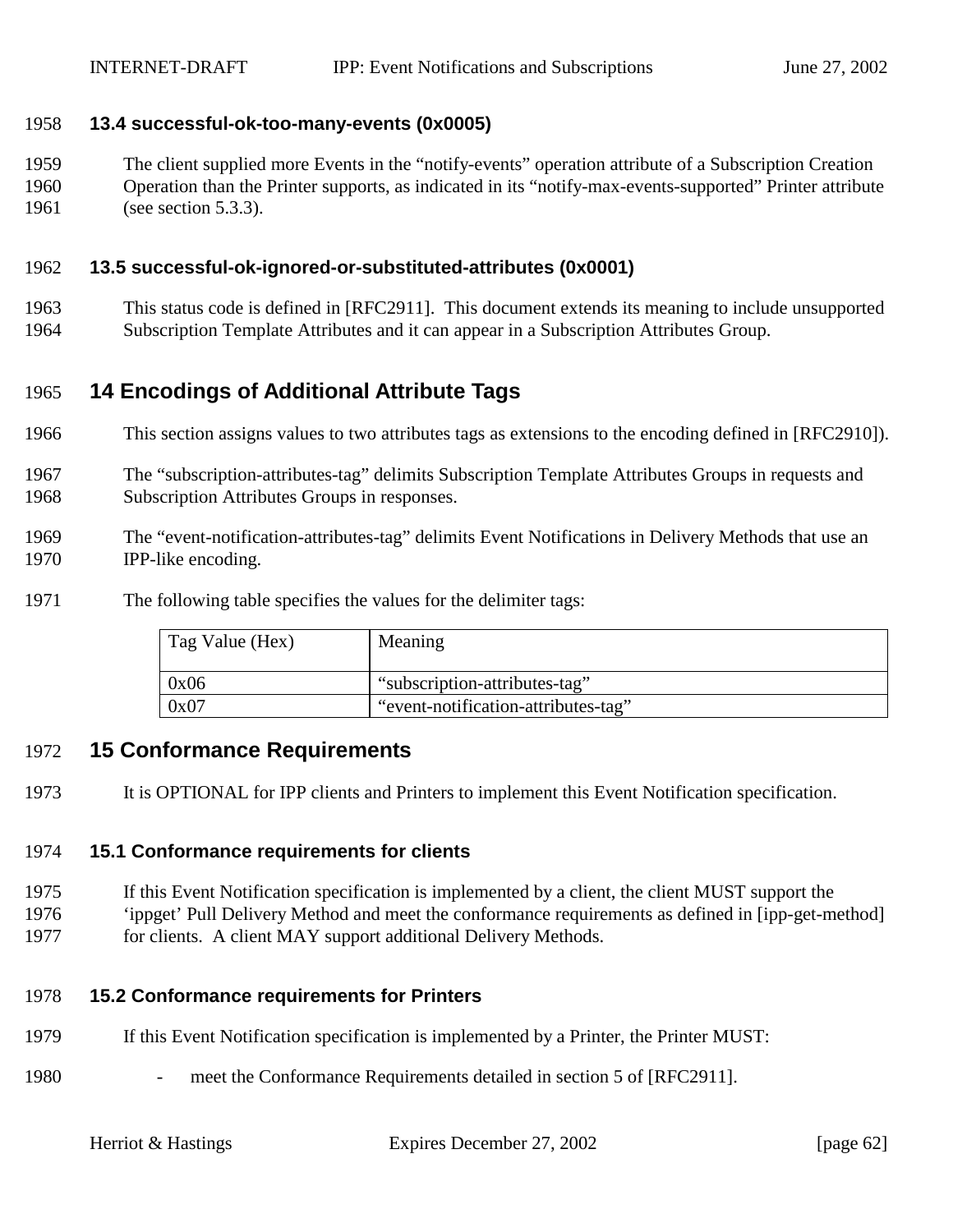- 1981 support the Subscription Template Attributes Group in requests and the Subscription 1982 Attributes Group in responses.
- 1983 support all of the following attributes:
- 1984 a. REQUIRED Subscription Object attributes in section [5.](#page-13-0)
- 1985 b. REQUIRED Printer Description object attributes in section [6.](#page-32-0)
- 1986 c. REQUIRED attributes in Event Notification content in section [8.](#page-33-0)
- 1987 support the 'ippget' Pull Delivery Method and meet the conformance requirements as defined 1988 in [ipp-get-method] for Printers. The Printer MAY support additional Push and Pull Delivery 1989 Methods.
- 1990 send Event Notifications that conform to the requirements of section [9](#page-34-0) and the requirements 1991 of the Delivery Method Document for each supported Delivery Method (the conformance 1992 requirements for Delivery Method Documents is specified in section [10\)](#page-42-0).
- 1993 for all of the Job Creation Operations that the Printer supports, MUST support the 1994 REQUIRED extensions for notification defined in section [11.1.3.](#page-47-0)
- 1995 meet the conformance requirements for operations as described in Table 16 and meet the 1996 requirements for Printers as specified in the indicated sub-sections of section [11:](#page-43-0)

1997 **Table 16 – Printer Conformance Requirements for Operations** 

| Operation                                     | <b>Printer Conformance</b><br>Requirements |
|-----------------------------------------------|--------------------------------------------|
| Create-Printer-Subscriptions (section 11.1.2) | <b>REQUIRED</b>                            |
| Create-Job-Subscriptions (section 11.1.1)     | <b>OPTIONAL</b>                            |
| Get-Subscription-Attributes (section 11.2.3)  | <b>REQUIRED</b>                            |
| Get-Subscriptions (section 11.2.5)            | <b>REQUIRED</b>                            |
| Renew-Subscription (section 11.2.6)           | <b>REQUIRED</b>                            |
| Cancel-Subscription (section 11.2.7)          | <b>REQUIRED</b>                            |

1998

# 1999 **16 Normative References**

2000 [ipp-get-method]

2001 Herriot, R., and T. Hastings, "Internet Printing Protocol (IPP): The 'ippget' Delivery Method for 2002 Event Notifications", <draft-ietf-ipp-notify-get-07.txt>, June 27, 2002.

# 2003 [ipp-prog]

2004 Hastings, T., Bergman, R., and H. Lewis, "IPP: Job Progress Attributes", <draft-ietf-ipp-job-prog-2005 03.txt> work in progress, July 17, 2001.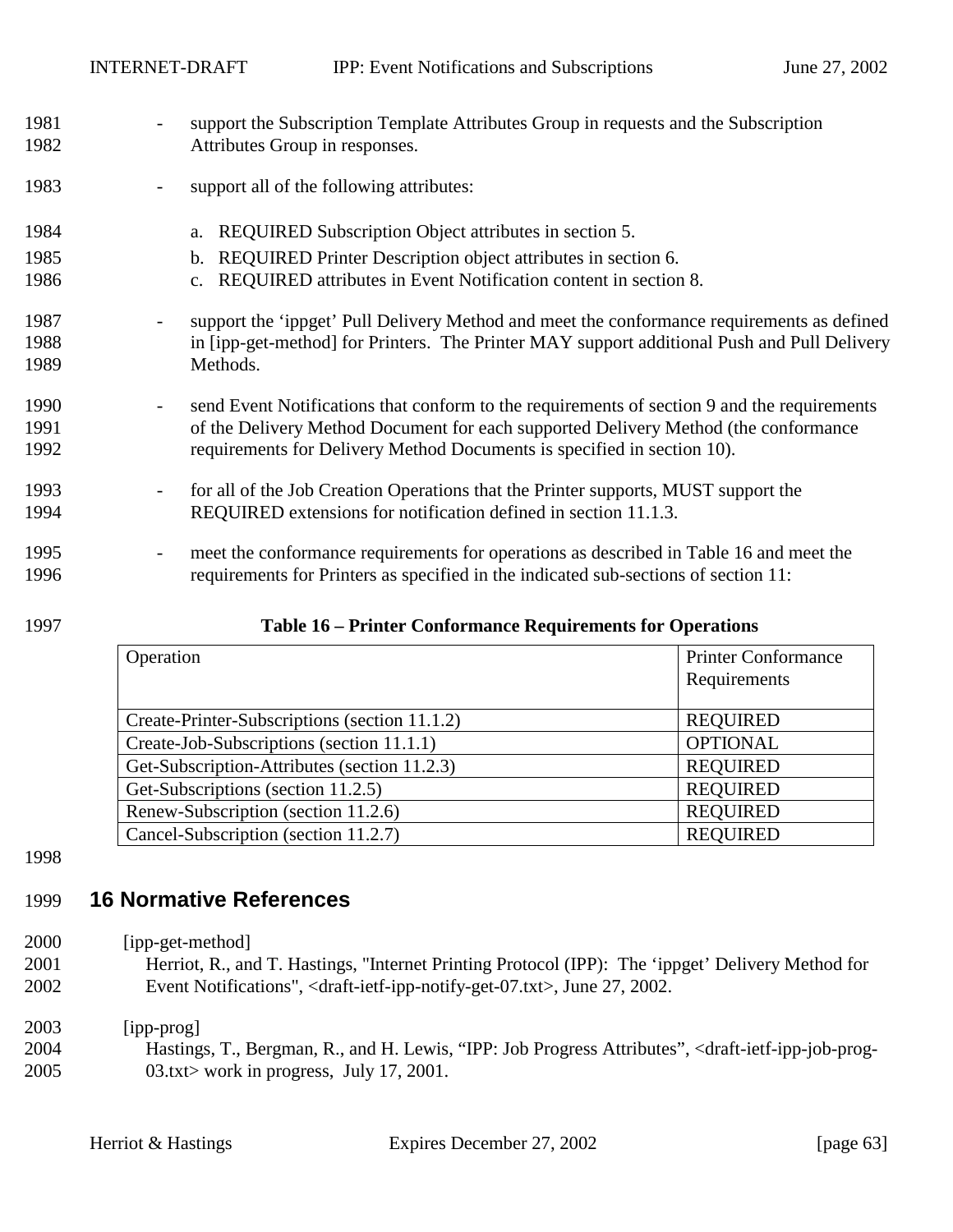| 2006 | [RFC2119]                                                                                           |
|------|-----------------------------------------------------------------------------------------------------|
| 2007 | S. Bradner, "Key words for use in RFCs to Indicate Requirement Levels", RFC 2119, March 1997        |
| 2008 | [RFC2396]                                                                                           |
| 2009 | Berners-Lee, T., Fielding, R., and L. Masinter, "Uniform Resource Identifiers (URI): Generic        |
| 2010 | Syntax", RFC 2396, August 1998.                                                                     |
| 2011 | [RFC2717]                                                                                           |
| 2012 | R. Petke and I. King, "Registration Procedures for URL Scheme Names", RFC 2717, November            |
| 2013 | 1999.                                                                                               |
| 2014 | [RFC2910]                                                                                           |
| 2015 | Herriot, R., Butler, S., Moore, P., and R. Turner, "Internet Printing Protocol/1.1: Encoding and    |
| 2016 | Transport", RFC 2910, September 2000.                                                               |
| 2017 | [RFC2911]                                                                                           |
| 2018 | deBry, R., Hastings, T., Herriot, R., Isaacson, S., and P. Powell, "Internet Printing Protocol/1.1: |
| 2019 | Model and Semantics", RFC 2911, September 2000.                                                     |
| 2020 | <b>17 Informative References</b>                                                                    |
| 2021 | [IANA-CON]                                                                                          |

- 2022 Narte, T. and H. Alvestrand, "Guidelines for Writing an IANA Considerations Section in RFCs", 2023 BCP 26, RFC 2434, October 1998.
- 2024 [ipp-not-req] 2025 deBry, R., Lewis, H., and T. Hastings, "Internet Printing Protocol/1.1: Requirements for IPP 2026 Notifications", <draft-ietf-ipp-not-06.txt>, work in progress, July 17, 2001.

2027 [RFC2565]

2028 Herriot, R., Butler, S., Moore, P., and R. Turner, "Internet Printing Protocol/1.0: Encoding and 2029 Transport", RFC 2565, April 1999.

2030 [RFC2566] 2031 deBry, R., , Hastings, T., Herriot, R., Isaacson, S., and P. Powell, "Internet Printing Protocol/1.0: 2032 Model and Semantics", RFC 2566, April 1999.

2033 [RFC2567] 2034 Wright, D., "Design Goals for an Internet Printing Protocol", RFC 2567, April 1999. 2035 [RFC2568]

2036 Zilles, S., "Rationale for the Structure and Model and Protocol for the Internet Printing Protocol", 2037 RFC 2568, April 1999.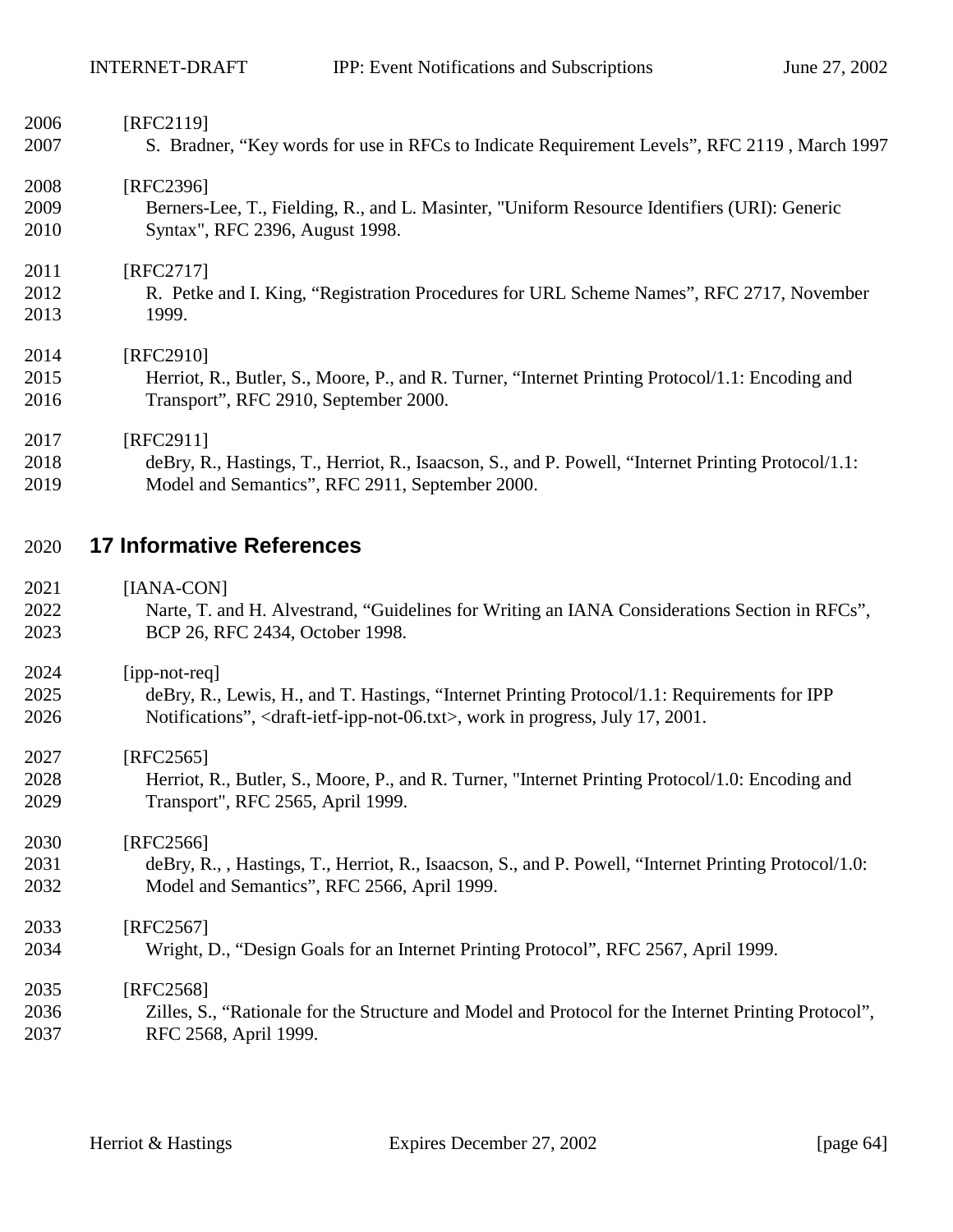| 2038 | [RFC2569]                                                                                        |
|------|--------------------------------------------------------------------------------------------------|
| 2039 | Herriot, R., Hastings, T., Jacobs, N., and J. Martin, "Mapping between LPD and IPP Protocols",   |
| 2040 | RFC 2569, April 1999.                                                                            |
| 2041 | [RFC2616]                                                                                        |
| 2042 | Fielding, R., Gettys, J., Mogul, J., Frystyk, H., Masinter, L., Leach, P., and T. Berners-Lee,   |
| 2043 | "Hypertext Transfer Protocol - HTTP/1.1", RFC 2616, June 1999.                                   |
| 2044 | [RFC3196]                                                                                        |
| 2045 | Hastings, T., Manros, C., Zehler, P., Kugler, C., and H. Holst, "Internet Printing Protocol/1.1: |
| 2046 | Implementer's Guide", RFC3196, November 2001.                                                    |

# 2047 **18 Security Considerations**

2048 Clients submitting Notification requests to the IPP Printer have the same security issues as submitting 2049 an IPP/1.1 print job request (see [RFC2911] section 3.2.1 and section 8). The same mechanisms used 2050 by IPP/1.1 can therefore be used by the client Notification submission. Operations that require 2051 authentication can use the HTTP authentication. Operations that require privacy can use the 2052 HTTP/TLS privacy. As with IPP/1.1 Print Job Objects, if there is no security on Subscription Objects, 2053 sequential assignment of subscription-ids exposes the system to a passive traffic monitoring threat.

## 2054 **18.1 Client access rights**

- 2055 The Subscription Object access control model is the same as the access control model for Job objects. 2056 The client MUST have the following access rights for the indicated Subscription operations:
- 2057 1. Create-Job-Subscriptions (see section [11.1.1\)](#page-44-0): A Per-Job Subscription object is associated with 2058 a Job. To create Per-Job Subscription Objects, the authenticated user (see [RFC2911] section 2059 8.3) performing this operation MUST (1) be the job owner, (2) have Operator or Administrator 2060 access rights for this Printer (see [RFC2911] sections 1 and 8.5), or (3) be otherwise authorized 2061 by the Printer's administrator-configured security policy to create Per-Job Subscription Objects 2062 for the target job.
- 2063 2. Create-Printer-Subscriptions (see section [11.1.2\)](#page-46-0): A Per-Printer Subscription object is 2064 associated with the Printer. To create Per-Printer Subscription Objects, the authenticated user 2065 (see [RFC2911] section 8.3) performing this operation MUST (1) have Operator or 2066 Administrator access rights for this Printer (see [RFC2911] sections 1 and 8.5) or (2) be 2067 otherwise authorized by the Printer's administrator-configured security policy to create Per-2068 Printer Subscription Objects for this Printer.
- 2069 3. Get-Subscription-Attributes (see section [11.2.4\)](#page-50-0): The access control model for this operation is 2070 the same as that of the Get-Job-Attributes operation (see [RFC2911] section 3.3.4). The 2071 primary difference is that a Get-Subscription-Attributes operation is directed at a Subscription 2072 Object rather than at a Job object, and a returned attribute group contains Subscription Object 2073 attributes rather than Job object attributes. To query the specified Subscription Object, the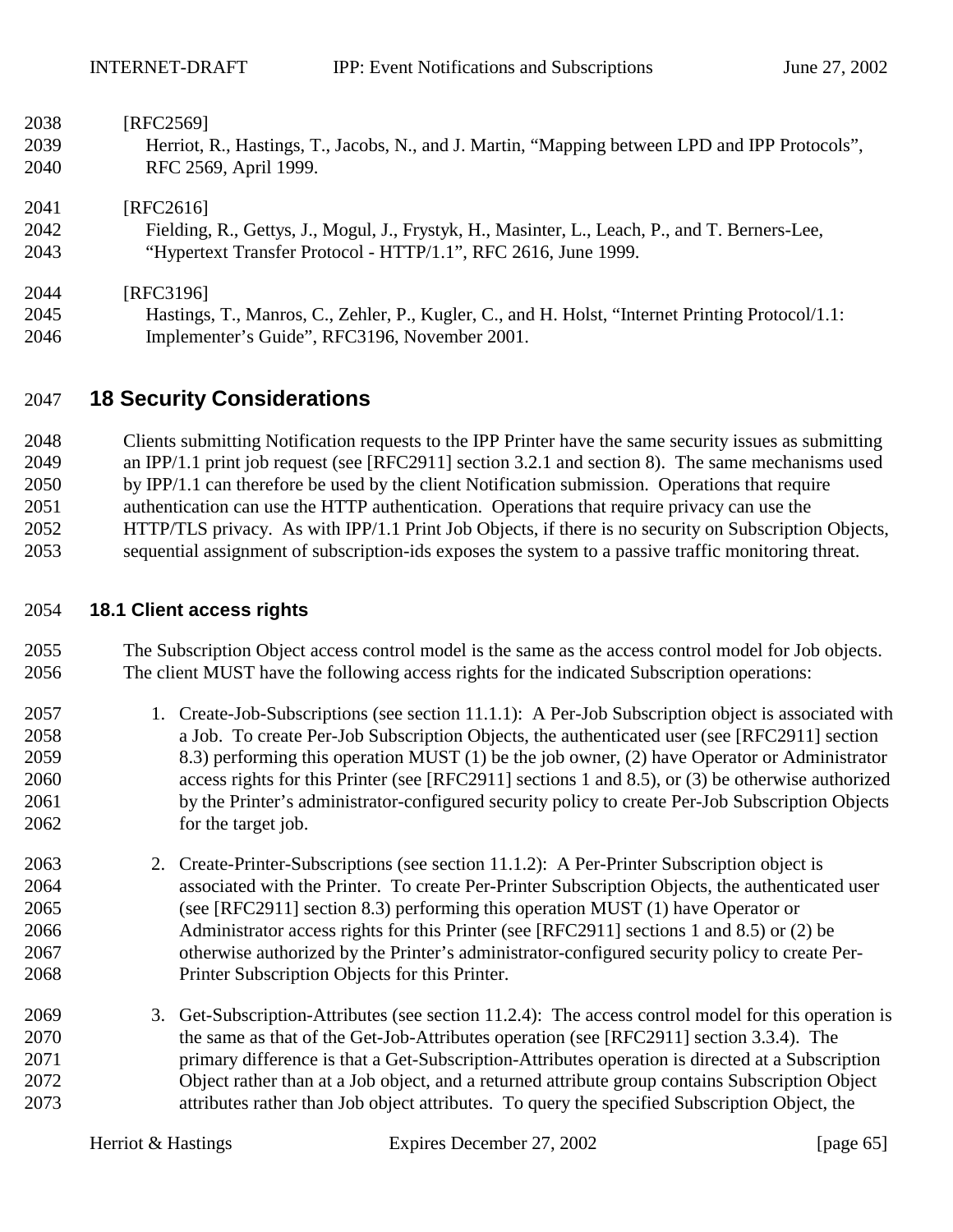2074 authenticated user (see [RFC2911] section 8.3) performing this operation MUST (1) be the 2075 Subscription Object owner, (2) have Operator or Administrator access rights for this Printer 2076 (see [RFC2911] sections 1 and 8.5), or (3) be otherwise authorized by the Printer's 2077 administrator-configured security policy to query the Subscription Object for the target job. 2078 Furthermore, the Printer's security policy MAY limit which attributes are returned, in a manner 2079 similar to the Get-Job-Attributes operation (see [RFC2911] end of section 3.3.4.2).

- 2080 4. Get-Subscriptions (see section [11.2.5\)](#page-53-0): The access control model for this operation is the same 2081 as that of the Get-Jobs operation (see [RFC2911] section 3.2.6). The primary difference is that 2082 the operation is directed at Subscription Objects rather than at Job objects, and the returned 2083 attribute groups contain Subscription Object attributes rather than Job object attributes. To 2084 query Per-Job Subscription Objects of the specified job (client supplied the "notify-job-id" 2085 operation attribute - see section [11.2.5.1.1\)](#page-54-0), the authenticated user (see [RFC2911] section 8.3) 2086 performing this operation MUST (1) be the Subscription Object owner, (2) have Operator or 2087 Administrator access rights for this Printer (see [RFC2911] sections 1 and 8.5), or (3) be 2088 otherwise authorized by the Printer's administrator-configured security policy to query the 2089 Subscription Object for the target job. To query Per-Printer Subscription Objects of the Printer 2090 (client omits the "notify-job-id" operation attribute - see section [11.2.5.1.1\)](#page-54-0), the authenticated 2091 user (see [RFC2911] section 8.3) performing this operation MUST (1) have Operator or 2092 Administrator access rights for this Printer (see [RFC2911] sections 1 and 8.5), or (2) be 2093 otherwise authorized by the Printer's administrator-configured security policy to query Per-2094 Printer Subscription Objects for the target Printer. Furthermore, the Printer's security policy 2095 MAY limit which attributes are returned, in a manner similar to the Get-Job-Attributes 2096 operation (see [RFC2911] end of section 3.2.6.2).
- 2097 5. Renew-Subscriptions (see section [11.2.6\)](#page-55-0): The authenticated user (see [RFC2911] section 8.3) 2098 performing this operation MUST (1) be the owner of the Per-Printer Subscription Object, (2) 2099 have Operator or Administrator access rights for the Printer (see [RFC2911] sections 1 and 2100 8.5), or (3) be otherwise authorized by the Printer's administrator-configured security policy to 2101 renew Per-Printer Subscription Objects for the target Printer
- 2102 6. Cancel-Subscription (see section [11.2.7\)](#page-57-0): The authenticated user (see [RFC2911] section 8.3) 2103 performing this operation MUST (1) be the owner of the Subscription Object, (2) have Operator 2104 or Administrator access rights for the Printer (see [RFC2911] sections 1 and 8.5), or (3) be 2105 otherwise authorized by the Printer's administrator-configured security policy to cancel the 2106 target Subscription Object.
- 2107 The standard security concerns (delivery to the right user, privacy of content, tamper proof content) 2108 apply to each Delivery Method. Some Delivery Methods are more secure than others. Each Delivery
- 2109 Method Document MUST discuss its Security Considerations.

## 2110 **18.2 Printer security threats**

2111 Notification trap door: If a Printer supports the OPTIONAL "notify-attributes" Subscription Template 2112 attribute (see section [5.3.4\)](#page-24-0) where the client can request that the Printer return any specified Job,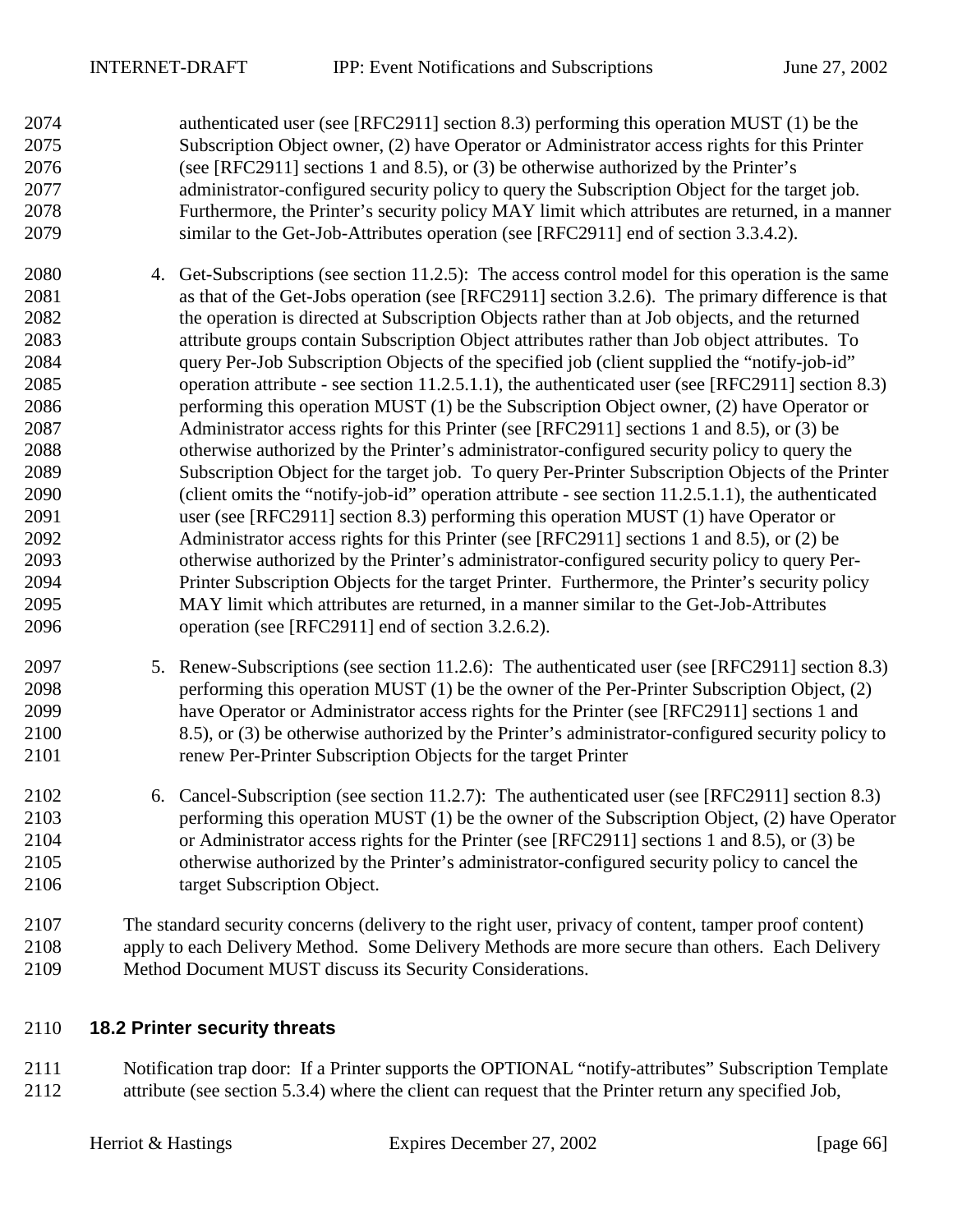- 2113 Printer, and Subscription object attributes, the Printer MUST apply the same security policy to these
- 2114 requested attributes in the Get-Notifications request as it does for the Get-Jobs, Get-Job-Attributes,
- 2115 Get-Printer-Attributes, and Get-Subscription-Attributes requests.

## 2116 **18.3 Notification Recipient security threats**

- 2117 Unwanted Events Notifications (spam): For any Push Delivery Method, by far the biggest security
- 2118 concern is the abuse of notification: sending unwanted Event Notifications to third parties (i.e., spam).
- 2119 The problem is made worse by notification addresses that may be redistributed to multiple parties.
- 2120 There exist scenarios where third party notification is used (see Scenario #2 and #3 in [ipp-not-req]).
- 2121 Any fully secure solution would require active agreement of all recipients before sending out anything.

# 2122 **19 IANA Considerations**

- 2123 This section contains the registration information for IANA to add to the various IPP Registries 2124 according to the procedures defined in RFC 2911 [RFC2911] section 6 to cover the definitions in this 2125 document. In addition, this section defines how Events and Delivery Methods will be registered when
- 2126 they are defined in other documents.
- 2127 *Note to RFC Editors: Replace RFC NNNN below with the RFC number for this document, so that it*  2128 *accurately reflects the content of the information for the IANA Registry.*

## 2129 **19.1 Attribute Registrations**

2130 The following table lists all the attributes defined in this document. These are to be registered 2131 according to the procedures in RFC 2911 [RFC2911] section 6.2.

| 2132 | Subscription Template attributes:                   | Ref. |          | Section: |
|------|-----------------------------------------------------|------|----------|----------|
| 2133 | notify-recipient-uri (uri)                          |      | RFC NNNN | 5.3.1    |
| 2134 | notify-schemes-supported (1setOf uriScheme)         |      | RFC NNNN | 5.3.1    |
| 2135 | notify-pull-method (type2 keyword)                  |      | RFC NNNN | 5.3.2    |
| 2136 | notify-pull-method-supported (1setOf type2 keyword) |      |          |          |
| 2137 |                                                     |      | RFC NNNN | 5.3.2    |
| 2138 | notify-events (1setOf type2 keyword)                |      | RFC NNNN | 5.3.3    |
| 2139 | notify-events-default (1setOf type2 keyword)        |      | RFC NNNN | 5.3.3    |
| 2140 | notify-events-supported (1setOf type2 keyword)      |      | RFC NNNN | 5.3.3    |
| 2141 | notify-max-events-supported (integer(2:MAX))        |      | RFC NNNN | 5.3.3    |
| 2142 | notify-attributes (1setOf type2 keyword)            |      | RFC NNNN | 5.3.4    |
| 2143 | notify-attributes-supported (1setOf type2 keyword)  |      |          |          |
| 2144 |                                                     |      | RFC NNNN | 5.3.4    |
| 2145 | notify-user-data (octetString(63))                  |      | RFC NNNN | 5.3.5    |
| 2146 | notify-charset (charset)                            |      | RFC NNNN | 5.3.6    |
| 2147 | notify-natural-language (naturalLanguage)           |      | RFC NNNN | 5.3.7    |
| 2148 | notify-lease-duration (integer(0:67108863))         |      | RFC NNNN | 5.3.8    |
| 2149 | notify-lease-duration-default (integer(0:67108863)) |      |          |          |
| 2150 |                                                     |      | RFC NNNN | 5.3.8    |
|      |                                                     |      |          |          |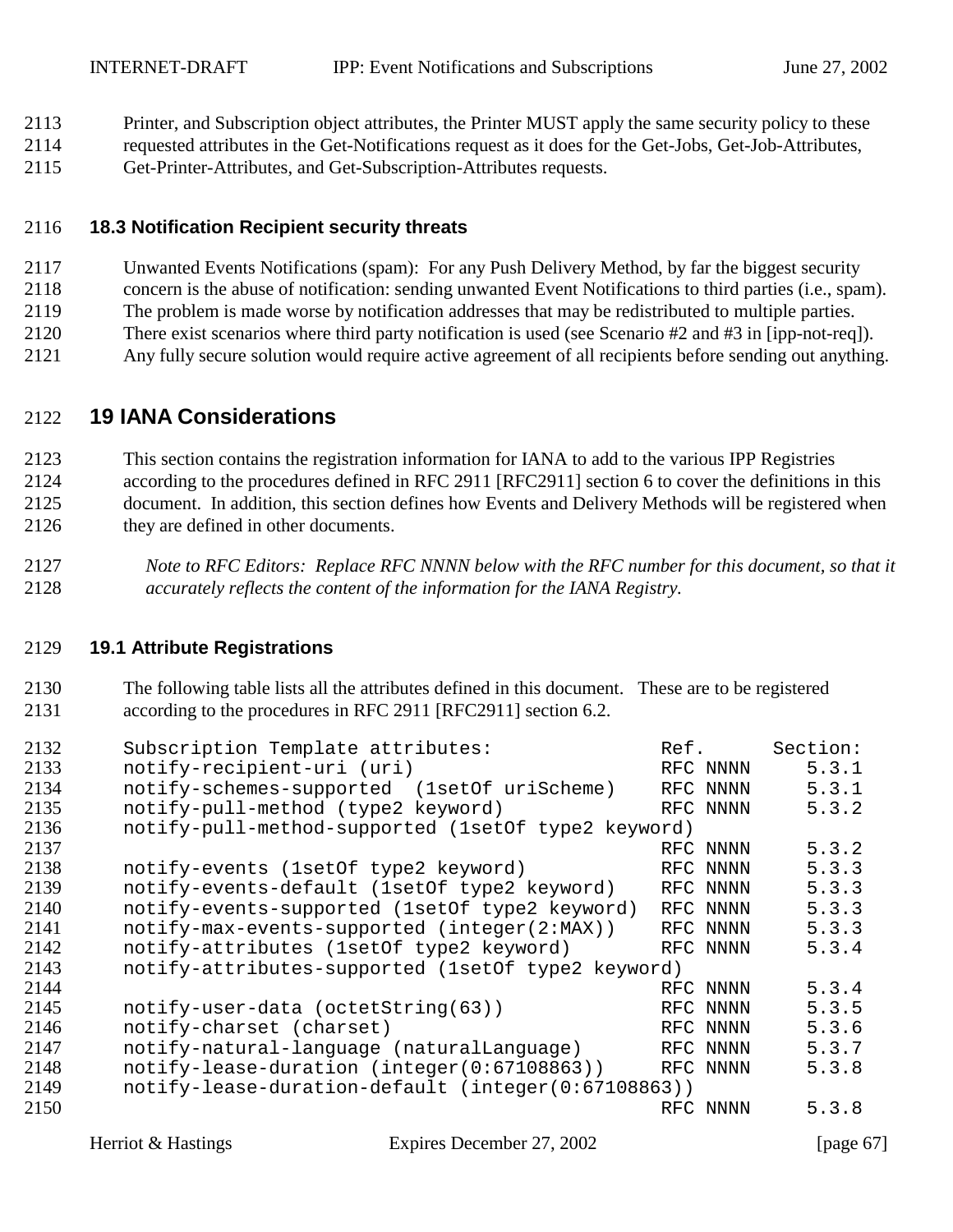| 2151 | notify-lease-duration-supported (1setOf (integer(0: 67108863)  |          |       |
|------|----------------------------------------------------------------|----------|-------|
| 2152 | rangeOfInteger(0:67108863))                                    | RFC NNNN | 5.3.8 |
| 2153 | notify-time-interval (integer(0:MAX))                          | RFC NNNN | 5.3.9 |
| 2154 |                                                                |          |       |
| 2155 | Subscription Description Attributes:                           |          |       |
| 2156 | notify-subscription-id (integer (1:MAX)))                      | RFC NNNN | 5.4.1 |
| 2157 | notify-sequence-number (integer (0:MAX)))                      | RFC NNNN | 5.4.2 |
| 2158 | notify-lease-expiration-time (integer(0:MAX)))                 | RFC NNNN | 5.4.3 |
| 2159 | $notify-printer-up-time (integer(1:MAX)))$                     | RFC NNNN | 5.4.4 |
| 2160 | notify-printer-uri (uri))                                      | RFC NNNN | 5.4.5 |
| 2161 | $notify-job-id (integer(1:MAX)))$                              | RFC NNNN | 5.4.6 |
| 2162 | notify-subscriber-user-name (name(MAX)))                       | RFC NNNN | 5.4.7 |
| 2163 |                                                                |          |       |
| 2164 | Printer Description Attributes:                                |          |       |
| 2165 | printer-state-change-time (integer(1:MAX)))                    | RFC NNNN | 6.1   |
| 2166 | printer-state-change-date-time (dateTime))                     | RFC NNNN | 6.2   |
| 2167 |                                                                |          |       |
| 2168 | Attributes Only in Event Notifications                         |          |       |
| 2169 | notify-subscribed-event (type2 keyword)                        | RFC NNNN | 8.1   |
| 2170 | notify-text (text(MAX))                                        | RFC NNNN | 8.2   |
| 2171 |                                                                |          |       |
| 2172 | The resulting attribute registrations will be published in the |          |       |
| 2173 | ftp://ftp.iana.org/in-notes/iana/assignments/ipp/attributes/   |          |       |
| 2174 | area.                                                          |          |       |
| 2175 |                                                                |          |       |

## **19.2 Additional Enum Attribute Value Registrations for the "operations-supported" Printer Attribute**

2178 The following table lists all the new enum attribute values defined in this document as additional type2 2179 enum values for use with the "operations-supported" Printer Description attribute. These are to be 2180 registered according to the procedures in RFC 2911 [RFC2911] section 6.1.

| 2181 | type2 enum Attribute Values: | Value  | Ref.     | Section: |
|------|------------------------------|--------|----------|----------|
| 2182 | Create-Printer-Subscriptions | 0x0016 | RFC NNNN | 7.1      |
| 2183 | Create-Job-Subscriptions     | 0x0017 | RFC NNNN | 7.1      |
| 2184 | Get-Subscription-Attributes  | 0x0018 | RFC NNNN | 7.1      |
| 2185 | Get-Subscriptions            | 0x0019 | RFC NNNN | 7.1      |
| 2186 | Renew-Subscription           | 0x001A | RFC NNNN | 7.1      |
| 2187 | Cancel-Subscription          | 0x001B | RFC NNNN | 7.1      |
| 2188 |                              |        |          |          |

- 2189 The resulting enum attribute value registrations will be published in the
- 2190 ftp://ftp.iana.org/in-notes/iana/assignments/ipp/attribute-values/operations-supported/
- 2191 area.
-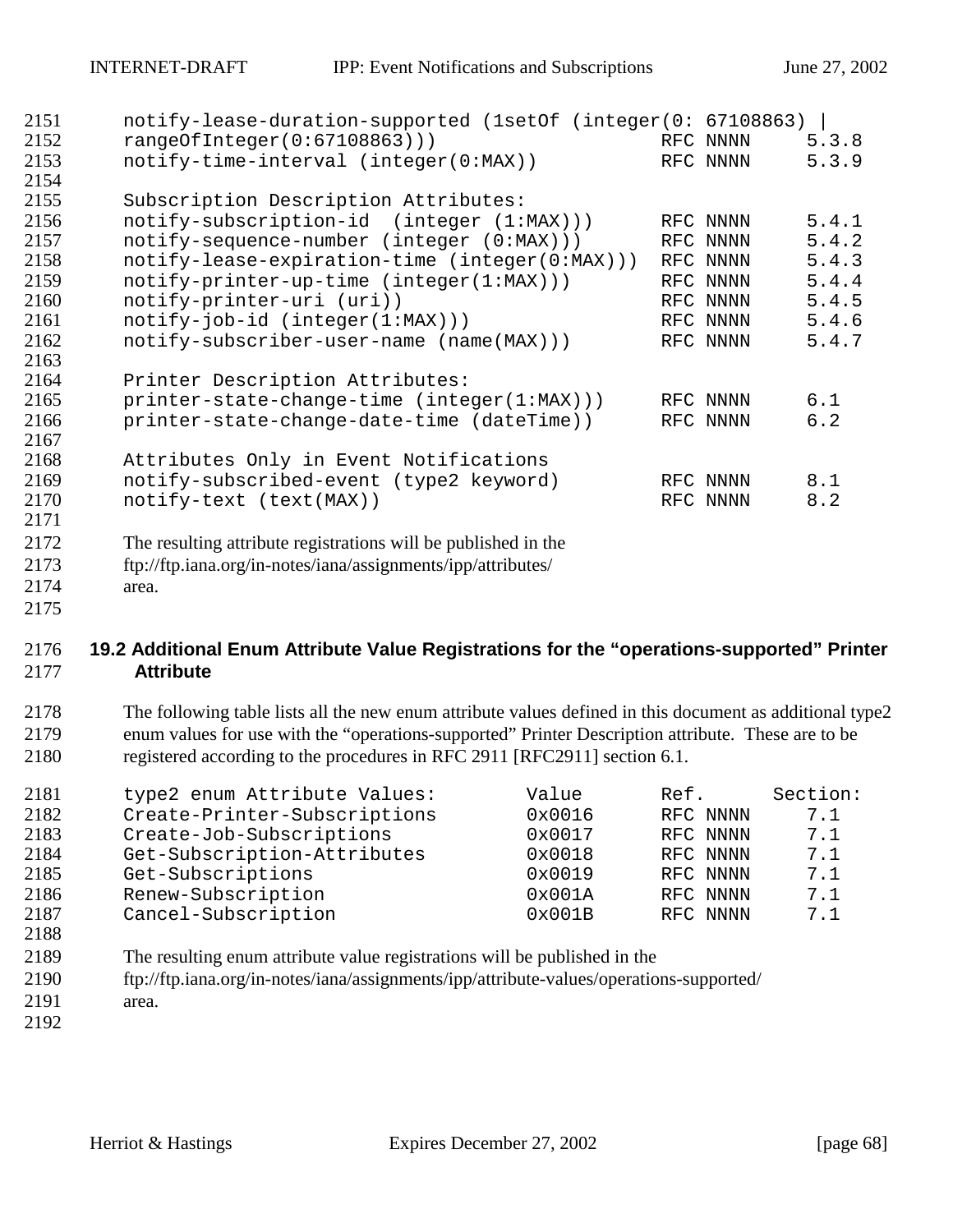## **19.3 Operation Registrations**

2194 The following table lists all of the operations defined in this document. These are to be registered 2195 according to the procedures in RFC 2911 [RFC2911] section 6.4.

| 2196 | Operations:                            | Ref.     | Section: |
|------|----------------------------------------|----------|----------|
| 2197 | Create-Job-Subscriptions Operation     | RFC NNNN | 11.1.1   |
| 2198 | Create-Printer-Subscriptions Operation | RFC NNNN | 11.1.2   |
| 2199 | Job Creation Operations - Extensions   | RFC NNNN | 11.1.3   |
| 2200 | Validate-Job Operation - Extensions    | RFC NNNN | 11.2.2   |
| 2201 | Get-Printer-Attributes - Extensions    | RFC NNNN | 11.2.3   |
| 2202 | Get-Subscription-Attributes Operation  | RFC NNNN | 11.2.4   |
| 2203 | Get-Subscriptions Operation            | RFC NNNN | 11.2.5   |
| 2204 | Renew-Subscription Operation           | RFC NNNN | 11.2.6   |
| 2205 | Cancel-Subscription Operation          | RFC NNNN | 11.2.7   |

- 2207 The resulting operation registrations will be published in the
- 2208 ftp://ftp.iana.org/in-notes/iana/assignments/ipp/operations/
- 2209 area.
- 

## **19.4 Status code Registrations**

2212 The following table lists all the status codes defined in this document. These are to be registered 2213 according to the procedures in RFC 2911 [RFC2911] section 6.6.

| 2214 | Status codes:                                   | Ref.       | Section: |
|------|-------------------------------------------------|------------|----------|
| 2215 | successful-ok-ignored-subscriptions (0x0003)    | RFC NNNN   | 12.1     |
| 2216 | client-error-ignored-all-subscriptions (0x0414) | RFC NNNN   | 12.2     |
| 2217 |                                                 |            |          |
| 2218 | Status Codes in Subscription Attributes Groups: |            |          |
| 2219 | client-error-uri-scheme-not-supported (0x040C)  | RFC NNNN   | 13.1     |
| 2220 | client-error-attributes-or-values-not-supported | 0x040B)    |          |
| 2221 |                                                 | RFC NNNN   | 13.2     |
| 2222 | client-error-too-many-subscriptions (0x0415)    | RFC NNNN   | 13.3     |
| 2223 | successful-ok-too-many-events (0x0005)          | RFC NNNN   | 13.4     |
| 2224 | successful-ok-ignored-or-substituted-attributes | $0x0001$ ) |          |
| 2225 |                                                 | RFC NNNN   | 13.5     |
| 2226 |                                                 |            |          |

- 2227 The resulting status code registrations will be published in the
- 2228 ftp://ftp.iana.org/in-notes/iana/assignments/ipp/status-codes/ 2229 area.
- 

## **19.5 Attribute Group tag Registrations**

2232 The following table lists all the attribute group tags defined in this document. These are to be 2233 registered according to the procedures in RFC 2911 [RFC2911] section 6.5.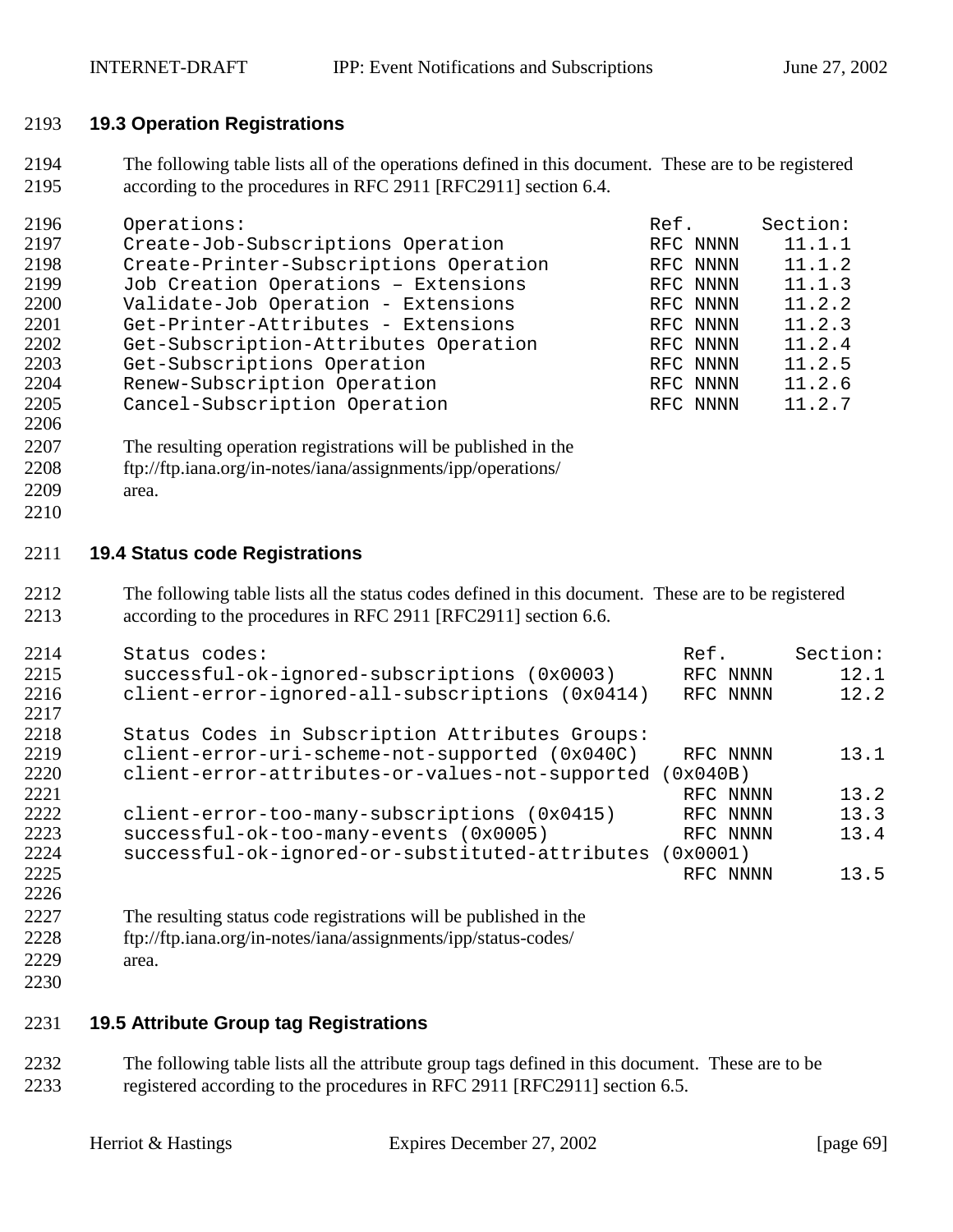| 2234 | Attribute Group Tags:             | Tag Value:    | Ref.     | Section: |
|------|-----------------------------------|---------------|----------|----------|
| 2235 | subscription-attributes-tag       | $0 \times 06$ | RFC NNNN | 14       |
| 2236 | event-notification-attributes-tag | 0x07          | RFC NNNN | 14       |
| 2237 |                                   |               |          |          |

- 2238 The resulting attribute group tag registrations will be published in the
- 2239 ftp://ftp.iana.org/in-notes/iana/assignments/ipp/attribute-group-tags/
- 2240 area.
- 2241

## 2242 **19.6 Registration of Events**

- 2243 When other document define additional type2 keywords to be used with the "notify-events"
- 2244 Subscription Template attribute (see section [5.3.3\)](#page-19-0)), these event keywords will be registered according 2245 to the procedures of [RFC2911] section 7.1 as additional attribute values for use with the "notify-2246 events" Subscription Template attribute, i.e., the "notify-events", "notify-events-default", and "notify-2247 events-supported" attributes.
- 2248 Therefore, the IPP Registry entry for an Event will be of the form:

| 2249 | type2 enum Attribute Values:                                                     | Ref.     | Section: |
|------|----------------------------------------------------------------------------------|----------|----------|
| 2250 | <scheme name=""></scheme>                                                        | RFC xxxx | m.n      |
| 2251 |                                                                                  |          |          |
| 2252 | The resulting type2 keyword attribute values will be published in the            |          |          |
| 2253 | ftp://ftp.iana.org/in-notes/iana/assignments/ipp/attribute-values/notify-events/ |          |          |
| 2254 | area.                                                                            |          |          |
| 2255 |                                                                                  |          |          |

## 2256 **19.7 Registration of Event Notification Delivery Methods**

2257 This section describes the requirements and procedures for registration and publication of Event 2258 Notification Delivery Methods and for the submission of such proposals.

## 2259 **19.7.1 Requirements for Registration of Event Notification Delivery Methods**

2260 Registered IPP Event Notification Delivery Methods are expected to follow a number of requirements 2261 described below.

## 2262 **19.7.1.1 Required Characteristics**

2263 A Delivery Method Document MUST either (1) contain all of the semantics of the Delivery Method or 2264 (2) contain the IPP Delivery Method registration requirements and a profile of some other protocol that 2265 in combination is the Delivery Method (e.g., mailto). The Delivery Method Document (and any 2266 documents it requires) MUST define either (1) a URL for a Push Delivery Method that the meets the 2267 requirements of [RFC2717]. or (2) a keyword for a Pull Delivery method.

2268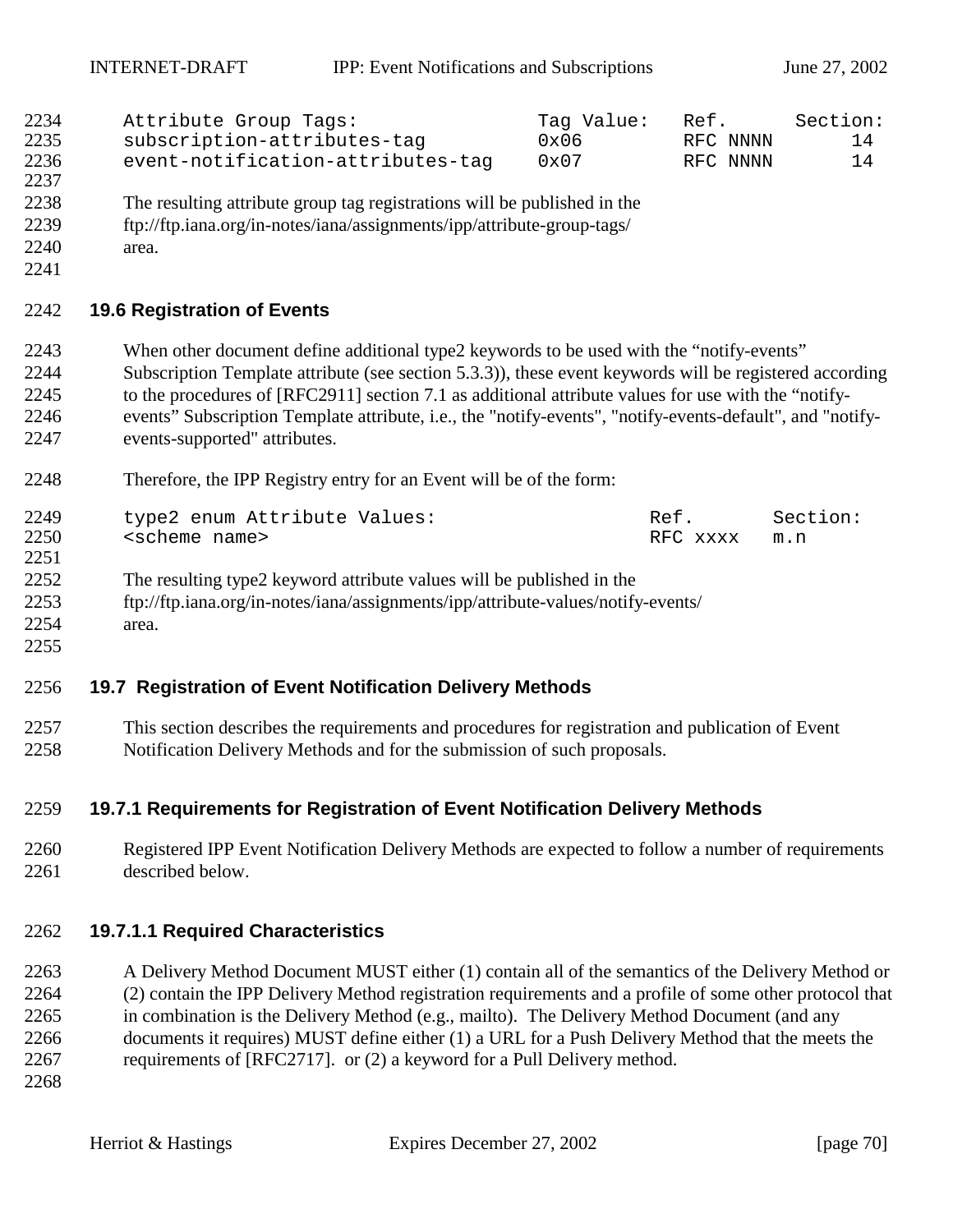2269 IPP Event Notification Delivery Method Documents MUST meet the requirements of this document 2270 (see sections [9](#page-34-0) and [10\)](#page-42-0).

## 2271 In addition, a Delivery Method Document MUST contain the following information:

- 2273 Type of registration: IPP Event Notification Delivery Method
- 2274 Name of this delivery method:
- 2275 Proposed URL scheme name of this Push Delivery Method or the keyword name of this Pull
- 2276 Delivery Method:
- 2277 Name of proposer:
- 2278 Address of proposer:
- 2279 Email address of proposer:
- 2280 Is this delivery method REQUIRED or OPTIONAL for conformance to the IPP Event Notification 2281 and Subscriptions document:
- 2282 Is this delivery method defining Machine Consumable and/or Human Consumable content:
- 2283

2272

## 2284 **19.7.1.2 Naming Requirements**

- 2285 Exactly one (URL scheme or keyword) name MUST be assigned to each Delivery Method.
- 2286 Each assigned name MUST uniquely identify a single Delivery Method. All Push Delivery Method 2287 names MUST conform to the rules for URL scheme names, according to [RFC2396] and [RFC2717] 2288 for schemes in the IETF tree. All Pull Delivery Method names MUST conform to the rules for 2289 keywords according to [RFC2911].

## 2290 **19.7.1.3 Functionality Requirements**

2291 Delivery Methods MUST function as a protocol that is capable of delivering (push or pull) IPP Event 2292 Notifications to Notification Recipients.

## 2293 **19.7.1.4 Usage and Implementation Requirements**

- 2294 Use of a large number of Delivery Methods may hamper interoperability. However, the use of a large 2295 number of undocumented and/or unlabelled Delivery Methods hampers interoperability even more.
- 2296 A Delivery Method should therefore be registered ONLY if it adds significant functionality that is 2297 valuable to a large community, OR if it documents existing practice in a large community. Note that 2298 Delivery Methods registered for the second reason should be explicitly marked as being of limited or 2299 specialized use and should only be used with prior bilateral agreement.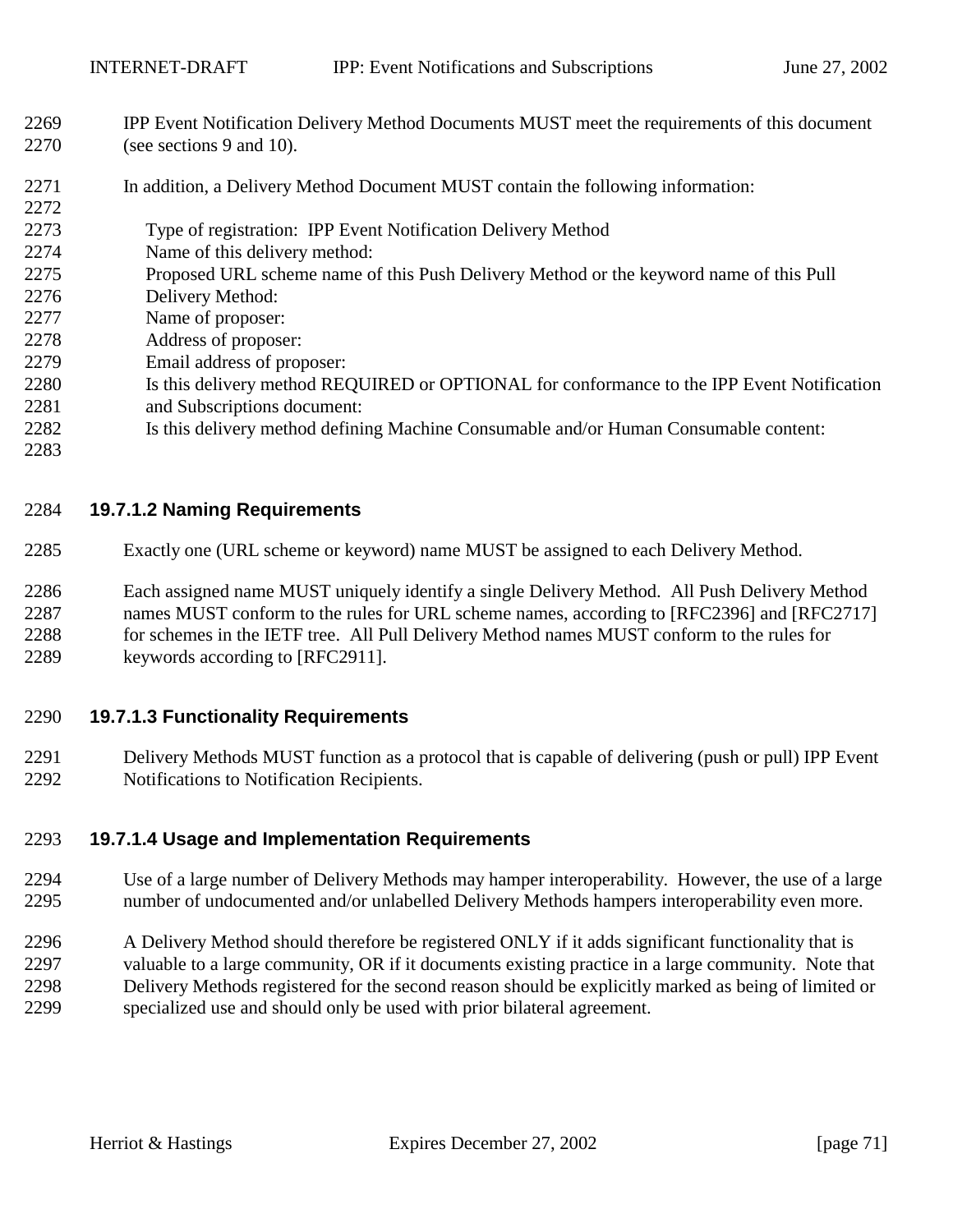## 2300 **19.7.1.5 Publication Requirements**

2301 Delivery Method Documents MUST be published in a standards track, informational, or experimental 2302 RFCs.

## 2303 **19.7.2 Registration Procedure**

2304 The IPP WG is developing a small number of Delivery Methods which are intended to be published as 2305 standards track RFCs. However, some parties may wish to register additional Delivery Methods in the 2306 future. This section describes the procedures for these additional Delivery Methods.

## 2307 **19.7.2.1 Present the proposal to the Community**

- 2308 First the Delivery Method Document MUST be an Internet-Draft with a target category of standards 2309 track, informational, or experimental. The same MUST be true for any documents that it references.
- 2310 Send the proposed Delivery Method Document proposal to the "ipp@pwg.org" mailing list. This 2311 mailing list has been established by [RFC2911] for reviewing proposed registrations and discussing 2312 other IPP matters. Proposed Delivery Method Documents are not formally registered and MUST NOT 2313 be used until approved.
- 2314 The intent of the public posting is to solicit comments and feedback on the definition and suitability of 2315 the Delivery Method and the name chosen for it over a four week period.

## 2316 **19.7.2.2 Delivery Method Reviewer**

- 2317 The Delivery Method Reviewer is the same person who has been appointed by the IETF Application 2318 Area Director(s) as the IPP Designated Expert according to [RFC2911] and [IANA-CON]. When the 2319 four week period is over and the IPP Designated Expert is convinced that consensus has been achieved, 2320 the IPP Designated Expert either approves the request for registration or rejects it. Rejection may 2321 occur because of significant objections raised on the list or objections raised externally.
- 2322 Decisions made by the Reviewer must be posted to the ipp@pwg.org mailing list within 14 days. 2323 Decisions made by the Reviewer may be appealed to the IESG.

## 2324 **19.7.2.3 IANA Registration**

2325 Provided that the Delivery Method registration proposal has either passed review or has been 2326 successfully appealed to the IESG, the IANA will register the Delivery Method and make it available to 2327 the community.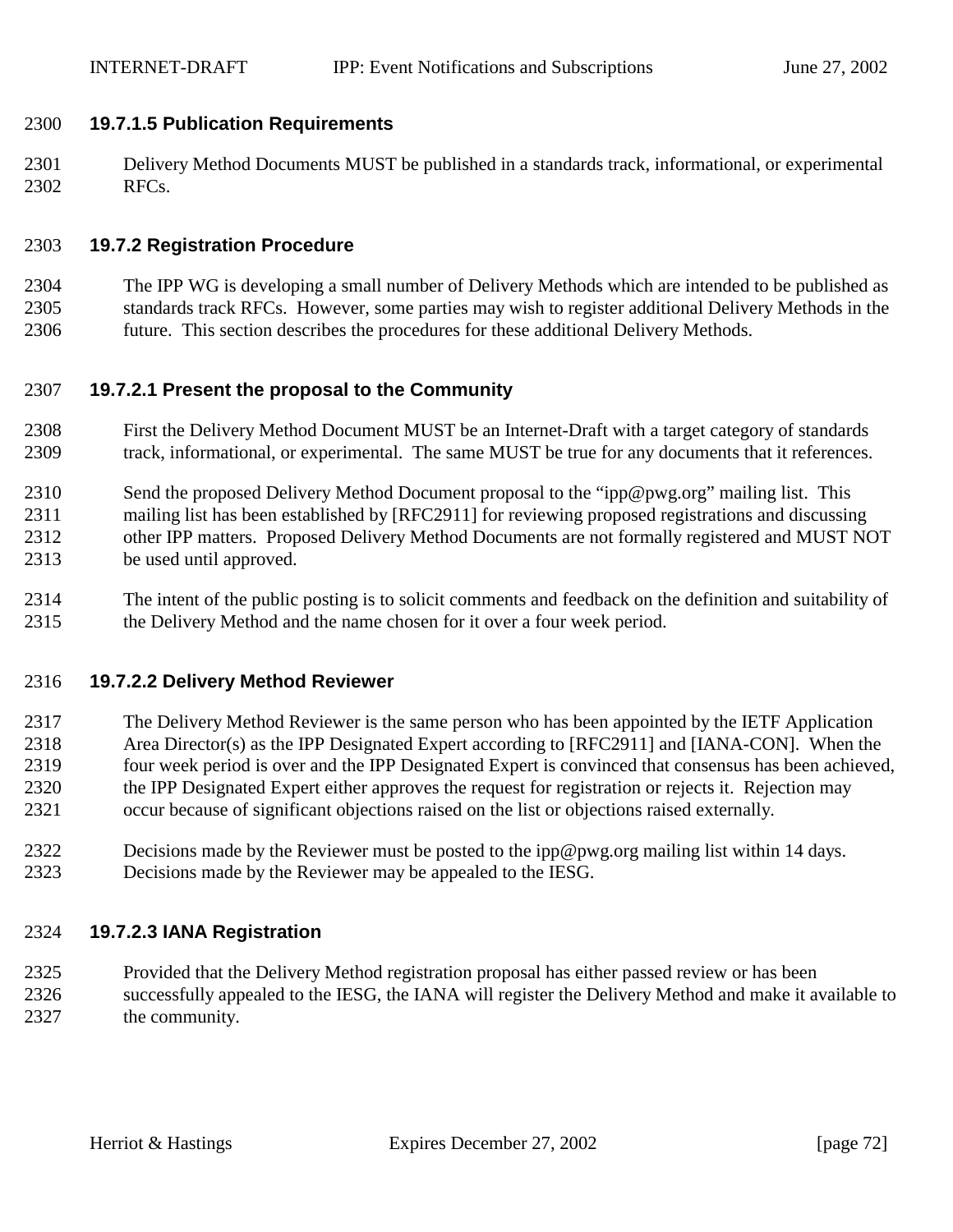#### 2328 **19.7.3 Delivery Method Document Registrations**

2329 Each Push Delivery Method Document defines a URI scheme which is registered as an additional value 2330 of the "notify-schemes-supported" Printer attribute. These uriScheme values will be registered 2331 according to the procedures of [RFC2911] section 7.1 for additional attribute values. Therefore, the 2332 IPP Registry entry for a Push Delivery Method will be of the form:

| 2333 | uriScheme Attribute Values: | Ref.         | Section: |
|------|-----------------------------|--------------|----------|
| 2334 | <scheme name=""></scheme>   | RFC xxxx m.n |          |
| 2335 |                             |              |          |

- 2336 The resulting Delivery Method URI schemes will be published in the
- 2337 ftp://ftp.iana.org/in-notes/iana/assignments/ipp/attribute-values/notify-schemes-supported/ 2338 area.
- 2339
- 2340 Each Pull Delivery Method Document defines a keyword method which is registered as an additional 2341 value of the "notify-pull-method-supported" Printer attribute. These keyword values will be registered 2342 according to the procedures of [RFC2911] section 7.1 for additional attribute values. Therefore, the 2343 IPP Registry entry for a Pull Delivery Method will be of the form:

| 2344 |                           | keyword Attribute Values: | Ref.     | Section: |
|------|---------------------------|---------------------------|----------|----------|
| 2345 | <method name=""></method> |                           | RFC xxxx | m.n      |
| 2346 |                           |                           |          |          |

- 2347 The resulting Delivery Method URI schemes will be published in the
- 2348 ftp://ftp.iana.org/in-notes/iana/assignments/ipp/attribute-values/notify-pull-method-supported/ 2349 area.
- 2350

2354

2356

2359

2361

2364

#### 2351 **19.7.4 Registration Template**

- 2352 To: ipp@pwg.org
- 2353 Subject: Registration of a new Delivery Method
- 2355 Delivery Method name:
- 2357 (All Push Delivery Method names must be suitable for use as the value of a URL scheme in the IETF 2358 tree and all Pull Delivery Method names must be suitable IPP keywords according to [RFC2911])
- 2360 Published specification(s):
- 2362 (A specification for the Delivery Method must be openly available that accurately describes what is 2363 being registered.)
- 2365 Person & email address to contact for further information: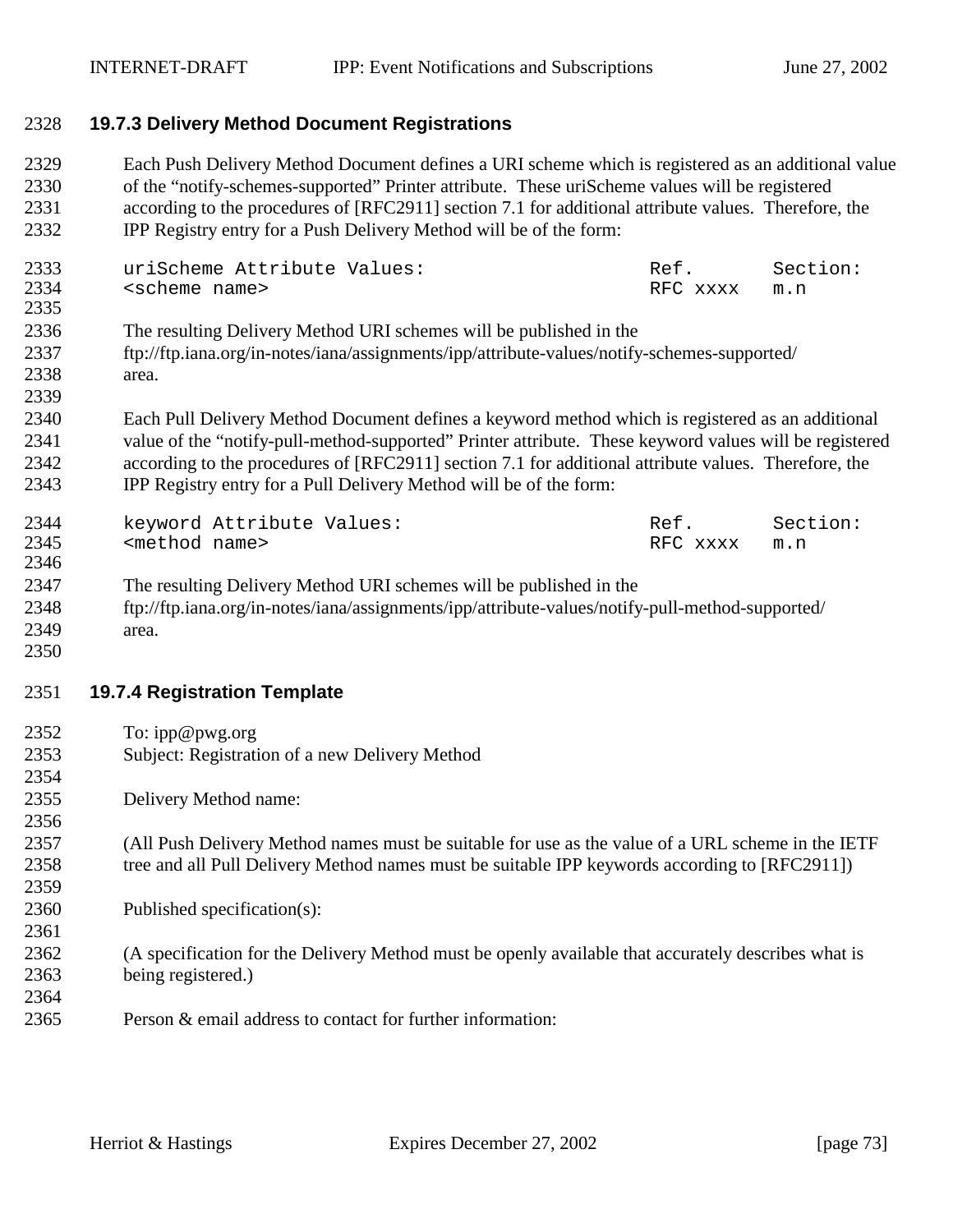# 2366 **20 Internationalization Considerations**

2367 This IPP Notification specification continues support for the internationalization of [RFC2911] of 2368 attributes containing text strings and names. Allowing a Subscribing Client to specify a different 2369 natural language and charset for each Subscription Object increases the internationalization support.

2370 The Printer MUST be able to localize the content of Human Consumable Event Notifications and to 2371 localize the value of "notify-text" attribute in Machine Consumable Event Notifications that it sends to 2372 Notification Recipients. For localization, the Printer MUST use the value of the "notify-charset" 2373 attribute and the "notify-natural-language" attribute in the Subscription Object supplied by the 2374 Subscribing Client.

# 2375 **21 Contributors**

2376 The following people made significant contributions to the design and review of this specification:

| 2377 | Scott A. Isaacson                 |
|------|-----------------------------------|
| 2378 | Novell, Inc.                      |
| 2379 | 122 E 1700 S                      |
| 2380 | Provo, UT 84606                   |
| 2381 |                                   |
| 2382 | Phone: 801-861-7366               |
| 2383 | Fax: 801-861-2517                 |
| 2384 | e-mail: sisaacson@novell.com      |
| 2385 |                                   |
| 2386 | Roger deBry                       |
| 2387 | <b>Utah Valley State College</b>  |
| 2388 | Orem, UT 84058                    |
| 2389 |                                   |
| 2390 | Phone: (801) 222-8000             |
| 2391 | EMail: debryro@uvsc.edu           |
| 2392 |                                   |
| 2393 | <b>Jay Martin</b>                 |
| 2394 | Underscore Inc.                   |
| 2395 | 9 Jacqueline St.                  |
| 2396 | Hudson, NH 03051-5308             |
| 2397 | 603-889-7000                      |
| 2398 | fax: 775-414-0245                 |
| 2399 | e-mail: <i>jkm@underscore.com</i> |
| 2400 |                                   |
| 2401 | Michael Shepherd                  |
| 2402 | <b>Xerox Corporation</b>          |
| 2403 | 800 Phillips Road MS 128-51E      |
| 2404 | Webster, NY 14450                 |
| 2405 |                                   |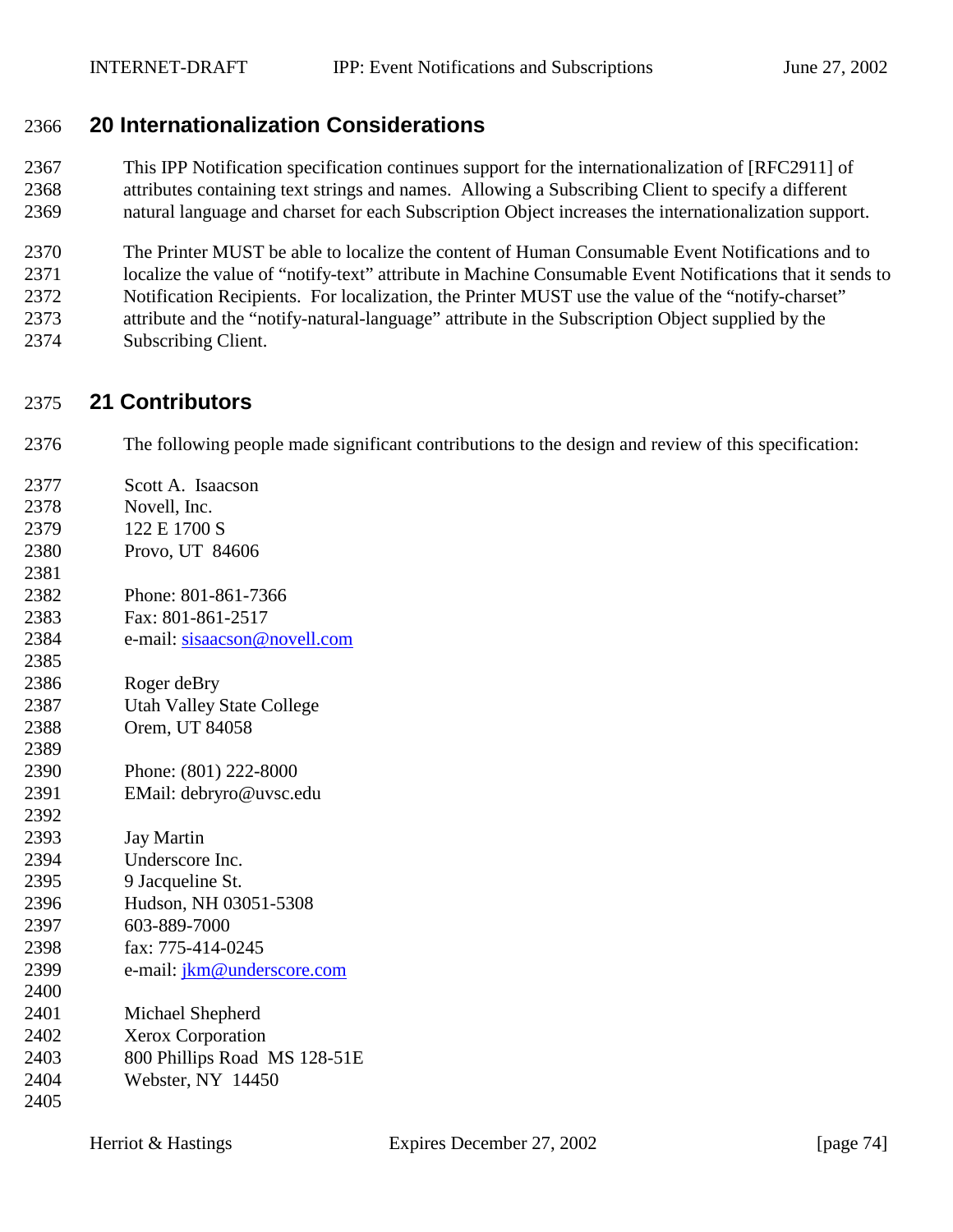| 2406 | Phone: 716-422-2338                                                                                        |
|------|------------------------------------------------------------------------------------------------------------|
| 2407 | Fax: 716-265-8871                                                                                          |
| 2408 | e-mail: mshepherd@crt.xerox.com                                                                            |
| 2409 |                                                                                                            |
| 2410 | Ron Bergman                                                                                                |
| 2411 | Hitachi Koki Imaging Solutions                                                                             |
| 2412 | 1757 Tapo Canyon Road                                                                                      |
| 2413 | Simi Valley, CA 93063-3394                                                                                 |
| 2414 |                                                                                                            |
| 2415 | Phone: 805-578-4421                                                                                        |
| 2416 | Fax: 805-578-4001                                                                                          |
| 2417 | Email: rbergma@hitachi-hkis.com                                                                            |
| 2418 | <b>22 Author's Addresses</b>                                                                               |
| 2419 | <b>Robert Herriot</b>                                                                                      |
| 2420 | 706 Colorado Ave.                                                                                          |
| 2421 | Palo Alto, CA 94303                                                                                        |
| 2422 |                                                                                                            |
| 2423 | Phone: 650-327-4466                                                                                        |
| 2424 | Fax: 650-327-4466                                                                                          |
| 2425 | Email: bob@herriot.com                                                                                     |
| 2426 |                                                                                                            |
| 2427 | <b>Tom Hastings</b>                                                                                        |
| 2428 | Xerox Corporation                                                                                          |
| 2429 | 737 Hawaii St. ESAE 231                                                                                    |
| 2430 | El Segundo, CA 90245                                                                                       |
| 2431 |                                                                                                            |
| 2432 | Phone: 310-333-6413                                                                                        |
| 2433 | Fax: 310-333-5514                                                                                          |
| 2434 | e-mail: hastings@cp10.es.xerox.com                                                                         |
| 2435 |                                                                                                            |
| 2436 | IPP Web Page: http://www.pwg.org/ipp/                                                                      |
| 2437 | IPP Mailing List: ipp@pwg.org                                                                              |
| 2438 |                                                                                                            |
| 2439 | To subscribe to the ipp mailing list, send the following email:                                            |
| 2440 | 1) send it to majordomo@pwg.org                                                                            |
| 2441 | 2) leave the subject line blank                                                                            |
| 2442 | 3) put the following two lines in the message body:                                                        |
| 2443 | subscribe ipp                                                                                              |
| 2444 | end                                                                                                        |
| 2445 |                                                                                                            |
| 2446 | Implementers of this specification document are encouraged to join the IPP Mailing List in order to        |
| 2447 | participate in any discussions of clarification issues and review of registration proposals for additional |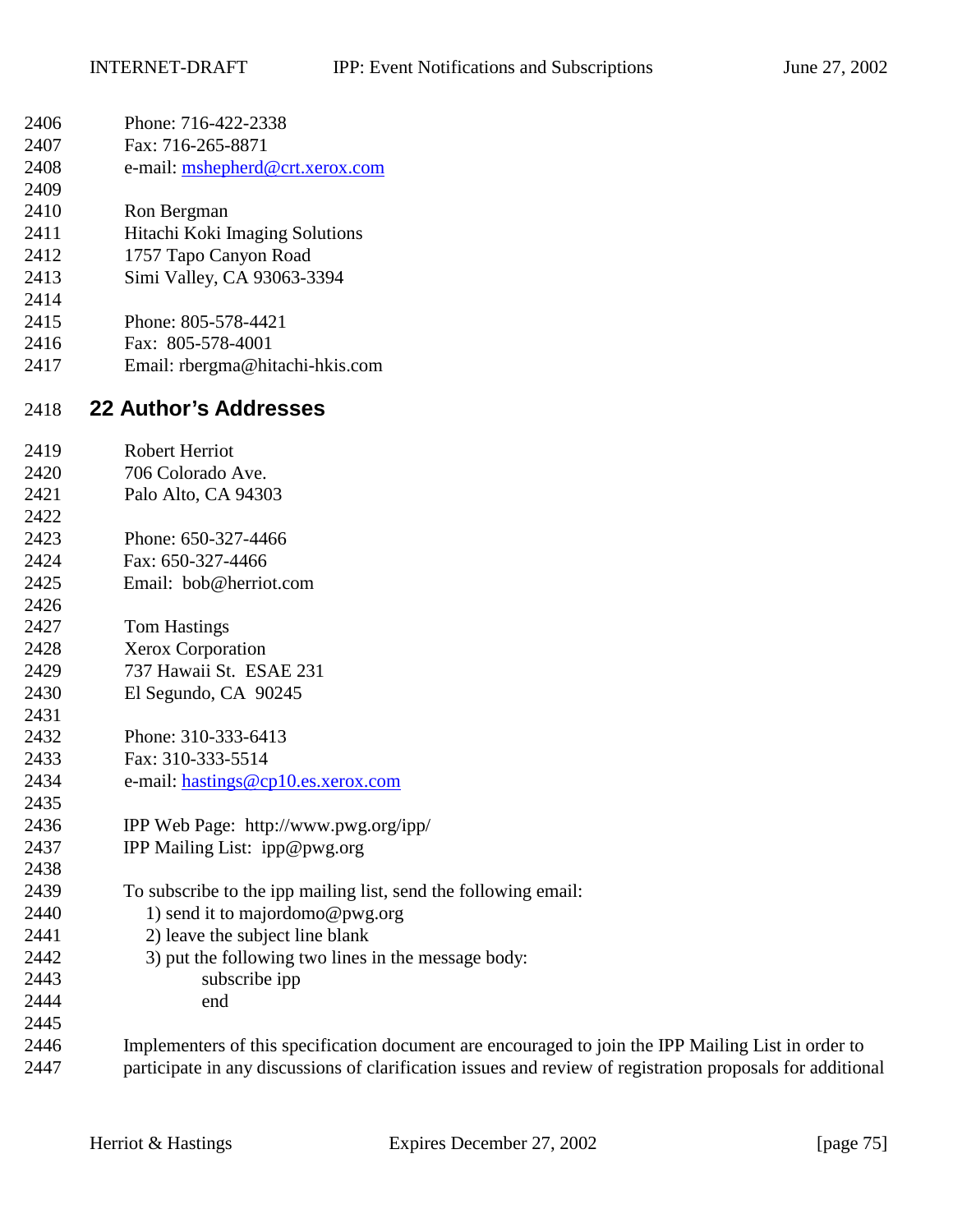2448 attributes and values. In order to reduce spam the mailing list rejects mail from non-subscribers, so 2449 you must subscribe to the mailing list in order to send a question or comment to the mailing list.

## 2450 **A. Appendix - Model for Notification with Cascading Printers**

- 2451 With this model (see [Figure 2\)](#page-76-0), there is an intervening Print server between the human user and the 2452 output-device. So the system effectively has two Printers. There are two cases to consider.
- 2453 1. When the Printer 1 (in the server) generates Events, the system behaves like the client and Printer 2454 in [Figure 1.](#page-8-0) In this case, Printer 1 sends Event Notifications that are shown as Event Notifications 2455 (A) of [Figure 2,](#page-76-0).
- 2456 2. When the Printer 2 (in the output-device) generates Events, there are two possible system 2457 configurations:
- 2458 a) Printer 1 forwards the client-supplied Subscription Creation Operations to the downstream 2459 Printer 2 and lets Printer 2 send the Event Notifications directly to the Notification Recipients 2460 supplied by the Client (Event Notifications(C) in the diagram).
- 2461 b) Printer 1 performs the client-supplied Subscription Creation Operations and also forwards the 2462 Subscription Creation Operations to Printer 2 with the Notification Recipient changed to be the 2463 Printer 1. When an Event occurs in Printer 2, Printer 2 sends the Event Notification (B) to 2464 Notification Recipient of Printer 1, which relays the received Event Notification (B) to the 2465 client-supplied Notification Recipient (as Event Notifications(A) in the diagram). Note, when a 2466 client performs a Subscription Creation Operation, Printer 1 need not forward the Subscription 2467 Creation Operation to Printer 2 if it would create a duplicate Subscription Object on Printer 2.
- 2468 Note: when Printer 1 is forwarding Subscription Creation Operations to Printer 2, it may request 2469 Printer 2 to create additional Subscription Objects (called "piggy-backing"). Piggy-backing is useful 2470 when:
- 2471 Device A is configured to accept (IPP or non-IPP) requests from other servers.
- 2472 Server S wants to receive Job Events that the client didn't request and Server S wants these 2473 Events for jobs it submits and not for other jobs.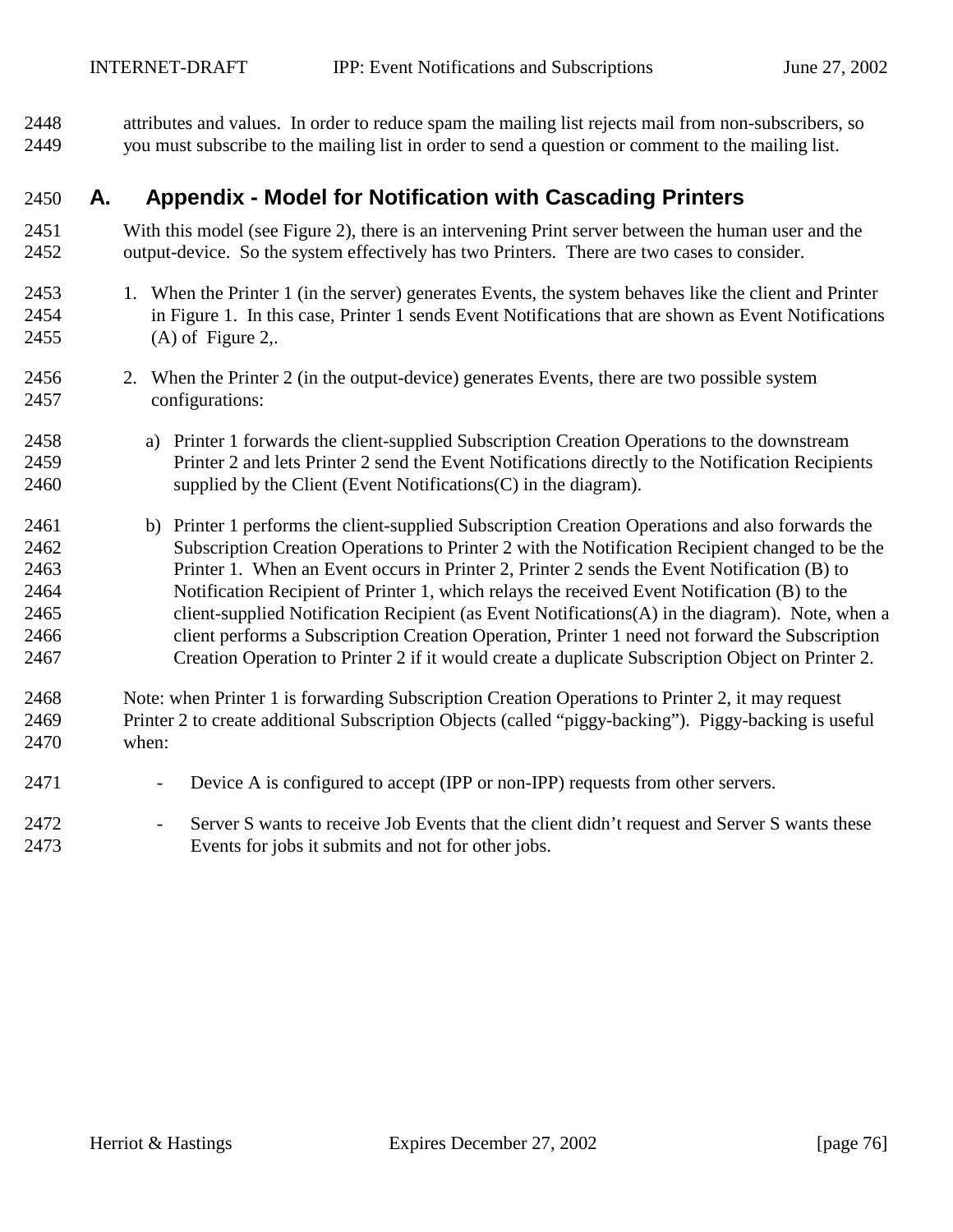<span id="page-76-0"></span>

#### **Figure 2 – Model for Notification with Cascading Printers**

# **B. Appendix - Distributed Model for Notification**

2489 A Printer implementation could use some other remote notification service to provide some or most of 2490 the service. For example, the remote notification service could send Event Notifications using 2491 Delivery Methods that are not directly supported by the output device or server. Or, the remote 2492 notification service could store Subscription Objects (passed to it from the output device in response to 2493 Subscription Creation requests), accept Events, format the Event Notification in the natural language of 2494 the Notification Recipient, and send the Event Notifications to the Notification Recipient(s).

[Figure 3](#page-77-0) shows this partitioning. The interface between the output device (or server) and the remote 2496 notification service is outside the scope of this document and is intended to be transparent to the client 2497 and this document. The combination of the output device (or server) and the notification service 2498 together constitute an IPP Printer conforming to this Notification document.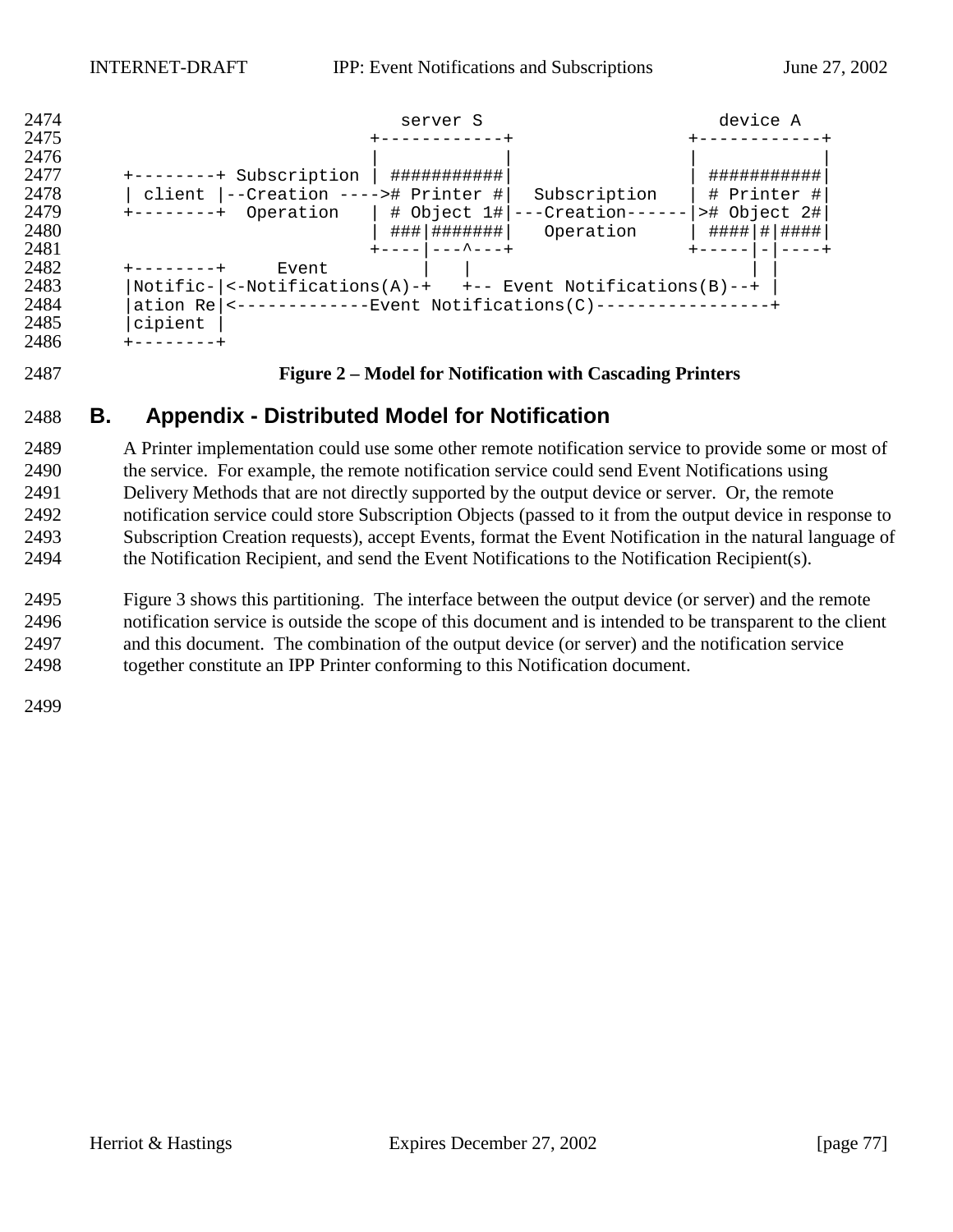<span id="page-77-0"></span>

| 2500                                         |                                                    | ***********************                       |
|----------------------------------------------|----------------------------------------------------|-----------------------------------------------|
| 2501                                         |                                                    | $\ast$                                        |
| 2502                                         |                                                    | * Printer (including                          |
| 2503                                         |                                                    | * the distributed                             |
| 2504                                         |                                                    | * Notification Service)                       |
| 2505                                         |                                                    | $\star$                                       |
| 2506                                         |                                                    | output device or server                       |
| 2507                                         |                                                    | *<br>--------                                 |
| 2508                                         | PDA, desktop, or server                            | ###########<br>$\star$<br>$+$<br>$\mathrm{+}$ |
| 2509                                         |                                                    | $\star$<br># partial #                        |
| 2510                                         | client  ---IPP Subscription-------                 | -># Printer #                                 |
| 2511                                         | +--------+ Creation operation                      | # Object<br>$\star$<br>- #                    |
| 2512                                         |                                                    | $^\star$<br>#####   #####                     |
| 2513                                         |                                                    | *                                             |
| 2514                                         |                                                    | $^\star$<br>Subscriptions                     |
| 2515                                         |                                                    | $^\star$<br>OR Event                          |
| 2516                                         |                                                    | Notifications<br>$^\star$                     |
| 2517                                         | Notification<br>IPP-defined                        | $\ast$                                        |
| 2518                                         | Recipient<br><--Event Notifications---             | Notification                                  |
| 2519                                         |                                                    | *<br>Service                                  |
| 2520                                         |                                                    | $\star$                                       |
| 2521                                         |                                                    | $\star$                                       |
| 2522                                         |                                                    | *************************                     |
| 2523<br>$\Omega$ $\Gamma$ $\Omega$ $\Lambda$ | *** = Implementation configuration opaque boundary |                                               |
|                                              |                                                    |                                               |

2524

2525 **Figure 3 – Opaque Use of a Notification Service Transparent to the Client** 

## 2526 **C. Appendix - Extended Notification Recipient**

2527 The model allows for an extended Notification Recipient that is itself a notification service that 2528 forwards each Event Notification to another recipient (called the Ultimate Notification Recipient in this 2529 section). The Delivery Method to the Ultimate Recipient is probably different from the Delivery 2530 Method used by the Printer to the extended Notification Recipient.

2531 This extended Notification Recipient is transparent to the Printer but not to the client.

2532 When a client performs a Subscription Creation Operation, it specifies the extended Notification 2533 Recipient as it would any Notification Recipient. In addition, the client specifies the Ultimate 2534 Notification Recipient in the Subscription Creation Operation in a manner specified by the extended 2535 Notification Recipient. Typically, it is either some bytes in the value of "notify-user-data" or some 2536 additional parameter in the value of "notify-recipient-uri". The client also subscribes directly with the 2537 extended Notification Recipient (by means outside this document), since it is a notification service in 2538 its own right.

2539 The IPP Printer treats the extended Notification Recipient like any other Notification Recipient and the 2540 IPP Printer is not aware of the forwarding. The Delivery Method that the extended Notification 2541 Recipient uses for delivering the Event Notification to the Ultimate Notification Recipient is beyond 2542 the scope of this document and is transparent to the IPP Printer.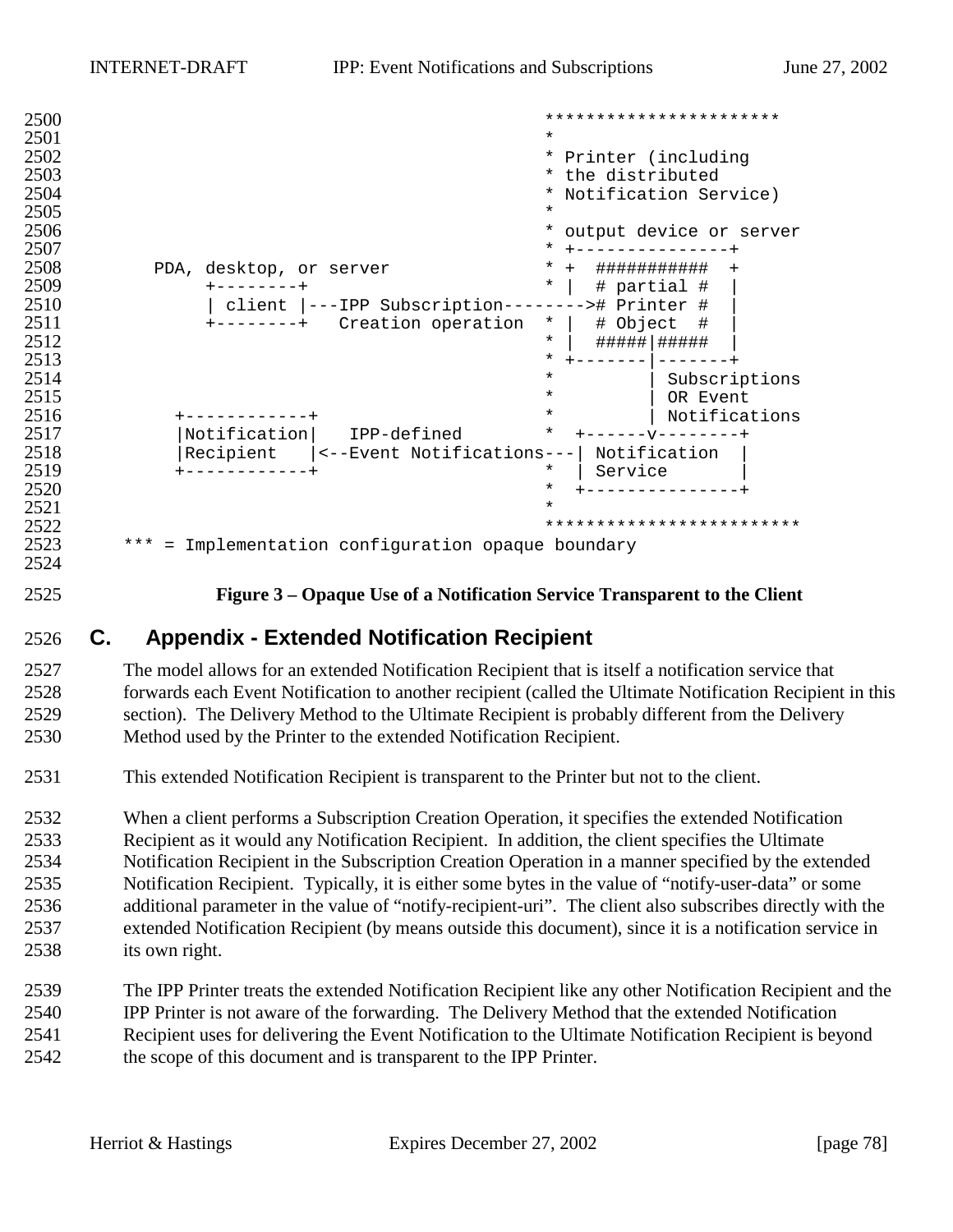2543 Examples of this extended Notification Recipient are paging, immediate messaging services, general 2544 notification services, and NOS vendors' infrastructure. Figure 4 shows this approach.

2545 2546 PDA, desktop, or server server server or output device 2547 +---------------+ 2548 +--------+ | ########### | | client |---Subscription Creation ----------># Printer # 2550 +--------+ Operation | # Object # | 2551 | #####|##### | 2552 +------------+ +------------+ IPP-defined +-------|-------+ 2553 |Ultimate | any |Notification|<--Event Notifications----+ 2554 | Notification | <---- | Recipient |<br>2555 | Recipient | +------------+ |Recipient | +------------+ 2556 +------------+ (Notification Service)

#### 2557 **Figure 4 – Use of an Extended Notification Recipient transparent to the Printer**

# 2558 **D. Appendix - Details about Conformance Terminology**

- 2559 The following paragraphs provide more details about conformance terminology.
- 2560 **REQUIRED**  an adjective used to indicate that a conforming IPP Printer implementation MUST 2561 support the indicated operation, object, attribute, attribute value, status code, or out-of-band value 2562 in requests and responses. See [RFC2911] "Appendix A - Terminology for a definition of 2563 "support". *Since support of this entire Notification specification is OPTIONAL for*  2564 *conformance to IPP/1.1, the use of the term REQUIRED in this document means*  2565 *"REQUIRED if this OPTIONAL Notification specification is implemented".*
- 2566 **RECOMMENDED**  an adjective used to indicate that a conforming IPP Printer implementation is 2567 recommended to support the indicated operation, object, attribute, attribute value, status code, or 2568 out-of-band value in requests and responses. *Since support of this entire Notification*  2569 *specification is OPTIONAL for conformance to IPP/1.1, the use of the term RECOMMENDED*  2570 *in this document means "RECOMMENDED if this OPTIONAL Notification specification is*  2571 *implemented".*
- 2572 **OPTIONAL**  an adjective used to indicate that a conforming IPP Printer implementation MAY, but is 2573 NOT REQUIRED to, support the indicated operation, object, attribute, attribute value, status code, 2574 or out-of-band value in requests and responses.

# 2575 **E. Appendix - Object Model for Notification**

2576 This section describes the Notification object model that adds a Subscription Object which together 2577 with the Job and Printer object provide the complete Notification semantics.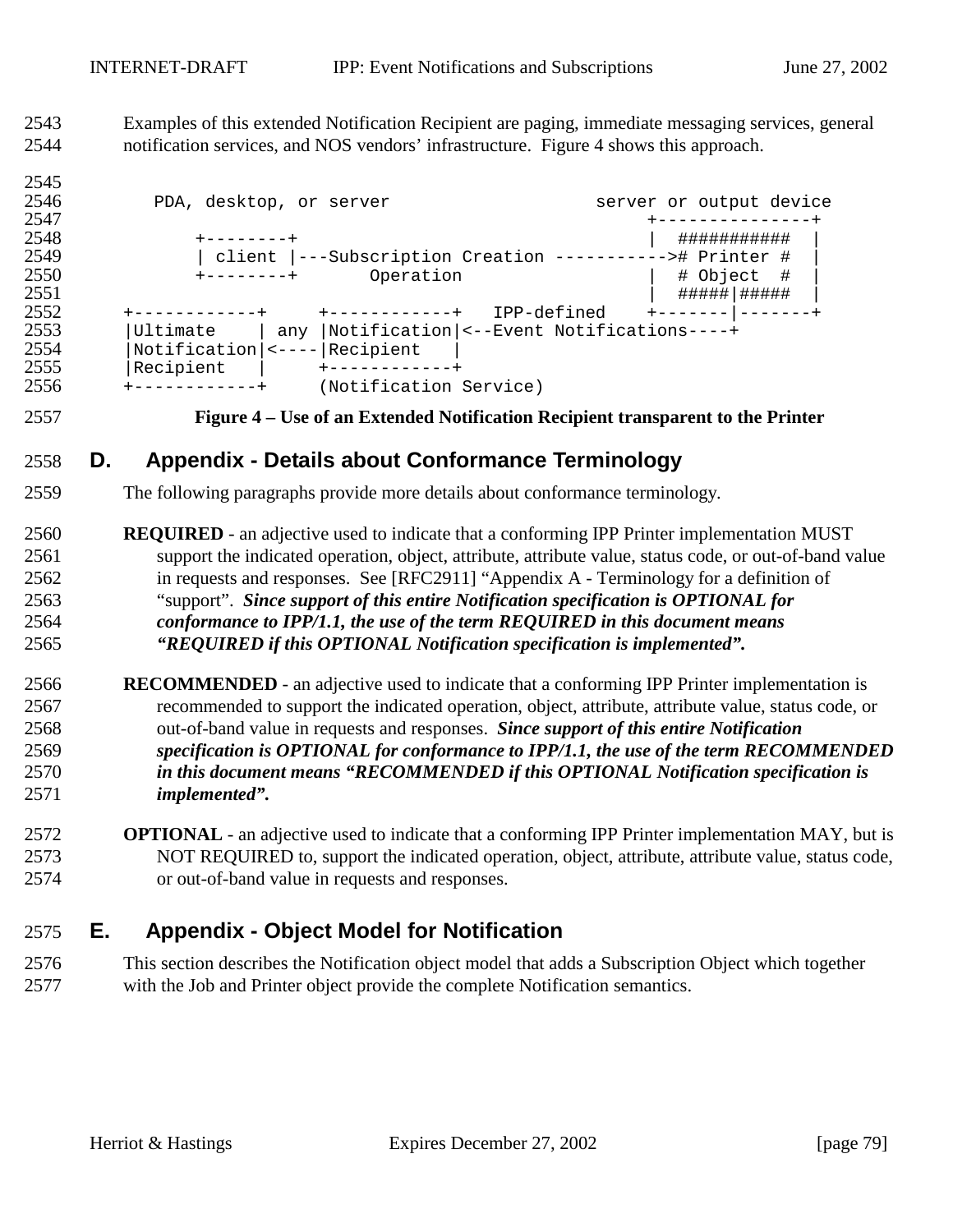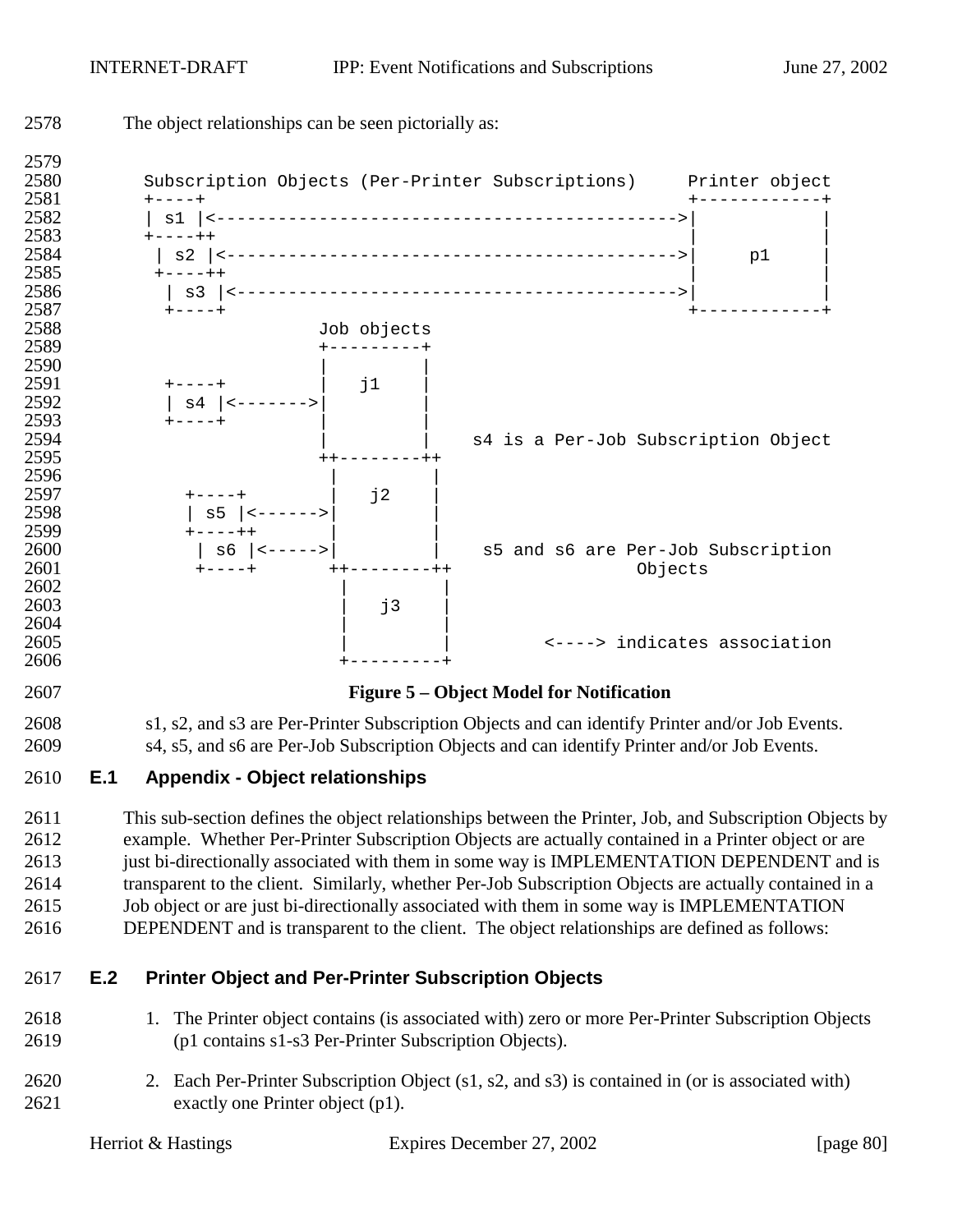### 2622 **E.3 Job Object and Per-Job Subscription Objects**

2623 1. A Job object (j1, j2, j3) is associated with zero or more Per-Job Subscription Objects (s4-s6). 2624 Job j1 is associated with Per-Job Subscription Object s4, Job j2 is associated with Per-Job 2625 Subscription Objects s5 and s6, and Job j3 is not associated with any Per-Job Subscription 2626 Object.

2627 2. Each Per-Job Subscription Object is associated with exactly one Job object.

# 2628 **F. Appendix - Per-Job versus Per-Printer Subscription Objects**

2629 Per-Job and Per-Printer Subscription Objects are quite similar. Either type of Subscription Object can 2630 subscribe to Job Events, Printer Events, or both. Both types of Subscription Objects can be queried 2631 using the Get-Subscriptions and Get-Subscription-Attributes operations and canceled using the Cancel-2632 Subscription operation. Both types of Subscription Objects create Subscription Objects which have the 2633 same Subscription Object attributes defined. However, there are some semantic differences between 2634 Per-Job Subscription Objects and Per-Printer Subscription Objects. A Per-Job Subscription Object is 2635 established by the client when submitting a job and after creating the job using the Create-Job-2636 Subscriptions operation by specifying the "job-id" of the Job with the "notify-job-id" attribute. A Per-2637 Printer Subscription Object is established between a client and a Printer using the Create-Printer-2638 Subscriptions operation. Some specific differences are:

- 2639 1. A client usually creates one or more Per-Job Subscription Objects as part of the Job Creation 2640 operations (Create-Job, Print-Job, and Print-URI), rather than using the OPTIONAL Create-Job-2641 Subscriptions operation, especially since Printer implementations NEED NOT support the 2642 Create-Job-Subscriptions operation, since it is OPTIONAL.
- 2643 2. For Per-Job Subscription Objects, the Subscription Object is only valid while the job is "not-2644 complete" (see sections [5.4.3\)](#page-30-0) while for the Per-Printer Subscription Objects, the Subscription 2645 Object is valid until the time (in seconds) that the Printer returned in the "notify-lease-2646 expiration-time" operation attribute.
- 2647 3. Job Events in a Per-Job Subscription Object apply only to "one job" (the Job created by the Job 2648 Creation operation or references by the Create-Job-Subscriptions operation) while Job Events in 2649 a Per-Printer Subscription Object apply to ALL jobs contained in the IPP Printer.

# 2650 **G. Appendix - Description of the base IPP documents**

- 2651 The base set of IPP documents includes:
- 2652 Design Goals for an Internet Printing Protocol [RFC2567]
- 2653 Rationale for the Structure and Model and Protocol for the Internet Printing Protocol [RFC2568]
- 2654 Internet Printing Protocol/1.1: Model and Semantics [RFC2911]
- 2655 Internet Printing Protocol/1.1: Encoding and Transport [RFC2910]
- 2656 Internet Printing Protocol/1.1: Implementer's Guide [RFC3196]
- 2657 Mapping between LPD and IPP Protocols [RFC2569]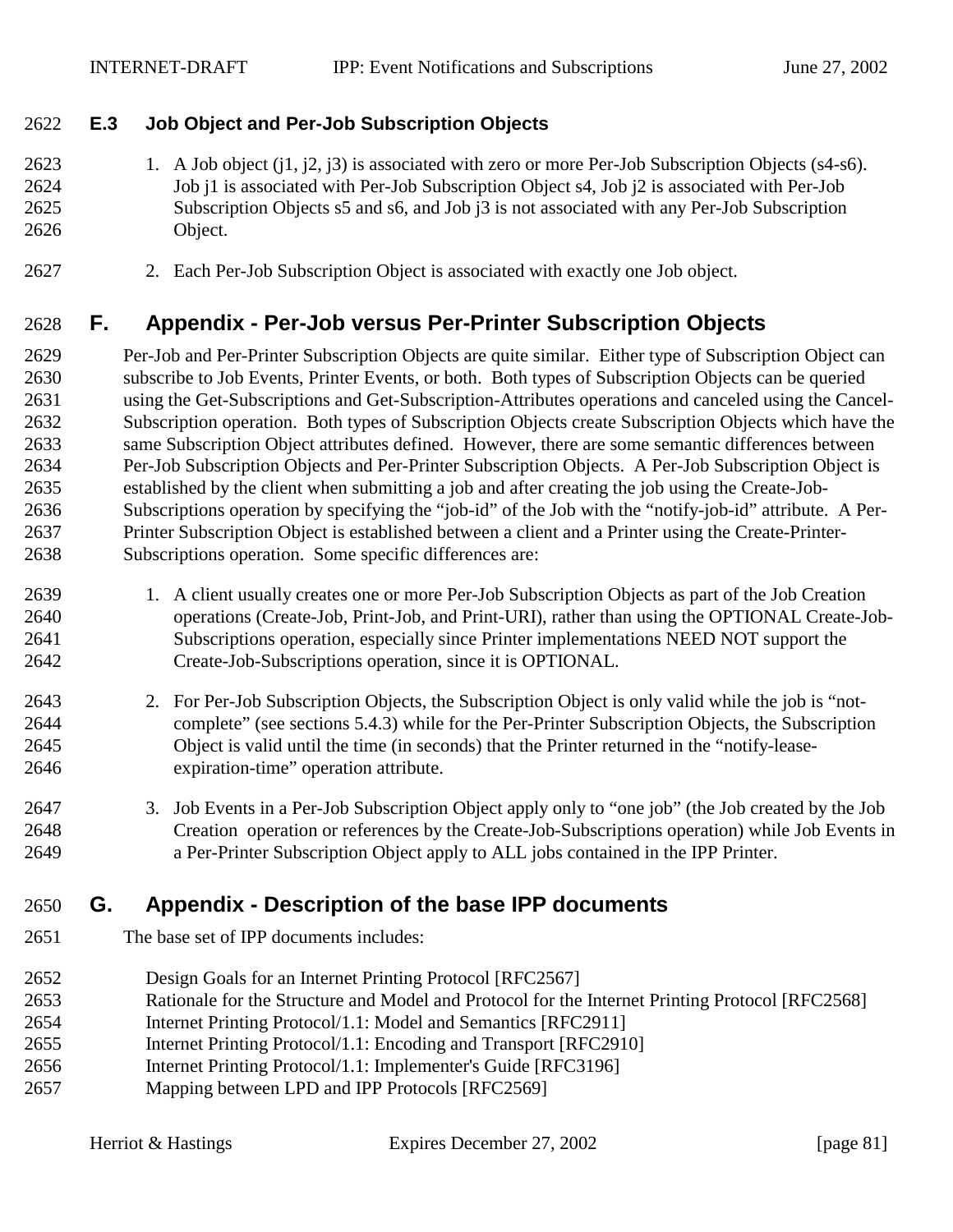2658

2659 The "Design Goals for an Internet Printing Protocol" document takes a broad look at distributed 2660 printing functionality, and it enumerates real-life scenarios that help to clarify the features that need to 2661 be included in a printing protocol for the Internet. It identifies requirements for three types of users: 2662 end users, operators, and administrators. It calls out a subset of end user requirements that are satisfied 2663 in IPP/1.0 [RFC2566, RFC2565]. A few OPTIONAL operator operations have been added to IPP/1.1 2664 [RFC2911, RFC2910].

2665 The "Rationale for the Structure and Model and Protocol for the Internet Printing Protocol" document 2666 describes IPP from a high level view, defines a roadmap for the various documents that form the suite 2667 of IPP specification documents, and gives background and rationale for the IETF IPP working group's 2668 major decisions.

2669 The "Internet Printing Protocol/1.1: Model and Semantics" document describes a simplified model 2670 with abstract objects, their attributes, and their operations. The model introduces a Printer and a Job. 2671 The Job supports multiple documents per Job. The model document also addresses how security, 2672 internationalization, and directory issues are addressed.

2673 The "Internet Printing Protocol/1.1: Encoding and Transport" document is a formal mapping of the 2674 abstract operations and attributes defined in the model document onto HTTP/1.1 [RFC2616]. It also 2675 defines the encoding rules for a new Internet MIME media type called "application/ipp". This 2676 document also defines the rules for transporting over HTTP a message body whose Content-Type is 2677 "application/ipp". This document defines the 'ipp' scheme for identifying IPP printers and jobs.

2678 The "Internet Printing Protocol/1.1: Implementer's Guide" document gives insight and advice to 2679 implementers of IPP clients and IPP objects. It is intended to help them understand IPP/1.1 and some 2680 of the considerations that may assist them in the design of their client and/or IPP object 2681 implementations. For example, a typical order of processing requests is given, including error 2682 checking. Motivation for some of the specification decisions is also included.

2683 The "Mapping between LPD and IPP Protocols" document gives some advice to implementers of 2684 gateways between IPP and LPD (Line Printer Daemon) implementations.

# 2685 **H. Appendix - Full Copyright Statement**

- 2686 Copyright (C) The Internet Society (1998,1999,2000,2001,2002). All Rights Reserved
- 2687 This document and translations of it may be copied and furnished to others, and derivative works that 2688 comment on or otherwise explain it or assist in its implementation may be prepared, copied, published 2689 and distributed, in whole or in part, without restriction of any kind, provided that the above copyright 2690 notice and this paragraph are included on all such copies and derivative works. However, this 2691 document itself may not be modified in any way, such as by removing the copyright notice or 2692 references to the Internet Society or other Internet organizations, except as needed for the purpose of 2693 developing Internet standards in which case the procedures for copyrights defined in the Internet 2694 Standards process must be followed, or as required to translate it into languages other than English.